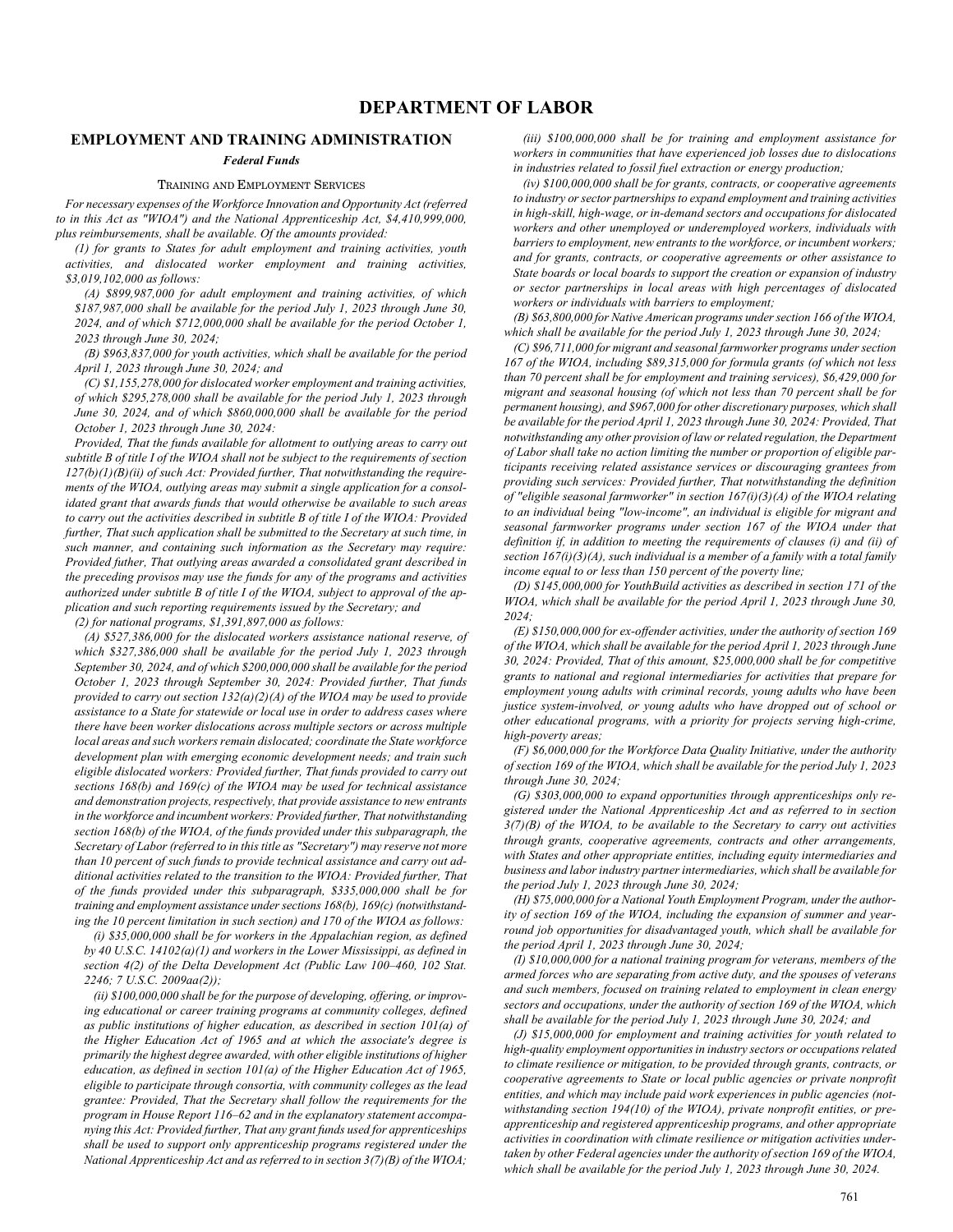#### TRAINING AND EMPLOYMENT SERVICES—Continued

Note.—A full-year 2022 appropriation for this account was not enacted at the time the Budget was prepared; therefore, the Budget assumes this account is operating under the Continuing Appropriations Act, 2022 (Division A of Public Law 117–43, as amended). The amounts included for 2022 reflect the annualized level provided by the continuing resolution.

|  |  |  | <b>Program and Financing</b> (in millions of dollars) |  |
|--|--|--|-------------------------------------------------------|--|
|--|--|--|-------------------------------------------------------|--|

|              | Identification code 016-0174-0-1-504                     | 2021 actual | 2022 est. | 2023 est. |
|--------------|----------------------------------------------------------|-------------|-----------|-----------|
|              | Obligations by program activity:                         |             |           |           |
| 0001         |                                                          | 864         | 861       | 900       |
| 0003         | Dislocated Worker Employment and Training Activities     | 1,349       | 1,412     | 1,441     |
| 0005         |                                                          | 1,013       | 1,020     | 1,060     |
| 0008         |                                                          | 98          | 100       | 100       |
| 0010         |                                                          | 56          | 55        | 64        |
| 0011         |                                                          | 97          | 94        | 97        |
| 0015         |                                                          | 191         | .         | 198       |
| 0017<br>0024 |                                                          | 6<br>176    | 12<br>187 | .<br>180  |
|              |                                                          |             |           |           |
| 0799         |                                                          | 3,850       | 3,741     | 4,040     |
|              | 0900 Total new obligations, unexpired accounts           | 3,850       | 3,741     | 4,040     |
|              | <b>Budgetary resources:</b>                              |             |           |           |
|              | Unobligated balance:                                     |             |           |           |
| 1000         | Unobligated balance brought forward, Oct 1               | 811         | 546       | 431       |
| 1001         | Discretionary unobligated balance brought fwd, Oct 1     | 519         | 450       | .         |
| 1010         | Unobligated balance transfer to other accts [016-0172]   | $-1$        |           | .         |
| 1010         | Unobligated balance transfer to other accts [016-0165]   | .           | $-2$      | .         |
| 1021         |                                                          | 23          | .         | .         |
|              |                                                          |             |           |           |
|              |                                                          | 833         | 544       | 431       |
|              | Budget authority:                                        |             |           |           |
|              | Appropriations, discretionary:                           |             |           |           |
| 1100         |                                                          | 1,891       | 1.891     | 2,639     |
| 1106         |                                                          |             |           | 24        |
| 1120         | Appropriations transferred to other acct [016-4601]      | .           | .         | $-24$     |
| 1120         | Appropriations transferred to other acct [016-0172]      | $-1$        | .         | .         |
| 1131         | Unobligated balance of appropriations permanently        |             |           |           |
|              |                                                          | .           | $-228$    | .         |
| 1160         |                                                          | 1,890       | 1,663     | 2,639     |
|              | Advance appropriations, discretionary:                   |             |           |           |
| 1170         |                                                          | 1,772       | 1,772     | 1,772     |
| 1172         | appropriations transferred to DM-CEO<br>Advance          |             |           |           |
|              |                                                          | $-1$        | $-5$      | .         |
| 1172         | Advance appropriations transferred to ETA PA             |             |           |           |
|              |                                                          | $-1$        | .         | .         |
|              |                                                          |             |           |           |
| 1180         | Advanced appropriation, discretionary (total)            | 1,770       | 1,767     | 1,772     |
|              | Appropriations, mandatory:                               |             |           |           |
| 1201         |                                                          | 267         | 194       | 199       |
| 1203         | Appropriation (previously unavailable)(special or trust) | 11          | 15        | 11        |
| 1230         | Appropriations<br>and/or<br>unobligated<br>balance<br>оf |             |           |           |
|              |                                                          | $-360$      |           | .         |
| 1232         | and/or<br>unobligated<br>Appropriations<br>balance<br>0f |             |           |           |
|              |                                                          | $-15$       | -11       | $-11$     |
|              |                                                          |             |           |           |
| 1260         |                                                          | $-97$       | 198       | 199       |
| 1900         |                                                          | 3,563       | 3,628     | 4,610     |
| 1930         |                                                          | 4,396       | 4,172     | 5,041     |
|              | Memorandum (non-add) entries:                            |             |           |           |
| 1941         | Unexpired unobligated balance, end of year               | 546         | 431       | 1,001     |
|              | <b>Change in obligated balance:</b>                      |             |           |           |
|              | Unpaid obligations:                                      |             |           |           |
| 3000         |                                                          | 4,619       | 5,030     | 3,891     |
| 3010         |                                                          | 3,850       | 3,741     | 4,040     |
| 3011         | Obligations ("upward adjustments"), expired accounts     | 1           | .         | .         |
| 3020         |                                                          | $-3,361$    | $-4,880$  | $-3,893$  |
| 3040         | Recoveries of prior year unpaid obligations, unexpired   | $-23$       | .         |           |
| 3041         | Recoveries of prior year unpaid obligations, expired     | $-56$       |           |           |
|              |                                                          |             |           |           |
| 3050         |                                                          | 5.030       | 3,891     | 4,038     |
|              | Memorandum (non-add) entries:                            |             |           |           |
| 3100         |                                                          | 4,619       | 5,030     | 3,891     |
| 3200         |                                                          | 5,030       | 3,891     | 4,038     |
|              | Budget authority and outlays, net:                       |             |           |           |
|              | Discretionary:                                           |             |           |           |
| 4000         |                                                          | 3,660       | 3,430     | 4,411     |
|              | Outlays, gross:                                          |             |           |           |
| 4010         |                                                          | 774         | 1,037     | 1,090     |
| 4011         |                                                          | 2,479       | 3,653     | 2,562     |
| 4020         |                                                          | 3,253       | 4,690     | 3,652     |
|              |                                                          |             |           |           |

| $-97$ | 198   | 199   |
|-------|-------|-------|
|       |       |       |
| 108   | 190   | 241   |
| 3.563 | 3.628 | 4.610 |
| 3.361 | 4.880 | 3.893 |
|       |       |       |

Enacted in 2014, the Workforce Innovation and Opportunity Act (WIOA) is the primary authorization for this appropriation account. The Act is intended to provide job seekers and workers with the labor market information, job search assistance, and training they need to get and keep good jobs, and to provide employers with skilled workers. Funds appropriated for this account generally are available on a July to June program year basis, and include substantial advance appropriation amounts. This account includes:

*Adult employment and training activities*.—Grants to provide financial assistance to States and territories to design and operate training and employment assistance programs for adults, including low-income individuals and public assistance recipients.

*Youth activities*.—Grants to support a wide range of activities and services to prepare low-income youth for academic and employment success, including summer and year-round jobs. The program links academic and occupational learning with youth development activities.

*Dislocated worker employment and training activities*.—Grants to provide reemployment services and retraining assistance to individuals dislocated from their employment. Includes competitive grants for POWER+, which will support community-led workforce transition, layoff aversion, job creation, and other strategic initiatives designed to ensure economic prosperity for workers and job seekers in the coal, oil, and gas industries. Also includes sector-based training grants to provide workers with in-demand training that leads to high-quality jobs. Also includes grants that will strengthen community colleges' capacity to provide effective training programs.

*Reentry Employment Opportunities*.—Supports activities authorized under section 169 of the WIOA to help individuals exiting incarceration make a successful transition to community life and long-term employment through mentoring, job training, and other services. The Department also provides competitive grants for a range of young adults who have been involved with the criminal justice system or who left high school before graduation, particularly those in high-poverty, high-crime areas, with similar services. The Administration intends to devote funds to test and replicate evidencebased strategies for serving individuals leaving incarceration. The Department of Labor will continue to coordinate closely with the Department of Justice and other relevant Agencies in carrying out this program.

*Apprenticeship*.—Activities that support and expand Registered Apprenticeship programs at the state and local levels through a range of activities, such as state-specific outreach strategies, partnerships, economic development strategies, and expanded access to apprenticeship opportunities for under-represented populations through pre-apprenticeships and career pathways.

*YouthBuild*.—Grants to provide academic training and occupational skills training, mentoring, and supportive services to eligible at-risk youth, with a specific focus on attaining construction skills through building or rehabilitating affordable housing for low-income or homeless families in their own neighborhoods.

*Indian and Native American Program.—*Grants to provide employment, education, intensive training, and supportive services to tribes, tribal consortia, and nonprofit Indian organizations.

*Migrant and Seasonal Farmworkers.*—Grants to provide employment and training services to migrant and seasonal farmworkers (MSFW) and their dependents. The program provides career, training, housing assistance, youth, and other related assistance services to MSFWs.

*National Youth Employment Program.—*Competitive grants to operate summer and year-round youth employment programs through partnerships with employers in high demand industries and occupations. In addition to employment, programs will provide supportive services, such as transportation and childcare, necessary for youth participation in summer and year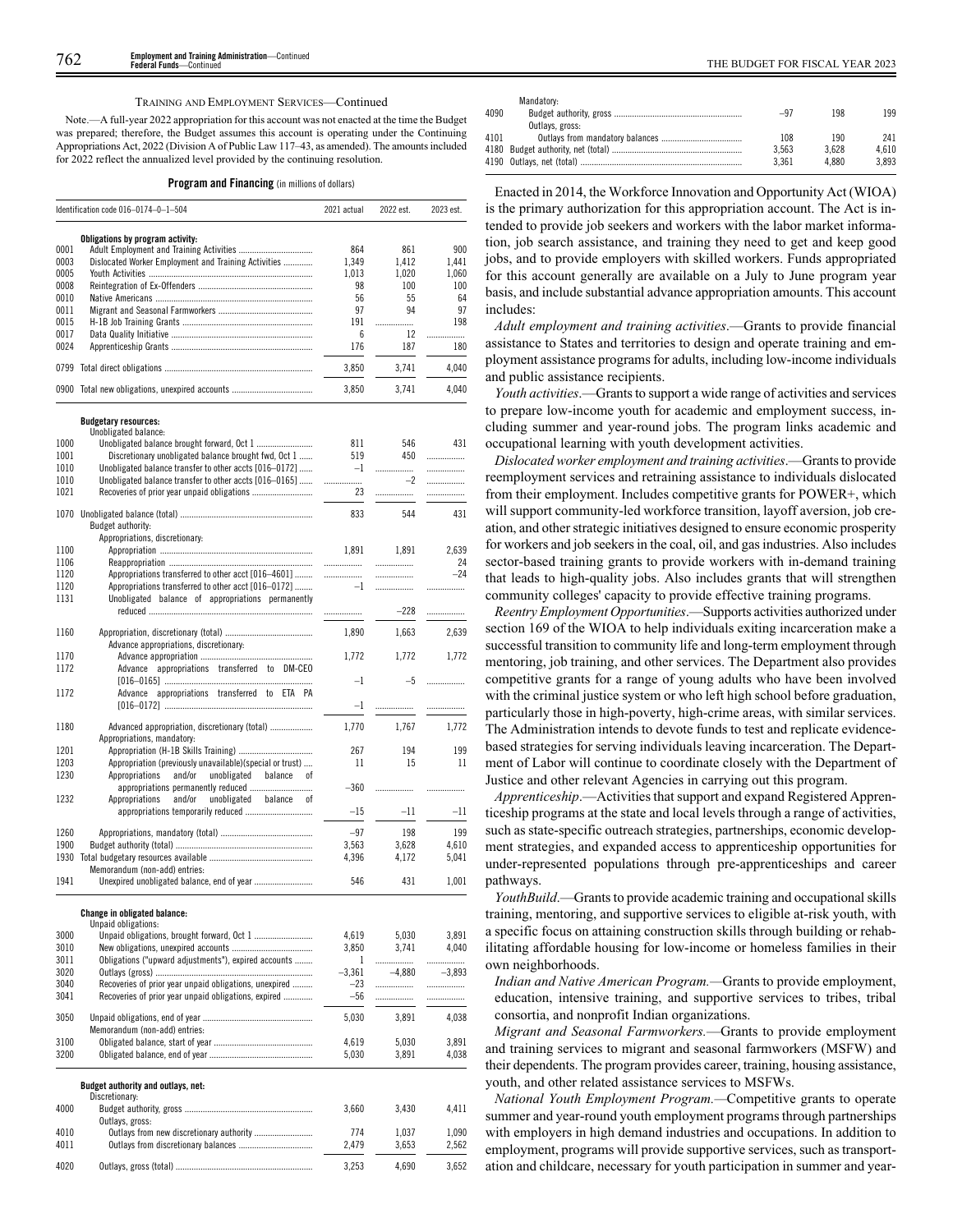round employment programs and will connect youth with additional skillbuilding opportunities that enable them to enter on-ramps to careers.

*Veterans' Clean Energy Training*.—Competitive grants to prepare eligible veterans, transitioning service members, and spouses of veterans and transitioning service members for careers in clean energy sectors and occupations.

*Civilian Climate Corps*.—A multi-Departmental initiative to mobilize the next generation of conservation and resilience workers and maximize the creation of accessible training opportunities and good jobs.

**Object Classification** (in millions of dollars)

|      | Identification code 016-0174-0-1-504 | 2021 actual | 2022 est. | 2023 est. |
|------|--------------------------------------|-------------|-----------|-----------|
|      | Direct obligations:                  |             |           |           |
| 25.1 |                                      | 5           | 56        |           |
| 25.2 |                                      | 57          |           | 36        |
| 25.3 |                                      | 5           |           |           |
| 25.7 |                                      | 20          |           | .         |
| 31.0 |                                      |             |           |           |
| 41.0 |                                      | 3.762       | 3.685     | 4.004     |
| 99.0 |                                      | 3.850       | 3.741     | 4,040     |
| 99.9 |                                      | 3.850       | 3.741     | 4.040     |

# JOB CORPS

#### (INCLUDING TRANSFER OF FUNDS)

*To carry out subtitle C of title I of the WIOA, including Federal administrative expenses, the purchase and hire of passenger motor vehicles, the construction, alteration, and repairs of buildings and other facilities, and the purchase of real property for training centers as authorized by the WIOA, \$1,778,964,000, plus reimbursements, as follows:*

*(1) \$1,603,011,000 for Job Corps Operations, which shall be available for the period July 1, 2023 through June 30, 2024: Provided, That the Secretary may transfer up to 3 percent of such funds for construction, rehabilitation, and acquisition of Job Corps Centers: Provided further, That any funds transferred pursuant to the preceding provision shall be available for obligation through June 30, 2026: Provided further, That the Committees on Appropriations of the House of Representatives and the Senate shall be notified at least 15 days in advance of any such transfer;*

*(2) \$133,000,000 for construction, rehabilitation and acquisition of Job Corps Centers, which shall be available for the period July 1, 2023 through June 30, 2026, and which may include the acquisition, maintenance, and repair of major items of equipment; and*

*(3) \$42,953,000 for necessary expenses of Job Corps, which shall be available for obligation for the period October 1, 2022 through September 30, 2023:*

*Provided, That no funds from any other appropriation shall be used to provide meal services at or for Job Corps centers.*

Note.—A full-year 2022 appropriation for this account was not enacted at the time the Budget was prepared; therefore, the Budget assumes this account is operating under the Continuing Appropriations Act, 2022 (Division A of Public Law 117–43, as amended). The amounts included for 2022 reflect the annualized level provided by the continuing resolution.

|  |  |  | <b>Program and Financing</b> (in millions of dollars) |  |
|--|--|--|-------------------------------------------------------|--|
|--|--|--|-------------------------------------------------------|--|

|              | Identification code 016-0181-0-1-504                                                                                  | 2021 actual | 2022 est. | 2023 est. |
|--------------|-----------------------------------------------------------------------------------------------------------------------|-------------|-----------|-----------|
|              | Obligations by program activity:                                                                                      |             |           |           |
| 0001         |                                                                                                                       | 1.630       | 1.639     | 1.642     |
| 0002         | Construction, Rehabilitation, and Acquisition (CRA)                                                                   | 208         | 78        | 97        |
| 0003         | Administration                                                                                                        | 32          | 32        | 43        |
| 0900         |                                                                                                                       | 1.870       | 1.749     | 1.782     |
|              | <b>Budgetary resources:</b><br>Unobligated balance:                                                                   |             |           |           |
| 1000         |                                                                                                                       | 1.311       | 1.220     | 1.218     |
| 1010<br>1012 | Unobligated balance transfer to other accts [016-0165]<br>Unobligated balance transfers between expired and unexpired | $-1$        | $-2$      |           |
|              |                                                                                                                       | $-1$        |           |           |
| 1021         |                                                                                                                       | 32          |           |           |
| 1070         |                                                                                                                       | 1.341       | 1.218     | 1.218     |

|      | Budget authority:                                              |                |           |            |
|------|----------------------------------------------------------------|----------------|-----------|------------|
|      | Appropriations, discretionary:                                 |                |           |            |
| 1100 |                                                                | 1.749          | 1.749     | 1.779      |
| 1106 |                                                                | .              | .         | 9          |
| 1120 | Appropriations transferred to other acct [016-4601]            |                | .         | $-9$       |
| 1160 |                                                                | 1,749          | 1,749     | 1,779      |
|      |                                                                |                |           |            |
| 1700 | Spending authority from offsetting collections, discretionary: | $\overline{2}$ |           |            |
| 1900 |                                                                | 1,751          | <br>1.749 | .<br>1,779 |
| 1930 |                                                                | 3,092          | 2,967     | 2,997      |
|      | Memorandum (non-add) entries:                                  |                |           |            |
| 1940 |                                                                | $-2$           | .         |            |
| 1941 |                                                                | 1,220          | 1.218     | .<br>1,215 |
|      |                                                                |                |           |            |
|      |                                                                |                |           |            |
|      | <b>Change in obligated balance:</b><br>Unpaid obligations:     |                |           |            |
| 3000 |                                                                | 1.130          | 1,333     | 1.409      |
| 3010 |                                                                | 1,870          | 1.749     | 1,782      |
| 3011 | Obligations ("upward adjustments"), expired accounts           | 20             | .         |            |
| 3020 |                                                                | $-1,595$       | $-1.673$  | $-1.718$   |
| 3040 | Recoveries of prior year unpaid obligations, unexpired         | $-32$          | .         |            |
| 3041 | Recoveries of prior year unpaid obligations, expired           | $-60$          | .         | .          |
|      |                                                                |                |           |            |
| 3050 |                                                                | 1,333          | 1,409     | 1,473      |
|      | Memorandum (non-add) entries:                                  |                |           |            |
| 3100 |                                                                | 1,130          | 1,333     | 1,409      |
| 3200 |                                                                | 1,333          | 1,409     | 1,473      |
|      |                                                                |                |           |            |
|      | Budget authority and outlays, net:                             |                |           |            |
|      | Discretionary:                                                 |                |           |            |
| 4000 |                                                                | 1,751          | 1,749     | 1,779      |
| 4010 | Outlays, gross:<br>Outlays from new discretionary authority    | 112            | 190       | 199        |
| 4011 |                                                                | 1,483          | 1,483     | 1,519      |
|      |                                                                |                |           |            |
| 4020 |                                                                | 1,595          | 1,673     | 1,718      |
|      | Offsets against gross budget authority and outlays:            |                |           |            |
|      | Offsetting collections (collected) from:                       |                |           |            |
| 4030 |                                                                | $-2$           | .         |            |
| 4033 |                                                                | $-4$           | .         | .          |
|      |                                                                |                |           |            |
| 4040 | Offsets against gross budget authority and outlays (total)     | $-6$           | .         | .          |
|      | Additional offsets against gross budget authority only:        |                |           |            |
| 4052 | Offsetting collections credited to expired accounts            | 4              | .         | .          |
| 4070 |                                                                | 1,749          | 1,749     | 1,779      |
| 4080 |                                                                | 1,589          | 1,673     | 1,718      |
| 4180 |                                                                | 1.749          | 1.749     | 1.779      |
|      |                                                                |                |           |            |

Established in 1964 as part of the Economic Opportunity Act and authorized by the Workforce Innovation and Opportunity Act of 2014 (P.L. 113–128, Title 1, Subtitle C, section 141), Job Corps is the nation's largest federally-funded, primarily residential, training program for at-risk youth. Job Corps provides economically disadvantaged youth with academic, career technical and marketable skills to enter the workforce, enroll in postsecondary education, or enlist in the military. Job Corps participants must be economically disadvantaged youth, between the ages of 16–24, and meet one or more of the following criteria: basic skills deficient; a school dropout; homeless, a runaway, or a foster child; a parent; or in need of additional education, vocational training, or intensive counseling and related assistance in order to participate successfully in regular schoolwork or to secure and hold employment.

4180 Budget authority, net (total) .......................................................... 1,749 1,749 1,779

4190 Outlays, net (total) ........................................................................ 1,589 1,673 1,718

Large and small businesses, nonprofit organizations, Native American organizations and Alaskan Native corporations manage and operate the majority of the Job Corps centers through contractual agreements with the Department of Labor, while the remaining centers are operated through an interagency agreement with the U.S. Department of Agriculture.

# **Object Classification** (in millions of dollars)

|      | ldentification code 016–0181–0–1–504 | 2021 actual | 2022 est. | 2023 est. |
|------|--------------------------------------|-------------|-----------|-----------|
|      | Direct obligations:                  |             |           |           |
| 11.1 | Personnel compensation:              | 80          | 79        | 85        |
| 11.3 |                                      |             |           |           |
| 11.5 |                                      |             |           |           |
| 11.9 |                                      | 81          | 82        |           |
| 12.1 |                                      | 36          | 34        | 38        |
|      |                                      |             |           |           |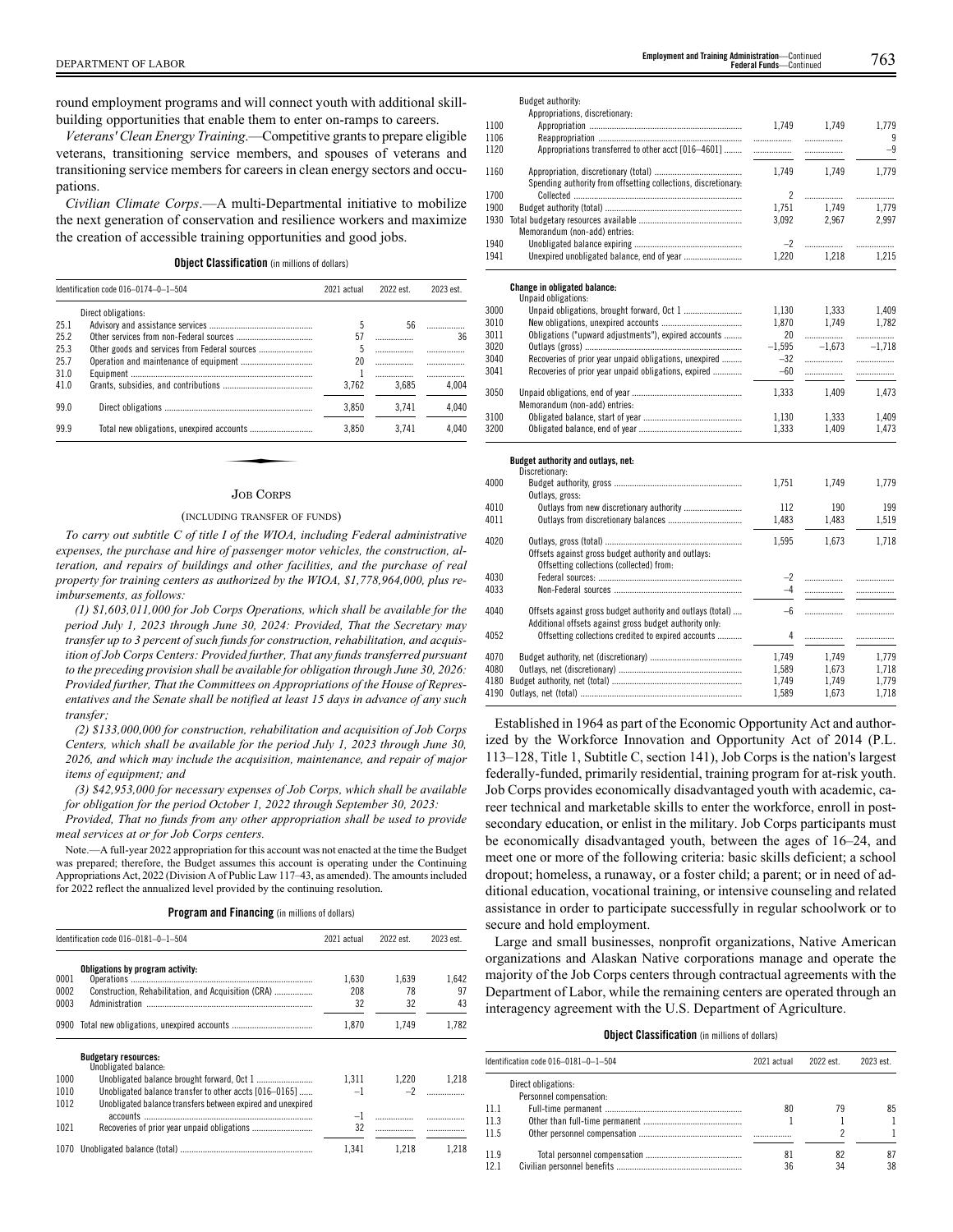# JOB CORPS—Continued

# **Object Classification**—Continued

|      | Identification code 016-0181-0-1-504                 | 2021 actual | 2022 est. | 2023 est. |
|------|------------------------------------------------------|-------------|-----------|-----------|
| 13.0 |                                                      |             |           |           |
| 21.0 |                                                      |             |           |           |
| 220  |                                                      |             |           |           |
| 231  |                                                      |             |           |           |
| 23.2 |                                                      |             |           |           |
| 23.3 | Communications, utilities, and miscellaneous charges | 8           | 11        | 11        |
| 251  |                                                      | 27          | 27        | 27        |
| 25.2 |                                                      | 1.447       | 1.452     | 1.454     |
| 25.3 | Other goods and services from Federal sources        | 34          | 30        | 33        |
| 25.4 |                                                      | 46          | 40        | 49        |
| 26.0 |                                                      | 14          | 11        | 12        |
| 31.0 |                                                      | 3           |           | 2         |
| 32.0 |                                                      | 159         | 38        | 48        |
| 41.0 |                                                      | 2           | 12        | 10        |
| 99.0 |                                                      | 1.870       | 1.749     | 1.782     |
| 99.9 |                                                      | 1.870       | 1.749     | 1.782     |

#### **Employment Summary**

| Identification code $016-0181-0-1-504$               | 2021 actual | 2022 est. | 2023 est. |
|------------------------------------------------------|-------------|-----------|-----------|
| 1001 Direct civilian full-time equivalent employment | 124         | 140       | 170       |
|                                                      |             |           |           |
|                                                      |             |           |           |

# COMMUNITY SERVICE EMPLOYMENT FOR OLDER AMERICANS

*To carry out title V of the Older Americans Act of 1965 (referred to in this Act as "OAA"), \$405,000,000, which shall be available for the period April 1, 2023 through June 30, 2024, and may be recaptured and reobligated in accordance with section 517(c) of the OAA.*

Note.—A full-year 2022 appropriation for this account was not enacted at the time the Budget was prepared; therefore, the Budget assumes this account is operating under the Continuing Appropriations Act, 2022 (Division A of Public Law 117–43, as amended). The amounts included for 2022 reflect the annualized level provided by the continuing resolution.

# **Program and Financing** (in millions of dollars)

|              | Identification code 016-0175-0-1-504                                                                                  | 2021 actual    | 2022 est. | 2023 est. |
|--------------|-----------------------------------------------------------------------------------------------------------------------|----------------|-----------|-----------|
| 0001         | Obligations by program activity:                                                                                      | 464            | 417       | 405       |
|              | <b>Budgetary resources:</b>                                                                                           |                |           |           |
|              | Unobligated balance:                                                                                                  |                |           |           |
| 1000         |                                                                                                                       | 55             | 2         | .         |
| 1010<br>1012 | Unobligated balance transfer to other accts [016-0172]<br>Unobligated balance transfers between expired and unexpired | $-2$           | .         | .         |
|              |                                                                                                                       | 9              | 10        | .         |
|              |                                                                                                                       |                |           |           |
|              |                                                                                                                       | 62             | 12        | .         |
|              | Budget authority:                                                                                                     |                |           |           |
|              | Appropriations, discretionary:                                                                                        |                |           |           |
| 1100         |                                                                                                                       | 405            | 405       | 405       |
| 1120         | Appropriations transferred to other acct [016-0172]                                                                   | $-1$           | .         |           |
| 1160         |                                                                                                                       | 404            | 405       | 405       |
| 1930         |                                                                                                                       | 466            | 417       | 405       |
|              | Memorandum (non-add) entries:                                                                                         |                |           |           |
| 1941         |                                                                                                                       | $\overline{2}$ | .         |           |
|              | <b>Change in obligated balance:</b><br>Unpaid obligations:                                                            |                |           |           |
| 3000         |                                                                                                                       | 308            | 370       | 340       |
| 3010         |                                                                                                                       | 464            | 417       | 405       |
| 3020         |                                                                                                                       | $-391$         | $-447$    | $-405$    |
| 3041         | Recoveries of prior year unpaid obligations, expired                                                                  | $-11$          | .         |           |
| 3050         | Memorandum (non-add) entries:                                                                                         | 370            | 340       | 340       |
| 3100         |                                                                                                                       | 308            | 370       | 340       |
| 3200         |                                                                                                                       | 370            | 340       | 340       |
|              | Budget authority and outlays, net:<br>Discretionary:                                                                  |                |           |           |
| 4000         |                                                                                                                       | 404            | 405       | 405       |

| Outlays, gross: |     |     |     |
|-----------------|-----|-----|-----|
|                 | 60  |     | 77  |
|                 | 331 | 370 | 328 |
|                 | 391 | 447 | 405 |
|                 | 404 | 405 | 405 |
|                 | 391 | 447 | 405 |
|                 |     |     |     |

Community Service Employment for Older Americans (CSEOA) is a community service and work-based job training program for older Americans. Authorized by Title IV of the Older Americans Act, as amended, and reauthorized in 2020 (P.L. 116–131), the program provides training for low-income, unemployed seniors ages 55 and older. Participants gain work experience in a variety of community service activities at non-profit and public facilities, including schools, hospitals, day-care centers, and senior centers. The program provides over 40 million community service hours to public and non-profit agencies, allowing them to enhance and provide needed services.

# **Object Classification** (in millions of dollars)

|                      | ldentification code 016–0175–0–1–504 | 2021 actual   | 2022 est. | 2023 est. |
|----------------------|--------------------------------------|---------------|-----------|-----------|
| 25.2<br>25.7<br>41.0 | Direct obligations:                  | 5<br>4<br>455 | 10<br>407 | 404       |
| 99.9                 |                                      | 464           | 417       | 405       |
|                      |                                      |               |           |           |

#### FEDERAL UNEMPLOYMENT BENEFITS AND ALLOWANCES

*For payments during fiscal year 2023 of trade adjustment benefit payments and allowances under part I of subchapter B of chapter 2 of title II of the Trade Act of 1974, and section 246 of that Act; and for training, employment and case management services, allowances for job search and relocation, and related State administrative expenses under part II of subchapter B of chapter 2 of title II of the Trade Act of 1974, and including benefit payments, allowances, training, employment and case management services, and related State administration provided pursuant to section 231(a) of the Trade Adjustment Assistance Extension Act of 2011, and sections 405(a) and 406 of the Trade Preferences Extension Act of 2015, \$494,400,000 together with such amounts as may be necessary to be charged to the subsequent appropriation for payments for any period subsequent to September 15, 2023: Provided, That notwithstanding section 502 of this Act, any part of the appropriation provided under this heading may remain available for obligation beyond the current fiscal year pursuant to the authorities of section 245(c) of the Trade Act of 1974 (19 U.S.C. 2317(c)): Provided further, That the termination provisions in sections 246(b) and 285(a) of the Trade Act of 1974, as amended, including the application of those provisions described in paragraphs (4) and (7) of section 406(a) of the Trade Preferences Extension Act of 2015, shall not apply.*

Note.—A full-year 2022 appropriation for this account was not enacted at the time the Budget was prepared; therefore, the Budget assumes this account is operating under the Continuing Appropriations Act, 2022 (Division A of Public Law 117–43, as amended). The amounts included for 2022 reflect the annualized level provided by the continuing resolution.

# **Program and Financing** (in millions of dollars)

|      | Identification code 016-0326-0-1-999                          | 2021 actual | 2022 est. | 2023 est. |
|------|---------------------------------------------------------------|-------------|-----------|-----------|
|      | Obligations by program activity:                              |             |           |           |
| 0001 |                                                               | 58          | 140       | 219       |
| 0002 | Trade Adjustment Assistance training and other activities     | 370         | 224       | 266       |
| 0005 |                                                               | 13          | 13        | 9         |
| 0900 | Total new obligations, unexpired accounts (object class 41.0) | 441         | 377       | 494       |
|      | <b>Budgetary resources:</b><br>Unobligated balance:           |             |           |           |
| 1000 |                                                               |             | 1         | 133       |
|      | Budget authority:                                             |             |           |           |
|      | Appropriations, mandatory:                                    |             |           |           |
| 1200 |                                                               | 634         | 540       | 494       |
| 1230 | Appropriations and/or unobligated<br>balance<br>0Ť            |             |           |           |
|      |                                                               | $-36$       | $-31$     | $-28$     |
| 1260 |                                                               | 598         | 509       | 466       |
| 1900 |                                                               | 598         | 509       | 466       |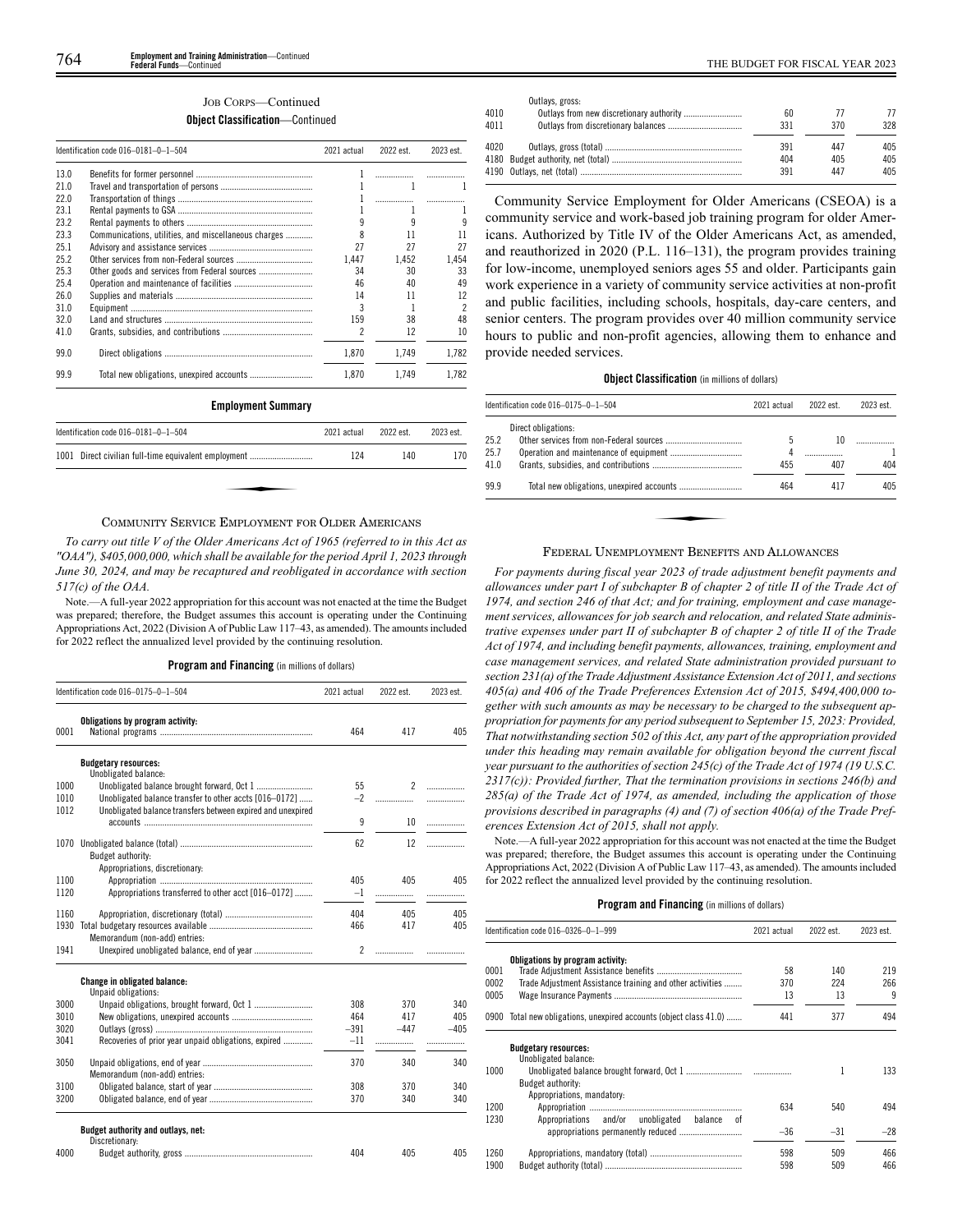| 1930 | Memorandum (non-add) entries:                        | 598    | 510    | 599    |
|------|------------------------------------------------------|--------|--------|--------|
| 1940 |                                                      | $-156$ | .      |        |
| 1941 |                                                      | 1      | 133    | 105    |
|      | <b>Change in obligated balance:</b>                  |        |        |        |
|      | Unpaid obligations:                                  |        |        |        |
| 3000 |                                                      | 1.071  | 1.031  | 532    |
| 3010 |                                                      | 441    | 377    | 494    |
| 3020 |                                                      | $-214$ | $-474$ | $-406$ |
| 3041 | Recoveries of prior year unpaid obligations, expired | $-267$ | $-402$ | $-402$ |
| 3050 | Memorandum (non-add) entries:                        | 1,031  | 532    | 218    |
| 3100 |                                                      | 1.071  | 1.031  | 532    |
| 3200 |                                                      | 1,031  | 532    | 218    |
|      | Budget authority and outlays, net:<br>Mandatory:     |        |        |        |
| 4090 | Outlays, gross:                                      | 598    | 509    | 466    |
| 4100 |                                                      | 52     | 281    | 226    |
| 4101 |                                                      | 162    | 193    | 180    |
| 4110 |                                                      | 214    | 474    | 406    |
| 4180 |                                                      | 598    | 509    | 466    |
| 4190 |                                                      | 214    | 474    | 406    |

The Federal Unemployment Benefits and Allowances (FUBA) account funds the Trade Adjustment Assistance (TAA) for Workers program, which provides income support through Trade Readjustment Allowances (TRA); funding for training, employment and case management services, job search allowances, and relocation allowances through Training and Other Activities; and wage supplements through Alternative/Reemployment Trade Adjustment Assistance (A/RTAA). \$494,400,000 will fund these activities<br>Adjustment Assistance (A/RTAA). \$494,400,000 will fund these activities<br>of the TAA program in Fiscal Year 2023, assuming a continuation of the<br>reversi of the TAA program in Fiscal Year 2023, assuming a continuation of the reversion program currently in effect.

#### STATE UNEMPLOYMENT INSURANCE AND EMPLOYMENT SERVICE OPERATIONS

*For authorized administrative expenses, \$107,066,000, together with not to exceed \$4,151,107,000 which may be expended from the Employment Security Administration Account in the Unemployment Trust Fund ("the Trust Fund"), of which—*

*(1) \$3,184,635,000 from the Trust Fund is for grants to States for the administration of State unemployment insurance laws as authorized under title III of the Social Security Act (including not less than \$375,000,000 to carry out reemployment services and eligibility assessments under section 306 of such Act, any claimants of regular compensation, as defined in such section, including those who are profiled as most likely to exhaust their benefits, may be eligible for such services and assessments: Provided, That of such amount, \$117,000,000 is specified for grants under section 306 of the Social Security Act and \$258,000,000 is additional new budget authority specified for purposes of the budgetary adjustments under section 314(g) of the Congressional Budget Act of 1974; and \$9,000,000 for continued support of the Unemployment Insurance Integrity Center of Excellence), the administration of unemployment insurance for Federal employees and for ex-service members as authorized under 5 U.S.C. 8501–8523, and the administration of trade readjustment allowances, reemployment trade adjustment assistance, and alternative trade adjustment assistance under the Trade Act of 1974 and under section 231(a) of the Trade Adjustment Assistance Extension Act of 2011, and sections 405(a) and 406 of the Trade Preferences Extension Act of 2015 (except that the termination provisions in sections 246(b) and 285(a) of the Trade Act of 1974, as amended, including the application of those provisions described in paragraphs (4) and (7) of section 406 of the Trade Preferences Extension Act of 2015, shall not apply), and shall be available for obligation by the States through December 31, 2023, except that funds used for automation shall be available for Federal obligation through December 31, 2023, and for State obligation through September 30, 2025, or, if the automation is being carried out through consortia of States, for State obligation through September 30, 2029, and for expenditure through September 30, 2030, and funds for competitive grants awarded to States for improved operations and to conduct in-person reemployment and eligibility assessments and unemployment insurance improper payment reviews and provide reemployment services and referrals to training, as appropriate, shall be available for Federal obligation through December 31, 2023 (except that funds for outcome payments pursuant to section 306(f)(2) of the Social Security Act shall be available for Federal obligation through March 31, 2024), and for obligation by the States*

*through September 30, 2025, and funds for the Unemployment Insurance Integrity Center of Excellence shall be available for obligation by the State through September 30, 2024, and funds used for unemployment insurance workloads experienced through September 30, 2023 shall be available for Federal obligation through December 31, 2023;*

*(2) \$168,174,000 from the Trust Fund is for national activities necessary to support the administration of the Federal-State unemployment insurance system; (3) \$677,449,000 from the Trust Fund, together with \$21,413,000 from the General Fund of the Treasury, is for grants to States in accordance with section 6 of the Wagner-Peyser Act, and shall be available for Federal obligation for the period July 1, 2023 through June 30, 2024;*

*(4) \$22,318,000 from the Trust Fund is for national activities of the Employment Service, including administration of the work opportunity tax credit under section 51 of the Internal Revenue Code of 1986 (including assisting States in adopting or modernizing information technology for use in the processing of certification requests), and the provision of technical assistance and staff training under the Wagner-Peyser Act;*

*(5) \$98,531,000 from the Trust Fund is for the administration of foreign labor certifications and related activities under the Immigration and Nationality Act and related laws, of which \$70,249,000 shall be available for the Federal administration of such activities, and \$28,282,000 shall be available for grants to States for the administration of such activities; and*

*(6) \$85,653,000 from the General Fund is to provide workforce information, national electronic tools, and one-stop system building under the Wagner-Peyser Act and shall be available for Federal obligation for the period July 1, 2023 through June 30, 2024, of which up to \$9,800,000 shall be used to carry out research and demonstration projects related to testing effective ways to promote greater labor force participation of people with disabilities: Provided, That the Secretary may transfer amounts made available for research and demonstration projects under this paragraph to the "Office of Disability Employment Policy" account for such purposes:*

*Provided, That to the extent that the Average Weekly Insured Unemployment ("AWIU") for fiscal year 2023 is projected by the Department of Labor to exceed 1,778,000, an additional \$28,600,000 from the Trust Fund shall be available for obligation for every 100,000 increase in the AWIU level (including a pro rata amount for any increment less than 100,000) to carry out title III of the Social Security Act: Provided further, That funds appropriated in this Act that are allotted to a State to carry out activities under title III of the Social Security Act may be used by such State to assist other States in carrying out activities under such title III if the other States include areas that have suffered a major disaster declared by the President under the Robert T. Stafford Disaster Relief and Emergency Assistance Act: Provided further, That the Secretary may use funds appropriated for grants to States under title III of the Social Security Act to make payments on behalf of States for the use of the National Directory of New Hires under section 453(j)(8) of such Act: Provided further, That the Secretary may use funds appropriated for grants to States under title III of the Social Security Act to make payments on behalf of States to the entity operating the State Information Data Exchange System: Provided further, That funds appropriated in this Act which are used to establish a national one-stop career center system, or which are used to support the national activities of the Federal-State unemployment insurance, employment service, or immigration programs, may be obligated in contracts, grants, or agreements with States and non-State entities: Provided further, That States awarded competitive grants for improved operations under title III of the Social Security Act, or awarded grants to support the national activities of the Federal-State unemployment insurance system, may award subgrants to other States and non-State entities under such grants, subject to the conditions applicable to the grants: Provided further, That funds appropriated under this Act for activities authorized under title III of the Social Security Act and the Wagner-Peyser Act may be used by States to fund integrated Unemployment Insurance and Employment Service automation efforts, notwithstanding cost allocation principles prescribed under the final rule entitled "Uniform Administrative Requirements, Cost Principles, and Audit Requirements for Federal Awards" at part 200 of title 2, Code of Federal Regulations: Provided further, That the Secretary, at the request of a State participating in a consortium with other States, may reallot funds allotted to such State under title III of the Social Security Act to other States participating in the consortium or to the entity operating the Unemployment Insurance Information Technology Support Center in order to carry out activities that benefit the administration of the unemployment compensation law of the State making the request: Provided further, That the Secretary may collect fees for the costs associated with additional data collection, analyses, and reporting services relating to the National Agricultural Workers Survey requested by State and local governments, public and private institutions of higher education, and nonprofit organizations and may utilize such sums, in accordance with the provisions of 29 U.S.C. 9a, for the National Ag-*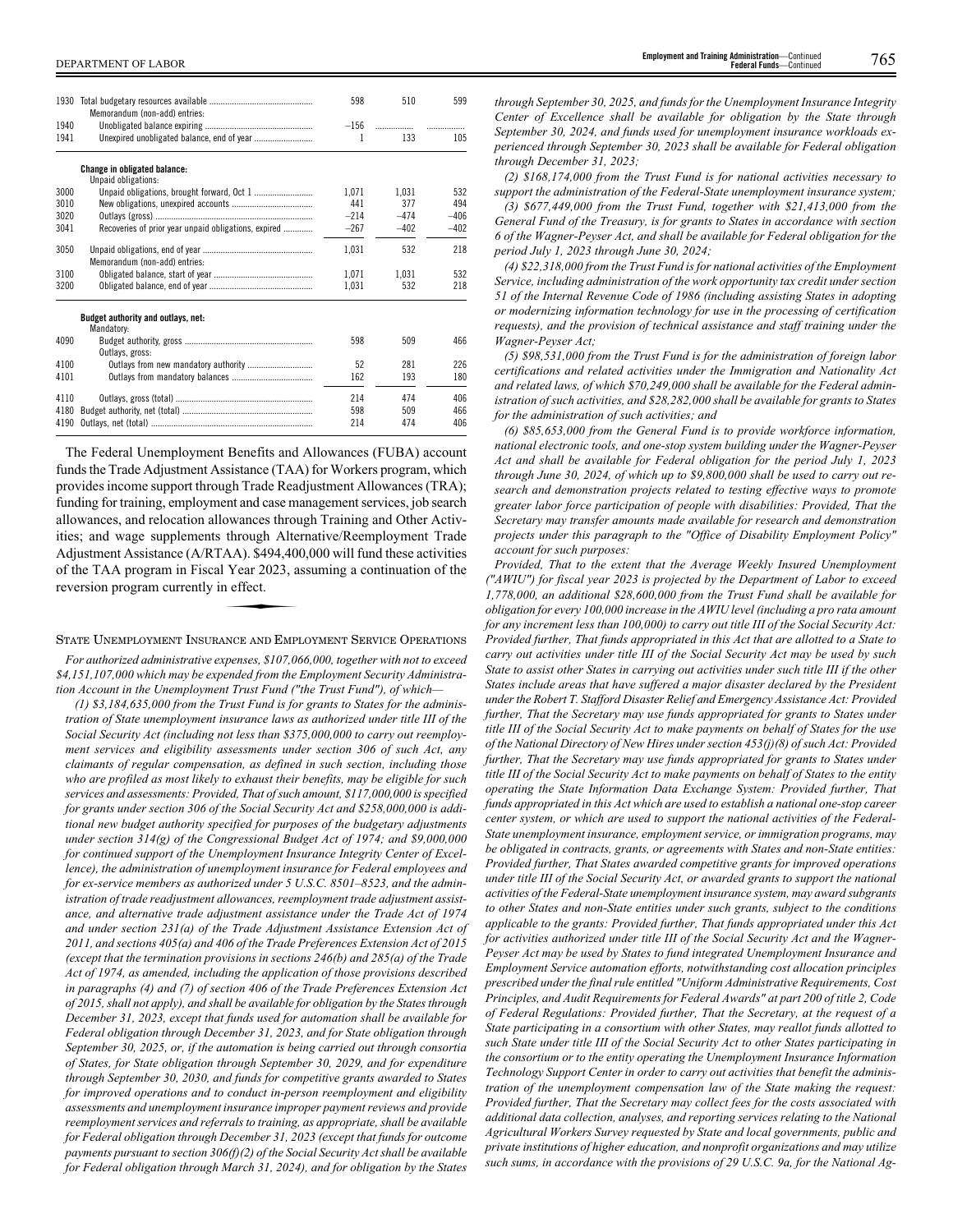THE BUDGET FOR FISCAL YEAR 2023<br>Feriefal Funds—Continued that interval funds that the continued that the set of the set of the set of the set o **Employment and Training Administration**—Continued **Federal Funds**—Continued

STATE UNEMPLOYMENT INSURANCE AND EMPLOYMENT SERVICE OPERATIONS—Continued

*ricultural Workers Survey infrastructure, methodology, and data to meet the information collection and reporting needs of such entities, which shall be credited to this appropriation and shall remain available until September 30, 2024, for such purposes.*

Note.—A full-year 2022 appropriation for this account was not enacted at the time the Budget was prepared; therefore, the Budget assumes this account is operating under the Continuing Appropriations Act, 2022 (Division A of Public Law 117–43, as amended). The amounts included for 2022 reflect the annualized level provided by the continuing resolution.

# **Program and Financing** (in millions of dollars)

|      | Identification code 016-0179-0-1-999 | 2021 actual     | 2022 est. | 2023 est. |
|------|--------------------------------------|-----------------|-----------|-----------|
|      | Obligations by program activity:     |                 |           |           |
| 0001 |                                      | 4.000           | 2.721     | 3.185     |
| 0002 |                                      | 18              | 18        | 168       |
| 0010 |                                      | 668             | 670       | 699       |
| 0011 |                                      | 22              | 22        | 22        |
| 0012 |                                      | 62              | 90        | 86        |
| 0014 |                                      | 78              | 78        | 99        |
| 0015 |                                      | 17              | 27        | 20        |
| 0016 |                                      | 3.595           | 802       | .         |
| 0017 |                                      | 141             | 773       | 800       |
| 0799 |                                      | 8.601           | 5.201     | 5.079     |
| 0801 |                                      | 10 <sup>2</sup> | 51        | 51        |
| 0803 |                                      |                 |           |           |
| 0899 |                                      | 11              | 53        | 53        |
| 0900 |                                      | 8.612           | 5.254     | 5.132     |

|      | <b>Budgetary resources:</b>                                    |          |                |          |
|------|----------------------------------------------------------------|----------|----------------|----------|
|      | Unobligated balance:                                           |          |                |          |
| 1000 |                                                                | 97       | 1,990          | 1.081    |
| 1001 | Discretionary unobligated balance brought fwd, Oct 1           | 85       | 125            | .        |
| 1010 | Unobligated balance transfer to ETA PA [016-0172]              | $-3$     | .              | .        |
| 1010 | Unobligated balance transfer to Disaster Relief Fund           |          |                |          |
|      |                                                                | $-1$     | $-6$           | .        |
| 1010 | Unobligated balance transfer to DOL CEO [016-0165]             |          | $-5$           | .        |
| 1021 |                                                                | 1        | 27             | .        |
| 1070 |                                                                | 94       | 2,006          | 1,081    |
|      | Budget authority:                                              |          |                |          |
|      | Appropriations, discretionary:                                 |          |                |          |
| 1100 |                                                                | 84       | 84             | 107      |
| 1130 |                                                                | .        | $-8$           | .        |
|      |                                                                |          |                |          |
| 1160 |                                                                | 84       | 76             | 107      |
|      | Appropriations, mandatory:                                     |          |                |          |
| 1200 |                                                                | 1.994    | .              | .        |
| 1201 |                                                                | 27       | 19             | 20       |
| 1203 | Appropriation (previously unavailable)(special or trust)       | 1        | $\overline{2}$ | 1        |
| 1230 | Appropriations<br>and/or<br>unobligated<br>balance<br>οf       |          |                |          |
|      |                                                                | $-8$     | .              | .        |
| 1232 | and/or<br>unobligated balance<br>Appropriations<br>οf          |          |                |          |
|      |                                                                | $-2$     | $-1$           | $-1$     |
| 1260 |                                                                | 2,012    | 20             | 20       |
|      | Spending authority from offsetting collections, discretionary: |          |                |          |
| 1700 |                                                                |          | 3.431          |          |
|      |                                                                | 4,719    |                | 4,203    |
| 1701 | Change in uncollected payments, Federal sources                | 98       | .              | .        |
| 1750 | Spending auth from offsetting collections, disc (total)        | 4,817    | 3,431          | 4,203    |
|      | Spending authority from offsetting collections, mandatory:     |          |                |          |
| 1800 | Offsetting collections [EUC Admin and CARES]                   | 2,355    | 802            | .        |
| 1801 | Change in uncollected payments, Federal sources                | 1,240    | .              | .        |
|      |                                                                |          |                |          |
| 1850 | Spending auth from offsetting collections, mand (total)        | 3,595    | 802            |          |
| 1900 |                                                                | 10,508   | 4,329          | 4.330    |
| 1930 |                                                                | 10,602   | 6,335          | 5,411    |
|      | Memorandum (non-add) entries:                                  |          |                |          |
| 1941 | Unexpired unobligated balance, end of year                     | 1,990    | 1,081          | 279      |
|      |                                                                |          |                |          |
|      | <b>Change in obligated balance:</b>                            |          |                |          |
|      | Unpaid obligations:                                            |          |                |          |
| 3000 |                                                                | 3,571    | 5,108          | 3,853    |
| 3010 |                                                                | 8,612    | 5.254          | 5,132    |
| 3011 | Obligations ("upward adjustments"), expired accounts           | 6        | .              |          |
| 3020 |                                                                | $-7,070$ | $-6,482$       | $-5.244$ |
| 3040 | Recoveries of prior year unpaid obligations, unexpired         | $-1$     | $-27$          | .        |
| 3041 | Recoveries of prior year unpaid obligations, expired           | $-10$    |                |          |
|      |                                                                |          |                |          |
| 3050 | Uncollected payments:                                          | 5,108    | 3,853          | 3,741    |
| 3060 | Uncollected pymts, Fed sources, brought forward, Oct 1         | $-2.779$ | $-4,035$       | $-4.035$ |
|      |                                                                |          |                |          |

| 3070 | Change in uncollected pymts, Fed sources, unexpired                                                                   | $-1,338$ |          |          |
|------|-----------------------------------------------------------------------------------------------------------------------|----------|----------|----------|
| 3071 | Change in uncollected pymts, Fed sources, expired                                                                     | 82       |          | .        |
| 3090 | Memorandum (non-add) entries:                                                                                         | $-4,035$ | $-4,035$ | $-4,035$ |
| 3100 |                                                                                                                       | 792      | 1,073    | $-182$   |
| 3200 |                                                                                                                       | 1,073    | $-182$   | $-294$   |
|      | Budget authority and outlays, net:                                                                                    |          |          |          |
|      | Discretionary:                                                                                                        |          |          |          |
| 4000 | Outlays, gross:                                                                                                       | 4,901    | 3,507    | 4,310    |
| 4010 |                                                                                                                       | 2,510    | 2.120    | 2,689    |
| 4011 |                                                                                                                       | 2,182    | 2,195    | 1,437    |
| 4020 |                                                                                                                       | 4.692    | 4,315    | 4,126    |
|      | Offsets against gross budget authority and outlays:<br>Offsetting collections (collected) from:                       |          |          |          |
| 4030 | Federal sources [ES Grants to States]                                                                                 | $-649$   | $-649$   | $-677$   |
| 4030 |                                                                                                                       | $-22$    | $-22$    | $-22$    |
| 4030 |                                                                                                                       | $-58$    | $-58$    | $-70$    |
| 4030 |                                                                                                                       | $-20$    | $-20$    | $-28$    |
| 4030 |                                                                                                                       | $-1$     | $-2$     | $-2$     |
| 4030 |                                                                                                                       | $-3,831$ | $-2,429$ | $-2.978$ |
| 4030 |                                                                                                                       | $-200$   | $-200$   | $-375$   |
| 4030 |                                                                                                                       | $-10$    | $-51$    | $-51$    |
| 4040 | Offsets against gross budget authority and outlays (total)<br>Additional offsets against gross budget authority only: | $-4,791$ | $-3,431$ | $-4,203$ |
| 4050 | Change in uncollected pymts, Fed sources, unexpired                                                                   | $-98$    | .        | .        |
| 4052 | Offsetting collections credited to expired accounts                                                                   | 72       | .        |          |
| 4060 | Additional offsets against budget authority only (total)                                                              | $-26$    |          | .        |
| 4070 |                                                                                                                       | 84       | 76       | 107      |
| 4080 | Mandatory:                                                                                                            | $-99$    | 884      | $-77$    |
| 4090 | Outlays, gross:                                                                                                       | 5,607    | 822      | 20       |
| 4100 |                                                                                                                       | 6        | 762      | 20       |
| 4101 |                                                                                                                       | 2,372    | 1,405    | 1,098    |
| 4110 |                                                                                                                       | 2,378    | 2,167    | 1,118    |
|      | Offsets against gross budget authority and outlays:<br>Offsetting collections (collected) from:                       |          |          |          |
| 4120 |                                                                                                                       | $-2,355$ | $-802$   |          |
| 4140 | Additional offsets against gross budget authority only:<br>Change in uncollected pymts, Fed sources, unexpired        | $-1,240$ | .        | .        |
| 4160 |                                                                                                                       | 2,012    | 20       | 20       |
| 4170 |                                                                                                                       | 23       | 1.365    | 1,118    |
| 4180 |                                                                                                                       | 2,096    | 96       | 127      |
| 4190 |                                                                                                                       | $-76$    | 2,249    | 1,041    |
|      |                                                                                                                       |          |          |          |

*Unemployment compensation*.—State administration amounts provide administrative grants to State agencies that pay unemployment compensation to eligible workers and collect State unemployment taxes from employers. These agencies also pay unemployment benefits to former Federal personnel and ex-servicemembers as well as trade readjustment allowances to eligible individuals. State administration amounts also provide administrative grants to State agencies to improve the integrity and financial stability of the unemployment compensation program through a comprehensive performance management system, UI Performs. The purpose is to effect continuous improvement in State performance and implement activities designed to reduce errors and prevent fraud, waste, and abuse in the payment of unemployment compensation benefits and the collection of unemployment taxes. National activities relating to the Federal-State unemployment insurance programs are conducted through contracts or agreements with the State agencies or non-State entities. A workload contingency reserve is included in State administration to meet increases in the costs of administering the program resulting from increases in the number of unemployment claims filed and paid. The appropriation automatically provides additional funds whenever unemployment claim workloads increase above levels specified in the appropriations language.

# **UNEMPLOYMENT COMPENSATION PROGRAM STATISTICS**

|                                |         | 2020 actual 2021 actual | 2022 est. | 2023 est. |
|--------------------------------|---------|-------------------------|-----------|-----------|
| Basic workload (in thousands): |         |                         |           |           |
|                                | 8.691   | 9092                    | 9.257     | 9.250     |
|                                | 697.089 | 710.207                 | 717.439   | 735.677   |
|                                | 65.266  | 38.959                  | 16 144    | 13.060    |
|                                | 473.886 | 264.487                 | 109.865   | 91.875    |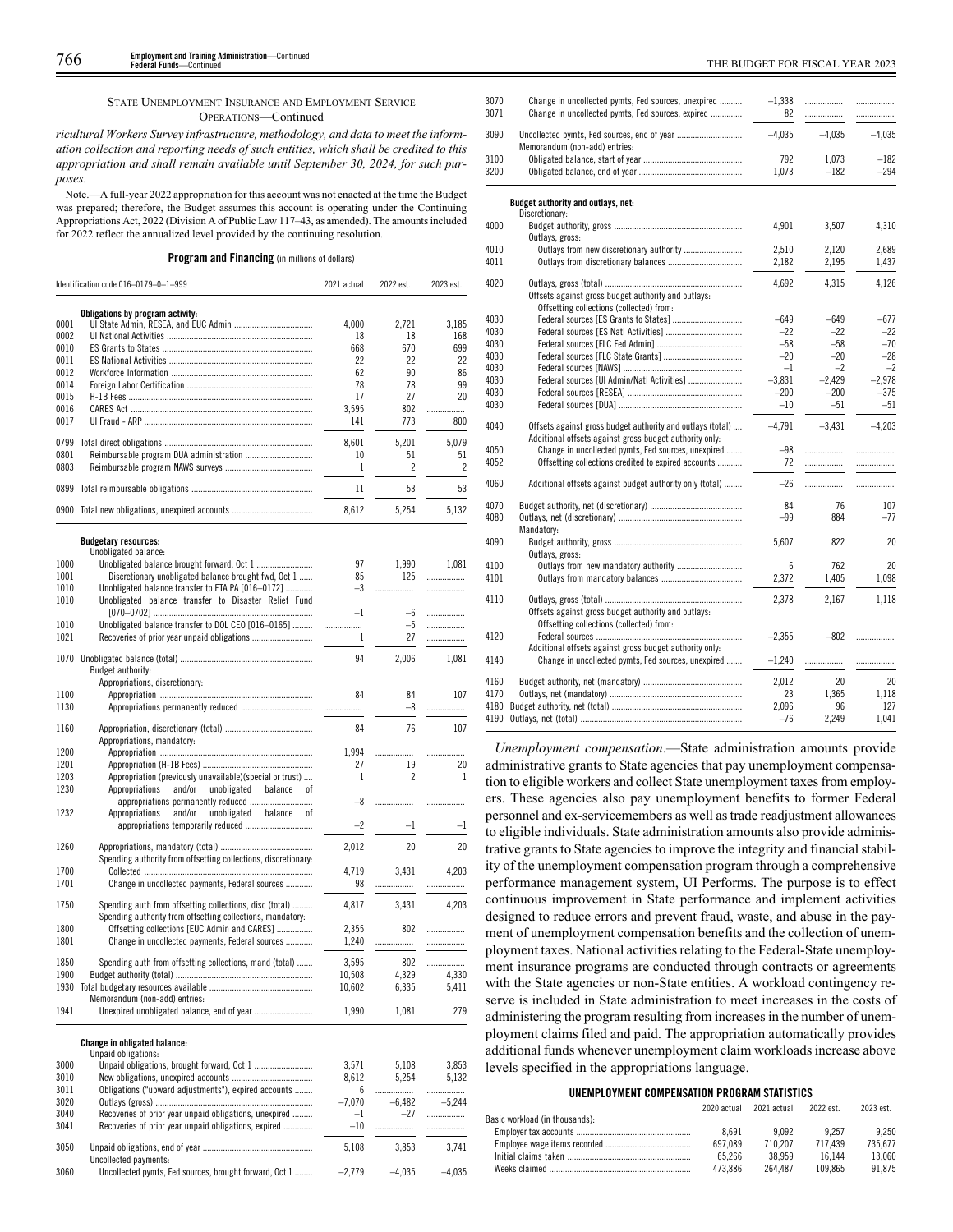| 8.539   | 10.268  | 8.265   | 7.080   |
|---------|---------|---------|---------|
| 1.136   | 1.504   | 1.339   | 1.141   |
| 134.758 | 139.779 | 144.633 | 146.830 |

*Employment service*.—The public employment service is a nationwide system providing no-fee employment services to job-seekers and employers. State employment service activities are financed by grants provided by formula to States. Funding allotments are provided annually on a Program Year basis beginning July 1 and ending June 30 of the following year.

Employment service activities serving national needs are conducted through specific reimbursable agreements between the States and the Federal Government under the Wagner-Peyser Act, as amended, and other legislation. States also receive funding under this activity for administration of the Work Opportunity Tax Credit, as well as for amortization payments for those States that had independent retirement plans prior to 1980 in their State employment service agencies.

# **EMPLOYMENT SERVICE PROGRAM STATISTICS**

| 2020 actual 2021 est.                   | 2022 est. | 2023 est. |
|-----------------------------------------|-----------|-----------|
| 2.437.906 2.445.445 2.445.445 2.550.591 |           |           |

*Foreign Labor Certification*.—This activity provides for the administration and operation of the foreign labor certification programs within the Employment and Training Administration. Under these programs, U.S. employers that can demonstrate a shortage of qualified, available U.S. workers and no adverse impact on similarly situated U.S. workers may seek the Secretary of Labor's certification as a first step in the multi-agency process required to hire a foreign worker to fill critical permanent or temporary vacancies. Major programs include the permanent, H-2A temporary agricultural, H-2B temporary non-agricultural, CW-1 temporary, and H-1B temporary highly skilled worker visas. The account is divided into Federal and State activities.

*Federal Administration*.—Federal Administration provides leadership, policy, budget, program operations including staffing (Federal and contractors), information technology, three national processing center facilities, and operational direction to Federal activities supporting the effective and efficient administration of foreign labor certification programs.

*State grants*.—State grants provides grants to State workforce agencies in 50 States and 5 U.S. territories funding employment-related activities required for the administration of Federal foreign labor certification programs. Activities include State Workforce Agency posting and circulation of job orders and other assistance to employers in the recruitment of U.S. workers, processing of employer requests for prevailing wage determinations for the permanent and temporary programs, State safety inspection of housing provided by employers to workers, and State development of prevailing wage and prevailing practice surveys used to set wages and standards in a defined geographic area.

*Workforce Information, Electronic Tools, and System Building*.—These funds are used to support the joint Federal-State efforts to improve the comprehensive American Job Center system authorized under the Workforce Innovation and Opportunity Act. This system provides workers and employers with quick and easy access to a wide array of enhanced career development and labor market information services. A portion of these funds supports a joint initiative between the Employment and Training Administration and the Office of Disability Employment Policy to improve the accessibility and accountability of the public workforce development system for individuals with disabilities.

*National Agricultural Workers Survey fee*.—The Department of Labor conducts the National Agricultural Workers Survey (NAWS), which collects information annually about the demographic, employment, and health characteristics of the U.S. crop labor force. The information is obtained directly from farm workers through face-to-face interviews.

#### **Object Classification** (in millions of dollars)

|      | Identification code 016-0179-0-1-999          | 2021 actual | 2022 est. | 2023 est. |
|------|-----------------------------------------------|-------------|-----------|-----------|
|      | Direct obligations:                           |             |           |           |
|      | Personnel compensation:                       |             |           |           |
| 11.1 |                                               | 22          | 45        | 53        |
| 11.5 |                                               |             |           | 1         |
| 11.9 |                                               | 23          | 46        | 54        |
| 12.1 |                                               | 9           | 19        | 22        |
| 23.1 |                                               |             | 3         | 3         |
| 25.1 |                                               | 19          | 18        | 18        |
| 25.2 |                                               | 19          | 57        | 47        |
| 25.3 | Other goods and services from Federal sources | 30          | 72        | 87        |
| 25.4 |                                               |             |           |           |
| 25.7 |                                               | 9           | 16        | 18        |
| 41.0 |                                               | 7.879       | 4.970     | 4.829     |
| 42.0 |                                               | 610         |           |           |
| 99.0 |                                               | 8.601       | 5.201     | 5.079     |
| 99.0 |                                               | 11          | 53        | 53        |
| 99.9 |                                               | 8.612       | 5.254     | 5.132     |

# **Employment Summary**

|                                         | ldentification code 016–0179–0–1–999                                                                         | 2021 actual | 2022 est. | 2023 est. |  |
|-----------------------------------------|--------------------------------------------------------------------------------------------------------------|-------------|-----------|-----------|--|
|                                         | 1001 Direct civilian full-time equivalent employment<br>1001 Direct civilian full-time equivalent employment | 159<br>35   | 250<br>44 | 284<br>44 |  |
|                                         |                                                                                                              |             |           |           |  |
| PAYMENTS TO THE UNEMPLOYMENT TRUST FUND |                                                                                                              |             |           |           |  |

# **Program and Financing** (in millions of dollars)

|                              | Identification code 016-0178-0-1-603                                                              | 2021 actual                          | 2022 est.       | 2023 est.        |
|------------------------------|---------------------------------------------------------------------------------------------------|--------------------------------------|-----------------|------------------|
| 0010<br>0012<br>0013<br>0900 | Obligations by program activity:<br>Total new obligations, unexpired accounts (object class 94.0) | 169,386<br>4.969<br>6,569<br>180,924 | .<br>850<br>850 | .<br>.<br>.<br>. |
|                              |                                                                                                   |                                      |                 |                  |
|                              | <b>Budgetary resources:</b><br>Budget authority:                                                  |                                      |                 |                  |
| 1200                         | Appropriations, mandatory:                                                                        | 180.924                              | 850             | .                |
| 1930                         |                                                                                                   | 180.924                              | 850             | .                |
|                              | <b>Change in obligated balance:</b><br>Unpaid obligations:                                        |                                      |                 |                  |
| 3010                         |                                                                                                   | 180.924                              | 850             | .                |
| 3020                         |                                                                                                   | $-180.924$                           | $-850$          | .                |
|                              | Budget authority and outlays, net:<br>Mandatory:                                                  |                                      |                 |                  |
| 4090                         | Outlays, gross:                                                                                   | 180.924                              | 850             | .                |
| 4100                         |                                                                                                   | 180.924                              | 850             | .                |
| 4180                         |                                                                                                   | 180,924                              | 850             | .                |
| 4190                         |                                                                                                   | 180.924                              | 850             | .                |

This account provides for general fund financing of extended unemployment benefit programs under certain statutes. It is also the mechanism used to make general fund reimbursements for some or all of the benefits and administrative costs incurred for temporary Federal programs. These funds are transferred from the Payments to the Unemployment Trust Fund account to a receipt account in the Unemployment Trust Fund (UTF) so that resources may be transferred to the Employment Security Administration Account in the UTF for administrative costs, or to the Extended Unemploy-<br>
Account in the UTF for administrative costs, or to the Extended Unemploy-<br>
the UTF for benefit costs. ment Compensation Account or the Federal Unemployment Account in the UTF for benefit costs.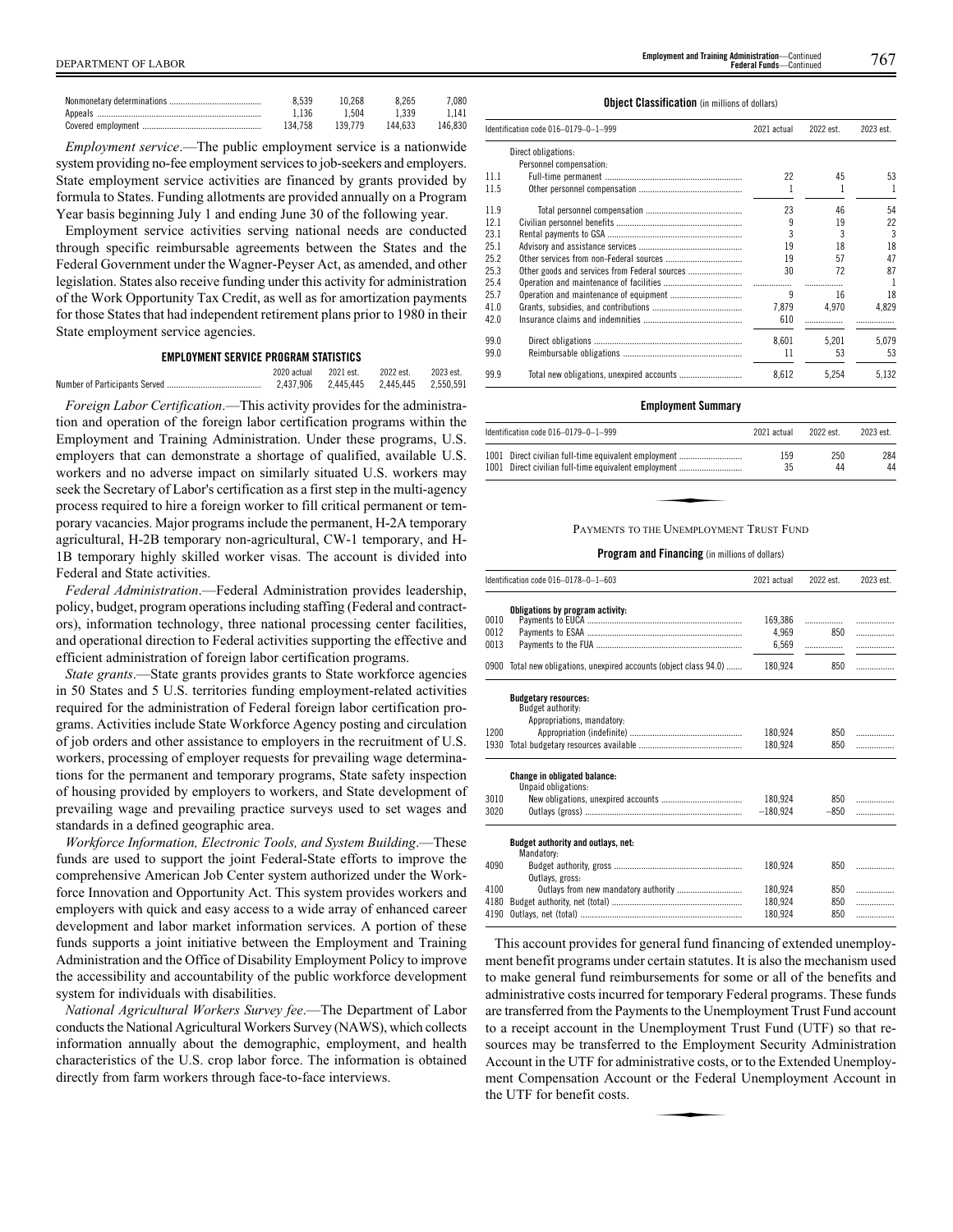#### SHORT TIME COMPENSATION PROGRAMS

**Program and Financing** (in millions of dollars)

|      | Identification code 016-0168-0-1-603                       | 2021 actual | 2022 est. | 2023 est. |
|------|------------------------------------------------------------|-------------|-----------|-----------|
|      | Obligations by program activity:                           |             |           |           |
| 0001 |                                                            | .           | 1         | .         |
| 0002 |                                                            | 651         |           | .         |
|      | 0900 Total new obligations, unexpired accounts             | 651         | 1         | .         |
|      | <b>Budgetary resources:</b>                                |             |           |           |
| 1000 | Unobligated balance:                                       | 1           | 1         | .         |
|      | Budget authority:                                          |             |           |           |
|      | Appropriations, mandatory:                                 |             |           |           |
| 1200 |                                                            | 651         | .         | .         |
| 1900 |                                                            | 651         | .         | .         |
| 1930 |                                                            | 652         | 1         | .         |
|      | Memorandum (non-add) entries:                              |             |           |           |
| 1941 |                                                            | 1           |           | .         |
|      | <b>Change in obligated balance:</b><br>Unpaid obligations: |             |           |           |
| 3000 |                                                            | 419         | 381       | 332       |
| 3010 |                                                            | 651         | 1         | .         |
| 3020 |                                                            | $-689$      | $-50$     | $-50$     |
| 3050 | Memorandum (non-add) entries:                              | 381         | 332       | 282       |
| 3100 |                                                            | 419         | 381       | 332       |
| 3200 |                                                            | 381         | 332       | 282       |
|      | Budget authority and outlays, net:<br>Mandatory:           |             |           |           |
| 4090 | Outlays, gross:                                            | 651         | .         |           |
| 4101 |                                                            | 689         | 50        | 50        |
| 4180 |                                                            | 651         | .         | .         |
| 4190 |                                                            | 689         | 50        | 50        |

The Coronavirus Aid, Relief, and Economic Security Act (Public Law 116–136) provided as an incentive for states to enact state Short-Time Compensation (STC) programs and promote the use of STC, 100 percent reimbursement of STC benefit costs paid under state law for weeks ending on or before December 31, 2020. The Continued Assistance for Unemployed Workers Act of 2020 (Public Law 116–260) extended the 100 percent STC reimbursements to include weeks of unemployment ending on or before March 14, 2021, and the American Rescue Plan Act (Public Law 117–2) further extended the 100 percent STC reimbursements to include weeks of unemployment ending on or before September 6, 2021. Grant funding was also available to states whose permanent STC laws meet the Federal definition.

# **Object Classification** (in millions of dollars)

**Program and Financing** (in millions of dollars)

|      | Identification code 016-1800-0-1-603                                                      | 2021 actual | 2022 est | 2023 est. |
|------|-------------------------------------------------------------------------------------------|-------------|----------|-----------|
| 0001 | Obligations by program activity:<br>Federal Additional Unemployment Compensation Program, | 187.295     |          |           |
|      | 0900 Total new obligations, unexpired accounts (object class 42.0)                        | 187.295     |          |           |

# **Budgetary resources:**

|      | PUULVIUI Į TUJUUI UUI<br>Unobligated balance:           |                |          |          |
|------|---------------------------------------------------------|----------------|----------|----------|
| 1029 |                                                         | $-2$           | .        | .        |
| 1033 |                                                         | $\overline{2}$ | .        | .        |
|      | Budget authority:                                       |                |          |          |
|      | Appropriations, mandatory:                              |                |          |          |
| 1200 |                                                         | 187,295        | 47       | .        |
| 1900 |                                                         | 187.295        | 47       | .        |
| 1930 |                                                         | 187,295        | 47       | .        |
|      |                                                         |                |          |          |
|      | Change in obligated balance:                            |                |          |          |
|      | Unpaid obligations:                                     |                |          |          |
| 3000 |                                                         | 4.284          | 28,879   | 23,036   |
| 3010 |                                                         | 187,295        | 47       | .        |
| 3020 |                                                         | $-162,700$     | $-5,890$ | $-4,630$ |
|      |                                                         |                |          |          |
| 3050 |                                                         | 28,879         | 23,036   | 18,406   |
|      | Memorandum (non-add) entries:                           |                |          |          |
| 3100 |                                                         | 4.284          | 28,879   | 23,036   |
| 3200 |                                                         | 28,879         | 23,036   | 18,406   |
|      |                                                         |                |          |          |
|      | Budget authority and outlays, net:                      |                |          |          |
|      | Mandatory:                                              |                |          |          |
| 4090 |                                                         | 187,295        | 47       | .        |
|      | Outlays, gross:                                         |                |          |          |
| 4100 |                                                         | 162,699        | 47       | .        |
| 4101 |                                                         | 1              | 5.843    | 4.630    |
|      |                                                         |                |          |          |
| 4110 |                                                         | 162,700        | 5,890    | 4,630    |
|      | Offsets against gross budget authority and outlays:     |                |          |          |
|      | Offsetting collections (collected) from:                |                |          |          |
| 4123 |                                                         |                |          |          |
|      | Additional offsets against gross budget authority only: |                |          |          |
| 4143 | Recoveries of prior year paid obligations, unexpired    |                |          |          |
|      |                                                         | 2              |          |          |
|      |                                                         |                |          |          |
| 4160 |                                                         | 187,295        | 47       |          |
| 4170 |                                                         | 162.698        | 5,890    | 4.630    |
| 4180 |                                                         | 187,295        | 47       | .        |
| 4190 |                                                         | 162,698        | 5,890    | 4,630    |
|      |                                                         |                |          |          |

This account provides mandatory general revenue funding for Federal Pandemic Unemployment Compensation (FPUC), a temporary program established under the Coronavirus Aid, Relief, and Economic Security Act (Public Law 116–136). This program paid a supplement of \$600 on every week of unemployment compensation through July 31, 2020. It was then reauthorized by the Continued Assistance for Unemployed Workers Act of 2020 (Public Law 116–260) and modified to provide \$300 per week in supplemental benefits for weeks of unemployment beginning after December 26, 2020, and ending on or before March 14, 2021. In addition to reestablishing the FPUC program, the Continued Assistance for Unemployed Workers Act of 2020 established the Mixed Earners Unemployment Compensation (MEUC) program, which paid a \$100 supplemental to certain claimants with self-employment income for weeks of unemployment ending on or before March 14, 2021. The FAUC account also provides funding for the MEUC program. The American Rescue Plan Act (Public Law 117–2) extended the FPUC program at \$300 per week and the MEUC<br>program at \$100 per week for certain claimants for weeks of unemployment<br>ending on or before September 6, 2021. program at \$100 per week for certain claimants for weeks of unemployment ending on or before September 6, 2021.

#### ADVANCES TO THE UNEMPLOYMENT TRUST FUND AND OTHER FUNDS

*For repayable advances to the Unemployment Trust Fund as authorized by sections 905(d) and 1203 of the Social Security Act, and to the Black Lung Disability Trust Fund as authorized by section 9501(c)(1) of the Internal Revenue Code of 1986; and for nonrepayable advances to the revolving fund established by section 901(e) of the Social Security Act, to the Unemployment Trust Fund as authorized by 5 U.S.C. 8509, and to the "Federal Unemployment Benefits and Allowances" account, such sums as may be necessary, which shall be available for obligation through September 30, 2024.*

Note.—A full-year 2022 appropriation for this account was not enacted at the time the Budget was prepared; therefore, the Budget assumes this account is operating under the Continuing Appropriations Act, 2022 (Division A of Public Law 117–43, as amended). The amounts included for 2022 reflect the annualized level provided by the continuing resolution.

This appropriation makes available funding for repayable advances (loans) to two accounts in the Unemployment Trust Fund (UTF): the Extended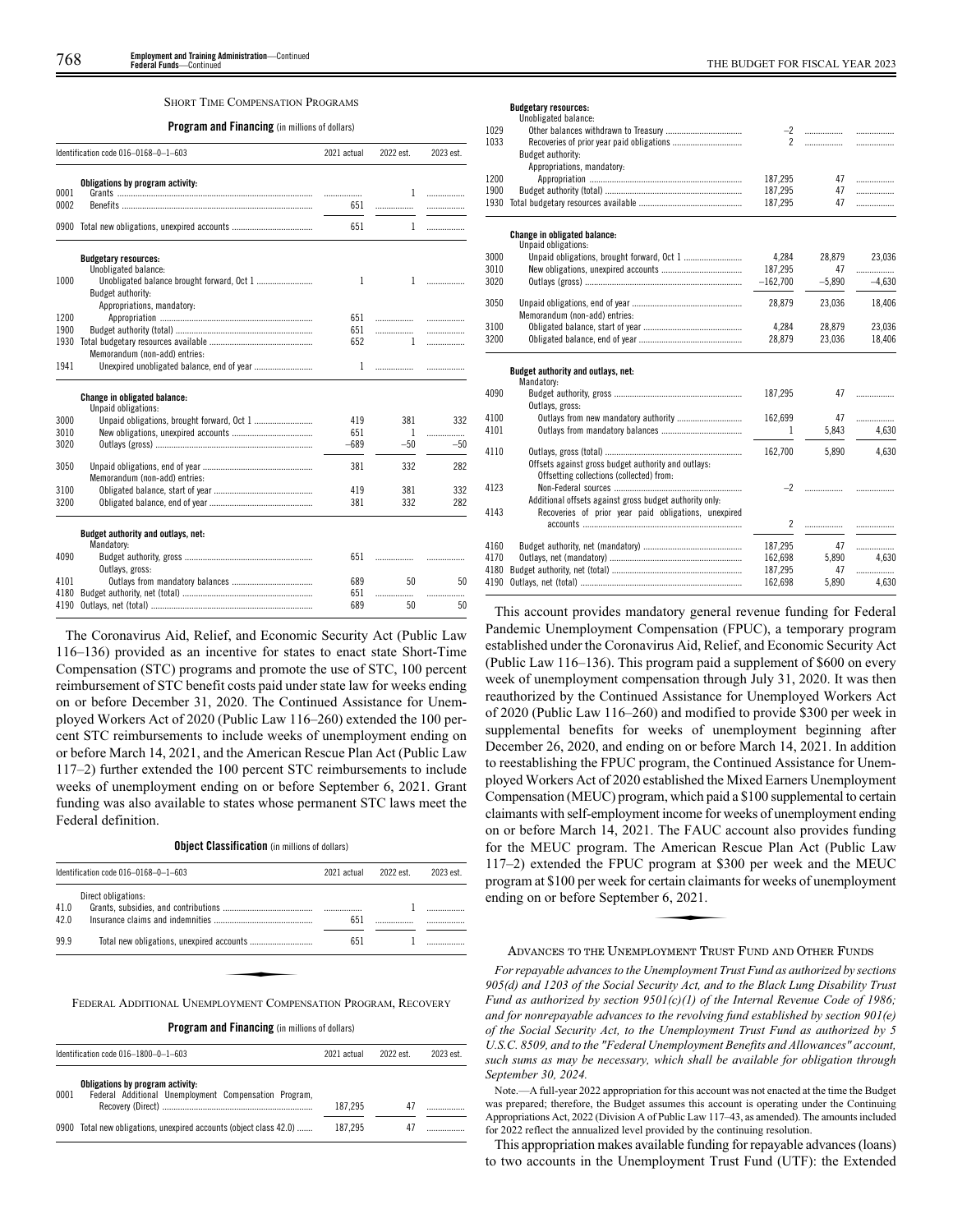Unemployment Compensation Account (EUCA) which pays the Federal share of extended unemployment benefits, and the Federal Unemployment Account (FUA) which makes loans to States to fund unemployment benefits. In addition, the account has provided repayable advances to the Black Lung Disability Trust Fund (BLDTF) when its balances proved insufficient to make payments from that account. The BLDTF now has authority to borrow directly from the Treasury under the trust fund debt restructuring provisions of Public Law 110–343. Repayable advances are shown as borrowing authority within the UTF or the BLDTF, and they do not appear as budget authority or outlays in the Advances to the Unemployment Trust Fund and Other Funds account.

This appropriation also makes available funding as needed for nonrepayable advances to the Federal Employees Compensation Account (FECA) to pay the costs of unemployment compensation for former Federal employees and ex-servicemembers, and to the Federal Unemployment Benefits and Allowances (FUBA) account to pay the costs of benefits and services under the Trade Adjustment Assistance (TAA) for Workers program. These advances are shown as budget authority and outlays in the Advances account. The 2014 appropriations language included new authority for nonrepayable advances to the revolving fund for the Employment Security Administration Account (ESAA) in the UTF. In turn, this revolving fund may provide repayable, interest-bearing advances to the ESAA if it runs short of funds, and the borrowing authority will enable the ESAA to cover its obligations despite seasonal variations in the account's receipts.

The Department estimates that \$3 billion will be borrowed during Fiscal Year 2022 and an additional \$3 billion will be borrowed in Fiscal Year 2023. Detail on the nonrepayable advances is provided above; detail on the repayable advances is shown separately in the UTF or the BLDTF.

To address the potential need for significant and somewhat unpredictable advances to various accounts, the Congress appropriates such sums as necessary for advances to all of the potential recipient accounts. The Fiscal Year 2023 request continues this authority. cessary for advances to all of the potential recipient accounts. The Fiscal Year 2023 request continues this authority.

# PROGRAM ADMINISTRATION

*For expenses of administering employment and training programs, \$153,793,000, together with not to exceed \$68,840,000 which may be expended from the Employment Security Administration Account in the Unemployment Trust Fund.*

Note.—A full-year 2022 appropriation for this account was not enacted at the time the Budget was prepared; therefore, the Budget assumes this account is operating under the Continuing Appropriations Act, 2022 (Division A of Public Law 117–43, as amended). The amounts included for 2022 reflect the annualized level provided by the continuing resolution.

**Program and Financing** (in millions of dollars)

|      | Identification code 016-0172-0-1-504                  |                     | 2022 est. | 2023 est. |
|------|-------------------------------------------------------|---------------------|-----------|-----------|
|      | Obligations by program activity:                      |                     |           |           |
| 0003 |                                                       | 46                  | 43        | 59        |
| 0004 | Apprenticeship training, employer and labor services  | 36                  | 36        | 49        |
| 0005 |                                                       | 9                   | q         | 11        |
| 0006 |                                                       | 75                  | 71        | 104       |
| 0007 |                                                       | 1                   | 5         | 2         |
| 0008 |                                                       | $\mathfrak{p}$      | 1         | .         |
| 0799 |                                                       | 169                 | 165       | 225       |
| 0803 | Reimbursable programs (DUA/E-grants/VOPAR/VRAP)       | 5                   | 9         | 9         |
|      | 0900 Total new obligations, unexpired accounts        | 174                 | 174       | 234       |
|      | <b>Budgetary resources:</b>                           |                     |           |           |
|      | Unobligated balance:                                  |                     |           |           |
| 1000 |                                                       | 7                   | 15        | q         |
| 1001 | Discretionary unobligated balance brought fwd. Oct 1  | 7                   | 15        |           |
| 1011 | Unobligated<br>balance transfer from ETA SUIESO       |                     |           |           |
|      |                                                       | 3                   | .         | .         |
| 1011 | Unobligated balance transfer from CSEOA [016-0175]    | $\boldsymbol{\eta}$ | .         | .         |
| 1011 | Unobligated balance transfer from TES Multi-Year Acct |                     |           |           |
|      |                                                       | 1                   | .         | .         |
| 1070 | Budget authority:                                     | 13                  | 15        | 9         |
|      | Appropriations, discretionary:                        |                     |           |           |
| 1100 |                                                       | 109                 | 109       | 154       |

| 1121 | Appropriations transferred from other acct ETA CSEOA                              |     |     |     |
|------|-----------------------------------------------------------------------------------|-----|-----|-----|
| 1121 | Appropriations transferred from other acct ETA TES                                |     |     |     |
| 1160 | Advance appropriations, discretionary:                                            | 111 | 109 | 154 |
| 1173 | Advance appropriations transferred from TES Advance<br>Appropriations, mandatory: |     |     |     |
| 1200 | Spending authority from offsetting collections, discretionary.                    | 8   |     |     |
| 1700 |                                                                                   | 50  | 50  | 69  |
| 1700 | Collected [DUA/eGrants/Grants Management/TA to PA]                                | 5   | 9   | 9   |
| 1701 | Change in uncollected payments, Federal sources                                   |     |     |     |
| 1750 | Spending auth from offsetting collections, disc (total)                           | 56  | 59  | 78  |
| 1900 |                                                                                   | 176 | 168 | 232 |
| 1930 | Memorandum (non-add) entries:                                                     | 189 | 183 | 241 |
| 1941 |                                                                                   | 15  | 9   | 7   |

**Change in obligated balance:**

|      | o in owngatou waiunoo.<br>Unpaid obligations:                                                                         |        |                |        |
|------|-----------------------------------------------------------------------------------------------------------------------|--------|----------------|--------|
| 3000 | Unpaid obligations, brought forward, Oct 1                                                                            | 15     | 26             | 17     |
| 3010 |                                                                                                                       | 174    | 174            | 234    |
| 3011 | Obligations ("upward adjustments"), expired accounts                                                                  | 1      | .              | .      |
| 3020 |                                                                                                                       | $-163$ | $-183$         | $-228$ |
| 3041 | Recoveries of prior year unpaid obligations, expired                                                                  | $-1$   | .              | .      |
|      |                                                                                                                       |        |                |        |
| 3050 | Uncollected payments:                                                                                                 | 26     | 17             | 23     |
| 3060 | Uncollected pymts, Fed sources, brought forward, Oct 1                                                                | $-4$   | $-5$           | $-5$   |
| 3070 | Change in uncollected pymts, Fed sources, unexpired                                                                   | $-1$   |                | .      |
| 3090 | Memorandum (non-add) entries:                                                                                         | $-5$   | $-5$           | $-5$   |
| 3100 |                                                                                                                       | 11     | 21             | 12     |
| 3200 |                                                                                                                       | 21     | 12             | 18     |
|      | Budget authority and outlays, net:<br>Discretionary:                                                                  |        |                |        |
| 4000 | Outlays, gross:                                                                                                       | 168    | 168            | 232    |
| 4010 | Outlays from new discretionary authority                                                                              | 151    | 158            | 218    |
| 4011 |                                                                                                                       | 12     | 23             | 10     |
| 4020 |                                                                                                                       | 163    | 181            | 228    |
|      | Offsets against gross budget authority and outlays:<br>Offsetting collections (collected) from:                       |        |                |        |
| 4030 |                                                                                                                       | $-55$  | $-59$          | $-78$  |
| 4040 | Offsets against gross budget authority and outlays (total)<br>Additional offsets against gross budget authority only: | $-55$  | $-59$          | $-78$  |
| 4050 | Change in uncollected pymts, Fed sources, unexpired                                                                   | $-1$   | .              | .      |
| 4060 | Additional offsets against budget authority only (total)                                                              | $-1$   |                | .      |
| 4070 |                                                                                                                       | 112    | 109            | 154    |
| 4080 |                                                                                                                       | 108    | 122            | 150    |
|      | Mandatory:                                                                                                            |        |                |        |
| 4090 |                                                                                                                       | 8      | .              |        |
|      | Outlays, gross:                                                                                                       |        |                |        |
| 4101 |                                                                                                                       |        | $\overline{2}$ | .      |
| 4180 |                                                                                                                       | 120    | 109            | 154    |
| 4190 |                                                                                                                       | 108    | 124            | 150    |

This account provides for the Federal administration of Employment and Training Administration programs.

*Training and Employment services*.—Training and Employment services provides leadership, policy direction and administration for a decentralized system of grants to State and local governments. The account also provides Federally administered programs for job training and employment assistance for low-income adults, youth, and dislocated workers; training and employment services to special targeted groups; settlement of trade adjustment petitions; and related program operations support activities.

*Workforce security*.—Provides leadership and policy direction for the administration of the comprehensive nationwide public employment service system; oversees unemployment insurance programs in each State; supports a one-stop career center network, including a comprehensive system of collecting, analyzing and disseminating labor market information; and includes related program operations support activities.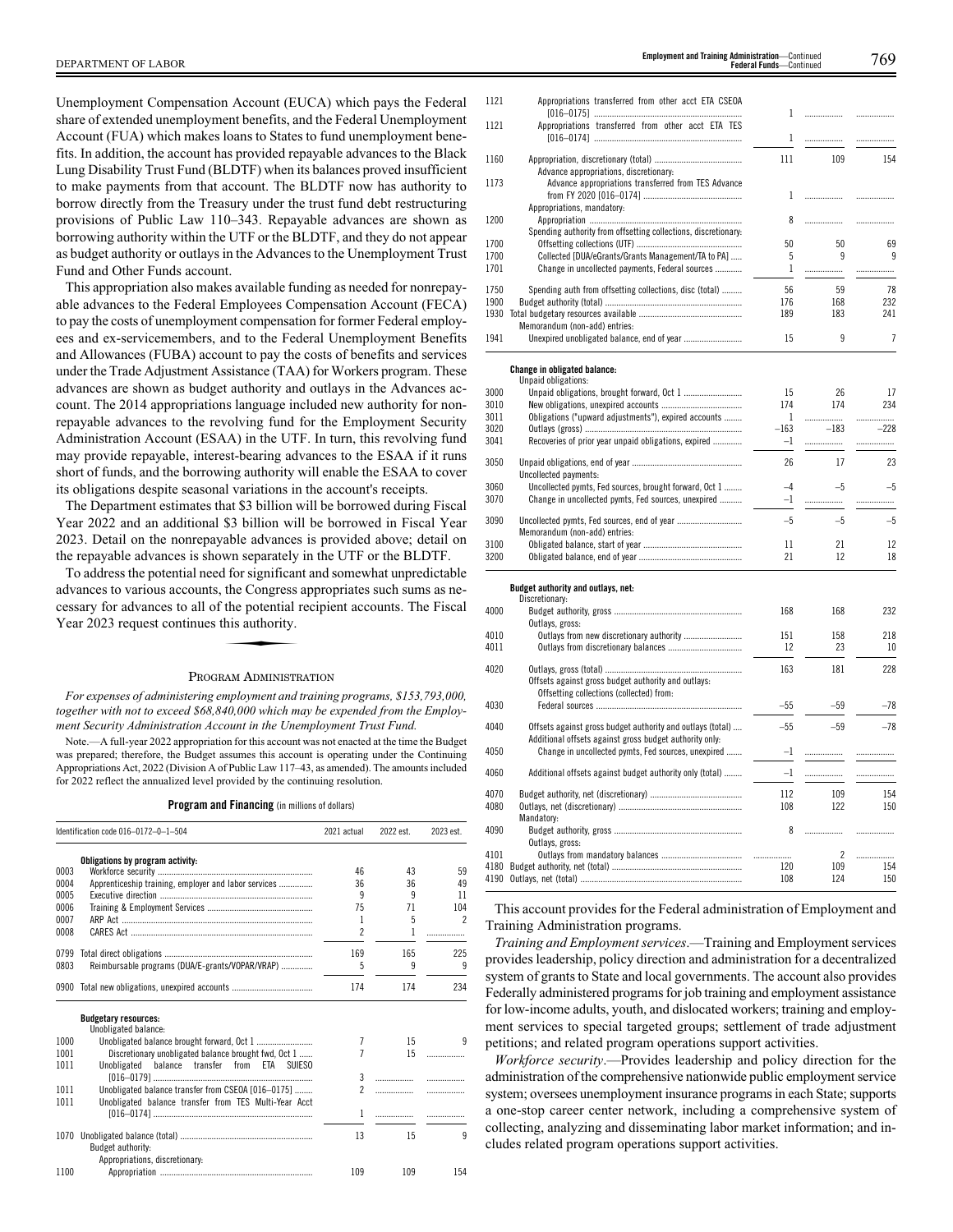# PROGRAM ADMINISTRATION—Continued

*Office of Apprenticeship*.—Bolstering Registered Apprenticeship programs across the U.S. and ensuring that historically underrepresented groups have access. Oversees the administration of a Federal-State apprenticeship structure that registers apprenticeship training programs meeting national standards. Provides outreach to employers and labor organizations to promote and develop high-quality apprenticeship programs.

*Executive direction*.—Provides leadership and policy direction for all training and employment services programs and activities and provides for related program operations support, including research, evaluations, and demonstrations.

# **Object Classification** (in millions of dollars)

|      | Identification code 016-0172-0-1-504          | 2021 actual | 2022 est. | 2023 est. |
|------|-----------------------------------------------|-------------|-----------|-----------|
|      | Direct obligations:                           |             |           |           |
|      | Personnel compensation:                       |             |           |           |
| 111  |                                               | 71          | 75        | 91        |
| 11.3 |                                               |             |           |           |
| 11.5 |                                               | 2           | 2         | 2         |
| 11.9 |                                               | 75          | 77        | 93        |
| 12.1 |                                               | 26          | 26        | 33        |
| 21.0 |                                               |             |           |           |
| 23.1 |                                               |             | 10        | 10        |
| 25.2 |                                               |             | 3         |           |
| 25.3 | Other goods and services from Federal sources | 44          | 39        | 78        |
| 25.7 |                                               | 11          | q         | q         |
| 99.0 |                                               | 169         | 165       | 225       |
| 99.0 |                                               | 5           | 9         | q         |
| 99.9 |                                               | 174         | 174       | 234       |

#### **Employment Summary**

|      | Identification code 016-0172-0-1-504                       | 2021 actual | 2022 est. | 2023 est. |
|------|------------------------------------------------------------|-------------|-----------|-----------|
| 1001 | Direct civilian full-time equivalent employment            | 611         | 623       | 671       |
|      | 2001 Reimbursable civilian full-time equivalent employment | 30          | 36        | 36        |
|      |                                                            |             |           |           |
|      | FOREIGN LABOR CERTIFICATION PROCESSING                     |             |           |           |

#### **Special and Trust Fund Receipts** (in millions of dollars)

|      | Identification code 016-5507-0-2-505 | 2021 actual | 2022 est. | 2023 est. |  |
|------|--------------------------------------|-------------|-----------|-----------|--|
| 0100 | Receipts:<br>Proposed:               |             |           |           |  |
| 1220 |                                      |             |           |           |  |
| 2000 | Appropriations:<br>Proposed:         |             |           |           |  |
| 2201 |                                      |             |           |           |  |
| 5099 |                                      |             |           | .         |  |

# FOREIGN LABOR CERTIFICATION PROCESSING

# (Legislative proposal, subject to PAYGO)

# **Program and Financing** (in millions of dollars)

|                      | Identification code 016-5507-4-2-505                                           |      | 2022 est  | 2023 est. |
|----------------------|--------------------------------------------------------------------------------|------|-----------|-----------|
| 0001                 | Obligations by program activity:                                               |      |           | Д         |
|                      | <b>Budgetary resources:</b><br>Budget authority:<br>Appropriations, mandatory: |      |           |           |
| 1201<br>1900<br>1930 |                                                                                | <br> | .<br><br> | Д         |

# **Change in obligated balance:**

|      | Unpaid obligations:                |  |   |
|------|------------------------------------|--|---|
| 3010 |                                    |  |   |
| 3020 |                                    |  |   |
|      | Budget authority and outlays, net: |  |   |
|      | Mandatory:                         |  |   |
| 4090 |                                    |  |   |
|      | Outlays, gross:                    |  |   |
| 4100 |                                    |  |   |
| 4180 |                                    |  |   |
|      |                                    |  | Δ |

The Budget proposes authorizing legislation to establish and retain fees to cover the costs of operating the foreign labor certification programs. For several employment-based visa categories, the foreign labor certification programs help ensure that employers proposing to hire foreign workers have verified that there are an insufficient number of able, willing, and qualified U.S. workers available for the job and that the foreign workers will be appropriately compensated and not disadvantage similarly employed U.S. workers. The ability to charge fees in these programs would give the Department a more reliable, workload-based funding source for this function, similar to the fee-based funding structure in place at the Department of Homeland Security. The proposal would reduce reliance on annual discretionary appropriations and impose the cost of operations on the employers that use and most benefit from the foreign labor certification programs.

The proposal would authorize the Department to charge fees for its prevailing wage determinations, permanent labor certification program, H-2B nonagricultural workers program, and CW-1 Northern Mariana Islands transitional workers program, as well as retain and adjust the fees already collected for H-2A labor certifications, which are currently deposited in the U.S. Treasury's General Fund. The fee levels, including possible expedited processing fees, would be set via regulation to ensure that the amounts are subject to review and reflect the cost to DOL of operating the programs. Given the DOL Office of the Inspector General's (OIG) important role in investigating fraud and abuse, the proposal also includes a mechanism to provide funding for OIG's work in the foreign labor certification programs.

# **Object Classification** (in millions of dollars)

|      | Identification code 016-5507-4-2-505 |             | 2022 est. | 2023 est. |
|------|--------------------------------------|-------------|-----------|-----------|
|      | Direct obligations:                  |             |           |           |
| 11.1 |                                      |             |           | 3         |
| 12.1 |                                      |             |           |           |
| 99.9 |                                      |             |           | 4         |
|      | <b>Employment Summary</b>            |             |           |           |
|      | Identification code 016-5507-4-2-505 | 2021 actual | 2022 est. | 2023 est. |
|      |                                      |             |           | 19        |
|      |                                      |             |           |           |
|      | Trust Funds                          |             |           |           |

### *Trust Funds*

#### UNEMPLOYMENT TRUST FUND

#### **Special and Trust Fund Receipts** (in millions of dollars)

|      | Identification code 016-8042-0-7-999                        |        | 2022 est. | 2023 est. |
|------|-------------------------------------------------------------|--------|-----------|-----------|
|      |                                                             | 34.090 | 33.830    | 17.431    |
|      | Receipts:                                                   |        |           |           |
|      | Current law:                                                |        |           |           |
| 1110 | General Taxes, FUTA, Unemployment Trust Fund                | 6.141  | 6.563     | 7.682     |
| 1110 | Unemployment Trust Fund, State Accounts, Deposits by        |        |           |           |
|      |                                                             | 50.350 | 51.138    | 46.708    |
| 1110 | Unemployment Trust Fund, Deposits by Railroad Retirement    |        |           |           |
|      |                                                             | 111    | 279       | 318       |
| 1130 |                                                             | 2      | 2         | 2         |
| 1130 | Interest on Unemployment Insurance Loans to States, Federal |        |           |           |
|      | Unemployment Account, Unemployment Trust Fund               | 57     | 623       | 577       |
| 1140 | Deposits by Federal Agencies to the Federal Employees       |        |           |           |
|      | Compensation Account. Unemployment Trust Fund               | 563    | 549       | 483       |
|      |                                                             |        |           |           |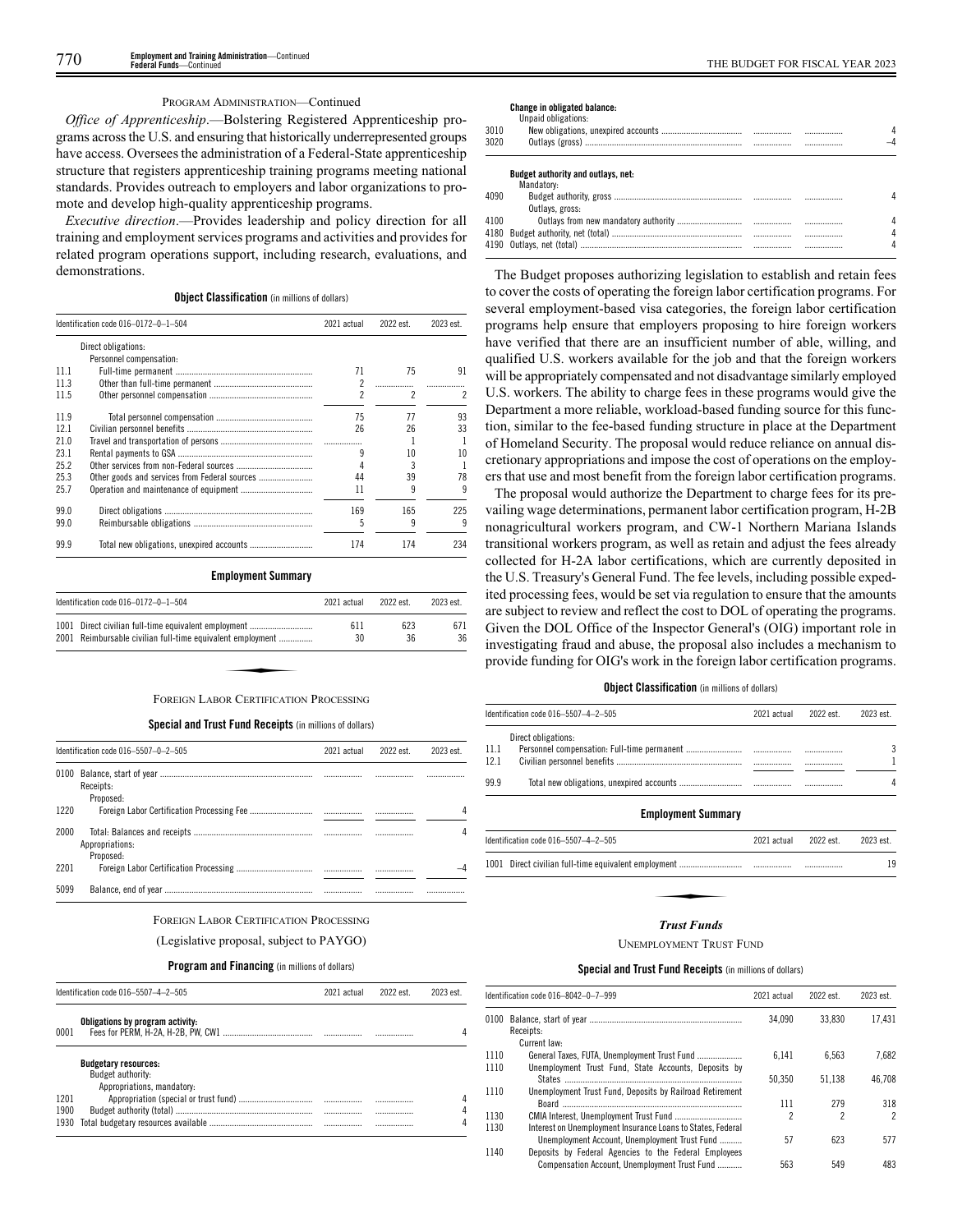| .              | 850            | 177,203         | Payments from the General Fund for Administrative Cost for<br>Extended Unemployment Benefit, Unemployment Trust | 1140         |
|----------------|----------------|-----------------|-----------------------------------------------------------------------------------------------------------------|--------------|
| 1,026          | 1,241          | 1,281           | Unemployment Trust Fund, Interest and Profits on Investments                                                    | 1140         |
| 56,796         | 61,245         | 235,708         |                                                                                                                 | 1199         |
| 56,796         | 61,245         | 235,708         |                                                                                                                 | 1999         |
| 74,227         | 95,075         | 269,798         | Appropriations:<br>Current law:                                                                                 | 2000         |
| $-4.563$       | $-3.761$       | $-5.190$        |                                                                                                                 | 2101         |
| $-33,756$      | $-57,913$      | $-230,407$      |                                                                                                                 | 2101         |
| $-20$          | $-20$          | $-20$           |                                                                                                                 | 2101         |
| $-294$         | $-255$         | $-100$          | Railroad Unemployment Insurance Trust Fund                                                                      | 2101         |
| $-10.242$      | $-16.127$      | $-2.537$        |                                                                                                                 | 2103         |
| .              | .              | $-3$            |                                                                                                                 | 2103         |
| $-75$          | $-44$          | $-25$           |                                                                                                                 | 2103         |
| 45             | 115            | 389             |                                                                                                                 | 2132         |
| .              | .              | 1.860           |                                                                                                                 | 2135         |
| .              | .              | 6               |                                                                                                                 | 2135         |
| 248            | 71             | 50              |                                                                                                                 | 2135         |
| $-48.657$      | $-77.934$      | $-235,977$      | Proposed:                                                                                                       | 2199         |
| 474            | 290            |                 |                                                                                                                 | 2201         |
| $-48.183$<br>. | $-77,644$<br>. | $-235.977$<br>9 |                                                                                                                 | 2999<br>5098 |
| 26.044         | 17.431         | 33.830          |                                                                                                                 | 5099         |

**Program and Financing** (in millions of dollars)

|      | Identification code 016-8042-0-7-999                                                                                 | 2021 actual | 2022 est.        | 2023 est. |
|------|----------------------------------------------------------------------------------------------------------------------|-------------|------------------|-----------|
|      | Obligations by program activity:                                                                                     |             |                  |           |
| 0001 |                                                                                                                      | 211,932     | 54,954           | 32.040    |
| 0002 | Federal employees' unemployment compensation [FECA]                                                                  | 512         | 691              | 457       |
| 0003 | State administrative expenses [ES Grants to States, ES Nat'l                                                         |             |                  |           |
|      |                                                                                                                      | 4.730       | 3.431            | 4.053     |
| 0010 |                                                                                                                      | 202         | 202              | 242       |
| 0011 | Reimbursements to the Department of the Treasury                                                                     | 102         | 97               | 105       |
| 0020 |                                                                                                                      | 259         | 259              | 268       |
| 0021 |                                                                                                                      | 1.163       | 1.031            | 680       |
| 0023 |                                                                                                                      | 2,985       | 850              | .         |
| 0024 |                                                                                                                      | 33,000      | 3,000            | 3,000     |
|      | 0900 Total new obligations, unexpired accounts                                                                       | 254,885     | 64,515           | 40,845    |
|      | <b>Budgetary resources:</b>                                                                                          |             |                  |           |
|      | Budget authority:                                                                                                    |             |                  |           |
| 1101 | Appropriations, discretionary:                                                                                       |             |                  |           |
|      |                                                                                                                      | 5,190       | 3,761            | 4,563     |
| 1201 | Appropriations, mandatory:                                                                                           |             |                  |           |
| 1203 | Appropriation (special or trust fund)                                                                                | 230,407     | 57,913<br>16,127 | 33,756    |
| 1232 | Appropriation (previously unavailable)(special or trust)<br>and/or<br>unobligated<br>Appropriations<br>balance<br>0f | 2,537       |                  | 10,242    |
|      | appropriations temporarily reduced                                                                                   | $-389$      | $-115$           | $-45$     |
| 1235 | Appropriations precluded from obligation (special or                                                                 |             |                  |           |
|      |                                                                                                                      | $-1,860$    | .                | .         |
| 1236 |                                                                                                                      | $-14.000$   | $-16.000$        | $-10,500$ |
|      |                                                                                                                      |             |                  |           |
| 1260 |                                                                                                                      | 216,695     | 57,925           | 33,453    |
|      | Borrowing authority, mandatory:                                                                                      |             |                  |           |
| 1400 |                                                                                                                      | 33,000      | 3,000            | 3,000     |
| 1421 |                                                                                                                      |             | $-171$           | $-171$    |
| 1440 |                                                                                                                      | 33,000      | 2,829            | 2,829     |
| 1900 |                                                                                                                      | 254,885     | 64,515           | 40,845    |
|      |                                                                                                                      | 254,885     | 64,515           | 40,845    |
|      |                                                                                                                      |             |                  |           |
|      | <b>Change in obligated balance:</b><br>Unpaid obligations:                                                           |             |                  |           |
| 3000 |                                                                                                                      | 16,127      | 39,955           | 29,187    |
| 3010 |                                                                                                                      | 254,885     | 64,515           | 40,845    |
| 3020 |                                                                                                                      | $-231.057$  | $-75.283$        | $-46,869$ |
| 3050 |                                                                                                                      | 39,955      | 29,187           | 23,163    |
|      | Memorandum (non-add) entries:                                                                                        |             |                  |           |
| 3100 |                                                                                                                      | 16,127      | 39,955           | 29,187    |
| 3200 |                                                                                                                      | 39,955      | 29,187           | 23,163    |
|      | Budget authority and outlays, net:                                                                                   |             |                  |           |
| 4000 | Discretionary:                                                                                                       | 5,190       | 3,761            | 4,563     |
|      |                                                                                                                      |             |                  |           |

DEPARTMENT OF LABOR 771 **Employment and Training Administration**—Continued **Trust Funds**—Continu

|              | Outlays, gross:                                                  |                        |                       |                       |
|--------------|------------------------------------------------------------------|------------------------|-----------------------|-----------------------|
| 4010         |                                                                  | 5,190                  | 2,470                 | 3,079                 |
| 4011         |                                                                  | 1,840                  | 3,243                 | 1,489                 |
| 4020         | Mandatory:                                                       | 7,030                  | 5,713                 | 4,568                 |
| 4090         | Outlays, gross:                                                  | 249,695                | 60.754                | 36,282                |
| 4100         |                                                                  | 208,977                | 60.320                | 36,273                |
| 4101         |                                                                  | 15,050                 | 9,250                 | 6,028                 |
| 4110         |                                                                  | 224.027                | 69.570                | 42.301                |
| 4180         |                                                                  | 254,885                | 64,515                | 40,845                |
| 4190         |                                                                  | 231,057                | 75,283                | 46,869                |
|              | Memorandum (non-add) entries:                                    |                        |                       |                       |
| 5000         | Total investments, SOY: Federal securities Federal Accounts: Par | 50,515                 | 53,135                | 13,649                |
| 5000         | Total investments, SOY: Federal securities State Accounts: Par   |                        |                       | 45,214                |
| 5001         | Total investments, EOY: Federal securities Federal Accounts: Par |                        |                       |                       |
|              |                                                                  | 53,135                 | 13,649                | 13,164                |
| 5001         | Total investments, EOY: Federal securities State Accounts: Par   |                        |                       |                       |
| 5080         |                                                                  |                        |                       |                       |
|              |                                                                  | .                      | 45.214                | 55.477                |
|              |                                                                  | $-36,000$              | $-55,000$             | $-42,000$             |
| 5081<br>5082 |                                                                  | $-55.000$<br>$-33,000$ | $-42.000$<br>$-3,000$ | $-34,336$<br>$-2,836$ |

 $\overline{5}$ 

 $\overline{5}$ 

5

5

# **Summary of Budget Authority and Outlays** (in millions of dollars)

|                                             | 2021 actual | 2022 est | 2023 est |
|---------------------------------------------|-------------|----------|----------|
| Enacted/requested:                          |             |          |          |
|                                             | 254.885     | 64.515   | 40.845   |
|                                             | 231.057     | 75.283   | 46.869   |
| Legislative proposal, not subject to PAYGO: |             |          |          |
|                                             |             | $-290$   | $-474$   |
|                                             |             | $-290$   | $-474$   |
| Total:                                      |             |          |          |
|                                             | 254.885     | 64.225   | 40.371   |
|                                             | 231.057     | 74.993   | 46.395   |

The financial transactions of the Federal-State and railroad unemployment insurance systems are made through the Unemployment Trust Fund (UTF). The UTF has two accounts for the railroad unemployment insurance system but for the Federal-State unemployment insurance system there are 57 separate accounts: one for each of the 50 states, three jurisdictions (District of Columbia, Puerto Rico, Virgin Islands) and four Federal accounts. The state and jurisdiction accounts receive funds from a state unemployment insurance payroll tax which is used to pay benefits. The Federal Unemployment Tax Act (FUTA) payroll tax provides funds for two of the Federal accounts — the Employment Security Administration Account (ESAA) and the Extended Unemployment Compensation Account (EUCA) — while the remaining two, the Federal Unemployment Account (FUA) and the Federal Employees Compensation Account (FEC Account), are revolving accounts.

Except for FEC Account balances, funds on deposit in the UTF accounts are invested in Government securities until needed for payment of benefits or administrative expenses. The FUTA payroll tax is deposited in the ESAA which retains 80 percent of the deposit and pays the costs of Federal and State administration of the unemployment insurance system, veterans' employment services, surveys of wages and employment, foreign labor certifications and about 97 percent of the costs of the Employment Service. The other 20 percent of FUTA is transferred to the EUCA which pays for certain extended benefit (EB) payments. During periods of high State unemployment, there is a stand-by program of EB, financed one-half by State unemployment taxes and one-half by the FUTA payroll tax.

The UTF also provides repayable advances (loans) from the FUA to States and jurisdictions when the balances in their individual accounts are insufficient to pay benefits. Federal accounts in the UTF may receive repayable and nonrepayable advances from the general fund when they have insufficient balances to make advances to States, pay the Federal share of extended unemployment benefits, or pay for State and Federal administrative costs.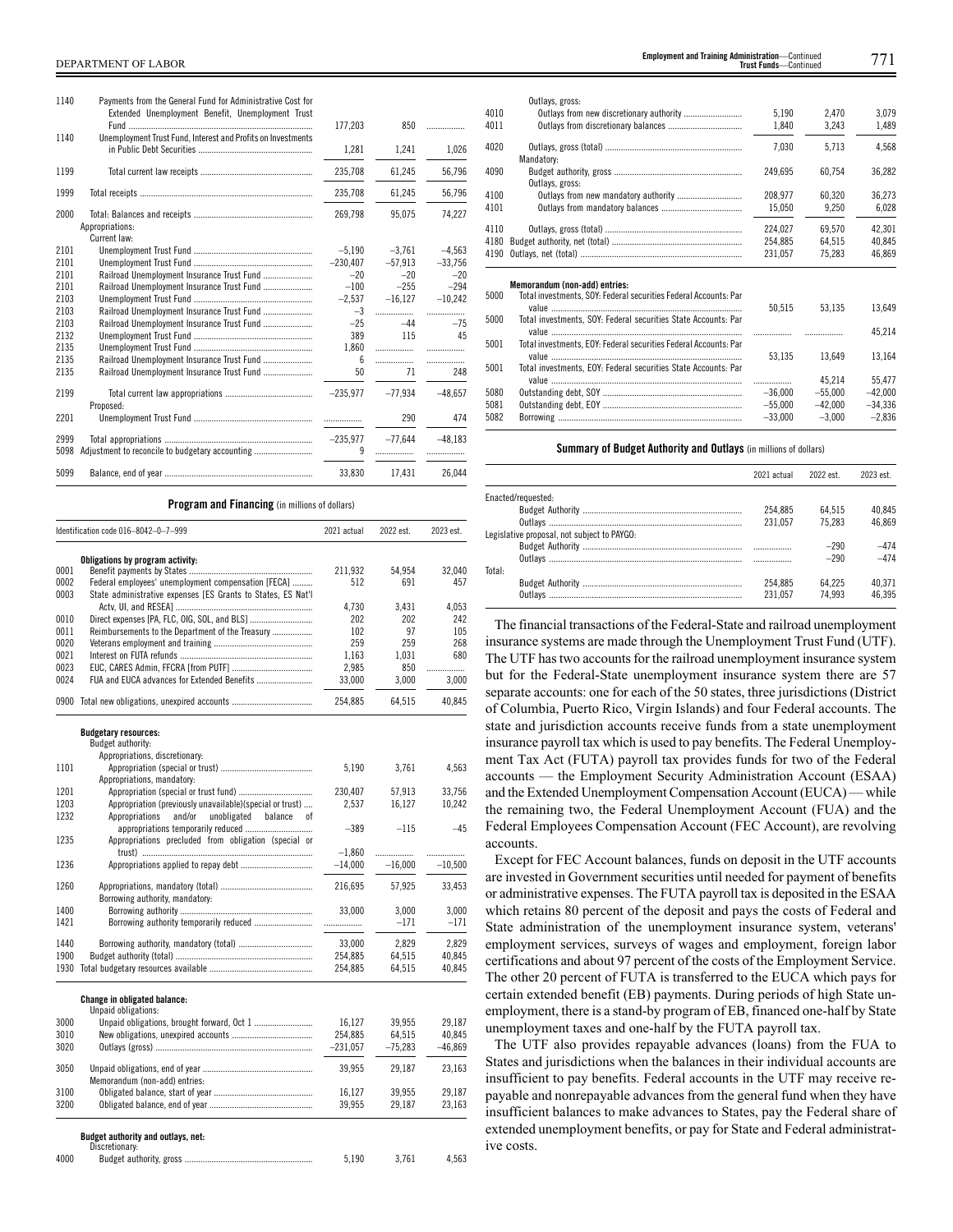# UNEMPLOYMENT TRUST FUND—Continued

The FEC Account in the UTF provides funds to States for unemployment compensation benefits paid to eligible former Federal civilian personnel, Postal Service employees, and ex-servicemembers. In turn, the various Federal agencies reimburse the FEC Account for benefits paid to their former employees. The FEC Account is not funded out of Federal unemployment taxes. Any additional resources necessary to assure that the FEC Account can make the required payments to States are provided from the Advances to the Unemployment Trust Fund and Other Funds appropriation.

Both the benefit payments and administrative expenses of the separate unemployment insurance program for railroad employees are paid from the UTF, and receipts from a tax on railroad payrolls are deposited into the program's accounts in the UTF to meet expenses.

|  |  |  | <b>Status of Funds</b> (in millions of dollars) |  |  |  |  |  |
|--|--|--|-------------------------------------------------|--|--|--|--|--|
|--|--|--|-------------------------------------------------|--|--|--|--|--|

|              | Identification code 016-8042-0-7-999                                                                                                                             | 2021 actual         | 2022 est.           | 2023 est.           |
|--------------|------------------------------------------------------------------------------------------------------------------------------------------------------------------|---------------------|---------------------|---------------------|
| 0100         | Unexpended balance, start of year:<br>0298 Adjustment for loan for TAFS 060X8051 from TAFS 060X8011                                                              | 14,228<br>$-22$     | 18,674<br>.         | 4,621<br>.          |
| 0999         | Cash income during the year:<br>Current law:                                                                                                                     | 14.206              | 18.674              | 4.621               |
| 1110<br>1110 | Receipts:<br>General Taxes, FUTA, Unemployment Trust Fund<br>Unemployment Trust Fund, State Accounts, Deposits by                                                | 6,141               | 6,563               | 7,682               |
| 1110         | Unemployment Trust Fund, State Accounts, Deposits by                                                                                                             | 50,350<br>.         | 51,138<br>.         | 46,708<br>.         |
| 1110         | Unemployment Trust Fund, Deposits by Railroad Retirement                                                                                                         | 111                 | 279                 | 318                 |
| 1130         | Railroad Unemployment Insurance Trust Fund                                                                                                                       | 17                  | 15                  | 15                  |
| 1150<br>1150 | Unemployment Trust Fund, Interest and Profits on                                                                                                                 | 2                   | 2                   | 2                   |
| 1150         | Investments in Public Debt Securities<br>Interest on Unemployment Insurance Loans to States,<br>Federal Unemployment Account, Unemployment Trust                 | 1,281               | 1,241               | 1,026               |
| 1160         | Deposits by Federal Agencies to the Federal Employees                                                                                                            | 57                  | 623                 | 577                 |
| 1160         | Compensation Account, Unemployment Trust Fund<br>Payments from the General Fund for Administrative Cost<br>for Extended Unemployment Benefit, Unemployment Trust | 563                 | 549                 | 483                 |
| 1160         | Railroad Unemployment Insurance Trust Fund                                                                                                                       | 177,203<br>1        | 850<br>.            | .<br>.              |
| 1199         |                                                                                                                                                                  | 235,726             | 61,260              | 56,811              |
| 1210         | Proposed:<br>Unemployment Trust Fund, State Accounts, Deposits by                                                                                                | .                   |                     |                     |
| 1299         |                                                                                                                                                                  | .                   | .                   |                     |
| 1999         | Cash outgo during year:<br>Current law:                                                                                                                          | 235,726             | 61,260              | 56,811              |
| 2100<br>2100 | Railroad Unemployment Insurance Trust Fund [Budget                                                                                                               | $-231,057$          | $-75,283$           | $-46,869$           |
|              |                                                                                                                                                                  | $-197$              | $-161$              | $-149$              |
| 2199         | Proposed:                                                                                                                                                        | $-231,254$          | $-75,444$           | $-47,018$           |
| 2200         |                                                                                                                                                                  | .                   | 290                 | 474                 |
| 2299         |                                                                                                                                                                  | .                   | 290                 | 474                 |
| 2999         | Surplus or deficit:                                                                                                                                              | $-231,254$          | $-75,154$           | $-46,544$           |
| 3110<br>3120 |                                                                                                                                                                  | 3,132<br>1,340      | $-15,760$<br>1,866  | 8,662<br>1,605      |
| 3199<br>3220 |                                                                                                                                                                  | 4,472<br>           | $-13,894$<br>$-7$   | 10,267<br>.         |
| 3230         |                                                                                                                                                                  | 81                  |                     | .                   |
| 3230<br>3298 |                                                                                                                                                                  | .<br>-85            | $-107$<br>$-45$     | .<br>.              |
| 3299         |                                                                                                                                                                  | $-4$                | -159                |                     |
| 3999         | Unexpended balance, end of year:                                                                                                                                 | 4,468               | $-14,053$           | 10,267              |
| 4100<br>4200 |                                                                                                                                                                  | $-34,461$<br>53,135 | $-54,242$<br>58,863 | $-53,753$<br>68,641 |
| 4999         |                                                                                                                                                                  | 18,674              | 4,621               | 14,888              |

#### **Object Classification** (in millions of dollars)

|      | Identification code 016-8042-0-7-999 |         | 2022 est. | 2023 est.   |  |  |  |
|------|--------------------------------------|---------|-----------|-------------|--|--|--|
|      | Direct obligations:                  |         |           |             |  |  |  |
| 25.3 |                                      | 102     | 97        | 105         |  |  |  |
| 42.0 |                                      | 512     | 691       | 457         |  |  |  |
| 42.0 |                                      | 198.210 | 54.954    | 32.040      |  |  |  |
| 43.0 |                                      | 885     | 1.031     | 680         |  |  |  |
| 94.0 |                                      | 196     | 196       | 236         |  |  |  |
| 94.0 |                                      | 259     | 259       | 268         |  |  |  |
| 94.0 |                                      | 4.730   | 3.431     | 4.053       |  |  |  |
| 94.0 |                                      | ĥ       | ĥ         | $6^{\circ}$ |  |  |  |
| 94.0 |                                      | 33,000  | 3.000     | 3.000       |  |  |  |
| 94.0 |                                      | 2.985   | 850       |             |  |  |  |
| 94.0 |                                      | 14.000  | .         |             |  |  |  |
| 99.9 |                                      | 254.885 | 64.515    | 40.845      |  |  |  |

#### UNEMPLOYMENT TRUST FUND

# (Legislative proposal, not subject to PAYGO)

#### **Program and Financing** (in millions of dollars)

|      | Identification code 016-8042-2-7-999                               | 2021 actual | 2022 est. | 2023 est. |
|------|--------------------------------------------------------------------|-------------|-----------|-----------|
|      | Obligations by program activity:                                   |             |           |           |
| 0001 |                                                                    |             | $-290$    | $-474$    |
|      | 0900 Total new obligations, unexpired accounts (object class 42.0) |             | $-290$    | $-474$    |
|      | <b>Budgetary resources:</b>                                        |             |           |           |
|      | Budget authority:<br>Appropriations, mandatory:                    |             |           |           |
| 1201 |                                                                    |             | $-290$    | $-474$    |
| 1900 |                                                                    |             | $-290$    | $-474$    |
| 1930 |                                                                    |             | $-290$    | $-474$    |
|      | Change in obligated balance:                                       |             |           |           |
| 3010 | Unpaid obligations:                                                |             | $-290$    | $-474$    |
| 3020 |                                                                    |             | 290       | 474       |
|      | Budget authority and outlays, net:<br>Mandatory:                   |             |           |           |
| 4090 | Outlays, gross:                                                    |             | $-290$    | $-474$    |
| 4100 |                                                                    |             | $-290$    | $-474$    |
| 4180 |                                                                    |             | $-290$    | $-474$    |
| 4190 |                                                                    |             | $-290$    | $-474$    |

The Bipartisan Budget Act of 2018 (P.L. 115–123) amended the Social Security Act and permanently authorized the Reemployment Services and Eligibility Assessments (RESEA) program, authorizing \$117 million in annual base funding, plus an allocation adjustment level, previously referred to as a discretionary cap adjustment. The allocation adjustment level provides for an increasing level of funding up to a specified amount each year. Multiple research studies have found that the RESEA service delivery model leads to reduced unemployment insurance durations, and thereby benefit savings, among other improvements in employment outcomes.

The FY 2023 President's Budget includes projected savings generated by the allocation adjustment funding from the operation of RESEA. These savings are based on the projected reduction in claimant durations due to the RESEA provisions and the associated benefits savings due to fewer weeks paid. The savings also indirectly impact state unemployment tax revenues, as state tax collections are largely determined by benefit outlays<br>and trust fund reserves, and lower benefit outlays translate into slightly<br>lower tax rates and collections over the 10-year projection period.<br>**E** and trust fund reserves, and lower benefit outlays translate into slightly lower tax rates and collections over the 10-year projection period.

# **EMPLOYEE BENEFITS SECURITY ADMINISTRATION**

# *Federal Funds*

# SALARIES AND EXPENSES

*For necessary expenses for the Employee Benefits Security Administration, \$233,867,000, of which up to \$3,000,000 shall be available until expended for the procurement of expert witnesses for enforcement litigation.*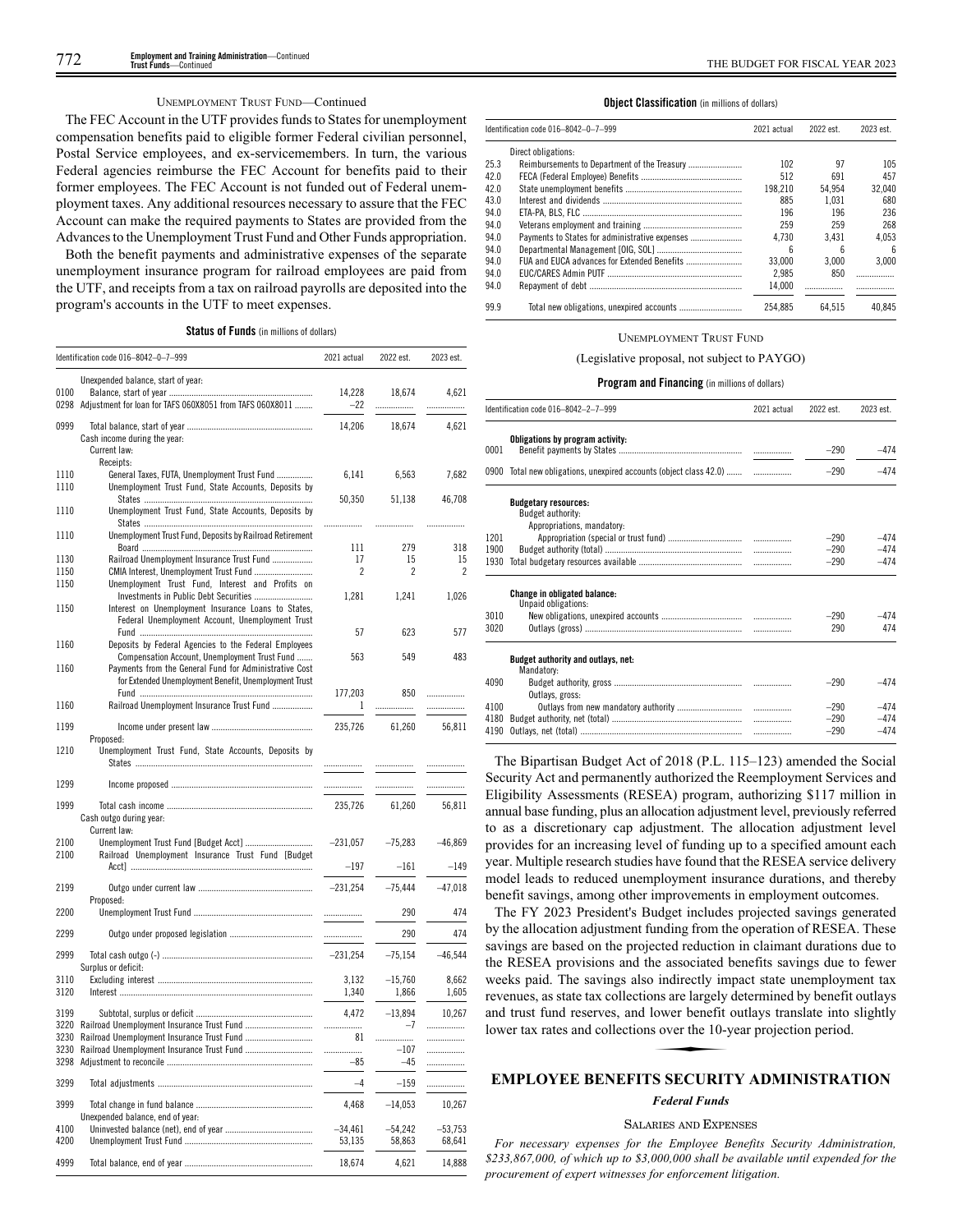Note.—A full-year 2022 appropriation for this account was not enacted at the time the Budget was prepared; therefore, the Budget assumes this account is operating under the Continuing Appropriations Act, 2022 (Division A of Public Law 117–43, as amended). The amounts included for 2022 reflect the annualized level provided by the continuing resolution.

**Program and Financing** (in millions of dollars)

|      | Identification code 016-1700-0-1-601                                                                                  | 2021 actual    | 2022 est.    | 2023 est. |
|------|-----------------------------------------------------------------------------------------------------------------------|----------------|--------------|-----------|
|      |                                                                                                                       |                |              |           |
| 0001 | Obligations by program activity:                                                                                      | 147            | 146          | 192       |
| 0002 |                                                                                                                       | 27             | 27           | 33        |
| 0003 | Executive leadership, program oversight and administration                                                            | 7              | 7            | 9         |
|      |                                                                                                                       |                |              |           |
| 0004 |                                                                                                                       | 1              | .            | .         |
| 0005 |                                                                                                                       | 1              | 1            | .         |
| 0006 |                                                                                                                       | 9              | 1            |           |
| 0799 |                                                                                                                       | 192            | 182          | 234       |
| 0801 |                                                                                                                       | 7              | 8            | 8         |
|      |                                                                                                                       |                |              |           |
|      | 0900 Total new obligations, unexpired accounts                                                                        | 199            | 190          | 242       |
|      | <b>Budgetary resources:</b><br>Unobligated balance:                                                                   |                |              |           |
| 1000 | Unobligated balance brought forward, Oct 1                                                                            | $\overline{c}$ | $\mathbf{1}$ | .         |
| 1001 | Discretionary unobligated balance brought fwd, Oct 1                                                                  | $\overline{c}$ |              | .         |
|      | Budget authority:                                                                                                     |                |              |           |
|      | Appropriations, discretionary:                                                                                        |                |              |           |
| 1100 |                                                                                                                       | 181            | 181          | 234       |
|      | Appropriations, mandatory:                                                                                            |                |              |           |
| 1200 |                                                                                                                       | 10             |              | .         |
|      | Spending authority from offsetting collections, discretionary:                                                        |                |              |           |
| 1700 |                                                                                                                       | 5              | 8            | 8         |
| 1701 | Change in uncollected payments, Federal sources                                                                       | 2              | .            | .         |
|      |                                                                                                                       |                |              |           |
| 1750 | Spending auth from offsetting collections, disc (total)                                                               | $\overline{7}$ | 8            | 8         |
| 1900 |                                                                                                                       | 198            | 189          | 242       |
|      |                                                                                                                       | 200            | 190          | 242       |
|      | Memorandum (non-add) entries:                                                                                         |                |              |           |
| 1941 | Unexpired unobligated balance, end of year                                                                            | 1              |              |           |
|      |                                                                                                                       |                |              |           |
|      | Change in obligated balance:<br>Unpaid obligations:                                                                   |                |              |           |
| 3000 |                                                                                                                       | 28             | 29           | 45        |
| 3010 |                                                                                                                       | 199            | 190          | 242       |
|      |                                                                                                                       |                |              |           |
| 3011 | Obligations ("upward adjustments"), expired accounts                                                                  | 1              | .<br>$-174$  |           |
| 3020 |                                                                                                                       | $-198$         |              | $-228$    |
| 3041 | Recoveries of prior year unpaid obligations, expired                                                                  | $-1$           | .            | .         |
| 3050 |                                                                                                                       | 29             | 45           | 59        |
|      | Uncollected payments:                                                                                                 |                |              |           |
| 3060 | Uncollected pymts, Fed sources, brought forward, Oct 1                                                                | $-2$           | $-2$         | $-2$      |
| 3070 | Change in uncollected pymts, Fed sources, unexpired                                                                   | $-2$           |              |           |
| 3071 | Change in uncollected pymts, Fed sources, expired                                                                     | $\overline{2}$ |              | <br>.     |
|      |                                                                                                                       |                |              |           |
| 3090 |                                                                                                                       | $-2$           | $-2$         | $-2$      |
|      | Memorandum (non-add) entries:                                                                                         |                |              |           |
| 3100 |                                                                                                                       | 26             | 27           | 43        |
| 3200 |                                                                                                                       | 27             | 43           | 57        |
|      |                                                                                                                       |                |              |           |
|      | Budget authority and outlays, net:<br>Discretionary:                                                                  |                |              |           |
| 4000 |                                                                                                                       | 188            | 189          | 242       |
|      | Outlays, gross:                                                                                                       |                |              |           |
| 4010 |                                                                                                                       | 166            | 142          | 181       |
| 4011 |                                                                                                                       | 27             | 27           | 47        |
|      |                                                                                                                       |                |              |           |
| 4020 |                                                                                                                       | 193            | 169          | 228       |
|      | Offsets against gross budget authority and outlays:                                                                   |                |              |           |
|      | Offsetting collections (collected) from:                                                                              |                |              |           |
| 4030 |                                                                                                                       | -7             |              | -8        |
|      |                                                                                                                       |                |              |           |
| 4040 | Offsets against gross budget authority and outlays (total)<br>Additional offsets against gross budget authority only: | $-7$           | $-8$         | $-8$      |

4050 Change in uncollected pymts, Fed sources, unexpired ....... –2 ................. ................. Offsetting collections credited to expired accounts .....

4090 Budget authority, gross ......................................................... 10 ................. .................

4100 Outlays from new mandatory authority ............................. 5 ................. .................

Outlays, net (discretionary) ...

Outlays from mandatory balances ...

Mandatory:

4190 Outlays, net (total)...

Outlays, gross:

4070 Budget authority, net (discretionary) ......................................... 181 181 234

4110 Outlays, gross (total) ............................................................. 5 5 ................. 4180 Budget authority, net (total) .......................................................... 191 181 234

# **Summary of Budget Authority and Outlays** (in millions of dollars)

|                                         | 2021 actual | 2022 est. | 2023 est. |
|-----------------------------------------|-------------|-----------|-----------|
| Enacted/requested:                      |             |           |           |
|                                         | 191         | 181       | 234       |
|                                         | 191         | 166       | 220       |
| Legislative proposal, subject to PAYGO: |             |           |           |
|                                         |             |           |           |
|                                         |             | .         |           |
| Total:                                  |             |           |           |
|                                         | 191         | 181       | 236       |
| Outlavs                                 | 191         | 166       | 222       |

*Employee Benefits Security Programs*<sup>2</sup> *.*—Conducts criminal and civil investigations to ensure compliance with the fiduciary provisions of the Employee Retirement Income Security Act (ERISA) and the Federal Employees' Retirement System Act (FERSA). Assures compliance with applicable reporting, disclosure and other requirements of ERISA as well as accounting, auditing, and actuarial standards. Discloses required plan filings to the public. Provides information, technical, and compliance assistance to benefit plan professionals and participants and to the general public. Conducts policy, research, and legislative analysis on pension, health, and other employee benefit issues. Provides compliance assistance to employers and plan officials. Develops regulations and interpretations. Issues individual and class exemptions from regulations. Provides leadership, policy direction, strategic planning, and administrative guidance in the support of the Department's ERISA responsibilities.

| EMPLOYEE BENEFITS AND SECURITY PROGRAMS <sup>2</sup>                                                                     | 2021 Actual                  | $2022$ est. <sup>1</sup> | 2023 est.        |
|--------------------------------------------------------------------------------------------------------------------------|------------------------------|--------------------------|------------------|
|                                                                                                                          | 1,280                        | N/A                      | N/A <sup>3</sup> |
| Participant benefit recoveries and plan assets restored                                                                  | \$2.531.005.000 <sup>4</sup> | \$1.107.110.000          | \$1.178.450.000  |
| Maior case monetary recoveries per maior case staff day                                                                  | \$112.103                    | \$87.394                 | \$67.864         |
| Monetary recoveries on major cases closed per staff day<br>Other non-major civil cases closed or referred for litigation | \$100.940                    | \$67,066                 | \$58,864         |
|                                                                                                                          | 81.0%                        | 76.0%                    | 76.0%            |
|                                                                                                                          | 175.986                      | 175.000                  | 175.000          |
| Exemptions, determinations, interpretations and regulations                                                              | 3.415                        | 3.600                    | 3.750            |
|                                                                                                                          | 3.997                        | 4.215                    | 4.4325           |
|                                                                                                                          | 313                          | 350                      | 350              |
|                                                                                                                          |                              |                          |                  |

 $<sup>1</sup>$  Reflects estimates prior to FY 2022 full year appropriations.</sup>

 $^2$  Employee Benefits Security Programs encompass three budget activities to include: (1) Enforcement and Participant Assistance; (2) Policy and Compliance Assistance; and (3) Executive Leadership, Program Oversight and Administration.  $^3$  The agency continues its efforts to enhance the quality and impact of its investigations and has placed special emphasis on Major Case monetary recoveries, as well as the impact of its investigations (e.g., the amounts recovered

for plan participants and beneficiaries). While the agency will continue to report the total number of investigations conducted, it will no longer make projections of the raw number of investigations.

4 Reflects over \$2.17 billion in participant benefit recoveries, \$165.8 million in plan assets restored, \$108.4 million in participant health plan recoveries, \$50.8 million in distributions for abandoned plans, and over \$34 million for Voluntary Fiduciary Correction Program recoveries.

5 Includes Multiple Employer Welfare Arrangement (MEWA) registrations and individual exemptions.

### **Object Classification** (in millions of dollars)

|      | Identification code 016-1700-0-1-601          | 2021 actual | 2022 est. | 2023 est.                |
|------|-----------------------------------------------|-------------|-----------|--------------------------|
|      | Direct obligations:                           |             |           |                          |
|      | Personnel compensation:                       |             |           |                          |
| 11.1 |                                               | 87          | 93        | 111                      |
| 11.3 |                                               |             | 1         | 1                        |
| 11.5 |                                               | 2           |           | $\overline{2}$           |
| 11.9 |                                               | 90          | 96        | 114                      |
| 12.1 |                                               | 32          | 33        | 46                       |
| 21.0 |                                               |             | 1         | $\overline{\phantom{a}}$ |
| 23.1 |                                               | 11          | 10        | 11                       |
| 23.3 |                                               |             |           | 1                        |
| 24.0 |                                               | 1           |           | $\mathbf{1}$             |
| 25.1 |                                               |             |           | $\overline{2}$           |
| 25.2 |                                               | 11          | Δ         | 13                       |
| 25.3 | Other goods and services from Federal sources | 44          | 35        | 30                       |
| 25.5 |                                               |             |           | 1                        |
| 25.7 |                                               |             | .         | 11                       |
| 26.0 |                                               | 1           |           |                          |
| 31.0 |                                               |             |           | 1                        |
| 99.0 |                                               | 192         | 182       | 234                      |
| 99.0 |                                               |             | 8         | 8                        |
| 99.9 |                                               | 199         | 190       | 242                      |
|      |                                               |             |           |                          |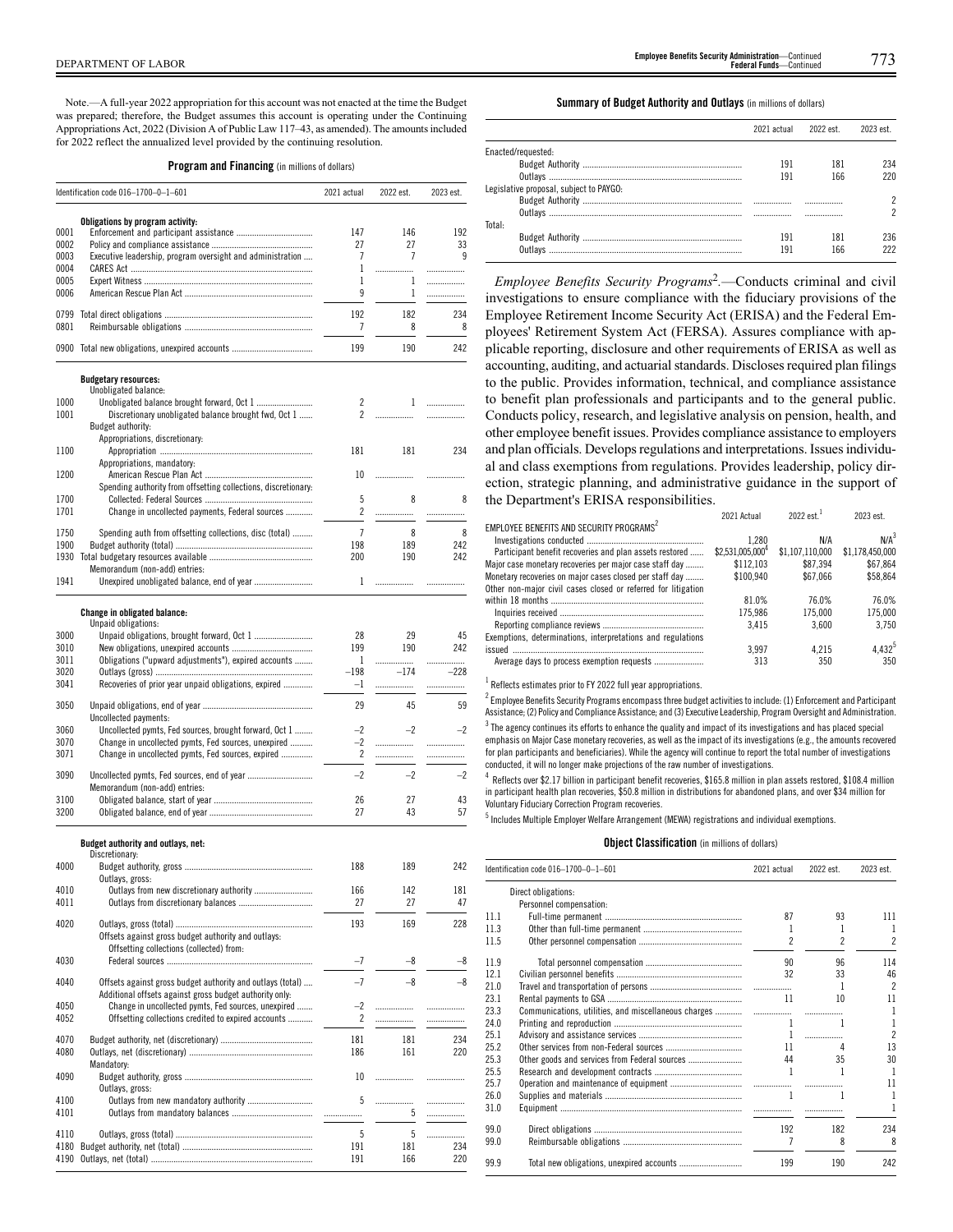# SALARIES AND EXPENSES—Continued

| <b>Employment Summary</b> |                                                                                |             |           |                                            |  |
|---------------------------|--------------------------------------------------------------------------------|-------------|-----------|--------------------------------------------|--|
|                           | Identification code 016-1700-0-1-601                                           | 2021 actual | 2022 est. | 2023 est.                                  |  |
|                           | 1001 Direct civilian full-time equivalent employment                           | 789         | 777       | 978                                        |  |
|                           | <b>SALARIES AND EXPENSES</b>                                                   |             |           |                                            |  |
|                           | (Legislative proposal, subject to PAYGO)                                       |             |           |                                            |  |
|                           | <b>Program and Financing</b> (in millions of dollars)                          |             |           |                                            |  |
|                           | Identification code 016-1700-4-1-601                                           | 2021 actual | 2022 est. | 2023 est.                                  |  |
| 0009                      | Obligations by program activity:                                               |             |           | $\overline{\mathcal{C}}$                   |  |
|                           |                                                                                |             | .         | 2                                          |  |
| 1200<br>1930              | <b>Budgetary resources:</b><br>Budget authority:<br>Appropriations, mandatory: |             |           | $\overline{c}$<br>$\mathfrak{p}$           |  |
| 3010<br>3020              | <b>Change in obligated balance:</b><br>Unpaid obligations:                     |             | .         | 2<br>$-2$                                  |  |
| 4090                      | Budget authority and outlays, net:<br>Mandatory:                               |             |           | $\overline{c}$                             |  |
| 4100<br>4180              | Outlays, gross:                                                                |             | .<br>.    | $\overline{c}$<br>$\overline{\mathcal{C}}$ |  |

The FY 2023 Budget proposes to provide the Department with \$275,000,000 over 10 years, in mandatory funding for EBSA and SOL, to increase capacity for the agency to perform audits related to mental health and substance abuse (including investigating reimbursement rates as Non-Quantitative Treatment Limitations) and take action against non-compliant actors. These enhanced oversight and compliance efforts would increase the number of large group market health plans and issuers that are complying with the mental health parity requirements under the Mental Health Parity and Addiction Equity Act. Additionally, the Budget proposes to authorize EBSA to assess civil monetary penalties for parity violations.

4190 Outlays, net (total) ........................................................................ ................. ................. 2

**Object Classification** (in millions of dollars)

|              | Identification code 016-1700-4-1-601                     | 2021 actual | 2022 est. | 2023 est |
|--------------|----------------------------------------------------------|-------------|-----------|----------|
| 11 1         | Direct obligations: Personnel compensation:<br>Full-time |             | .         |          |
| 11.9<br>25.7 |                                                          |             | <br>      |          |
| 99 O         |                                                          |             |           |          |
| 99.9         |                                                          |             |           |          |

# **Employment Summary**

| ldentification code 016–1700–4–1–601        | 2021 actual | 2022 est. | 2023 est. |
|---------------------------------------------|-------------|-----------|-----------|
|                                             |             |           |           |
| <b>PENSION RENEEIT CHARANTY CORPORATION</b> |             |           |           |

# **PENSION BENEFIT GUARANTY CORPORATION**

#### *Federal Funds*

#### PENSION BENEFIT GUARANTY CORPORATION FUND

*The Pension Benefit Guaranty Corporation ("Corporation") is authorized to make such expenditures, including financial assistance authorized by subtitle E of title IV of the Employee Retirement Income Security Act of 1974, within limits of funds and*

*borrowing authority available to the Corporation, and in accord with law, and to make such contracts and commitments without regard to fiscal year limitations, as provided by 31 U.S.C. 9104, as may be necessary in carrying out the program, including associated administrative expenses, through September 30, 2023, for the Corporation: Provided, That none of the funds available to the Corporation for fiscal year 2023 shall be available for obligations for administrative expenses in excess of \$493,314,000: Provided further, That to the extent that the number of new plan participants in plans terminated by the Corporation exceeds 100,000 in fiscal year 2023, an amount not to exceed an additional \$9,200,000 shall be available through September 30, 2027, for obligations for administrative expenses for every 20,000 additional terminated participants: Provided further, That obligations in excess of the amounts provided for administrative expenses in this paragraph may be incurred and shall be available through September 30, 2027 for obligation for unforeseen and extraordinary pre-termination or termination expenses or extraordinary multiemployer program related expenses after approval by the Office of Management and Budget and notification of the Committees on Appropriations of the House of Representatives and the Senate: Provided further, That an additional amount shall be available for obligation through September 30, 2027 to the extent the Corporation's expenses exceed \$250,000 for the provision of credit or identity monitoring to affected individuals upon suffering a security incident or privacy breach, not to exceed an additional \$100 per affected individual.*

Note.—A full-year 2022 appropriation for this account was not enacted at the time the Budget was prepared; therefore, the Budget assumes this account is operating under the Continuing Appropriations Act, 2022 (Division A of Public Law 117–43, as amended). The amounts included for 2022 reflect the annualized level provided by the continuing resolution.

# **Program and Financing** (in millions of dollars)

|      | Identification code 016-4204-0-3-601                                                          | 2021 actual | 2022 est. | 2023 est.      |
|------|-----------------------------------------------------------------------------------------------|-------------|-----------|----------------|
| 0080 | Obligations by program activity:<br>Multiemployer, Administrative Expenses [Special Financial | .           | 27        | 16             |
| 0081 |                                                                                               | 4           | 55,000    | 23,418         |
| 0192 |                                                                                               | 4           | 55,027    | 23,434         |
| 0799 |                                                                                               | 4           | 55,027    | 23,434         |
| 0801 |                                                                                               | 6,179       | 7,140     | 7,344          |
| 0802 |                                                                                               | 230         | 190       | 214            |
| 0806 |                                                                                               | 459         | 457       | 493            |
| 0807 |                                                                                               | 119         | 138       | 140            |
| 0899 |                                                                                               | 6,987       | 7,925     | 8,191          |
|      | 0900 Total new obligations, unexpired accounts                                                | 6.991       | 62,952    | 31,625         |
|      | <b>Budgetary resources:</b><br>Unobligated balance:                                           |             |           |                |
| 1000 | Budget authority:                                                                             | 45,205      | 48,821    | 53,726         |
|      | Appropriations, mandatory:                                                                    |             |           |                |
| 1200 | Appropriation [Special Financial Assistance]                                                  | .           | 55,000    | 23,418         |
| 1200 | Appropriation [Special Financial Assistance (Administrative                                   |             |           |                |
|      |                                                                                               | 4           | 27        | 16             |
| 1202 |                                                                                               |             | .         | $\mathfrak{p}$ |
| 1232 | Appropriations<br>and/or<br>unobligated<br>balance<br>0Ť                                      |             |           |                |
|      |                                                                                               |             | $-2$      | $-1$           |
| 1260 |                                                                                               | 4           | 55.025    | 23.435         |
|      | Spending authority from offsetting collections, mandatory:                                    |             |           |                |
| 1800 |                                                                                               | 10,609      | 12,832    | 13,990         |
| 1802 | Offsetting collections (previously unavailable)                                               | 8           | 8         | 8              |
| 1823 | New and/or unobligated balance of spending authority from                                     |             |           |                |
|      |                                                                                               | $-8$        | $-8$      | $-\mathbf{8}$  |
| 1850 | Spending auth from offsetting collections, mand (total)                                       | 10,609      | 12,832    | 13,990         |
| 1900 |                                                                                               | 10,613      | 67,857    | 37,425         |
| 1930 |                                                                                               | 55,818      | 116.678   | 91.151         |
|      | Memorandum (non-add) entries:                                                                 |             |           |                |
| 1940 |                                                                                               | -6          | .         | .              |
| 1941 |                                                                                               | 48,821      | 53,726    | 59,526         |
|      | Change in obligated balance:<br>Unpaid obligations:                                           |             |           |                |
| 3000 | Unpaid obligations, brought forward, Oct 1                                                    | 360         | 387       | 11             |
| 3010 |                                                                                               | 6.991       | 62,952    | 31.625         |
| 3020 |                                                                                               | $-6,964$    | $-63,328$ | $-31,625$      |
| 3050 | Memorandum (non-add) entries:                                                                 | 387         | 11        | 11             |
| 3100 |                                                                                               | 360         | 387       | 11             |
| 3200 |                                                                                               | 387         | 11        | 11             |
|      |                                                                                               |             |           |                |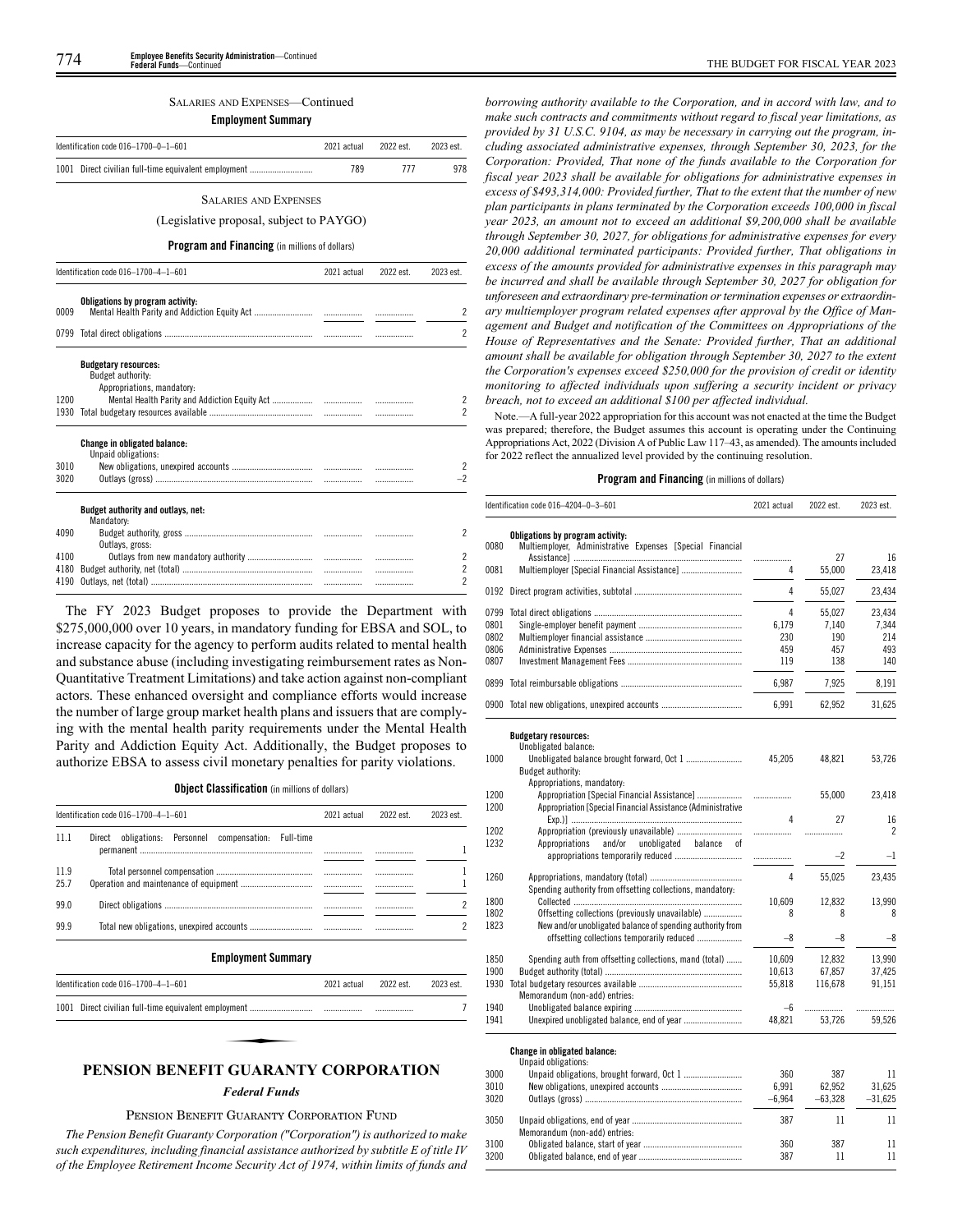#### **Budget authority and outlays, net:**

|      | Mandatory:                                                                                      |                  |                          |                |
|------|-------------------------------------------------------------------------------------------------|------------------|--------------------------|----------------|
| 4090 |                                                                                                 | 10,613           | 67.857                   | 37.425         |
|      | Outlays, gross:                                                                                 |                  |                          |                |
| 4100 |                                                                                                 | 6.724            | 62.941                   | 31,625         |
| 4101 |                                                                                                 | 240              | 387                      | .              |
| 4110 |                                                                                                 | 6,964            | 63.328                   | 31,625         |
|      | Offsets against gross budget authority and outlays:<br>Offsetting collections (collected) from: |                  |                          |                |
| 4120 | sources (Treasury Dept<br>Federal<br>Reimbursable                                               |                  |                          |                |
|      |                                                                                                 |                  |                          | .              |
| 4121 |                                                                                                 |                  | $-575 -1.275$            | $-1.404$       |
| 4123 |                                                                                                 |                  | $-10.033 -11.557$        | $-12,584$      |
| 4123 |                                                                                                 |                  |                          | $-2$           |
| 4130 | Offsets against gross budget authority and outlays (total)                                      | $-10.609$        | $-12.832$                | $-13,990$      |
| 4160 |                                                                                                 | 4                | 55.025                   | 23.435         |
| 4170 |                                                                                                 | $-3.645$         | 50,496                   | 17,635         |
| 4180 |                                                                                                 | 4                | 55,025                   | 23,435         |
| 4190 |                                                                                                 | $-3,645$         | 50,496                   | 17,635         |
|      | Memorandum (non-add) entries:                                                                   |                  |                          |                |
| 5000 | Total investments, SOY: Federal securities: Par value                                           | 45.553           | 50.323                   | 55.232         |
| 5001 | Total investments, EOY: Federal securities: Par value                                           | 50,323           | 55,232                   | 61,029         |
| 5090 | Unexpired unavailable balance, SOY: Offsetting collections                                      | 8                | 8                        | 8              |
| 5092 | Unexpired unavailable balance, EOY: Offsetting collections                                      | $\boldsymbol{8}$ | 8                        | 8              |
| 5096 | Unexpired unavailable balance, SOY: Appropriations                                              | .                | .                        | $\overline{2}$ |
| 5098 | Unexpired unavailable balance, EOY: Appropriations                                              | .                | $\overline{\phantom{a}}$ | 1              |

The Pension Benefit Guaranty Corporation (PBGC or the Corporation) is a Federal corporation established under the Employee Retirement Income Security Act of 1974, as amended. It guarantees payment of basic pension benefits earned by over 33,000,000 of America's workers and retirees participating in more than 25,000 private-sector defined benefit pension plans. The Single-Employer Program protects about 22,7000,000 workers and retirees in about 23,900 pension plans. The Multiemployer Program protects about 10,900,000 workers and retirees in about 1,360 pension plans. The Corporation's two insurance programs are legally separate and operationally and financially independent.

The Single-Employer Program is financed by insurance premiums, investment income, and recoveries from companies formerly responsible for the plans. Congress sets PBGC premium rates.

The Multiemployer Program is financed by premiums and investment income. The American Rescue Plan (ARP) Act of 2021 - a historic law passed by Congress and signed by President Biden on March 11, 2021 established the Special Financial Assistance (SFA) Program for certain financially troubled multiemployer plans. The SFA Program is financed by general taxpayer funds provided by the U.S. Treasury.

PBGC is requesting \$493,314,000 in spending authority for administrative expenses in 2023. The request includes spending authority of \$9,979,000 for Strengthening Cybersecurity and Modernization of Enterprise Systems, \$3,973,000 for Implementing Federal Safety and Security Protocols, \$11,473,000 for Cost-of-Living Adjustments, \$4,600,000 for Modernizing Enterprise Risk Management Capabilities and Strengthening Internal Control, and (-\$2,000,000) program decrease for a one-time cost to upgrade Oracles Federal Financial eBusiness Suite applications.

*Plan Preservation Efforts*.—PBGC works to preserve plans and keep pension promises in the hands of the employers who make them. When companies undertake major transactions that might threaten their ability to pay pensions, PBGC negotiates protections for their pension plans. PBGC encouraged companies, both in bankruptcy and otherwise, to preserve their plans that were at risk. In 2021, PBGC:

—Paid \$230,000,000 in financial assistance to 109 insolvent multiemployer plans covering 80,786 participants receiving guaranteed benefits,

—Performed audits of seven multiemployer plans covering nearly 10,000 participants to evaluate the timeliness and accuracy of benefit payments to all participants, compliance with laws and regulations, and the effectiveness and efficiency in management of the remaining assets in terminated and insolvent plans.

*Stepping in to Insure Pensions When Plans Fail.—*When plans do fail, PBGC steps in to ensure that basic benefits continue to be paid. Over the years, PBGC has become responsible for almost 1,500,000 current and future retirees in trusteed pension plans. In 2021, PBGC:

—Paid \$6,400,000,000 in benefits to 970,000 retirees in single-employer plans; and

—Performed standard termination audits of single-employer plans that resulted in additional payments of \$2,600,000 to 1,462 people.

*Single-employer benefit payments.*—Through its Single-Employer Program, PBGC is directly responsible for the benefits of about 1,500,000 current and future retirees in trusteed pension plans. The Single-Employer Program covers defined benefit pension plans that generally are sponsored by a single employer. When an under-funded single-employer plan terminates, PBGC steps in to pay participants' benefits up to legal limits set by law. This typically happens when the employer sponsoring an underfunded plan goes bankrupt, ceases operation, or can no longer afford to keep the plan going. PBGC takes over the plan's assets, administration, and payment of benefits up to the legal limits. In some instances, plans can choose to voluntarily terminate by filing a standard termination if the plan has enough money to pay all benefits owed to participants. In FY 2021, PBGC:

— Took responsibility for 47 single-employer plans that provide the pension benefits to an additional 34,000 workers and retirees;

— Protected 99,345 single-employer plan participants from employers emerging from bankruptcy.

*Multiemployer financial assistance.—*The Multiemployer Program covers about 10,900,000 participants in about 1,360 insured plans. A multiemployer plan is a pension plan sponsored by two or more unrelated employers under collective bargaining agreements with one or more unions. Multiemployer plans cover most unionized workers in the trucking, retail food, construction, mining, garment, and other industries. If a PBGC-insured multiemployer plan is unable to pay guaranteed benefits when due, PBGC provides insolvent multiemployer plans with financial assistance, in the statutorily required form of loans, sufficient to pay PBGC guaranteed benefits and reasonable administrative expenses.

Under the SFA Program, PBGC expects to provide financial assistance to more than 250 eligible plans covering over 3,000,000 people. PBGC provides one-time payments to eligible plans to enable them to pay benefits at the plan level.

*Investment management fees.*—PBGC contracts with professional financial services corporations to manage Trust Fund assets in accordance with an investment strategy approved by PBGC's Board of Directors. Investment management fees are driven by the amount of assets under management. They are a direct, programmatic expense required to maintain the Trust Fund which supports single-employer benefit payments.

*Consolidated Administrative Budget.*—PBGC's administrative budget comprises all expenditures and operations that support:

—Benefit payments to pension plan participants;

—Financial assistance to distressed multiemployer pension plans; and —Stewardship and accountability.

These operations include premium collections, pre-trusteeship work, efforts to preserve pension plans, recovery of assets from former plan sponsors, and pension insurance program protection activities. This area also covers the expenditures that support activities related to trusteeship; plan asset management (excluding investment management fees) and trust accounting; as well as benefit payments and administration services. Finally, this area includes the administrative functions covering procurement, financial management, human resources, facilities management, communications, legal support, and information technology infrastructure. These funds support the operations of the Participant and Plan Sponsor Advocate. They also support the required functions and efforts of the Office of the Inspector General, including training and participation in Council of the Inspectors General on Integrity and Efficiency (CIGIE) activities.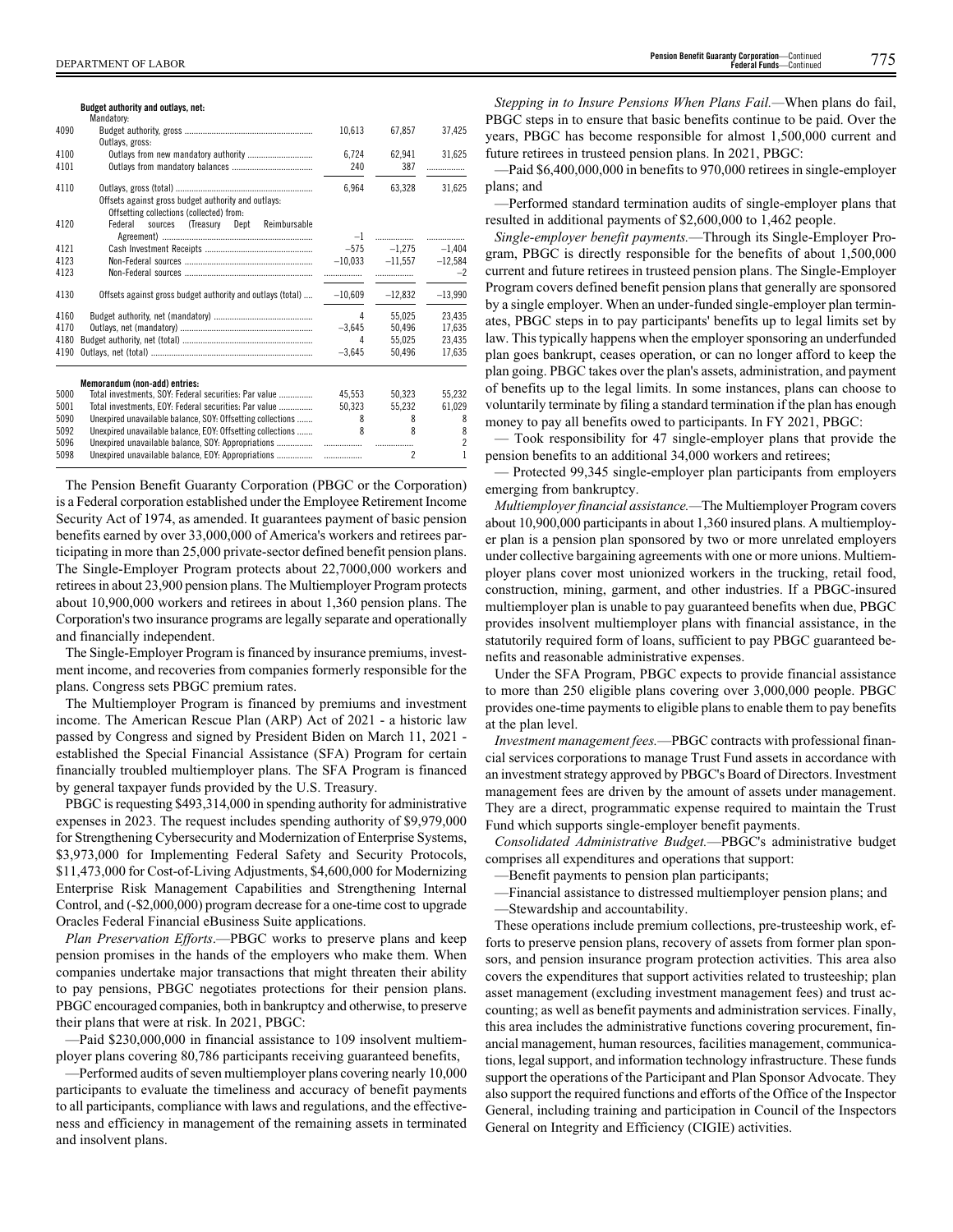#### PENSION BENEFIT GUARANTY CORPORATION FUND—Continued

**Object Classification** (in millions of dollars)

|      | Identification code 016-4204-0-3-601                 | 2021 actual | 2022 est.      | 2023 est.           |
|------|------------------------------------------------------|-------------|----------------|---------------------|
|      | Direct obligations:                                  |             |                |                     |
| 11.1 |                                                      |             | 7              |                     |
| 12.1 |                                                      |             | 3              | 3                   |
| 25.2 |                                                      | .           | 15             | ĥ                   |
| 31.0 |                                                      | .           | $\mathfrak{p}$ | .                   |
| 33.0 |                                                      | .           | 55,000         | 23,418              |
| 99.0 |                                                      |             | 55,027         | 23,434              |
|      | Reimbursable obligations:                            |             |                |                     |
|      | Personnel compensation:                              |             |                |                     |
| 11.1 |                                                      | 119         | 121            | 128                 |
| 11.3 |                                                      | 3           | 3              | 3                   |
| 11.5 |                                                      | 4           | Δ              | Δ                   |
| 11.9 |                                                      | 126         | 128            | 135                 |
| 12.1 |                                                      | 43          | 43             | 47                  |
| 21.0 |                                                      | .           | 1              | 1                   |
| 23.2 |                                                      | 30          | 24             | 24                  |
| 23.3 | Communications, utilities, and miscellaneous charges | 4           | 5              | 5                   |
| 25.1 |                                                      | 119         | 138            | 140                 |
| 25.2 |                                                      | 235         | 243            | 264                 |
| 25.3 |                                                      | 9           | 10             | 14                  |
| 26.0 |                                                      | 1           |                | 1                   |
| 31.0 |                                                      | 15          | 2              | $\boldsymbol{\eta}$ |
| 33.0 |                                                      | 230         | 190            | 214                 |
| 42.0 |                                                      | 6,179       | 7,140          | 7,344               |
| 99.0 |                                                      | 6,991       | 7,925          | 8,191               |
| 99.9 |                                                      | 6,991       | 62,952         | 31,625              |

# **Employment Summary**

| Identification code $016-4204-0-3-601$                     | 2021 actual | 2022 est. | 2023 est. |
|------------------------------------------------------------|-------------|-----------|-----------|
| 2001 Reimbursable civilian full-time equivalent employment | 938         | 44<br>924 | 44<br>940 |

#### PENSION BENEFIT GUARANTY CORPORATION FUND

#### (Legislative proposal, subject to PAYGO)

The Budget calls for the repeal of the provision accelerating FY 2026 premiums into FY 2025. This provision creates unnecessary confusion and burden on insured plans because they are forced to pay premiums early for just one year. The provision will also create additional accounting and management costs for both the plans and PBGC given the high likelihood of late payments. Repealing this provision will be budget neutral, enhance compliance, and avoid unnecessary administrative costs for pension plans and the PBGC. compliance, and avoid unnecessary administrative costs for pension plans and the PBGC.

# **OFFICE OF WORKERS' COMPENSATION PROGRAMS**

# *Federal Funds*

#### SALARIES AND EXPENSES

*For necessary expenses for the Office of Workers' Compensation Programs, \$143,772,000, together with \$2,205,000 which may be expended from the Special Fund in accordance with sections 39(c), 44(d), and 44(j) of the Longshore and Harbor Workers' Compensation Act.*

Note.—A full-year 2022 appropriation for this account was not enacted at the time the Budget was prepared; therefore, the Budget assumes this account is operating under the Continuing Appropriations Act, 2022 (Division A of Public Law 117–43, as amended). The amounts included for 2022 reflect the annualized level provided by the continuing resolution.

# **Program and Financing** (in millions of dollars)

| Identification code 016-0163-0-1-505 |                                                         | 2021 actual | 2022 est  | 2023 est  |
|--------------------------------------|---------------------------------------------------------|-------------|-----------|-----------|
| 0003                                 | Obligations by program activity:                        | 115         | 115       | 144       |
| 0004                                 |                                                         | 11          | 19        |           |
| 0801                                 | Trust Funds, Federal Programs for Workers' Compensation | 126<br>40   | 134<br>41 | 144<br>44 |
|                                      | 0900 Total new obligations, unexpired accounts          | 166         | 175       | 188       |

### **Budgetary resources:**

|      | Unobligated balance:                                           |        |        |              |
|------|----------------------------------------------------------------|--------|--------|--------------|
| 1000 |                                                                |        | 20     | $\mathbf{1}$ |
|      | Budget authority:                                              |        |        |              |
|      | Appropriations, discretionary:                                 |        |        |              |
| 1100 |                                                                | 115    | 115    | 144          |
|      | Appropriations, mandatory:                                     |        |        |              |
| 1200 |                                                                | 30     | .      | .            |
|      | Spending authority from offsetting collections, discretionary: |        |        |              |
| 1700 |                                                                | 41     | 41     | 44           |
| 1900 |                                                                | 186    | 156    | 188          |
| 1930 |                                                                | 186    | 176    | 189          |
|      | Memorandum (non-add) entries:                                  |        |        |              |
| 1941 | Unexpired unobligated balance, end of year                     | 20     | 1      | $\mathbf{1}$ |
|      | <b>Change in obligated balance:</b>                            |        |        |              |
|      | Unpaid obligations:                                            |        |        |              |
| 3000 |                                                                | 11     | 16     | 17           |
| 3010 |                                                                | 166    | 175    | 188          |
| 3011 | Obligations ("upward adjustments"), expired accounts           | 1      | .      | .            |
| 3020 |                                                                | $-161$ | $-174$ | $-186$       |
| 3041 | Recoveries of prior year unpaid obligations, expired           | $-1$   | .      | .            |
|      |                                                                |        |        |              |
| 3050 |                                                                | 16     | 17     | 19           |
|      | Memorandum (non-add) entries:                                  |        |        |              |
| 3100 |                                                                | 11     | 16     | 17           |
| 3200 |                                                                | 16     | 17     | 19           |
|      | Budget authority and outlays, net:                             |        |        |              |
|      | Discretionary:                                                 |        |        |              |
| 4000 |                                                                | 156    | 156    | 188          |
|      | Outlays, gross:                                                |        |        |              |
| 4010 |                                                                | 144    | 145    | 174          |
| 4011 |                                                                | 9      | 10     | 12           |
|      |                                                                |        |        |              |
| 4020 |                                                                | 153    | 155    | 186          |
|      | Offsets against gross budget authority and outlays:            |        |        |              |
|      | Offsetting collections (collected) from:                       |        |        |              |
| 4030 |                                                                | $-39$  | $-41$  | $-44$        |
| 4034 |                                                                | $-2$   | .      | .            |
| 4040 | Offsets against gross budget authority and outlays (total)     | $-41$  | $-41$  | $-44$        |
| 4070 |                                                                | 115    | 115    | 144          |
| 4080 |                                                                | 112    | 114    | 142          |
|      | Mandatory:                                                     |        |        |              |
| 4090 |                                                                | 30     | .      |              |
|      | Outlays, gross:                                                |        |        |              |
| 4100 |                                                                | 8      |        |              |
| 4101 | Outlays from new mandatory authority                           |        | <br>19 | .            |
|      |                                                                |        |        | .            |
| 4110 |                                                                | 8      | 19     | .            |
|      |                                                                | 145    | 115    | 144          |
| 4190 |                                                                | 120    | 133    | 142          |
|      |                                                                |        |        |              |

The Office of Workers' Compensation Programs (OWCP) administers the Federal Employees' Compensation Act (FECA), the Longshore and Harbor Workers' Compensation Act, the Energy Employees Occupational Illness Compensation Program Act (EEOICPA), and the Black Lung Benefits Act (Black Lung). These programs ensure that eligible disabled and injured workers or their survivors receive compensation and medical benefits and a range of services, including vocational rehabilitation, supervision of medical care, and technical and advisory counseling, to which they are entitled.

# **Object Classification** (in millions of dollars)

|      | Identification code 016-0163-0-1-505                 | 2021 actual | 2022 est. | 2023 est. |
|------|------------------------------------------------------|-------------|-----------|-----------|
|      | Direct obligations:                                  |             |           |           |
|      | Personnel compensation:                              |             |           |           |
| 11.1 |                                                      | 62          | 79        | 87        |
| 11.3 |                                                      |             |           |           |
| 11.5 |                                                      |             |           |           |
| 11.9 |                                                      | 64          | 80        | 88        |
| 12.1 |                                                      | 25          | 30        | 33        |
| 23.1 |                                                      |             |           | 6         |
| 23.3 | Communications, utilities, and miscellaneous charges |             |           |           |
| 25.2 |                                                      |             |           |           |
| 25.3 |                                                      | 20          | 12        | 13        |
| 25.7 |                                                      |             |           |           |
| 26.0 |                                                      |             |           |           |
| 99.0 |                                                      | 126         | 134       | 144       |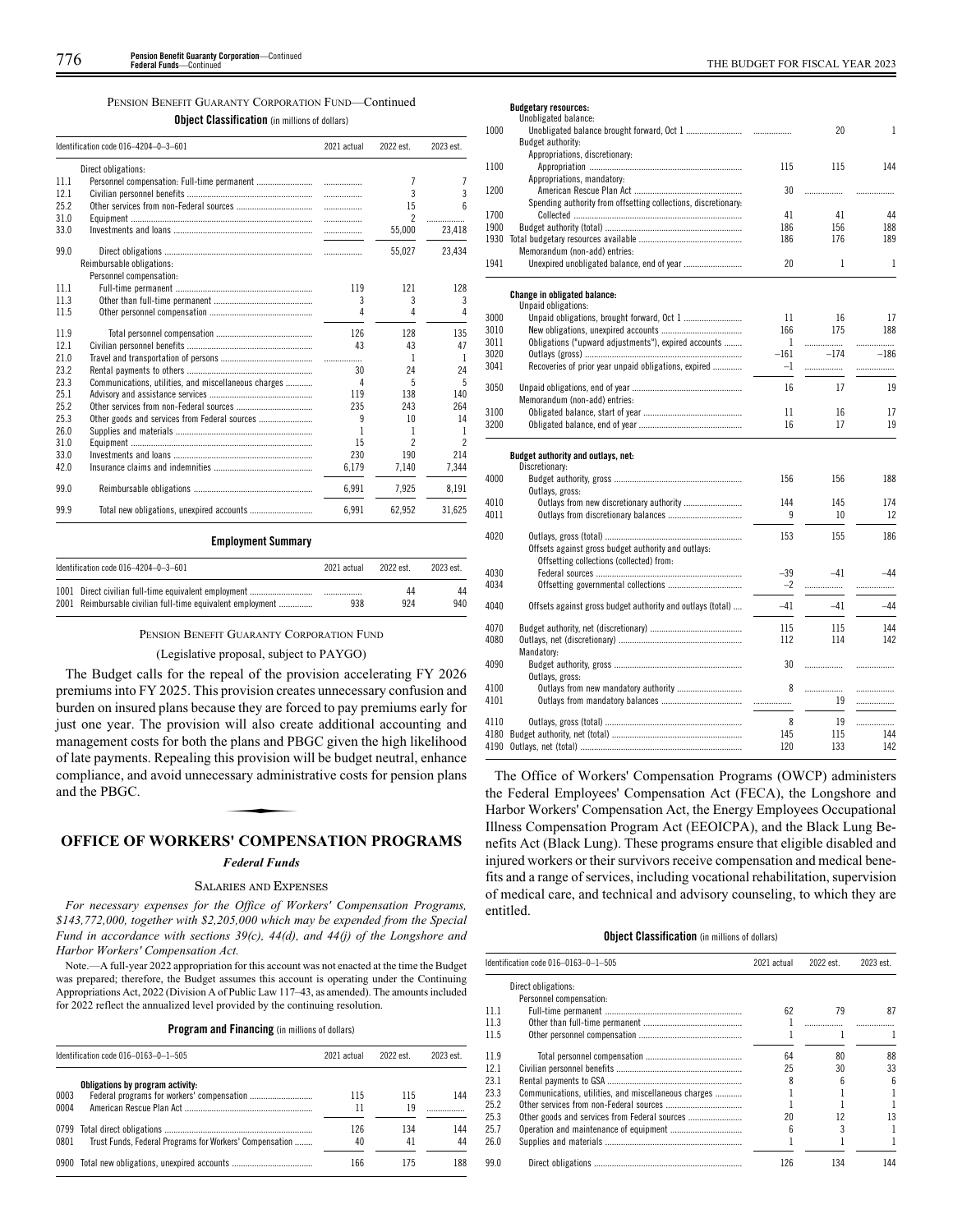| 99.0 |                                                      | 40          | 41        | 44        |
|------|------------------------------------------------------|-------------|-----------|-----------|
| 99.9 |                                                      | 166         | 175       | 188       |
|      | <b>Employment Summary</b>                            |             |           |           |
|      | Identification code 016-0163-0-1-505                 | 2021 actual | 2022 est. | 2023 est. |
|      | 1001 Direct civilian full-time equivalent employment | 770         | 931       | 948       |

#### SPECIAL BENEFITS

# (INCLUDING TRANSFER OF FUNDS)

*For the payment of compensation, benefits, and expenses (except administrative expenses not otherwise authorized by law) accruing during the current or any prior fiscal year authorized by 5 U.S.C. 81; continuation of benefits as provided for under the heading "Civilian War Benefits" in the Federal Security Agency Appropriation Act, 1947; the Employees' Compensation Commission Appropriation Act, 1944; section 5(f) of the War Claims Act (50 U.S.C. App. 2012); obligations incurred under the War Hazards Compensation Act (42 U.S.C. 1701 et seq.); and 50 percent of the additional compensation and benefits required by section 10(h) of the Longshore and Harbor Workers' Compensation Act, \$250,000,000, together with such amounts as may be necessary to be charged to the subsequent year appropriation for the payment of compensation and other benefits for any period subsequent to August 15 of the current year, for deposit into and to assume the attributes of the Employees' Compensation Fund established under 5 U.S.C. 8147(a): Provided, That amounts appropriated may be used under 5 U.S.C. 8104 by the Secretary to reimburse an employer, who is not the employer at the time of injury, for portions of the salary of a re-employed, disabled beneficiary: Provided further, That balances of reimbursements unobligated on September 30, 2022, shall remain available until expended for the payment of compensation, benefits, and expenses: Provided further, That in addition there shall be transferred to this appropriation from the Postal Service and from any other corporation or instrumentality required under 5 U.S.C. 8147(c) to pay an amount for its fair share of the cost of administration, such sums as the Secretary determines to be the cost of administration for employees of such fair share entities through September 30, 2023: Provided further, That of those funds transferred to this account from the fair share entities to pay the cost of administration of the Federal Employees' Compensation Act, \$81,752,000 shall be made available to the Secretary as follows:*

*(1) For enhancement and maintenance of automated data processing systems operations and telecommunications systems, \$27,727,000;*

*(2) For automated workload processing operations, including document imaging, centralized mail intake, and medical bill processing, \$26,125,000;*

*(3) For periodic roll disability management and medical review, \$26,126,000; (4) For program integrity, \$1,774,000; and*

*(5) The remaining funds shall be paid into the Treasury as miscellaneous receipts:*

*Provided further, That the Secretary may require that any person filing a notice of injury or a claim for benefits under 5 U.S.C. 81, or the Longshore and Harbor Workers' Compensation Act, provide as part of such notice and claim, such identifying information (including Social Security account number) as such regulations may prescribe.*

Note.—A full-year 2022 appropriation for this account was not enacted at the time the Budget was prepared; therefore, the Budget assumes this account is operating under the Continuing Appropriations Act, 2022 (Division A of Public Law 117–43, as amended). The amounts included for 2022 reflect the annualized level provided by the continuing resolution.

|  |  |  | Program and Financing (in millions of dollars) |  |
|--|--|--|------------------------------------------------|--|
|--|--|--|------------------------------------------------|--|

|      | Identification code 016-1521-0-1-600                | 2021 actual | 2022 est. | 2023 est. |
|------|-----------------------------------------------------|-------------|-----------|-----------|
|      | Obligations by program activity:                    |             |           |           |
| 0001 | Longshore and harbor workers' compensation benefits | 2           | 2         | 2         |
| 0002 |                                                     | 237         | 242       | 248       |
| 0799 |                                                     | 239         | 244       | 250       |
| 0801 | Federal Employees' Compensation Act benefits        | 2.734       | 2.488     | 2.541     |
| 0802 |                                                     | 80          | 81        | 82        |
| 0899 |                                                     | 2,814       | 2.569     | 2,623     |
| 0900 |                                                     | 3.053       | 2.813     | 2.873     |

1000 Unobligated balance brought forward, Oct 1 ......................... 1,588 1,539 1,735

| DEPARTMENT<br>`OF LABOR | Office of Workers' Compensation Programs-<br><b>Continued</b><br><b>Federal Funds-</b><br>Continuer | $\frac{1}{2}$ |
|-------------------------|-----------------------------------------------------------------------------------------------------|---------------|
|-------------------------|-----------------------------------------------------------------------------------------------------|---------------|

|      | Budget authority:<br>Appropriations, mandatory:                                                 |          |          |          |
|------|-------------------------------------------------------------------------------------------------|----------|----------|----------|
| 1200 |                                                                                                 | 239      | 244      | 250      |
|      | Spending authority from offsetting collections, mandatory:                                      |          |          |          |
| 1800 |                                                                                                 | 2,765    | 2,765    | 2,798    |
| 1900 |                                                                                                 | 3.004    | 3.009    | 3.048    |
| 1930 |                                                                                                 | 4,592    | 4,548    | 4,783    |
|      | Memorandum (non-add) entries:                                                                   |          |          |          |
| 1941 | Unexpired unobligated balance, end of year                                                      | 1,539    | 1,735    | 1,910    |
|      | Change in obligated balance:                                                                    |          |          |          |
| 3000 | Unpaid obligations:                                                                             | 229      | 251      | 138      |
| 3010 |                                                                                                 | 3.053    | 2.813    | 2,873    |
| 3020 |                                                                                                 | $-3,031$ | $-2,926$ | $-2,913$ |
|      |                                                                                                 |          |          |          |
| 3050 |                                                                                                 | 251      | 138      | 98       |
| 3060 | Uncollected payments:<br>Uncollected pymts, Fed sources, brought forward, Oct 1                 | $-27$    | $-27$    | $-27$    |
| 3090 |                                                                                                 | $-27$    | $-27$    | $-27$    |
|      | Memorandum (non-add) entries:                                                                   |          |          |          |
| 3100 |                                                                                                 | 202      | 224      | 111      |
| 3200 |                                                                                                 | 224      | 111      | 71       |
|      | Budget authority and outlays, net:<br>Mandatory:                                                |          |          |          |
| 4090 | Outlays, gross:                                                                                 | 3,004    | 3,009    | 3,048    |
| 4100 |                                                                                                 | 2,809    | 2,813    | 2,873    |
| 4101 |                                                                                                 | 222      | 113      | 40       |
| 4110 |                                                                                                 | 3,031    | 2,926    | 2,913    |
|      | Offsets against gross budget authority and outlays:<br>Offsetting collections (collected) from: |          |          |          |
| 4120 |                                                                                                 | $-2,764$ | $-2.765$ | $-2.798$ |
| 4123 |                                                                                                 | $-1$     | .        | .        |
| 4130 | Offsets against gross budget authority and outlays (total)                                      | $-2,765$ | $-2,765$ | $-2,798$ |
| 4160 |                                                                                                 | 239      | 244      | 250      |
| 4170 |                                                                                                 | 266      | 161      | 115      |
| 4180 |                                                                                                 | 239      | 244      | 250      |
| 4190 |                                                                                                 | 266      | 161      | 115      |

*Federal Employees' Compensation Act benefits*.—The Federal Employees' Compensation Act (FECA) program provides monetary and medical benefits to Federal workers who sustain work-related injury or disease. Not all benefits are paid by the program, since the first 45 days of disability are usually covered by keeping injured workers in pay status with their employing agencies (the continuation-of-pay period). A workers' compensation case is created following the receipt of an injury report or claim for occupational disease. In 2023, the FECA program projects to create 100,000 cases for Federal workers or their survivors; 15,400 Federal employees are projected to submit initial wage-loss claims; and 37,000 are projected to receive long-term wage replacement benefits for job-related injuries, diseases, or deaths. Most of the costs of this account are charged back to the beneficiaries' employing agencies.

# **FEDERAL EMPLOYEES' COMPENSATION WORKLOAD**

|                                                                       | 2021 actual | 2022 proi. | 2023 proi. |
|-----------------------------------------------------------------------|-------------|------------|------------|
|                                                                       | 15.982      | 15.600     | 15.400     |
| Number of Compensation and Medical Pavments Processed (by Chargeback) |             |            |            |
|                                                                       | 6.902.085   | 7.400.000  | 7.000.000  |
|                                                                       | 96.457      | 100.000    | 100.000    |
| Periodic Roll Pavment Cases - Long-term Disability                    | 35.334      | 37.000     | 37.000     |
|                                                                       |             |            |            |

*Longshore and Harbor Workers' Compensation Act benefits*.—Under the Longshore and Harbor Workers' Compensation Act, as amended, the Federal Government pays from direct appropriations one-half of the increased benefits provided by the amendments for persons on the rolls prior to 1972. The remainder is provided from the Special Workers' Compensation Fund, which is financed by private employers, and is assessed at the beginning of each calendar year for their proportionate share of these payments.

# **Object Classification** (in millions of dollars)

| Identification code $016 - 1521 - 0 - 1 - 600$ | 2021 actual | 2022 est. | 2023 est. |
|------------------------------------------------|-------------|-----------|-----------|
|                                                | 239         | 244       | 250       |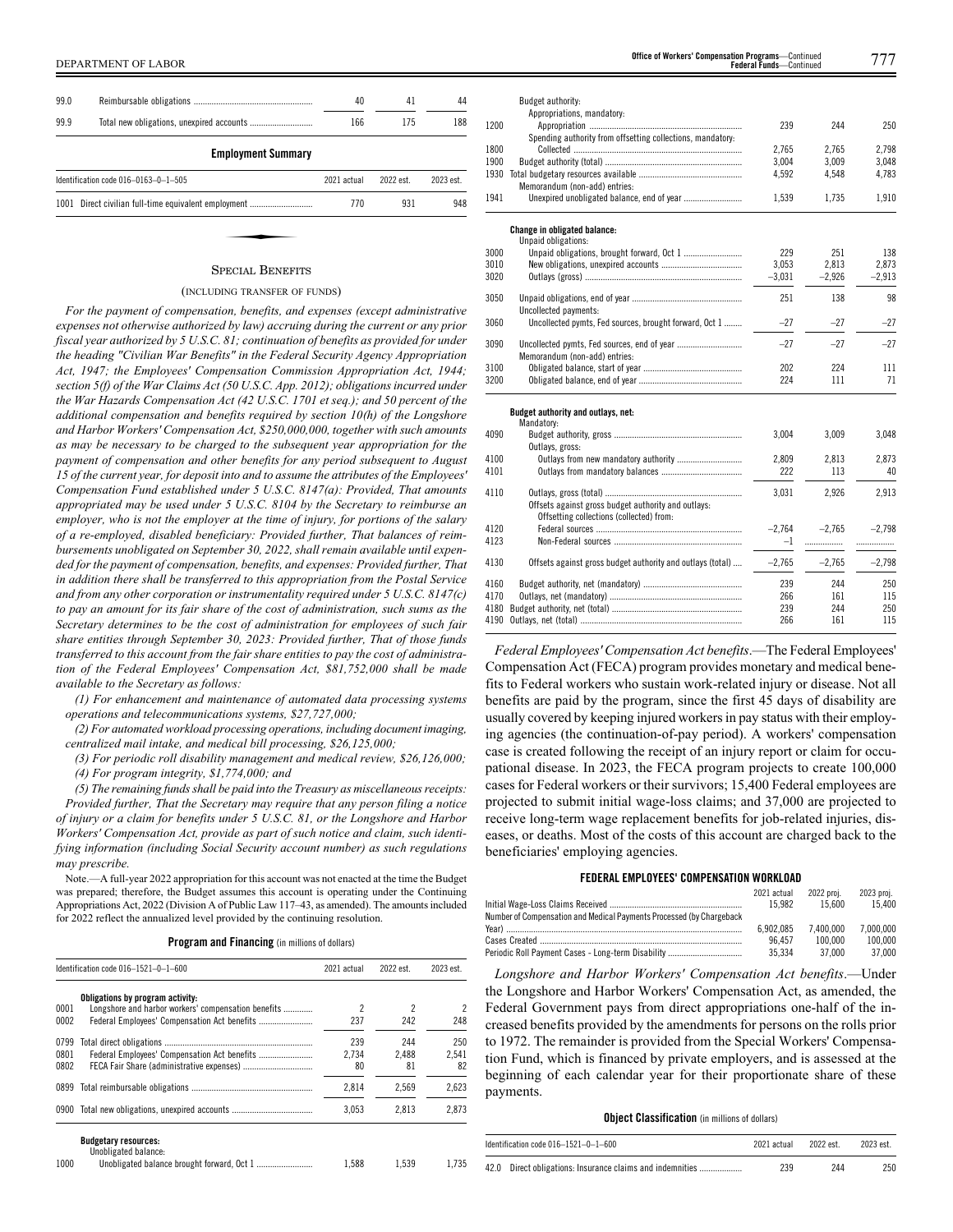# SPECIAL BENEFITS—Continued

**Object Classification**—Continued

|      | Identification code $016 - 1521 - 0 - 1 - 600$ | 2021 actual | 2022 est. | 2023 est. |
|------|------------------------------------------------|-------------|-----------|-----------|
| 99.0 |                                                | 2.814       | 2.569     | 2.623     |
| 99.9 |                                                | 3.053       | 2.813     | 2.873     |

**Employment Summary**

| Identification code 016-1521-0-1-600                       | 2021 actual | 2022 est. | 2023 est. |
|------------------------------------------------------------|-------------|-----------|-----------|
| 2001 Reimbursable civilian full-time equivalent employment | 130         | 143       | 143       |
|                                                            |             |           |           |
|                                                            |             |           |           |
| ENERGY EMPLOYEES OCCUPATIONAL ILLNESS COMPENSATION FUND    |             |           |           |

**Program and Financing** (in millions of dollars)

|      | Identification code 016-1523-0-1-053                                           | 2021 actual | 2022 est. | 2023 est. |
|------|--------------------------------------------------------------------------------|-------------|-----------|-----------|
|      | Obligations by program activity:                                               |             |           |           |
| 0001 |                                                                                | 1,279       | 1,414     | 1,498     |
| 0002 |                                                                                | 443         | 375       | 380       |
| 0003 |                                                                                | 13          | 12        | 12        |
| 0900 | Total new obligations, unexpired accounts (object class 42.0)                  | 1,735       | 1,801     | 1,890     |
|      | <b>Budgetary resources:</b><br>Budget authority:<br>Appropriations, mandatory: |             |           |           |
| 1200 |                                                                                | 1,735       | 1,801     | 1,890     |
| 1900 |                                                                                | 1.735       |           |           |
|      |                                                                                |             | 1,801     | 1,890     |
| 1930 |                                                                                | 1.735       | 1.801     | 1,890     |
|      | <b>Change in obligated balance:</b><br>Unpaid obligations:                     |             |           |           |
| 3000 |                                                                                | 27          | 36        | 28        |
| 3010 |                                                                                | 1.735       | 1.801     | 1.890     |
| 3020 |                                                                                | $-1,726$    | $-1,809$  | $-1,896$  |
| 3050 | Memorandum (non-add) entries:                                                  | 36          | 28        | 22        |
| 3100 |                                                                                | 27          | 36        | 28        |
| 3200 |                                                                                | 36          | 28        | 22        |
|      |                                                                                |             |           |           |
|      | Budget authority and outlays, net:<br>Mandatory:                               |             |           |           |
| 4090 |                                                                                | 1.735       | 1,801     | 1,890     |
|      | Outlays, gross:                                                                |             |           |           |
| 4100 |                                                                                | 1,699       | 1,801     | 1,890     |
| 4101 |                                                                                | 27          | 8         | 6         |
| 4110 |                                                                                | 1,726       | 1,809     | 1,896     |
| 4180 |                                                                                | 1.735       | 1.801     | 1.890     |
| 4190 |                                                                                | 1,726       | 1,809     | 1,896     |

*Energy Employees Occupational Illness Compensation Act of 2000 (EEOICPA) benefits*.—The Department of Labor is delegated responsibility to adjudicate and administer claims for benefits under the Energy Employees Occupational Illness Compensation Program Act of 2000 (EEOICPA). In July 2001, the program began accepting claims from employees or survivors of employees of the Department of Energy (DOE) and of private companies under contract with DOE who suffer from a radiation-related cancer, beryllium-related disease, or chronic silicosis as a result of their work in producing or testing nuclear weapons. The Act authorizes a lumpsum payment of \$150,000 and reimbursement of medical expenses. This program is EEOICPA Part B.

The Ronald Reagan National Defense Authorization Act of 2005 (P.L. 108–767) amended EEOICPA, giving DOL responsibility for a new program (Part E) to pay workers' compensation benefits to DOE contractors and their families for illness and death arising from toxic exposures in DOE's nuclear weapons complex. This law also provides compensation for uranium workers covered under section 5 of the Radiation Exposure Compensation Act. Benefit payments under Part E began in 2005.

#### **EEOICPA Workload Summary**

Part B

|                                                        | 2021 actual | 2022 proj. | 2023 proi. |
|--------------------------------------------------------|-------------|------------|------------|
|                                                        | 3.035       | 4.153      | 3.887      |
| Consequential Condition Claims Received (Part B and E) | 17.695      | 13.149     | 18.500     |
|                                                        | 32.324      | 48.559     | 39,000     |
| Part F                                                 |             |            |            |
|                                                        | 2021 actual | 2022 proj. | 2023 proj. |
|                                                        | 3.895       | 4.360      | 4.225      |
|                                                        |             |            |            |
|                                                        |             |            |            |
|                                                        |             |            |            |

# ADMINISTRATIVE EXPENSES, ENERGY EMPLOYEES OCCUPATIONAL ILLNESS COMPENSATION FUND

*For necessary expenses to administer the Energy Employees Occupational Illness Compensation Program Act, \$64,564,000, to remain available until expended: Provided, That the Secretary may require that any person filing a claim for benefits under the Act provide as part of such claim such identifying information (including Social Security account number) as may be prescribed.*

Note.—A full-year 2022 appropriation for this account was not enacted at the time the Budget was prepared; therefore, the Budget assumes this account is operating under the Continuing Appropriations Act, 2022 (Division A of Public Law 117–43, as amended). The amounts included for 2022 reflect the annualized level provided by the continuing resolution.

#### **Program and Financing** (in millions of dollars)

|              | Identification code 016-1524-0-1-053                       | 2021 actual    | 2022 est.       | 2023 est.    |
|--------------|------------------------------------------------------------|----------------|-----------------|--------------|
|              | Obligations by program activity:                           |                |                 |              |
| 0002<br>0004 |                                                            | 59<br>73       | 58<br>74        | 59<br>75     |
|              |                                                            |                |                 |              |
| 0900         |                                                            | 132            | 132             | 134          |
|              | <b>Budgetary resources:</b><br>Unobligated balance:        |                |                 |              |
| 1000         | Unobligated balance brought forward, Oct 1                 | $\overline{c}$ | $\overline{2}$  | 1            |
| 1021         | Recoveries of prior year unpaid obligations                | $\overline{c}$ | .               |              |
| 1070         | Budget authority:                                          | 4              | $\overline{2}$  | $\mathbf{1}$ |
|              | Appropriations, mandatory:                                 |                |                 |              |
| 1200<br>1200 |                                                            | 63<br>79       | 63<br>80        | 65<br>81     |
| 1230         | and/or<br>unobligated<br>Appropriations<br>balance<br>0f   |                |                 |              |
|              |                                                            | $-12$          | $-12$           | $-12$        |
| 1260         |                                                            | 130            | 131             | 134          |
| 1930         |                                                            | 134            | 133             | 135          |
|              | Memorandum (non-add) entries:                              |                |                 |              |
| 1941         | Unexpired unobligated balance, end of year                 | 2              | 1               | 1            |
|              | <b>Change in obligated balance:</b><br>Unpaid obligations: |                |                 |              |
| 3000         |                                                            | 28             | 28              | 23           |
| 3010         |                                                            | 132            | 132             | 134          |
| 3020         |                                                            | $-130$         | $-137$          | $-137$       |
| 3040         | Recoveries of prior year unpaid obligations, unexpired     | $-2$           | .               | .            |
| 3050         | Memorandum (non-add) entries:                              | 28             | 23              | 20           |
| 3100         |                                                            | 28             | 28              | 23           |
| 3200         |                                                            | 28             | 23              | 20           |
|              | Budget authority and outlays, net:                         |                |                 |              |
|              | Mandatory:                                                 |                |                 |              |
| 4090         | Outlays, gross:                                            | 130            | 131             | 134          |
| 4100         | Outlays from new mandatory authority                       | 100            | 131             | 134          |
| 4101         |                                                            | 30             | $6\overline{6}$ | 3            |
| 4110         |                                                            | 130            | 137             | 137          |
| 4180         |                                                            | 130            | 131             | 134          |
| 4190         |                                                            | 130            | 137             | 137          |

*Energy Employees Occupational Illness Compensation Program Act of 2000 (EEOICPA) administration*.—Under Executive Order 13179 the Secretary of Labor is assigned primary responsibility for administering the EEOICPA program, while other responsibilities have been delegated to the Departments of Health and Human Services (HHS), Energy (DOE), and Justice (DOJ). The Office of Workers' Compensation Programs (OW-CP) in the Department of Labor (DOL) is responsible for claims adjudica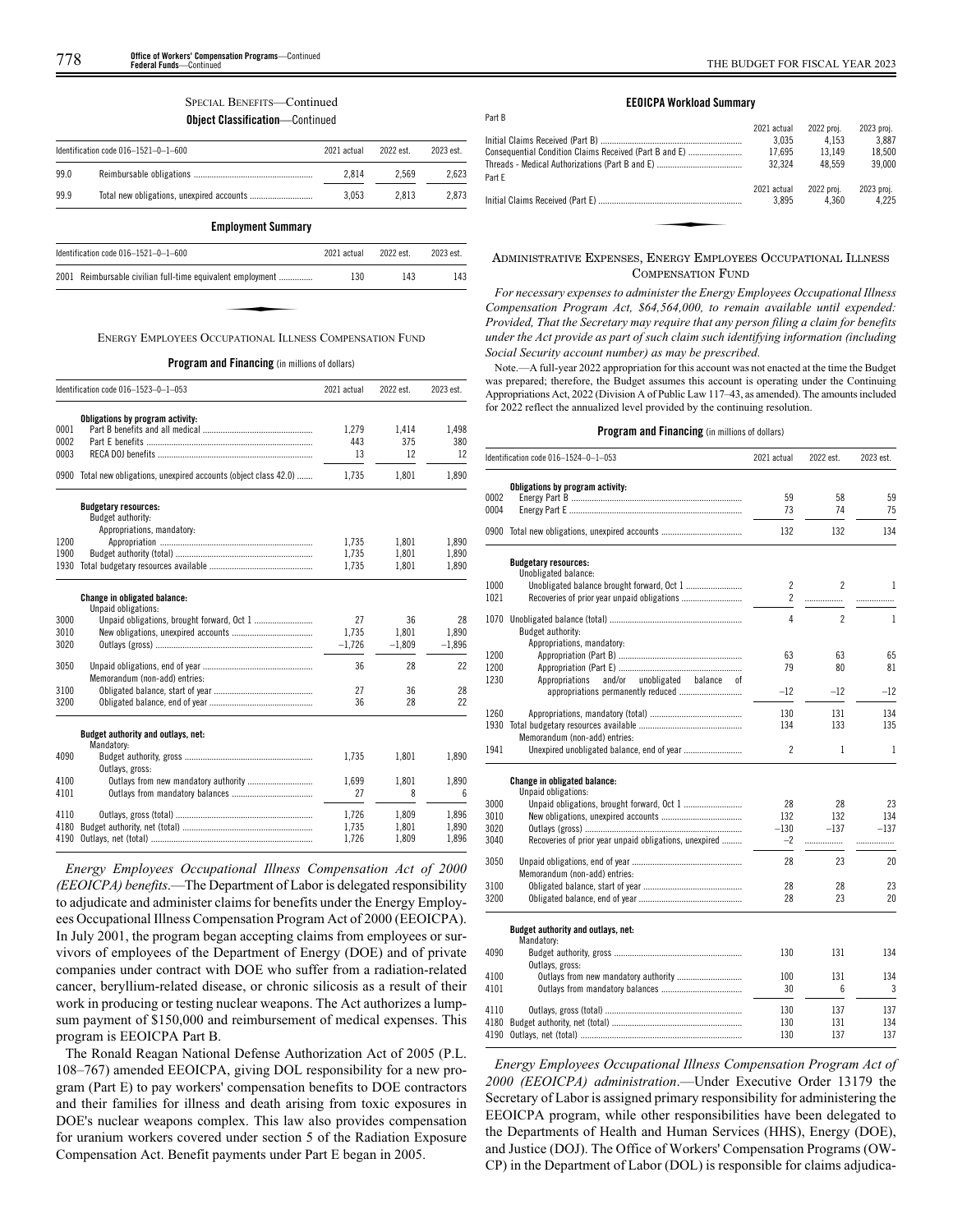tion, and award and payment of compensation and medical benefits. DOL's Office of the Solicitor provides legal support and represents the Department in claimant appeals of OWCP decisions. HHS is responsible for developing individual dose reconstructions to estimate occupational radiation exposure, and developing regulations to guide DOL's determination of whether an individual's cancer was caused by radiation exposure at a DOE or atomic weapons facility. DOE is responsible for providing exposure histories at employment facilities covered under the Act, and other employment information. DOJ assists claimants who have been awarded compensation under the Radiation Exposure Compensation Act to file for additional compensation, including medical benefits, under EEOICPA.

The Ronald Reagan National Defense Authorization Act of 2005 (P.L. 108–767) amended EEOICPA, giving DOL responsibility for a new program Part E, to pay workers' compensation benefits to DOE contractors and their families for illness and death arising from toxic exposures in DOE's nuclear weapons complex. This law also provides compensation for uranium workers covered by the Radiation Exposure Compensation Act.

The Carl Levin and Howard P. "Buck" McKeon National Defense Authorization Act of 2015 (P.L. 113–291) amended EEOICPA to include Section 3687, creating the Advisory Board on Toxic Substances and Worker Health to advise the Secretary of Labor (as delegated by Executive Order 13699) with respect to technical aspects of the EEOICPA program. The Advisory Board is charged with advising the Secretary on four statutorily-specific technical issues related to EEOICPA: DOL's site exposure matrices; medical guidance for claims examiners; evidentiary requirements for claims under subtitle B related to lung disease; and the work of industrial hygienists and staff physicians and consulting physicians to ensure quality, objectivity, and consistency.

**Object Classification** (in millions of dollars)

|      | Identification code 016-1524-0-1-053            | 2021 actual | 2022 est. | 2023 est. |
|------|-------------------------------------------------|-------------|-----------|-----------|
|      | Direct obligations:                             |             |           |           |
|      | Personnel compensation:                         |             |           |           |
| 11.1 |                                                 | 44          | 45        | 46        |
| 11.5 |                                                 | 1           | 1         | 1         |
| 11.9 |                                                 | 45          | 46        | 47        |
| 12.1 |                                                 | 15          | 16        | 17        |
| 21.0 |                                                 |             |           | 1         |
| 23.1 |                                                 | 5           | 5         | 5         |
| 23.3 |                                                 |             |           | 1         |
| 25.2 |                                                 | 26          | 21        | 21        |
| 25.3 | Other goods and services from Federal sources   | 35          | 26        | 26        |
| 25.7 |                                                 | 6           | 16        | 16        |
| 99.9 |                                                 | 132         | 132       | 134       |
|      | <b>Employment Summary</b>                       |             |           |           |
|      | Identification code 016-1524-0-1-053            | 2021 actual | 2022 est. | 2023 est. |
| 1001 | Direct civilian full-time equivalent employment | 398         | 404       | 404       |

#### SPECIAL BENEFITS FOR DISABLED COAL MINERS

*For carrying out title IV of the Federal Mine Safety and Health Act of 1977, as amended by Public Law 107–275, \$36,031,000, to remain available until expended. For making after July 31 of the current fiscal year, benefit payments to individuals under title IV of such Act, for costs incurred in the current fiscal year, such amounts as may be necessary.*

*For making benefit payments under title IV for the first quarter of fiscal year 2024, \$10,250,000, to remain available until expended.*

Note.—A full-year 2022 appropriation for this account was not enacted at the time the Budget was prepared; therefore, the Budget assumes this account is operating under the Continuing Appropriations Act, 2022 (Division A of Public Law 117–43, as amended). The amounts included for 2022 reflect the annualized level provided by the continuing resolution.

#### **Program and Financing** (in millions of dollars)

|      | Identification code 016-0169-0-1-601                | 2021 actual | 2022 est. | 2023 est. |
|------|-----------------------------------------------------|-------------|-----------|-----------|
|      | Obligations by program activity:                    |             |           |           |
| 0001 |                                                     | 50          | 42        | 42        |
| 0002 |                                                     | 5           | 5         | 5         |
|      | 0900 Total new obligations, unexpired accounts      | 55          | 47        | 47        |
|      | <b>Budgetary resources:</b>                         |             |           |           |
|      | Unobligated balance:                                |             |           |           |
| 1000 | Budget authority:                                   | 13          | 13        | 13        |
|      | Appropriations, mandatory:                          |             |           |           |
| 1200 |                                                     | 41          | 33        | 36        |
|      | Advance appropriations, mandatory:                  |             |           |           |
| 1270 |                                                     | 14          | 14        | 11        |
| 1900 |                                                     | 55          | 47        | 47        |
| 1930 |                                                     | 68          | 60        | 60        |
|      | Memorandum (non-add) entries:                       |             |           |           |
| 1941 |                                                     | 13          | 13        | 13        |
|      | Change in obligated balance:<br>Unpaid obligations: |             |           |           |
| 3000 |                                                     | 6           | 5         | 4         |
| 3010 |                                                     | 55          | 47        | 47        |
| 3020 |                                                     | $-56$       | $-48$     | $-48$     |
|      |                                                     |             |           |           |
| 3050 | Memorandum (non-add) entries:                       | 5           | 4         | 3         |
| 3100 |                                                     | 6           | 5         | 4         |
| 3200 |                                                     | 5           | 4         | 3         |
|      |                                                     |             |           |           |
|      | Budget authority and outlays, net:<br>Mandatory:    |             |           |           |
| 4090 |                                                     | 55          | 47        | 47        |
|      | Outlays, gross:                                     |             |           |           |
| 4100 |                                                     | 51          | 47        | 47        |
| 4101 |                                                     | 5           | 1         | 1         |
| 4110 |                                                     | 56          | 48        | 48        |
| 4180 |                                                     | 55          | 47        | 47        |
| 4190 |                                                     | 56          | 48        | 48        |

Title IV of the Federal Mine Safety and Health Act authorizes monthly benefits to coal miners disabled due to coal workers' pneumoconiosis (black lung), and to their widows and certain other dependents. Part B of the Act assigned the processing and paying of claims filed between December 30, 1969 (when the program originated) and June 30, 1973 to the Social Security Administration (SSA). P.L. 107–275 transferred Part B claims processing and payment operations from SSA to the Department of Labor's Office of Workers' Compensation Programs. This change was implemented on October 1, 2003.

| 2021 actual 2022 proj. |          | 2023 proi. |
|------------------------|----------|------------|
| 5.912                  | 5.326    | 4.827      |
| \$50.055               | \$48.465 | \$44.925   |

#### **Object Classification** (in millions of dollars)

|      | Identification code 016-0169-0-1-601          | 2021 actual | 2022 est. | 2023 est. |
|------|-----------------------------------------------|-------------|-----------|-----------|
|      | Direct obligations:                           |             |           |           |
| 11.1 |                                               |             |           |           |
| 12.1 |                                               |             |           |           |
| 25.3 | Other goods and services from Federal sources |             |           | 2         |
| 25.7 |                                               |             |           |           |
| 42.0 |                                               | 50          | 42        | 42        |
| 99.9 |                                               | 55          | 47        | 47        |

#### **Employment Summary**

| Identification code 016-0169-0-1-601                 | 2021 actual | 2022 est. | 2023 est. |
|------------------------------------------------------|-------------|-----------|-----------|
| 1001 Direct civilian full-time equivalent employment | 13          | 13        |           |
|                                                      |             |           |           |
|                                                      |             |           |           |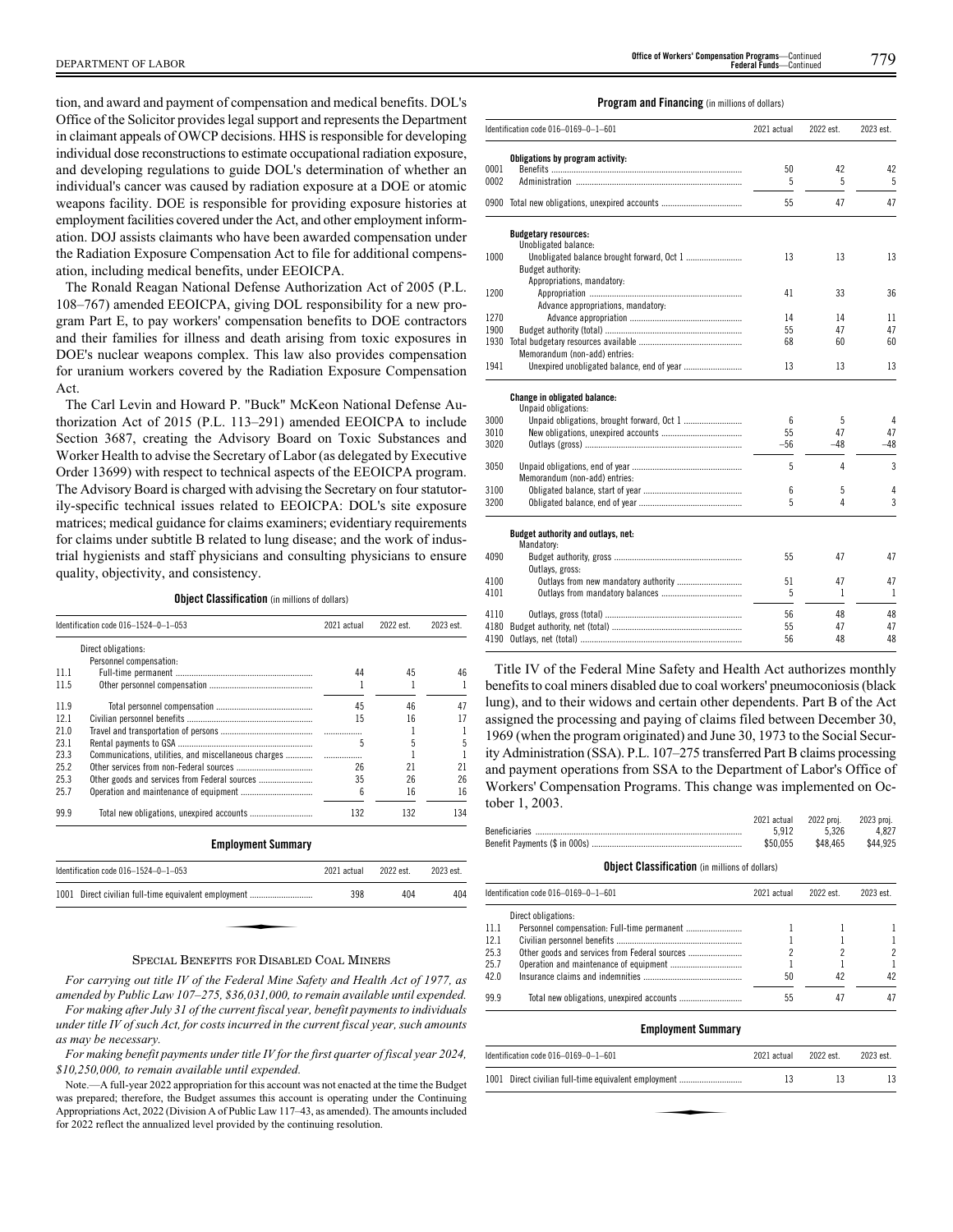#### PANAMA CANAL COMMISSION COMPENSATION FUND

# **Special and Trust Fund Receipts** (in millions of dollars)

|      | Identification code 016-5155-0-2-602                             | 2021 actual | 2022 est. | 2023 est. |
|------|------------------------------------------------------------------|-------------|-----------|-----------|
| 0100 | Receipts:                                                        |             |           |           |
| 1140 | Current law:<br>Interest on Investments, Panama Canal Commission |             |           |           |
| 2000 | Appropriations:<br>Current law:                                  |             |           |           |
| 2101 |                                                                  |             | $\equiv$  |           |
| 5099 |                                                                  |             |           | .         |

# **Program and Financing** (in millions of dollars)

|      | Identification code 016-5155-0-2-602                               | 2021 actual | 2022 est. | 2023 est. |
|------|--------------------------------------------------------------------|-------------|-----------|-----------|
| 0001 | Obligations by program activity:                                   | 4           | 4         | 4         |
|      | 0900 Total new obligations, unexpired accounts (object class 42.0) | 4           | 4         | 4         |
|      | <b>Budgetary resources:</b><br>Unobligated balance:                |             |           |           |
| 1000 | Budget authority:                                                  | 22          | 18        | 15        |
|      | Appropriations, mandatory:                                         |             |           |           |
| 1201 |                                                                    |             | 1         | 1         |
| 1930 | Memorandum (non-add) entries:                                      | 22          | 19        | 16        |
| 1941 |                                                                    | 18          | 15        | 12        |
|      | Change in obligated balance:<br>Unpaid obligations:                |             |           |           |
| 3010 |                                                                    | 4           | 4         |           |
| 3020 |                                                                    |             | -4        |           |
|      | Budget authority and outlays, net:<br>Mandatory:                   |             |           |           |
| 4090 | Outlays, gross:                                                    |             | 1         | 1         |
| 4100 |                                                                    | .           | 1         | 1         |
| 4101 |                                                                    | 4           | 3         | 3         |
| 4110 |                                                                    | 4           | 4         | 4         |
| 4180 |                                                                    |             | 1         | 1         |
| 4190 |                                                                    | 4           | 4         | 4         |

| 5000 | Total investments, SOY: Federal securities: Par value |  |  |
|------|-------------------------------------------------------|--|--|
| 5001 | Total investments, EOY: Federal securities: Par value |  |  |

This fund was established to provide for the accumulation of funds to meet the Panama Canal Commission's obligations to defray costs of workers' compensation which will accrue pursuant to the Federal Employees' Compensation Act (FECA). On December 31, 1999, the Commission was dissolved as set forth in the Panama Canal Treaty of 1977; however, the liability of the Commission for payments beyond that date did not end with its termination. The establishment of this fund, into which funds were deposited on a regular basis by the Commission, was in conjunction with the transfer of the administration of the FECA program from the Commission to the Department of Labor, effective January 1, 1989. by the Commission of the FEC<br>ion of the FEC<br>*Trust Funds* 

# *Trust Funds*

# BLACK LUNG DISABILITY TRUST FUND

# (INCLUDING TRANSFER OF FUNDS)

*Such sums as may be necessary from the Black Lung Disability Trust Fund (the "Fund"), to remain available until expended, for payment of all benefits authorized by section 9501(d)(1), (2), (6), and (7) of the Internal Revenue Code of 1986; and repayment of, and payment of interest on advances, as authorized by section 9501(d)(4) of that Act. In addition, the following amounts may be expended from the Fund for fiscal year 2023 for expenses of operation and administration of the*

*Black Lung Benefits program, as authorized by section 9501(d)(5): not to exceed \$42,194,000 for transfer to the Office of Workers' Compensation Programs, "Salaries and Expenses"; not to exceed \$38,407,000 for transfer to Departmental Management, "Salaries and Expenses"; not to exceed \$353,000 for transfer to Departmental Management, "Office of Inspector General"; and not to exceed \$356,000 for payments into miscellaneous receipts for the expenses of the Department of the Treasury.*

Note.—A full-year 2022 appropriation for this account was not enacted at the time the Budget was prepared; therefore, the Budget assumes this account is operating under the Continuing Appropriations Act, 2022 (Division A of Public Law 117–43, as amended). The amounts included for 2022 reflect the annualized level provided by the continuing resolution.

#### **Special and Trust Fund Receipts** (in millions of dollars)

|                      | Identification code 016-8144-0-7-601                                        | 2021 actual         | 2022 est.                | 2023 est.   |
|----------------------|-----------------------------------------------------------------------------|---------------------|--------------------------|-------------|
| 0100                 | Receipts:                                                                   | 72                  | 89                       | 94          |
| 1110                 | Current law:<br>Transfer from General Fund, Black Lung Benefits Revenue Act | 286                 | 207                      | 151         |
| 1130                 | Miscellaneous Interest, Black Lung Disability Trust Fund                    | 2                   | $\overline{\phantom{a}}$ | 2           |
| 1199                 |                                                                             | 288                 | 209                      | 153         |
| 1999                 |                                                                             | 288                 | 209                      | 153         |
| 2000                 | Appropriations:<br>Current law:                                             | 360                 | 298                      | 247         |
| 2101<br>2103<br>2132 |                                                                             | $-288$<br>$-2$<br>4 | $-209$<br>5              | $-153$<br>5 |
| 2135                 |                                                                             | 15                  | .                        |             |
| 2199                 |                                                                             | $-271$              | $-204$                   | $-148$      |
| 2999                 |                                                                             | $-271$              | $-204$                   | $-148$      |
| 5099                 |                                                                             | 89                  | 94                       | 99          |

# **Program and Financing** (in millions of dollars)

|      | Identification code 016-8144-0-7-601                     | 2021 actual | 2022 est.      | 2023 est. |
|------|----------------------------------------------------------|-------------|----------------|-----------|
|      | Obligations by program activity:                         |             |                |           |
| 0001 |                                                          | 126         | 175            | 185       |
| 0002 |                                                          | 70          | 75             | 77        |
| 0003 |                                                          | 90          | 103            | 116       |
| 0004 |                                                          | 4           | $\overline{c}$ | 12        |
|      | 0900 Total new obligations, unexpired accounts           | 290         | 355            | 390       |
|      | <b>Budgetary resources:</b><br>Budget authority:         |             |                |           |
|      | Appropriations, mandatory:                               |             |                |           |
| 1201 |                                                          | 288         | 209            | 153       |
| 1203 | Appropriation (previously unavailable)(special or trust) | 2           | .              | .         |
| 1232 | Appropriations<br>and/or<br>unobligated<br>balance       |             |                |           |
|      |                                                          | $-4$        | $-5$           | $-5$      |
| 1235 | Appropriations precluded from obligation (special or     |             |                |           |
|      |                                                          | $-15$       | .              | .         |
| 1260 |                                                          | 271         | 204            | 148       |
|      | Borrowing authority, mandatory:                          |             |                |           |
| 1400 |                                                          | 2,462       | 2,579          | 2,945     |
| 1422 | Borrowing authority applied to repay debt [Advances]     | $-2,323$    | $-2,311$       | $-2,579$  |
| 1422 | Borrowing authority applied to repay debt [Repayment of  |             |                |           |
|      |                                                          | $-120$      | $-117$         | $-124$    |
|      |                                                          |             |                |           |
| 1440 |                                                          | 19          | 151            | 242       |
| 1900 |                                                          | 290         | 355            | 390       |
| 1930 |                                                          | 290         | 355            | 390       |
|      | Change in obligated balance:<br>Unpaid obligations:      |             |                |           |
| 3000 |                                                          | 14          | 13             | 1         |
| 3010 |                                                          | 290         | 355            | 390       |
| 3020 |                                                          | $-291$      | $-367$         | $-390$    |
| 3050 |                                                          | 13          | 1              | 1         |
|      | Memorandum (non-add) entries:                            |             |                |           |
| 3100 |                                                          | 14          | 13             | 1         |
| 3200 |                                                          | 13          | 1              | 1         |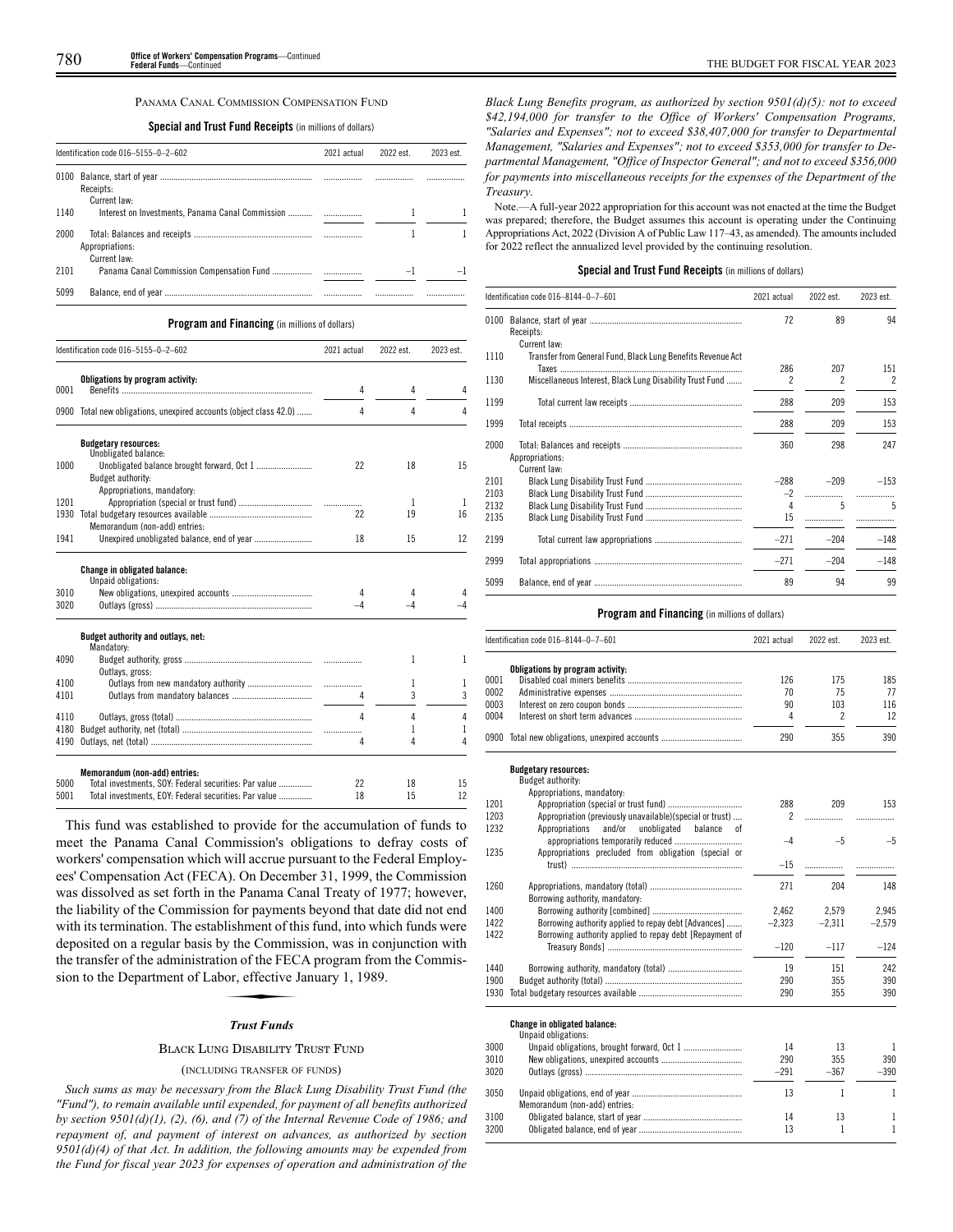|      | <b>Budget authority and outlays, net:</b><br>Mandatory: |          |          |          |
|------|---------------------------------------------------------|----------|----------|----------|
| 4090 | Outlays, gross:                                         | 290      | 355      | 390      |
| 4100 |                                                         | 277      | 355      | 390      |
| 4101 |                                                         | 14       | 12       |          |
| 4110 |                                                         | 291      | 367      | 390      |
| 4180 |                                                         | 290      | 355      | 390      |
| 4190 |                                                         | 291      | 367      | 390      |
|      | Memorandum (non-add) entries:                           |          |          |          |
| 5080 |                                                         | $-4.752$ | $-4.620$ | $-4.771$ |
| 5081 |                                                         | $-4.620$ | $-4.771$ | $-5.013$ |
| 5082 |                                                         | $-2.311$ | $-2.579$ | $-2.945$ |

The Black Lung Disability Trust Fund (BLDTF) consists of all monies collected from the coal mine industry under the provisions of the Black Lung Benefits Revenue Act of 1981, as amended by the Consolidated Omnibus Budget Reconciliation Act of 1985, in the form of an excise tax on coal mined and used domestically. These monies are used to pay compensation, medical, and survivor benefits to eligible miners and their survivors, where mine employment terminated prior to 1970 or where no mine operator can be assigned liability. In addition, the BLDTF pays all administrative costs incurred in the operation of Part C of the Black Lung program. The fund is administered jointly by the Secretaries of Labor, Treasury, and Health and Human Services. Because excise tax receipts were insufficient to cover the BLDTF's expenses, the fund borrowed monies necessary to meet the shortfall from the U.S. Treasury, subject to repayment with interest. This led to the fund accumulating a large amount of debt. The Emergency Economic Stabilization Act of 2008, enacted on October 3, 2008, authorized restructuring of the Black Lung Disability Trust Fund (BLDTF) debt by (1) extending the current coal excise tax rates of \$1.10 per ton on underground-mined coal and \$0.55 per ton on surface-mined coal until December 31, 2018; (2) providing a one-time appropriation for the BLDTF to repay the market value of parts of the outstanding repayable advances and accrued interest; and (3) refinancing the remainder of the outstanding debt through the issuance of zero-coupon bonds, to be retired using the BLDTF's annual operating surplus until all of its remaining obligations have been paid. Due to a decline in coal production and other factors, however, the Trust Fund's debt has continued to grow.

*Note.— Between January 1, 2019 and December 31, 2019, the coal excise tax rates on underground-mined coal were \$0.50 per ton or 2 percent of the sales price (whichever is lower) and \$0.25 per ton or 2 percent of the sales price (whichever is lower) on surface-mined coal. Congress restored the higher 2018 tax rates on underground-mined coal of \$1.10 per ton or 2 percent of the sales price (whichever is lower) and \$0.55 per ton or 2 percent of the sales price (whichever is lower) on surface-mined coal from January 1, 2020 to December 31, 2021 in the Further Consolidated Appropriations Act, 2020 and the Consolidated Appropriations Act, 2021. Tax rates again reverted to the lower 2019 levels effective January 1, 2022.*

# **BLACK LUNG DISABILITY TRUST FUND WORKLOAD**

|                                                                         | 2021 actual | 2022 proj. | 2023 proi. |
|-------------------------------------------------------------------------|-------------|------------|------------|
|                                                                         | 5.552       | 6.500      | 6.000      |
|                                                                         | 11.401      | 11.074     | 10.000     |
| Number of Beneficiaries Paid by Responsible Operators                   | 5.946       | 6 1 7 8    | 6.400      |
| $C_{\text{total}}$ of $\Gamma_{\text{model}}$ ( ) and ( ) and ( ) and ( |             |            |            |

**Status of Funds** (in millions of dollars)

|      | Identification code 016-8144-0-7-601                    |          | 2022 est. | 2023 est. |
|------|---------------------------------------------------------|----------|-----------|-----------|
|      | Unexpended balance, start of year:                      |          |           |           |
| 0100 |                                                         | $-4.353$ | $-4.356$  | $-4.514$  |
| 0999 | Cash income during the year:                            | $-4.353$ | $-4.356$  | $-4.514$  |
|      | Current law:                                            |          |           |           |
|      | Receipts:                                               |          |           |           |
| 1110 | Transfer from General Fund, Black Lung Benefits Revenue | 286      | 207       | 151       |
| 1150 | Miscellaneous Interest. Black Lung Disability Trust     |          |           |           |
|      | Fund                                                    | 2        | 2         |           |

| 1199         |                                  | 288      | 209      | 153                                |
|--------------|----------------------------------|----------|----------|------------------------------------|
| 1999         | Cash outgo during year:          | 288      | 209      | 153                                |
| 2100         | Current law:                     | $-291$   | $-367$   | $-390$                             |
| 2199         |                                  | $-291$   | $-367$   | $-390$                             |
| 2999         | Surplus or deficit:              | $-291$   | $-367$   | $-390$                             |
| 3110<br>3120 |                                  | $-5$     | $-160$   | $-239$<br>$\overline{\phantom{a}}$ |
| 3199         |                                  | $-3$     | $-158$   | $-237$                             |
| 3999         | Unexpended balance, end of year: | $-3$     | $-158$   | $-237$                             |
| 4100         |                                  | $-4.356$ | $-4.514$ | $-4.751$                           |
| 4999         |                                  | $-4.356$ | $-4.514$ | $-4.751$                           |

# **Object Classification** (in millions of dollars)

| 2023 est. |
|-----------|
|           |
| 77        |
| 197       |
| 116       |
| 390       |
|           |
|           |

# SPECIAL WORKERS' COMPENSATION EXPENSES

#### **Special and Trust Fund Receipts** (in millions of dollars)

|              | Identification code 016-9971-0-7-601                                                                        | 2021 actual   | 2022 est.     | 2023 est.     |
|--------------|-------------------------------------------------------------------------------------------------------------|---------------|---------------|---------------|
|              | Receipts:                                                                                                   |               |               | 5             |
| 1110         | Current law:<br>Longshoremen's and Harbor Workers Compensation Act,                                         | 84            | 97            | 97            |
| 1110<br>1140 | Workmen's Compensation Act within District of Columbia,<br>Interest, Special Worker's Compensation Expenses | 5             | հ             | 6<br>1        |
| 1199         |                                                                                                             | 89            | 104           | 104           |
| 1999         |                                                                                                             | 89            | 104           | 104           |
| 2000         | Appropriations:<br>Current law:                                                                             | 89            | 104           | 109           |
| 2101<br>2101 | Special Workers' Compensation Expenses                                                                      | $-2$<br>$-87$ | $-2$<br>$-97$ | $-2$<br>$-97$ |
| 2199         |                                                                                                             | $-89$         | $-99$         | $-99$         |
| 2999         |                                                                                                             | $-89$         | $-99$         | $-99$         |
| 5099         |                                                                                                             |               | 5             | 10            |

#### **Program and Financing** (in millions of dollars)

|      | Identification code 016-9971-0-7-601                                                   | 2021 actual | 2022 est. | 2023 est.                |
|------|----------------------------------------------------------------------------------------|-------------|-----------|--------------------------|
| 0001 | Obligations by program activity:<br>Longshore and Harbor Workers' Compensation Act, as |             |           |                          |
|      |                                                                                        | 95          | 97        | 97                       |
| 0002 |                                                                                        | 6           | 6         | 6                        |
|      | 0900 Total new obligations, unexpired accounts                                         | 101         | 103       | 103                      |
|      | <b>Budgetary resources:</b>                                                            |             |           |                          |
|      | Unobligated balance:                                                                   |             |           |                          |
| 1000 |                                                                                        | 66          | 54        | 50                       |
|      | <b>Budget authority:</b><br>Appropriations, discretionary:                             |             |           |                          |
| 1101 |                                                                                        | 2           | 2         | $\overline{\phantom{a}}$ |
| 1201 | Appropriations, mandatory:                                                             | 87          | 97        | 97                       |
|      |                                                                                        |             |           |                          |
| 1900 |                                                                                        | 89          | 99        | 99                       |
| 1930 |                                                                                        | 155         | 153       | 149                      |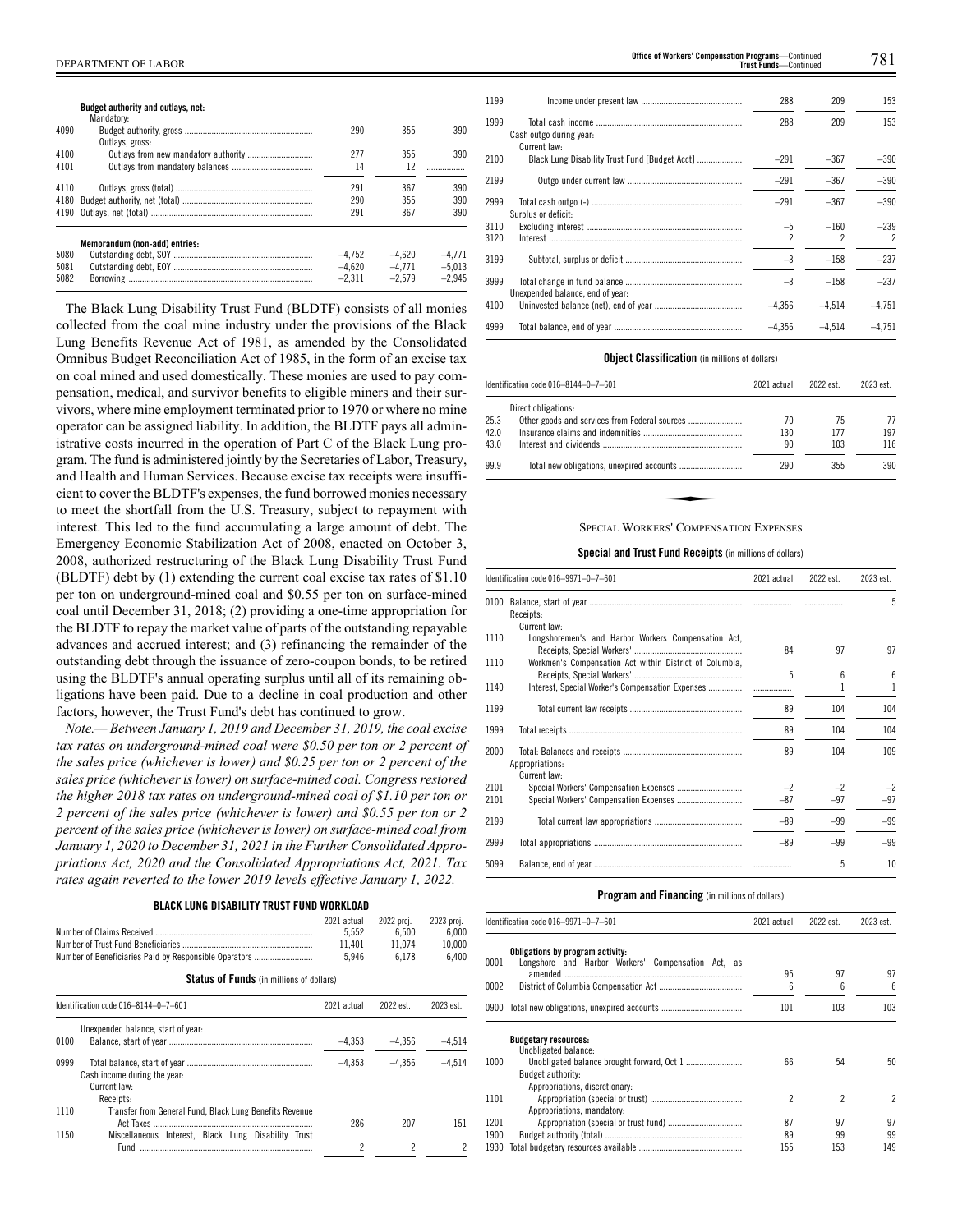# SPECIAL WORKERS' COMPENSATION EXPENSES—Continued

# **Program and Financing**—Continued

|      | Identification code 016-9971-0-7-601                                                   | 2021 actual              | 2022 est.                | 2023 est.                |
|------|----------------------------------------------------------------------------------------|--------------------------|--------------------------|--------------------------|
|      | Memorandum (non-add) entries:                                                          |                          |                          |                          |
| 1941 |                                                                                        | 54                       | 50                       | 46                       |
|      | Change in obligated balance:                                                           |                          |                          |                          |
|      | Unpaid obligations:                                                                    |                          |                          |                          |
| 3000 |                                                                                        |                          |                          | 4                        |
| 3010 |                                                                                        | 101                      | 103                      | 103                      |
| 3020 |                                                                                        | $-101$                   | $-99$                    | $-99$                    |
| 3050 | Memorandum (non-add) entries:                                                          |                          | 4                        | 8                        |
| 3100 |                                                                                        |                          |                          | 4                        |
| 3200 |                                                                                        |                          | 4                        | 8                        |
|      | Budget authority and outlays, net:<br>Discretionary:                                   |                          |                          |                          |
| 4000 | Outlays, gross:                                                                        | $\overline{\phantom{a}}$ | $\mathfrak{p}$           | $\overline{\phantom{a}}$ |
| 4010 |                                                                                        | $\overline{\phantom{a}}$ | $\overline{\phantom{a}}$ | $\overline{\phantom{a}}$ |
|      | Mandatory:                                                                             |                          |                          |                          |
| 4090 | Outlays, gross:                                                                        | 87                       | 97                       | 97                       |
| 4100 |                                                                                        | 87                       | 97                       | 97                       |
| 4101 |                                                                                        | 12                       | .                        | .                        |
| 4110 |                                                                                        | 99                       | 97                       | 97                       |
| 4180 |                                                                                        | 89                       | 99                       | 99                       |
| 4190 |                                                                                        | 101                      | 99                       | 99                       |
|      |                                                                                        |                          |                          |                          |
| 5000 | Memorandum (non-add) entries:<br>Total investments, SOY: Federal securities: Par value | 47                       | 46                       | 52                       |
| 5001 | Total investments, EOY: Federal securities: Par value                                  | 46                       | 52                       | 48                       |
|      |                                                                                        |                          |                          |                          |

The trust fund consists of amounts received from employers for the death of an employee where no person is entitled to compensation for such death, for fines and penalty payments, and—pursuant to an annual assessment of the industry—for the general expenses of the fund under the Longshore and Harbor Workers' Compensation Act (LHWCA), as amended.

The trust fund is available for payments of additional compensation for second injuries. When a second injury is combined with a previous disability and results in increased permanent partial disability, permanent total disability, or death, the employer's liability for benefits is limited to a specified period of compensation payments, after which the fund provides continuing compensation benefits. In addition, the fund pays one-half of the increased benefits provided under the LHWCA for persons on the rolls prior to 1972. Maintenance payments are made to disabled employees undergoing vocational rehabilitation to enable them to return to remunerative occupations, and the costs of necessary rehabilitation services not otherwise available to disabled workers are defrayed. Payments are made in cases where other circumstances preclude payment by an employer and to provide medical, surgical, and other treatment in disability cases where there has been a default by the insolvency of an uninsured employer.

**Object Classification** (in millions of dollars)

| Direct obligations: |     |     |     |
|---------------------|-----|-----|-----|
|                     |     |     |     |
|                     | 99  | 101 | 101 |
|                     | 101 | 103 | 103 |
|                     |     |     |     |

# *Federal Funds*

#### SALARIES AND EXPENSES

*For necessary expenses for the Wage and Hour Division, including reimbursement to State, Federal, and local agencies and their employees for inspection services rendered, \$307,678,000.*

Note.—A full-year 2022 appropriation for this account was not enacted at the time the Budget was prepared; therefore, the Budget assumes this account is operating under the Continuing Appropriations Act, 2022 (Division A of Public Law 117–43, as amended). The amounts included for 2022 reflect the annualized level provided by the continuing resolution.

#### **Program and Financing** (in millions of dollars)

|              | Identification code 016-0143-0-1-505                                                                           | 2021 actual    | 2022 est.             | 2023 est.   |
|--------------|----------------------------------------------------------------------------------------------------------------|----------------|-----------------------|-------------|
|              | Obligations by program activity:                                                                               |                |                       |             |
| 0001<br>0002 |                                                                                                                | 246<br>8       | 246<br>13             | 308<br>.    |
|              |                                                                                                                |                |                       |             |
| 0799<br>0801 |                                                                                                                | 254<br>4       | 259<br>3              | 308<br>3    |
| 0900         |                                                                                                                | 258            | 262                   | 311         |
|              |                                                                                                                |                |                       |             |
|              | <b>Budgetary resources:</b><br>Unobligated balance:                                                            |                |                       |             |
| 1000         |                                                                                                                |                | 13                    | .           |
|              | Budget authority:                                                                                              |                |                       |             |
| 1100         | Appropriations, discretionary:                                                                                 | 246            | 246                   | 308         |
|              | Appropriations, mandatory:                                                                                     |                |                       |             |
| 1200         |                                                                                                                | 21             |                       | .           |
|              | Spending authority from offsetting collections, discretionary:                                                 |                |                       |             |
| 1700<br>1900 |                                                                                                                | 4<br>271       | 3<br>249              | 3<br>311    |
| 1930         |                                                                                                                | 271            | 262                   | 311         |
|              | Memorandum (non-add) entries:                                                                                  |                |                       |             |
| 1941         |                                                                                                                | 13             | .                     | .           |
|              | Change in obligated balance:                                                                                   |                |                       |             |
|              | Unpaid obligations:                                                                                            |                |                       |             |
| 3000         |                                                                                                                | 21             | 18                    | 25          |
| 3010         |                                                                                                                | 258            | 262                   | 311         |
| 3011         | Obligations ("upward adjustments"), expired accounts                                                           | 1              | .                     | .           |
| 3020<br>3041 | Recoveries of prior year unpaid obligations, expired                                                           | $-260$<br>$-2$ | $-255$<br>.           | $-306$<br>. |
|              |                                                                                                                |                |                       |             |
| 3050         | Uncollected payments:                                                                                          | 18             | 25                    | 30          |
| 3060         | Uncollected pymts, Fed sources, brought forward, Oct 1                                                         | $-2$           |                       | .           |
| 3071         | Change in uncollected pymts, Fed sources, expired                                                              | 2              |                       | .           |
|              | Memorandum (non-add) entries:                                                                                  |                |                       |             |
| 3100<br>3200 |                                                                                                                | 19<br>18       | 18<br>25              | 25<br>30    |
|              |                                                                                                                |                |                       |             |
|              | Budget authority and outlays, net:<br>Discretionary:                                                           |                |                       |             |
| 4000         |                                                                                                                | 250            | 249                   | 311         |
|              | Outlays, gross:                                                                                                |                |                       |             |
| 4010         |                                                                                                                | 235            | 229                   | 286         |
| 4011         |                                                                                                                | 18             | 19                    | 20          |
| 4020         |                                                                                                                | 253            | 248                   | 306         |
|              | Offsets against gross budget authority and outlays:                                                            |                |                       |             |
|              | Offsetting collections (collected) from:                                                                       |                |                       |             |
| 4030<br>4033 |                                                                                                                | -3<br>-3       | .<br>$-3$             | .<br>$-3$   |
|              |                                                                                                                |                |                       |             |
| 4040         | Offsets against gross budget authority and outlays (total)                                                     | $-6$           | $-3$                  | $-3$        |
| 4052         | Additional offsets against gross budget authority only:<br>Offsetting collections credited to expired accounts | 2              | .                     | .           |
| 4060         |                                                                                                                | $\overline{c}$ |                       |             |
|              | Additional offsets against budget authority only (total)                                                       |                | .                     | .           |
| 4070         |                                                                                                                | 246            | 246                   | 308         |
| 4080         |                                                                                                                | 247            | 245                   | 303         |
|              | Mandatory:                                                                                                     |                |                       |             |
| 4090         | Outlays, gross:                                                                                                | 21             | .                     | .           |
| 4100         |                                                                                                                | 7              | .                     | .           |
| 4101         |                                                                                                                |                | 7                     | .           |
|              |                                                                                                                |                |                       |             |
| 4110<br>4180 |                                                                                                                | $\overline{1}$ | $\overline{7}$<br>246 | .           |
| 4190         |                                                                                                                | 267<br>254     | 252                   | 308<br>303  |
|              |                                                                                                                |                |                       |             |

The Wage and Hour Division enforces the minimum wage, overtime, child labor, and other employment standards under the Fair Labor Standards Act (FLSA), the Migrant and Seasonal Agricultural Worker Protection Act (MSPA), the Family and Medical Leave Act (FMLA), certain provisions of the Immigration and Nationality Act (INA), the wage garnishment provisions in Title III of the Consumer Credit Protection Act (CCPA), and the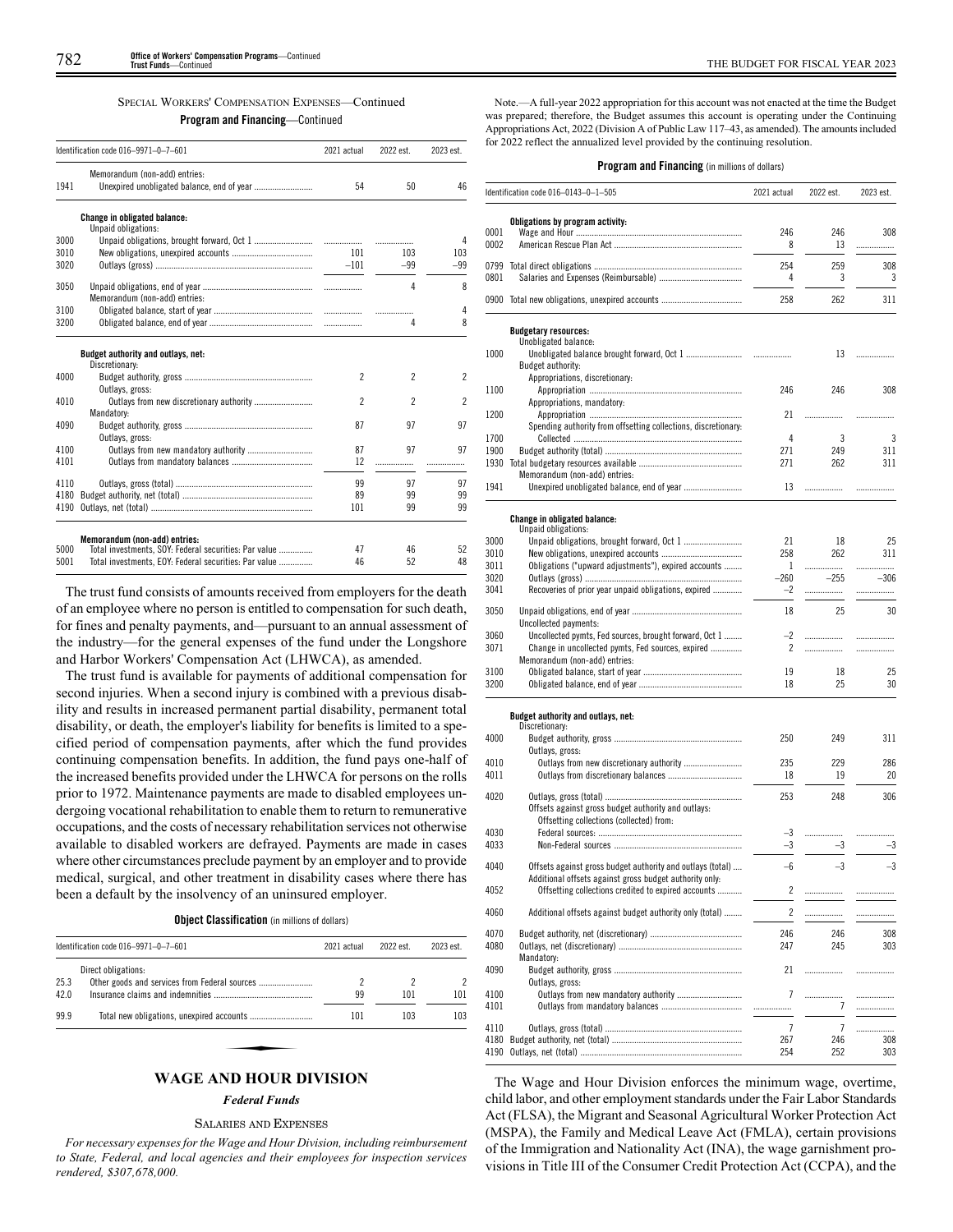DEPARTMENT OF LABOR 783 **Office of Federal Contract Compliance Programs Federal Funds**

Employee Polygraph Protection Act (EPPA). The Division also determines prevailing wages and enforces employment standards under various Government contract wage standards, including the Davis-Bacon and Related Acts (DBRA) and the McNamara-O'Hara Service Contract Act (SCA). Collectively, these labor standards cover most private, state, and local government employment. They protect over 148 million workers in more than 10.2 million establishments throughout the United States and its territories.

# **Object Classification** (in millions of dollars)

|      | Identification code 016-0143-0-1-505                 | 2021 actual    | 2022 est. | 2023 est. |
|------|------------------------------------------------------|----------------|-----------|-----------|
|      | Direct obligations:                                  |                |           |           |
|      | Personnel compensation:                              |                |           |           |
| 111  |                                                      | 125            | 132       | 162       |
| 11.3 |                                                      |                |           |           |
| 11.5 |                                                      | 3              | 3         | 3         |
| 119  |                                                      | 129            | 136       | 166       |
| 121  |                                                      | 49             | 53        | 67        |
| 21.0 |                                                      |                |           | 2         |
| 231  |                                                      | 13             | 13        | 14        |
| 23.3 | Communications, utilities, and miscellaneous charges | $\mathfrak{p}$ | 2         | 2         |
| 24.0 |                                                      |                |           |           |
| 25.1 |                                                      | 3              | 3         | 3         |
| 25.2 |                                                      |                |           |           |
| 25.3 |                                                      | 44             | 41        | 41        |
| 25.7 |                                                      | 8              | 4         |           |
| 26.0 |                                                      |                | 1         | 2         |
| 31.0 |                                                      |                | 3         | 3         |
| 99.0 |                                                      | 254            | 259       | 308       |
| 99.0 |                                                      | 4              | 3         | 3         |
| 99.9 |                                                      | 258            | 262       | 311       |

#### **Employment Summary**

| Identification code $016-0143-0-1-505$                                                                             | 2021 actual | 2022 est. | 2023 est. |
|--------------------------------------------------------------------------------------------------------------------|-------------|-----------|-----------|
| 1001 Direct civilian full-time equivalent employment<br>2001 Reimbursable civilian full-time equivalent employment | 1.343       | 1.380     | 1.556     |
|                                                                                                                    |             |           |           |
| H-1 B AND L FRAUD PREVENTION AND DETECTION                                                                         |             |           |           |

# **Program and Financing** (in millions of dollars)

|      | Identification code 016-5393-0-2-505                       | 2021 actual              | 2022 est.                | 2023 est. |
|------|------------------------------------------------------------|--------------------------|--------------------------|-----------|
| 0001 | Obligations by program activity:                           | 36                       | 48                       | 50        |
|      | <b>Budgetary resources:</b>                                |                          |                          |           |
|      | Unobligated balance:                                       |                          |                          |           |
| 1000 |                                                            | 6                        | 10                       | 10        |
|      | Budget authority:                                          |                          |                          |           |
|      | Appropriations, mandatory:                                 |                          |                          |           |
| 1201 | Appropriation (special or trust fund)                      | 40                       | 49                       | 50        |
| 1203 | Appropriation (previously unavailable)(special or trust)   | $\overline{\phantom{a}}$ | $\overline{\phantom{a}}$ | 3         |
| 1232 | Appropriations<br>and/or<br>unobligated<br>balance<br>0Ť   | $-2$                     | $-3$                     | $-3$      |
|      |                                                            |                          |                          |           |
| 1260 |                                                            | 40                       | 48                       | 50        |
| 1930 |                                                            | 46                       | 58                       | 60        |
|      | Memorandum (non-add) entries:                              |                          |                          |           |
| 1941 |                                                            | 10                       | 10                       | 10        |
|      | <b>Change in obligated balance:</b><br>Unpaid obligations: |                          |                          |           |
| 3000 |                                                            | 4                        | 1                        | 1         |
| 3010 |                                                            | 36                       | 48                       | 50        |
| 3020 |                                                            | $-39$                    | $-48$                    | $-48$     |
| 3050 |                                                            | 1                        | 1                        | 3         |
|      | Memorandum (non-add) entries:                              |                          |                          |           |
| 3100 |                                                            | 4                        | 1                        | 1         |
| 3200 |                                                            | 1                        | 1                        | 3         |
|      | Budget authority and outlays, net:<br>Mandatory:           |                          |                          |           |
| 4090 |                                                            | 40                       | 48                       | 50        |

|      | Outlays, gross: |    |    |    |
|------|-----------------|----|----|----|
| 4100 |                 |    |    | 48 |
| 4101 |                 | 39 |    |    |
| 4110 |                 | 39 | 48 | 48 |
|      |                 | 40 | 48 | 50 |
|      |                 | 39 | 48 | 48 |
|      |                 |    |    |    |

The Wage and Hour Division has traditionally had responsibility for enforcing certain worker protections provisions of the Immigration and Nationality Act, specifically the H-2A and H-1B temporary non-immigrant foreign worker programs. Pursuant to an Interagency Agreement (IAA) between the U.S. Department of Homeland Security (DHS) and the U.S. Department of Labor (DOL) and section  $214(c)(14)(B)$  of the Immigration and Nationality Act (INA), 8 U.S.C. 1184(c)(14)(B), DOL and WHD have been delegated the enforcement authority located at section  $214(c)(14)(A)(i)$ of the INA,  $8$  U.S.C. 1184(c)(14)(A)(i) for enforcing the H-2B temporary non-immigrant foreign worker program. Under section 524 of H.R. 3288, the Secretary of Labor may use one-third of the H-1B and L Fraud Protection and Detection fee account for enforcement of these temporary worker program provisions and for related enforcement activities.

# **Object Classification** (in millions of dollars)

| ldentification code 016–5393–0–2–505 | 2021 actual             | 2022 est. | 2023 est. |
|--------------------------------------|-------------------------|-----------|-----------|
| Direct obligations:                  |                         |           |           |
|                                      |                         |           |           |
|                                      | 15                      | 21        | 21        |
|                                      |                         |           |           |
|                                      | 15                      | 22        | 22        |
|                                      | 6                       |           | 7         |
|                                      |                         |           |           |
|                                      | 15                      | 18        | 20        |
|                                      | 36                      | 48        | 50        |
|                                      | Personnel compensation: |           |           |

# **Employment Summary**

| ldentification code 016–5393–0–2–505                 | 2021 actual | 2022 est. | 2023 est. |  |  |
|------------------------------------------------------|-------------|-----------|-----------|--|--|
| 1001 Direct civilian full-time equivalent employment | 153         | 170       | 170       |  |  |
|                                                      |             |           |           |  |  |
| <b>OFFICE OF FEDERAL CONTRACT COMPLIANCE</b>         |             |           |           |  |  |

# **PROGRAMS**

# *Federal Funds*

#### SALARIES AND EXPENSES

*For necessary expenses for the Office of Federal Contract Compliance Programs, \$147,051,000.*

Note.—A full-year 2022 appropriation for this account was not enacted at the time the Budget was prepared; therefore, the Budget assumes this account is operating under the Continuing Appropriations Act, 2022 (Division A of Public Law 117–43, as amended). The amounts included for 2022 reflect the annualized level provided by the continuing resolution.

# **Program and Financing** (in millions of dollars)

|      | Identification code 016-0148-0-1-505                | 2021 actual | 2022 est. | 2023 est. |
|------|-----------------------------------------------------|-------------|-----------|-----------|
| 0002 | Obligations by program activity:                    | 106         | 106       | 147       |
|      | <b>Budgetary resources:</b>                         |             |           |           |
|      | Budget authority:                                   |             |           |           |
|      | Appropriations, discretionary:                      |             |           |           |
| 1100 |                                                     | 106         | 106       | 147       |
| 1930 |                                                     | 106         | 106       | 147       |
|      | Change in obligated balance:<br>Unpaid obligations: |             |           |           |
| 3000 |                                                     | 18          | 18        | 18        |
| 3010 |                                                     | 106         | 106       |           |
|      |                                                     |             |           | 147       |
| 3020 |                                                     | $-106$      | $-106$    | $-145$    |
| 3050 |                                                     | 18          | 18        | 20        |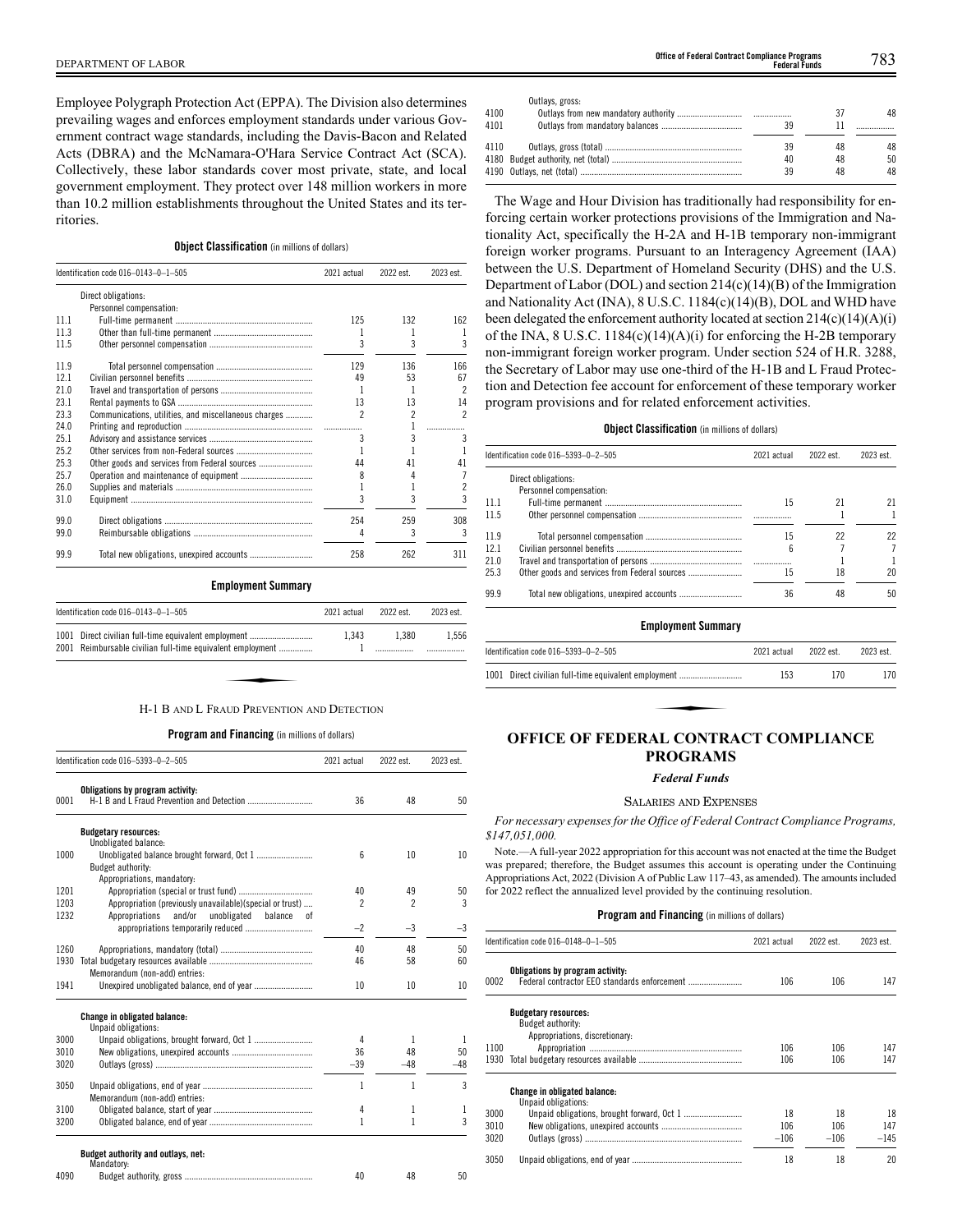# **Program and Financing**—Continued

|      | Identification code 016-0148-0-1-505                 | 2021 actual | 2022 est. | 2023 est. |
|------|------------------------------------------------------|-------------|-----------|-----------|
|      | Memorandum (non-add) entries:                        |             |           |           |
| 3100 |                                                      | 18          | 18        | 18        |
| 3200 |                                                      | 18          | 18        | 20        |
|      | Budget authority and outlays, net:<br>Discretionary: |             |           |           |
| 4000 | Outlays, gross:                                      | 106         | 106       | 147       |
| 4010 |                                                      | 91          | 96        | 133       |
| 4011 |                                                      | 15          | 10        | 12        |
| 4020 |                                                      | 106         | 106       | 145       |
| 4180 |                                                      | 106         | 106       | 147       |
| 4190 |                                                      | 106         | 106       | 145       |

The Office of Federal Contract Compliance Programs (OFCCP) enforces, for the benefit of job seekers and wage earners, the affirmative action and equal employment opportunity obligations required of those who do business with the Federal government. OFCCP administers and enforces three equal employment opportunity laws: Executive Order 11246, as amended (Executive Order); Section 503 of the Rehabilitation Act of 1973, as amended, 29 U.S.C. 793 (Section 503); and the Vietnam Era Veterans Readjustment Assistance Act of 1974, as amended, 38 U.S.C. 4212  $(VEVRAA).<sup>1</sup> Collectively, these laws, as amended, make it unlawful for$ contractors and subcontractors doing business with the federal government to discriminate in employment because of race, color, religion, sex, sexual orientation, gender identity, national origin, disability, or status as a protected veteran. In addition, contractors and subcontractors are prohibited from discriminating against applicants or employees because they inquire about, discuss, or disclose their compensation or that of others, subject to certain limitations, and may not retaliate against applicants or employees for engaging in protected activities. OFCCP conducts compliance evaluations and complaint investigations of federal contractors' and subcontractors' personnel policies and procedures. OFCCP also offers compliance assistance to federal contractors and subcontractors to help them understand the regulatory requirements and review process. The 2023 Budget proposes to enable OFCCP to ensure it has the increased capacity to: 1) support OFCCP's increased enforcement responsibility over the growing number of contractors receiving Infrastructure Investment and Jobs Act (IIJA) investments; 2) strengthen its development and resolution of systemic discrimination cases, and 3) engage in effective cross-regional collaboration.

1 Executive Order 11246, Sept. 24, 1965, 30 FR 12319, 12935, 3 CFR, 1964–1965, Comp., p. 339, as amended; Section 503 of the Rehabilitation Act of 1973, as amended, 29 U.S.C. 793, (Section 503); and the Vietnam Era Veterans Readjustment Assistance Act of 1974, as amended, 38 U.S.C. 4212.

**Object Classification** (in millions of dollars)

|      | Identification code 016-0148-0-1-505 | 2021 actual | 2022 est. | 2023 est. |
|------|--------------------------------------|-------------|-----------|-----------|
|      | Direct obligations:                  |             |           |           |
|      | Personnel compensation:              |             |           |           |
| 11.1 |                                      | 46          | 50        | 81        |
| 11.5 |                                      |             |           |           |
| 11.9 |                                      | 47          | 51        | 82        |
| 12.1 |                                      | 18          | 19        | 28        |
| 23.1 |                                      | 6           | հ         | 6         |
| 25.2 |                                      |             |           | 2         |
| 25.3 |                                      | 22          | 18        | 19        |
| 25.7 |                                      | 11          |           | 8         |
| 26.0 |                                      |             |           |           |
| 31.0 |                                      |             |           |           |
| 99.9 |                                      | 106         | 106       | 147       |

# **Employment Summary**

| Identification code $016-0148-0-1-505$               | 2021 actual | 2022 est | 2023 est |
|------------------------------------------------------|-------------|----------|----------|
| 1001 Direct civilian full-time equivalent employment | 422         | 420      | 628      |
|                                                      |             |          |          |
|                                                      |             |          |          |
| <b>OFFICE OF LABOR MANAGEMENT STANDARDS</b>          |             |          |          |

# *Federal Funds*

#### SALARIES AND EXPENSES

*For necessary expenses for the Office of Labor-Management Standards, \$49,951,000.*

Note.—A full-year 2022 appropriation for this account was not enacted at the time the Budget was prepared; therefore, the Budget assumes this account is operating under the Continuing Appropriations Act, 2022 (Division A of Public Law 117–43, as amended). The amounts included for 2022 reflect the annualized level provided by the continuing resolution.

#### **Program and Financing** (in millions of dollars)

|              | Identification code 016-0150-0-1-505 | 2021 actual | 2022 est. | 2023 est. |
|--------------|--------------------------------------|-------------|-----------|-----------|
| 0002         | Obligations by program activity:     | 44          | 44        | 50        |
|              | <b>Budgetary resources:</b>          |             |           |           |
|              | Budget authority:                    |             |           |           |
|              | Appropriations, discretionary:       |             |           |           |
| 1100<br>1900 |                                      | 44          | 44        | 50        |
| 1930         |                                      | 44<br>44    | 44<br>44  | 50<br>50  |
|              |                                      |             |           |           |
|              | <b>Change in obligated balance:</b>  |             |           |           |
|              | Unpaid obligations:                  |             |           |           |
| 3000         |                                      | 4           | 3         | 4         |
| 3010         |                                      | 44          | 44        | 50        |
| 3020         |                                      | $-45$       | $-43$     | $-49$     |
| 3050         |                                      | 3           | 4         | 5         |
|              | Memorandum (non-add) entries:        |             |           |           |
| 3100         |                                      | 4           | 3         | 4         |
| 3200         |                                      | 3           | 4         | 5         |
|              | Budget authority and outlays, net:   |             |           |           |
|              | Discretionary:                       |             |           |           |
| 4000         |                                      | 44          | 44        | 50        |
|              | Outlays, gross:                      |             |           |           |
| 4010         |                                      | 42          | 40        | 45        |
| 4011         |                                      | 3           | 3         | 4         |
| 4020         |                                      | 45          | 43        | 49        |
| 4180         |                                      | 44          | 44        | 50        |
| 4190         |                                      | 45          | 43        | 49        |

The Office of Labor-Management Standards (OLMS) administers the Labor-Management Reporting and Disclosure Act (LMRDA) and related laws. The LMRDA was enacted to protect union members by ensuring that unions have the transparency, democracy, and financial integrity members need to make informed decisions about their membership in a union as well as its operations and to ensure that members and employees who are engaged in organizing activities know the sources of their employers' messages urging them not to organize. These laws were enacted to strengthen labor unions by protecting union members from individuals, organizations, and influences that do not function in their best interests. While the vast majority of America's labor unions and their leaders operate for the benefit of the hard working people who comprise their membership, OLMS is tasked with protecting the union members by administering the LMRDA. OLMS also administers employee protections under various federally sponsored transportation programs that require fair and equitable protective arrangements for mass transit employees when federal funds are used to acquire, improve, or operate a transit system.

The FY 2023 funding level provides an additional \$2,173,000 to restore OLMS' staffing level to provide unionized workers with the protections to which they are entitled under the LMRDA. Additionally, the FY 2023 funding level provides \$1,000,000 to support review of additional Infrastruc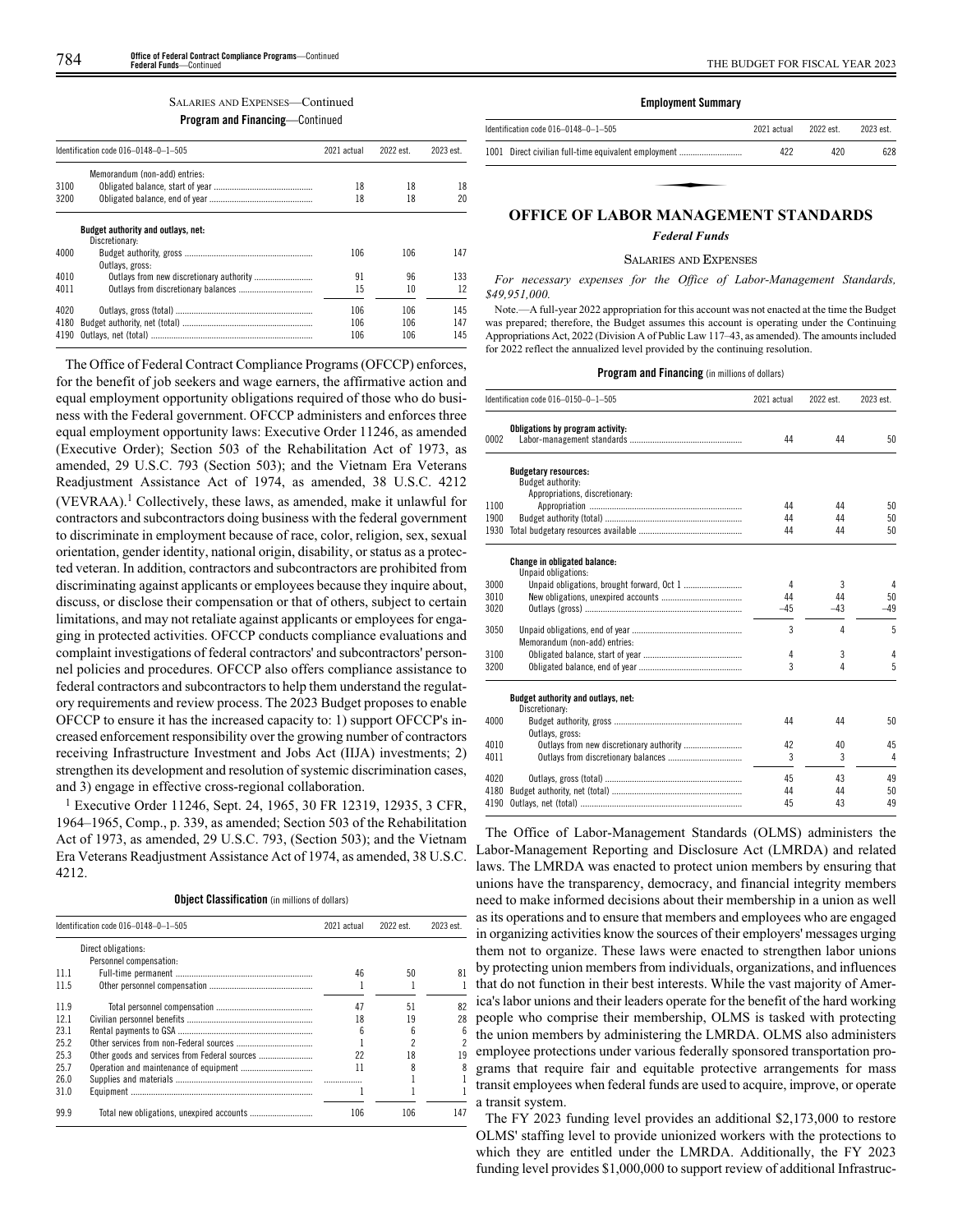ture Investment and Jobs Act-related Federal Transit Administration grant applications.

#### **Object Classification** (in millions of dollars)

|      | Identification code 016-0150-0-1-505 | 2021 actual | 2022 est. | 2023 est. |
|------|--------------------------------------|-------------|-----------|-----------|
|      | Direct obligations:                  |             |           |           |
|      | Personnel compensation:              |             |           |           |
| 11 1 |                                      | 21          | 21        | 26        |
| 11.5 |                                      |             |           |           |
| 119  |                                      | 22          | 22        | 27        |
| 121  |                                      | 9           |           | 10        |
| 21.0 |                                      |             |           |           |
| 231  |                                      | 3           | 3         |           |
| 25.2 |                                      |             |           |           |
| 25.3 |                                      | 10          |           |           |
| 257  |                                      |             |           |           |
| 99.9 |                                      | 44          | 44        | 50        |

#### **Employment Summary**

| Identification code 016-0150-0-1-505                 | 2021 actual | 2022 est. | 2023 est. |
|------------------------------------------------------|-------------|-----------|-----------|
| 1001 Direct civilian full-time equivalent employment | 189         | 187       | 204       |
|                                                      |             |           |           |
|                                                      |             |           |           |
| OCCUPATIONAL SAFFTV AND HEALTH                       |             |           |           |

# **OCCUPATIONAL SAFETY AND HEALTH ADMINISTRATION**

# *Federal Funds*

#### SALARIES AND EXPENSES

*For necessary expenses for the Occupational Safety and Health Administration, \$701,405,000, including not to exceed \$120,075,000 which shall be the maximum amount available for grants to States under section 23(g) of the Occupational Safety and Health Act (the "Act"), which grants shall be no less than 50 percent of the costs of State occupational safety and health programs required to be incurred under plans approved by the Secretary under section 18 of the Act; and, in addition, notwithstanding 31 U.S.C. 3302, the Occupational Safety and Health Administration may retain up to \$499,000 per fiscal year of training institute course tuition and fees, otherwise authorized by law to be collected, and may utilize such sums for occupational safety and health training and education: Provided, That notwithstanding 31 U.S.C. 3302, the Secretary is authorized, during the fiscal year ending September 30, 2023, to collect and retain fees for services provided to Nationally Recognized Testing Laboratories, and may utilize such sums, in accordance with the provisions of 29 U.S.C. 9a, to administer national and international laboratory recognition programs that ensure the safety of equipment and products used by workers in the workplace: Provided further, That none of the funds appropriated under this paragraph shall be obligated or expended to prescribe, issue, administer, or enforce any standard, rule, regulation, or order under the Act which is applicable to any person who is engaged in a farming operation which does not maintain a temporary labor camp and employs 10 or fewer employees: Provided further, That no funds appropriated under this paragraph shall be obligated or expended to administer or enforce any standard, rule, regulation, or order under the Act with respect to any employer of 10 or fewer employees who is included within a category having a Days Away, Restricted, or Transferred ("DART") occupational injury and illness rate, at the most precise industrial classification code for which such data are published, less than the national average rate as such rates are most recently published by the Secretary, acting through the Bureau of Labor Statistics, in accordance with section 24 of the Act, except—*

*(1) to provide, as authorized by the Act, consultation, technical assistance, educational and training services, and to conduct surveys and studies;*

*(2) to conduct an inspection or investigation in response to an employee complaint, to issue a citation for violations found during such inspection, and to assess a penalty for violations which are not corrected within a reasonable abatement period and for any willful violations found;*

*(3) to take any action authorized by the Act with respect to imminent dangers;*

*(4) to take any action authorized by the Act with respect to health hazards;*

*(5) to take any action authorized by the Act with respect to a report of an employment accident which is fatal to one or more employees or which results in hospitalization of two or more employees, and to take any action pursuant to such investigation authorized by the Act; and*

*(6) to take any action authorized by the Act with respect to complaints of discrimination against employees for exercising rights under the Act:*

*Provided further, That the foregoing proviso shall not apply to any person who is engaged in a farming operation which does not maintain a temporary labor camp and employs 10 or fewer employees: Provided further, That \$13,787,000 shall be available for Susan Harwood training grants: Provided further, That not less than \$3,500,000 shall be for Voluntary Protection Programs.*

Note.—A full-year 2022 appropriation for this account was not enacted at the time the Budget was prepared; therefore, the Budget assumes this account is operating under the Continuing Appropriations Act, 2022 (Division A of Public Law 117–43, as amended). The amounts included for 2022 reflect the annualized level provided by the continuing resolution.

#### **Program and Financing** (in millions of dollars)

|      | Identification code 016-0400-0-1-554                           | 2021 actual | 2022 est. | 2023 est. |
|------|----------------------------------------------------------------|-------------|-----------|-----------|
|      | Obligations by program activity:                               |             |           |           |
| 0001 |                                                                | 18          | 18        | 29        |
| 0002 |                                                                | 229         | 229       | 277       |
| 0003 |                                                                | 19          | 19        | 26        |
|      |                                                                |             |           |           |
| 0004 |                                                                | 110         | 110       | 120       |
| 0005 |                                                                | 24          | 24        | 27        |
| 0006 |                                                                | 75          | 75        | 92        |
| 0007 |                                                                | 62          | 62        | 64        |
| 0008 |                                                                | 12          | 12        | 14        |
| 0009 |                                                                | 33          | 33        | 42        |
|      |                                                                |             |           |           |
| 0010 |                                                                | 9           | 10        | 10        |
| 0011 |                                                                | 36          | 43        | 22        |
|      |                                                                |             |           |           |
|      |                                                                | 627         | 635       | 723       |
| 0801 |                                                                | 2           | 3         | 3         |
|      | 0900 Total new obligations, unexpired accounts                 | 629         | 638       | 726       |
|      |                                                                |             |           |           |
|      | <b>Budgetary resources:</b>                                    |             |           |           |
|      | Unobligated balance:                                           |             |           |           |
| 1000 |                                                                | 2           | 65        | 22        |
|      | Budget authority:                                              |             |           |           |
|      | Appropriations, discretionary:                                 |             |           |           |
|      |                                                                |             |           |           |
| 1100 |                                                                | 592         | 592       | 701       |
| 1120 | Appropriations transferred to DM Salaries and Expenses         |             |           |           |
|      |                                                                | $-1$        | .         | .         |
|      |                                                                |             |           |           |
| 1160 |                                                                | 591         | 592       | 701       |
|      | Appropriations, mandatory:                                     |             |           |           |
| 1200 |                                                                | 100         | .         | .         |
|      | Spending authority from offsetting collections, discretionary: |             |           |           |
| 1700 |                                                                | 2           | 3         | 3         |
|      |                                                                |             |           |           |
| 1900 |                                                                | 693         | 595       | 704       |
|      |                                                                | 695         | 660       | 726       |
|      | Memorandum (non-add) entries:                                  |             |           |           |
| 1940 |                                                                | $-1$        |           | .         |
| 1941 |                                                                | 65          | 22        |           |
|      |                                                                |             |           |           |
|      | <b>Change in obligated balance:</b><br>Unpaid obligations:     |             |           |           |
| 3000 |                                                                | 77          | 115       | 138       |
| 3010 |                                                                | 629         | 638       | 726       |
| 3011 | Obligations ("upward adjustments"), expired accounts           | 2           | .         | .         |
|      |                                                                |             |           |           |
| 3020 |                                                                | $-589$      | $-615$    | $-714$    |
| 3041 | Recoveries of prior year unpaid obligations, expired           | $-4$        | .         | .         |
|      |                                                                |             |           |           |
| 3050 |                                                                | 115         | 138       | 150       |
|      | Memorandum (non-add) entries:                                  |             |           |           |
| 3100 |                                                                | 77          | 115       | 138       |
| 3200 |                                                                | 115         | 138       | 150       |
|      |                                                                |             |           |           |
|      | Budget authority and outlays, net:                             |             |           |           |
|      | Discretionary:                                                 |             |           |           |
| 4000 |                                                                | 593         | 595       | 704       |
|      | Outlays, gross:                                                |             |           |           |
| 4010 |                                                                | 509         | 518       | 613       |
| 4011 |                                                                | 65          | 73        | 77        |
|      |                                                                |             |           |           |
| 4020 |                                                                | 574         | 591       | 690       |
|      |                                                                |             |           |           |
|      | Offsets against gross budget authority and outlays:            |             |           |           |
|      | Offsetting collections (collected) from:                       |             |           |           |
| 4033 |                                                                | $^{-2}$     | -3        | $-3$      |
|      |                                                                |             |           |           |
| 4040 | Offsets against gross budget authority and outlays (total)     | $-2$        | $-3$      | $-3$      |
|      | Mandatory:                                                     |             |           |           |
| 4090 |                                                                | 100         |           |           |
|      |                                                                |             |           | .         |
|      | Outlays, gross:                                                |             |           |           |
| 4100 |                                                                | 15          | .         | .         |
| 4101 |                                                                |             | 24        | 24        |
|      |                                                                |             |           |           |
| 4110 |                                                                | 15          | 24        | 24        |
|      |                                                                |             |           |           |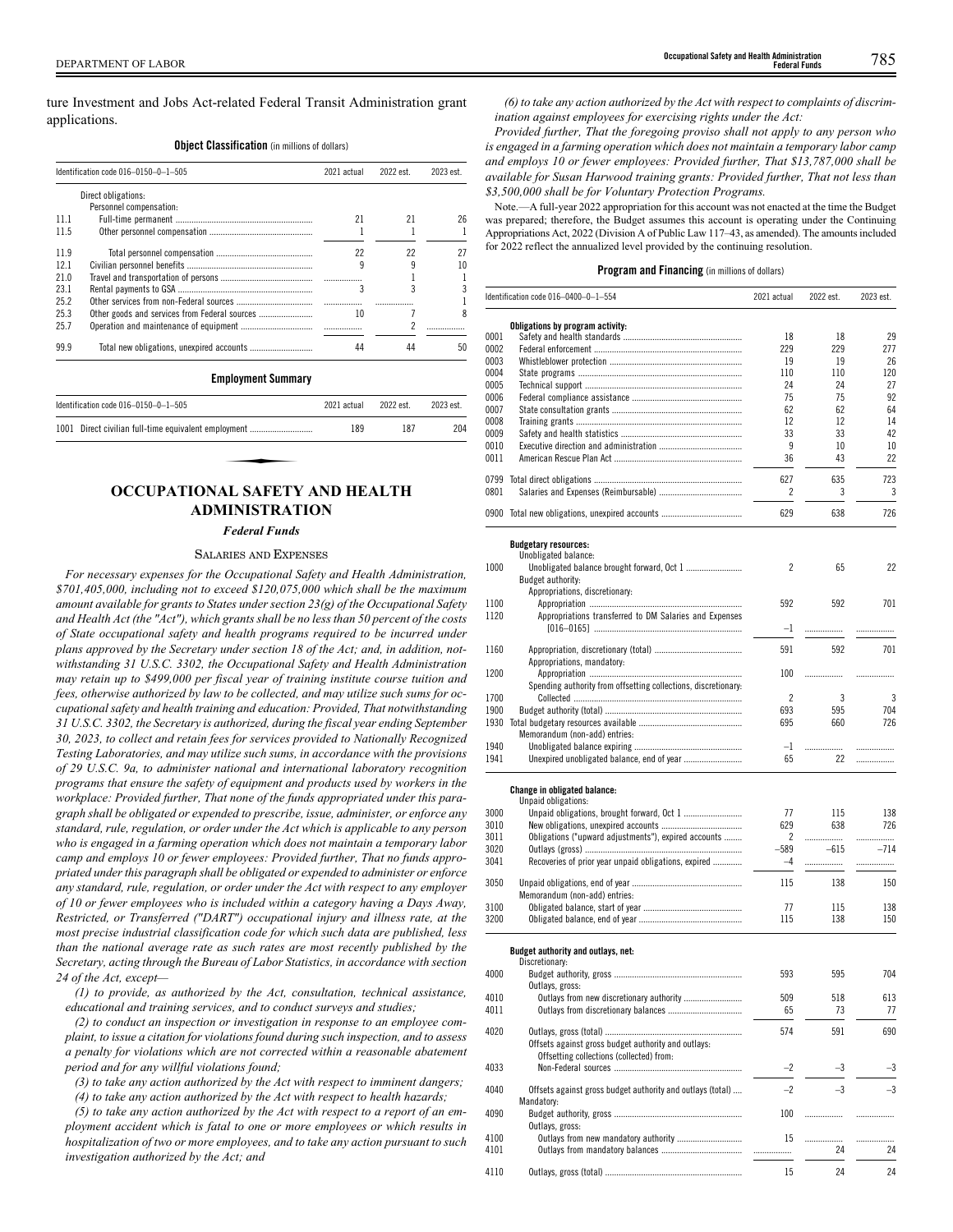| Identification code $016-0400-0-1-554$ | 2021 actual | 2022 est. | 2023 est |
|----------------------------------------|-------------|-----------|----------|
|                                        | 691         | 592       | 701      |
|                                        | 587         | 612       | 711      |

*Safety and Health Standards*.—This activity provides for the protection of worker safety and health through the development, promulgation, review, and evaluation of occupational safety and health standards and guidance, as specified under the Occupational Safety and Health Act of 1970 (OSH Act). Before any standard is proposed or promulgated, a determination is made that: (1) a significant risk of serious injury or health impairment exists; (2) the standard will reduce this risk; (3) the standard is economically and technologically feasible; and (4) the standard is cost effective when compared with alternative regulatory proposals providing equal levels of protection. This activity also ensures, through the Small Business Regulatory Enforcement Fairness Act of 1996 (SBREFA) process, that small business concerns are considered in the process of developing standards.

*Federal Enforcement*.—This activity provides for the protection of employees through the enforcement of workplace standards promulgated under the OSH Act, through the physical inspection of worksites, and by providing guidance on how to comply with the requirements of OSHA standards. OSHA's enforcement strategy ranges from a selective targeting of inspections and related compliance activities to a focus on specific highhazard industries and worksites. Enforcement is prioritized by the investigation of imminent danger situations and employee complaints, investigation of fatal and catastrophic accidents, programmed inspections of firms with injury and illness rates that are above the national average, and special emphasis inspections for serious safety and health hazards.

*Whistleblower Programs*.—This activity provides for the enforcement of 25 whistleblower protection statutes, including Section 11(c) of the OSH Act, which prohibits any person from discharging or in any manner retaliating against any employee because the employee has exercised rights under the Act, including complaining to OSHA and seeking an OSHA inspection, participating in an OSHA inspection, and participating or testifying in any proceeding related to an OSHA inspection. In addition to the OSH Act, this activity includes administration of 24 other whistleblower protection statutes that protect employees who report violations of various airline, commercial motor carrier, consumer product, environmental, financial reform, food safety, health care reform, nuclear, pipeline, public transportation agency, railroad, maritime, automotive manufacturing, and securities, tax, antitrust, and anti-money laundering laws.

*State Programs*.—This activity supports states that assume responsibility for administering occupational safety and health programs under State Plans approved by the Secretary. Under section 23 of the OSH Act, grants matching up to 50 percent of total program costs are made to States that meet the Act's criteria for establishing and implementing State programs that are at least as effective as the Federal OSHA program. State programs, like Federal OSHA, provide a mix of enforcement, outreach, training, and compliance assistance activities. There are 28 approved State Plans.

*Technical Support*.—This activity provides support for OSHA's emergency response activities, including responses to oil spills, hurricanes, tornados, and other natural or manmade disasters. This activity also provides specialized technical expertise and advice in support of a wide range of program areas, including construction, standards setting, variance determinations, compliance assistance, and enforcement. Areas of expertise include laboratory accreditation, industrial hygiene, occupational medicine, chemical analysis, equipment calibration, safety engineering, environmental impact statements, technical and scientific databases, computer-based outreach products, and emergency preparedness.

*Federal Compliance Assistance*.—This activity supports a broad range of training, outreach, and cooperative programs that provide compliance assistance for employers and employees in protecting workers' safety and health, with particular emphasis on high-hazard industries, small business, and other hard-to-reach workers. OSHA works with employer and employee stakeholder groups to share compliance assistance information, resources, and tools, and to plan, coordinate, and participate in meetings, conferences, training events, and outreach activities in support of the agency's key initiatives, including enforcement and rulemaking activities, outreach campaigns, and other priority initiatives. OSHA also works with employers and employees through cooperative programs, such as the Voluntary Protection Programs to recognize employers with exemplary safety and health programs, and Alliances and Strategic Partnerships, which commit organizations to proactively collaborate with OSHA. This activity also provides assistance to federal agencies in implementing and improving their job safety and health programs. Occupational safety and health training is provided at the OSHA Training Institute and affiliated Education Centers throughout the country. Compliance and technical assistance materials are prepared and disseminated to the public through various means, including online.

*State Compliance Assistance: Consultation Grants*.—This activity supports OSHA's On-Site Consultation Program, which offers no-cost and confidential occupational safety and health services to small- and mediumsized businesses in all 50 states, the District of Columbia, and several U.S. territories, with priority given to high-hazard worksites. On-Site Consultation services are separate from enforcement and do not result in penalties and citations. Consultants from state agencies or universities work with employers to identify workplace hazards, provide advice for compliance with OSHA standards, and assist in establishing and improving safety and health programs. Designated state agencies or universities enter into cooperative agreements that provide a 90 percent federal fundingmatch.

*Training Grants*.—This activity supports safety and health grants to organizations that provide face-to-face training, education, and technical assistance; and develop educational materials for employers and employees. These grants address education needs for workers with limited access to occupational safety health training, including young workers, temporary, minority, low literacy, domestic, limited English speaking, or other hardto-reach workers; and specific high-risk topics and industries identified by the agency.

*Safety and Health Statistics*.—This activity supports the agency's information technology infrastructure, management of information, OSHA's webpage and web-based compliance assistance services, and the statistical basis for OSHA's programs and field operations. These services are provided through an integrated data network and statistical analysis and review. OSHA administers and maintains the recordkeeping system that serves as the foundation for the BLS survey on occupational injuries and illnesses and provides guidance on recordkeeping requirements to both the public and private sectors.

*Executive Direction and Administration*.—This activity supports overall leadership, direction, and support for agency operations. This includes developing strategic and agency priorities, coordination of policy, planning and evaluation, audit, management support, legislative liaison, interagency affairs, federal agency liaison, administrative services, and budgeting and financial control.

# **PROGRAM STATISTICS**

|              |        | 2021 actual 2022 est. 2023 est. |        |
|--------------|--------|---------------------------------|--------|
| Inspections: |        |                                 |        |
|              | 24.355 | 31400                           | 33.790 |
|              | 30.872 | 30.872                          | 32.772 |
|              | 3.099  | 3.100                           | 4.500  |
|              | 17.607 | 21 945                          | 23.782 |

### **Object Classification** (in millions of dollars)

|      | Identification code 016-0400-0-1-554           | 2021 actual | 2022 est. | 2023 est. |
|------|------------------------------------------------|-------------|-----------|-----------|
|      | Direct obligations:<br>Personnel compensation: |             |           |           |
| 11.1 |                                                | 188         | 222       | 252       |
| 11.5 |                                                |             |           |           |
| 119  |                                                | 197         | 227       | 257       |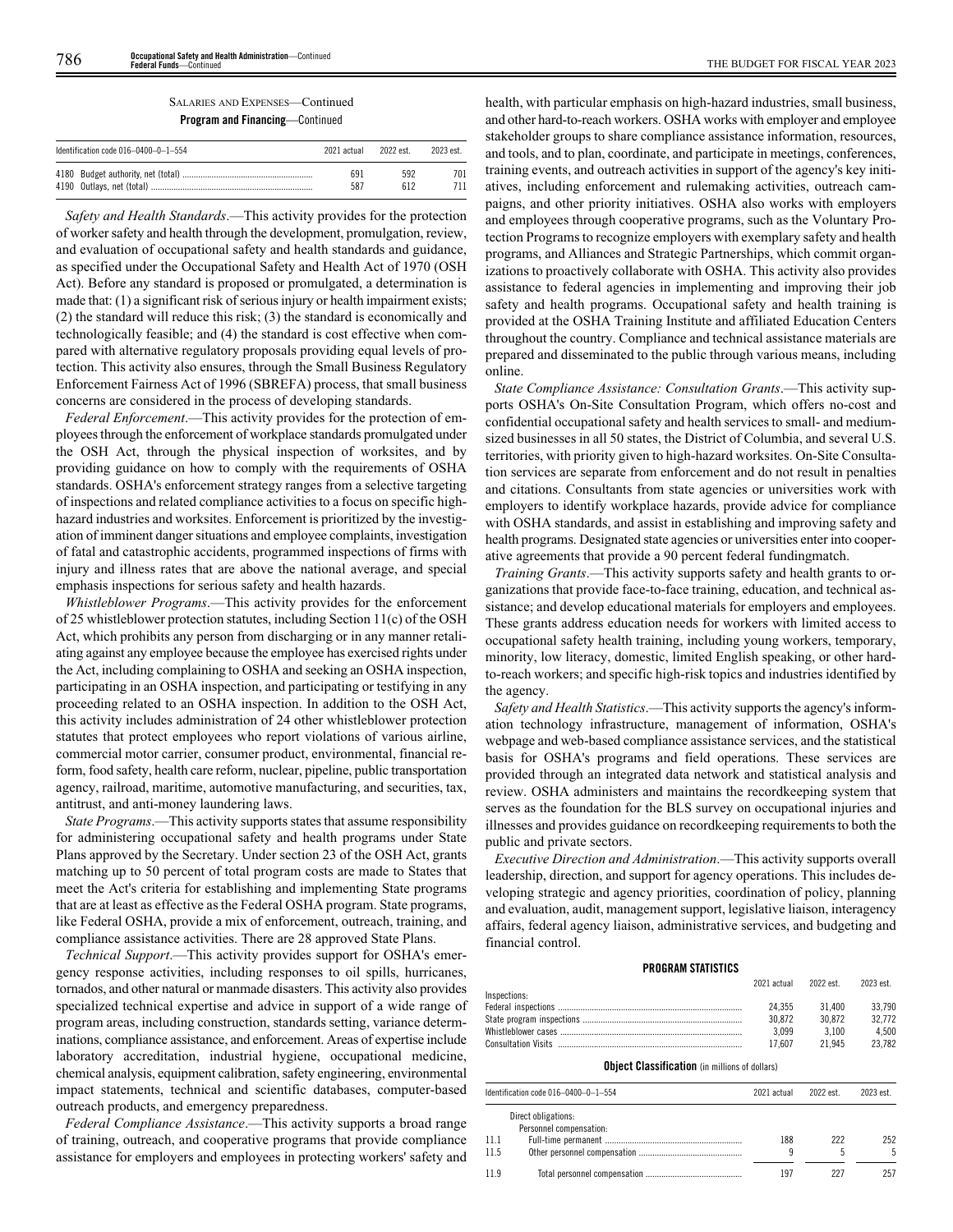| 12.1 |                                                      |     | 83  | 93  |
|------|------------------------------------------------------|-----|-----|-----|
| 210  |                                                      |     |     |     |
| 23.1 |                                                      | 23  | 20  |     |
| 23.3 | Communications, utilities, and miscellaneous charges |     |     |     |
| 24.0 |                                                      |     |     |     |
| 251  |                                                      |     |     |     |
| 252  |                                                      |     |     | 25  |
| 25.3 |                                                      | 99  | 72  | 82  |
| 25.7 |                                                      |     | 14  | 22  |
| 26.0 |                                                      |     |     |     |
| 310  |                                                      |     |     |     |
| 41.0 |                                                      | 202 | 187 | 202 |
| 99.0 |                                                      | 627 | 635 | 723 |
| 99.0 |                                                      |     |     |     |
| 99.9 |                                                      | 629 | 638 | 726 |

# **Employment Summary**

| Identification code 016-0400-0-1-554                       | 2021 actual | 2022 est. | 2023 est. |
|------------------------------------------------------------|-------------|-----------|-----------|
| 1001 Direct civilian full-time equivalent employment       | 1.833       | 2.016     | 2.346     |
| 2001 Reimbursable civilian full-time equivalent employment |             |           |           |

# **MINE SAFETY AND HEALTH ADMINISTRATION**

# *Federal Funds*

# SALARIES AND EXPENSES

*For necessary expenses for the Mine Safety and Health Administration, \$423,449,000, including purchase and bestowal of certificates and trophies in connection with mine rescue and first-aid work, and the hire of passenger motor vehicles, including up to \$2,000,000 for mine rescue and recovery activities and not less than \$10,537,000 for State assistance grants: Provided, That notwithstanding 31 U.S.C. 3302, not to exceed \$750,000 may be collected by the National Mine Health and Safety Academy for room, board, tuition, and the sale of training materials, otherwise authorized by law to be collected, to be available for mine safety and health education and training activities: Provided further, That notwithstanding 31 U.S.C. 3302, the Mine Safety and Health Administration is authorized to collect and retain up to \$2,499,000 from fees collected for the approval and certification of equipment, materials, and explosives for use in mines, and may utilize such sums for such activities: Provided further, That the Secretary is authorized to accept lands, buildings, equipment, and other contributions from public and private sources and to prosecute projects in cooperation with other agencies, Federal, State, or private: Provided further, That the Mine Safety and Health Administration is authorized to promote health and safety education and training in the mining community through cooperative programs with States, industry, and safety associations: Provided further, That the Secretary is authorized to recognize the Joseph A. Holmes Safety Association as a principal safety association and, notwithstanding any other provision of law, may provide funds and, with or without reimbursement, personnel, including service of Mine Safety and Health Administration officials as officers in local chapters or in the national organization: Provided further, That any funds available to the Department of Labor may be used, with the approval of the Secretary, to provide for the costs of mine rescue and survival operations in the event of a major disaster.*

Note.—A full-year 2022 appropriation for this account was not enacted at the time the Budget was prepared; therefore, the Budget assumes this account is operating under the Continuing Appropriations Act, 2022 (Division A of Public Law 117–43, as amended). The amounts included for 2022 reflect the annualized level provided by the continuing resolution.

# **Program and Financing** (in millions of dollars)

|      | Identification code 016-1200-0-1-554 | 2021 actual | 2022 est. | 2023 est. |
|------|--------------------------------------|-------------|-----------|-----------|
|      | Obligations by program activity:     |             |           |           |
| 0003 |                                      | 5           |           |           |
| 0004 |                                      |             |           |           |
| 0005 |                                      | 39          | 39        | 40        |
| 0006 |                                      | 35          | 35        | 37        |
| 0007 |                                      | 16          | 16        |           |
| 0008 |                                      | 19          | 19        | 19        |
| 0009 |                                      | 257         | 257       | 294       |
| 0010 |                                      | c           |           |           |
| 0799 |                                      | 381         | 386       | 428       |
| 0801 |                                      |             |           |           |
| 0900 |                                      | 382         | 389       | 431       |

|      | <b>Budgetary resources:</b>                                                                     |        |        |                |
|------|-------------------------------------------------------------------------------------------------|--------|--------|----------------|
|      | Unobligated balance:                                                                            |        |        |                |
| 1000 |                                                                                                 |        | 11     | 5              |
|      | Budget authority:                                                                               |        |        |                |
|      | Appropriations, discretionary:                                                                  |        |        |                |
| 1100 |                                                                                                 | 380    | 380    | 423            |
|      | Appropriations, mandatory:                                                                      |        |        |                |
| 1200 |                                                                                                 | 13     | .      |                |
|      | Spending authority from offsetting collections, discretionary:                                  |        |        |                |
| 1700 |                                                                                                 | 1      | 3      | $\overline{3}$ |
| 1900 |                                                                                                 | 394    | 383    | 426            |
| 1930 |                                                                                                 | 394    | 394    | 431            |
|      | Memorandum (non-add) entries:                                                                   |        |        |                |
| 1940 |                                                                                                 | $-1$   | .      |                |
| 1941 |                                                                                                 | 11     | 5.     | .              |
|      | Change in obligated balance:                                                                    |        |        |                |
|      | Unpaid obligations:                                                                             |        |        |                |
| 3000 |                                                                                                 | 54     | 45     | 39             |
| 3010 |                                                                                                 | 382    | 389    | 431            |
| 3011 | Obligations ("upward adjustments"), expired accounts                                            | 1      | .      | .              |
| 3020 |                                                                                                 | $-388$ | $-395$ | $-428$         |
| 3041 | Recoveries of prior year unpaid obligations, expired                                            | $-4$   | .      | .              |
| 3050 |                                                                                                 | 45     | 39     | 42             |
|      | Memorandum (non-add) entries:                                                                   |        |        |                |
| 3100 |                                                                                                 | 54     | 45     | 39             |
| 3200 |                                                                                                 | 45     | 39     | 42             |
|      |                                                                                                 |        |        |                |
|      | Budget authority and outlays, net:                                                              |        |        |                |
|      | Discretionary:                                                                                  |        |        |                |
| 4000 |                                                                                                 | 381    | 383    | 426            |
|      | Outlays, gross:                                                                                 |        |        |                |
| 4010 |                                                                                                 | 342    | 349    | 388            |
| 4011 |                                                                                                 | 45     | 40     | 35             |
| 4020 |                                                                                                 | 387    | 389    | 423            |
|      | Offsets against gross budget authority and outlays:<br>Offsetting collections (collected) from: |        |        |                |
| 4033 |                                                                                                 | $-1$   | $-3$   | $-3$           |

4110 Outlays, gross (total) ............................................................. 1 6 5 4180 Budget authority, net (total) .......................................................... 393 380 423 4190 Outlavs, net (total) *Enforcement*.—The enforcement strategy in 2023 will be an integrated approach toward the prevention of mining accidents, injuries, and occupational illnesses. This includes inspection of mines and other activities as mandated by the Federal Mine Safety and Health Act of 1977 (Mine Act), as amended by the Mine Improvement and New Emergency Response Act of 2006 (MINER Act), special emphasis initiatives that focus on persistent safety and health hazards, promulgation of federal mine safety and health standards, investigation of serious accidents, and on-site education and training. The desired outcome of these enforcement efforts is to prevent death, disease, and injury from mining and promote safe and healthful

4101 Outlays from mandatory balances .................................... ................. 6 5

4090 Budget authority, gross ......................................................... 13 ................. .................

4100 Outlays from new mandatory authority ............................. 1 ................. .................

Mandatory:

Outlays, gross:

workplaces for the Nation's miners. *Office of Standards, Regulations, and Variances.—*This activity develops standards and regulations for the mining industry that protect the safety and health of miners.

*Office of Assessments.*—This activity assesses and collects civil monetary penalties for violations of safety and health standards and manages MSHA's accountability, special enforcement, and investigation functions.

*Educational Policy and Development*.—This activity develops and coordinates MSHA's mine safety and health education and training policies, and provides classroom instruction at the National Mine Health and Safety Academy for MSHA personnel, other governmental personnel, and the mining industry.

*Technical Support*.—This activity applies engineering and scientific expertise through field and laboratory forensic investigations to resolve technical problems associated with implementing the Mine Act and the MINER Act. Technical Support administers a fee program to approve equipment, materials, and explosives for use in mines and performs field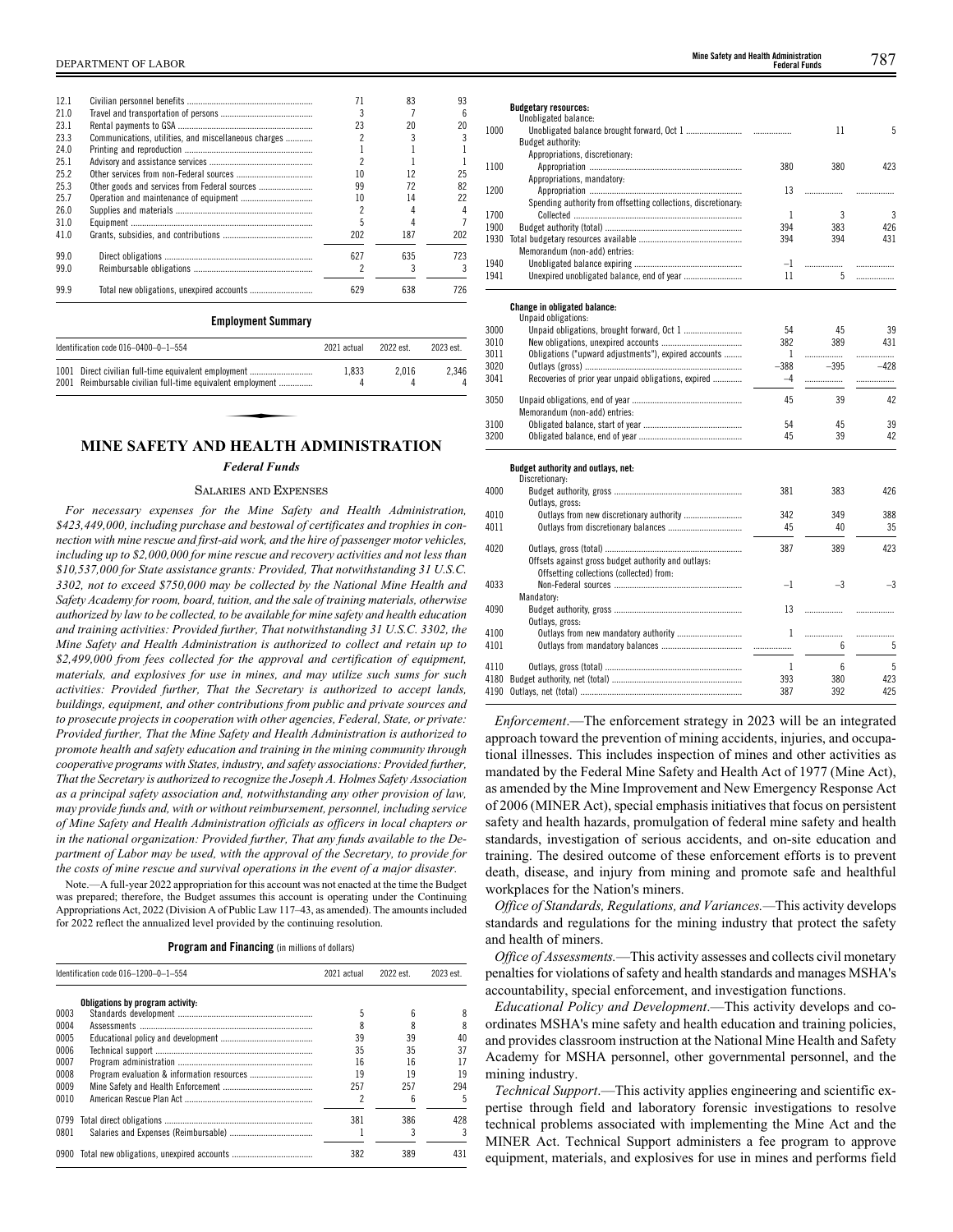# SALARIES AND EXPENSES—Continued

and laboratory audits of equipment previously approved by MSHA. It also collects and analyzes data relative to the cause, frequency, and circumstances of mine accidents.

*Program Evaluation and Information Resources (PEIR)*.—This activity provides program evaluation and information technology resource management services for the agency.

*Program Administration*.—This activity performs general administrative functions and is responsible for meeting performance requirements and developing MSHA's performance plan and Annual Performance Report.

#### **PROGRAM STATISTICS**

|                                                    | 2021 Actual | 2022 Fst | 2023 Fst |
|----------------------------------------------------|-------------|----------|----------|
| Enforcement per 200,000 hours worked by employees: |             |          |          |
| <b>Fatality Rates</b>                              |             |          |          |
|                                                    | 0.0153      | 0.0091   | 0.0091   |
|                                                    | 0.0207      | 0.0129   | 0.0129   |
|                                                    | 0.0138      | 0.0078   | 0.0078   |
|                                                    | 0           |          |          |
| Assessments:                                       |             |          |          |
|                                                    | 75.040      | 75.600   | 79.500   |
| <b>Educational Policy and Development:</b>         |             |          |          |
|                                                    | 750         | 612      | 790      |
| Technical Support:                                 |             |          |          |
|                                                    | 244         | 300      | 300      |
|                                                    | 87.545      | 97.000   | 161.000  |

**Object Classification** (in millions of dollars)

|      | Identification code 016-1200-0-1-554                 | 2021 actual | 2022 est. | 2023 est. |
|------|------------------------------------------------------|-------------|-----------|-----------|
|      | Direct obligations:                                  |             |           |           |
|      | Personnel compensation:                              |             |           |           |
| 11.1 |                                                      | 154         | 160       | 193       |
| 11.5 |                                                      | 5           | 3         | 3         |
| 11.9 |                                                      | 159         | 163       | 196       |
| 12.1 |                                                      | 71          | 72        | 86        |
| 21.0 |                                                      | 6           | 8         | 9         |
| 22.0 |                                                      | 6           | 6         | 6         |
| 23.1 |                                                      | 17          | 18        | 18        |
| 23.3 | Communications, utilities, and miscellaneous charges | 6           | 4         | 4         |
| 25.1 |                                                      | 1           | 1         | 1         |
| 25.2 |                                                      | Δ           | 5         | 4         |
| 25.3 | Other goods and services from Federal sources        | 84          | 72        | 74        |
| 25.4 |                                                      | 1           | 1         | 1         |
| 25.7 |                                                      | 1           | 7         | 7         |
| 26.0 |                                                      | 4           | 6         | 5         |
| 31.0 |                                                      | 5           | 5         | 4         |
| 32.0 |                                                      | 4           | 6         | 1         |
| 41.0 |                                                      | 12          | 12        | 12        |
| 99.0 |                                                      | 381         | 386       | 428       |
| 99.0 |                                                      | 1           | 3         | 3         |
| 99.9 |                                                      | 382         | 389       | 431       |
|      | <b>Employment Summary</b>                            |             |           |           |
|      | Identification code 016-1200-0-1-554                 | 2021 actual | 2022 est. | 2023 est. |
|      | 1001 Direct civilian full-time equivalent employment | 1,663       | 1,686     | 1,857     |

*Federal Funds*

#### SALARIES AND EXPENSES

*For necessary expenses for the Bureau of Labor Statistics, including advances or reimbursements to State, Federal, and local agencies and their employees for services rendered, \$673,744,000, together with not to exceed \$68,000,000 which may be expended from the Employment Security Administration account in the Unemployment Trust Fund.*

*Within this amount, \$15,410,000, for costs associated with the physical move of the Bureau of Labor Statistics' headquarters, including replication of space, furniture, fixtures, equipment, and related costs, shall remain available until September 30, 2026.*

Note.—A full-year 2022 appropriation for this account was not enacted at the time the Budget was prepared; therefore, the Budget assumes this account is operating under the Continuing

Appropriations Act, 2022 (Division A of Public Law 117–43, as amended). The amounts included for 2022 reflect the annualized level provided by the continuing resolution.

# **Program and Financing** (in millions of dollars)

|      | Identification code 016-0200-0-1-505                           | 2021 actual    | 2022 est. | 2023 est. |
|------|----------------------------------------------------------------|----------------|-----------|-----------|
|      |                                                                |                |           |           |
|      | Obligations by program activity:                               |                |           |           |
| 0001 |                                                                | 290<br>220     | 290       | 330       |
| 0002 |                                                                |                | 220       | 252       |
| 0003 |                                                                | 84             | 84        | 93        |
| 0004 |                                                                | 11             | 12        | 13        |
| 0006 |                                                                | 36             | 36        | 39        |
| 0007 |                                                                | $\overline{c}$ | 51        | 15        |
| 0799 |                                                                | 643            | 693       | 742       |
| 0801 |                                                                | 36             | 43        | 44        |
|      | 0900 Total new obligations, unexpired accounts                 | 679            | 736       | 786       |
|      |                                                                |                |           |           |
|      | <b>Budgetary resources:</b><br>Unobligated balance:            |                |           |           |
| 1000 |                                                                | 27             | 38        | .         |
|      | Budget authority:                                              |                |           |           |
|      | Appropriations, discretionary:                                 |                |           |           |
| 1100 |                                                                | 587            | 587       | 674       |
|      | Spending authority from offsetting collections, discretionary: |                |           |           |
| 1700 |                                                                | 104            | 111       | 112       |
| 1900 |                                                                | 691            | 698       | 786       |
|      |                                                                | 718            | 736       | 786       |
|      |                                                                |                |           |           |
| 1940 | Memorandum (non-add) entries:                                  | $-1$           |           |           |
|      |                                                                |                | .         | .         |
| 1941 |                                                                | 38             | .         |           |
|      | <b>Change in obligated balance:</b>                            |                |           |           |
|      | Unpaid obligations:                                            |                |           |           |
| 3000 |                                                                | 119            | 120       | 126       |
| 3010 |                                                                | 679            | 736       | 786       |
| 3011 | Obligations ("upward adjustments"), expired accounts           | 2              | .         | .         |
| 3020 |                                                                | $-669$         | $-730$    | $-773$    |
| 3041 | Recoveries of prior year unpaid obligations, expired           | $-11$          |           | .         |
| 3050 |                                                                | 120            | 126       | 139       |
|      | Memorandum (non-add) entries:                                  |                |           |           |
| 3100 |                                                                |                | 120       | 126       |
|      |                                                                | 119<br>120     | 126       | 139       |
| 3200 |                                                                |                |           |           |
|      | Budget authority and outlays, net:<br>Discretionary:           |                |           |           |
| 4000 |                                                                | 691            | 698       | 786       |
|      | Outlays, gross:                                                |                |           |           |
| 4010 |                                                                | 571            | 616       | 692       |
| 4011 |                                                                | 98             | 114       | 81        |
| 4020 |                                                                | 669            | 730       | 773       |
|      |                                                                |                |           |           |
|      | Offsets against gross budget authority and outlays:            |                |           |           |
| 4030 | Offsetting collections (collected) from:                       | $-103$         | $-110$    |           |
|      |                                                                |                |           | $-111$    |
| 4033 |                                                                | $-1$           | $-1$      | $-1$      |
| 4040 | Offsets against gross budget authority and outlays (total)     | $-104$         | -111      | $-112$    |
| 4070 |                                                                | 587            | 587       | 674       |
| 4080 |                                                                | 565            | 619       | 661       |
|      |                                                                | 587            | 587       | 674       |
|      |                                                                | 565            | 619       | 661       |
|      |                                                                |                |           |           |

*Labor Force Statistics*.—Publishes monthly estimates of the labor force, employment, unemployment, and earnings for the nation, states, and local areas. Makes studies of the labor force. Publishes data on employment and wages, by industry. Provides economic projections, including changes in the level and structure of the economy, as well as employment projections by industry and by occupational category.

|                                                                  | 2021 act. | 2022 est  | 2023 est. |
|------------------------------------------------------------------|-----------|-----------|-----------|
| Labor Force Statistics (selected items):                         |           |           |           |
| Employment and wages for NAICS industries (quarterly series)     | 3.600.000 | 3.600.000 | 3.600.000 |
| Employment and unemployment estimates for States and local areas |           |           |           |
|                                                                  | 108.600   | 109.400   | 109.400   |
| Occupational Employment and Wage Statistics (annual series)      | 131.596   | 130.000   | 131.000   |
|                                                                  | 205       | 194       | 194       |
| occupations covered in the Occupational<br>Detailed<br>Outlook   |           |           |           |
| Handbook                                                         | 561       | 561       | 620       |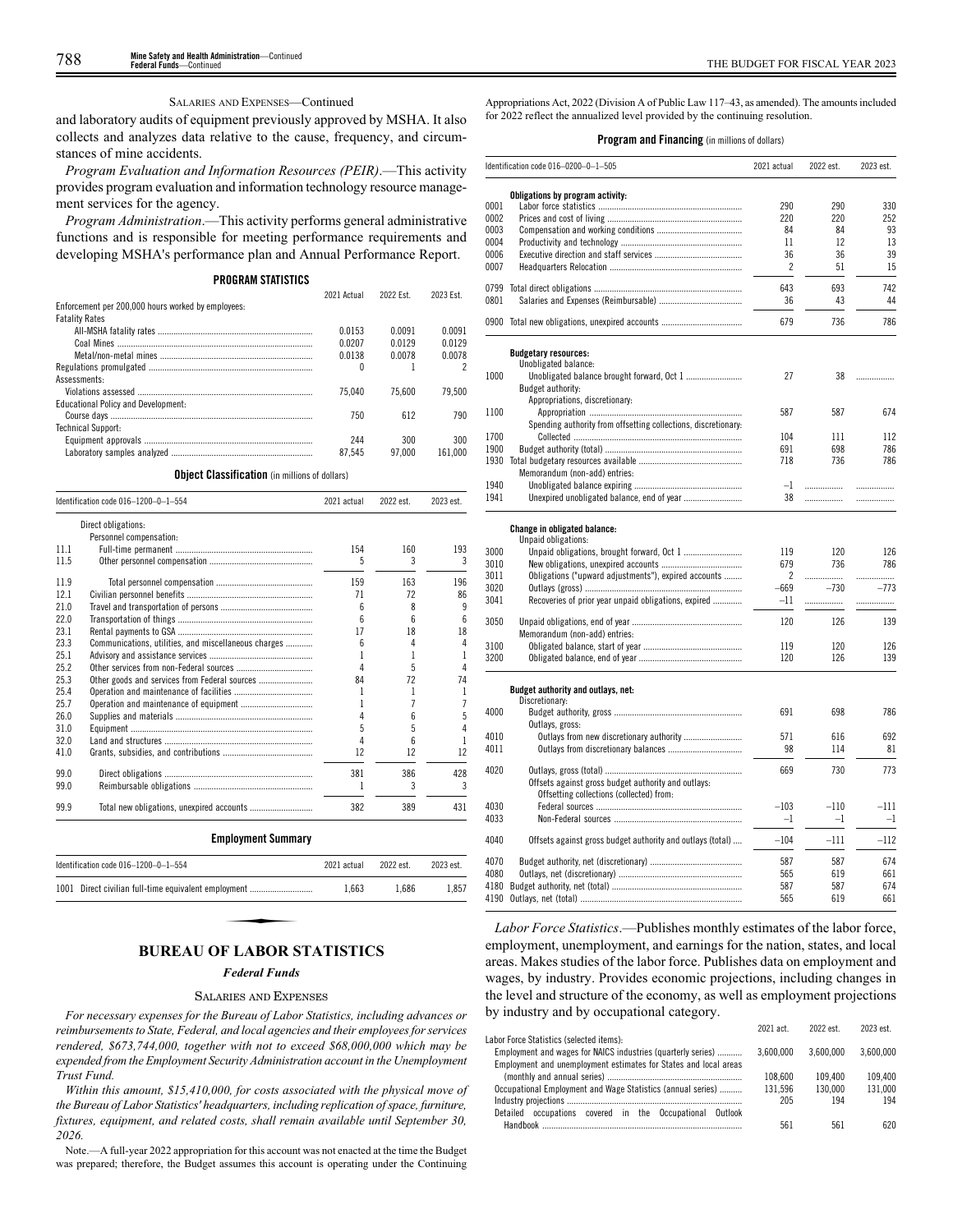*Prices and Cost of Living*.—Publishes the Consumer Price Index (CPI), the Producer Price Index, U.S. Import and Export Price Indexes, estimates of consumers' expenditures, and studies of price change.

|                                                          | 2021 act.<br>8.410 | 2022 est.<br>8400 | 2023 est.<br>8.400 |
|----------------------------------------------------------|--------------------|-------------------|--------------------|
|                                                          | 11.052             | 10.800            | 10.700             |
| U.S. Import and Export Price Indexes published (monthly) | 1.045              | 970               | 970                |

*Compensation and Working Conditions*.—Publishes data on employee compensation, including information on wages, salaries, and employerprovided benefits, by occupation for major labor markets and industries. Publishes information on work stoppages. Compiles annual information to estimate the number and incidence rate of work-related injuries, illnesses, and fatalities.

|                                                          | 2021 act. | 2022 est. | 2023 est. |
|----------------------------------------------------------|-----------|-----------|-----------|
| Compensation and working conditions (maior items):       |           |           |           |
| Employment Cost Index: number of establishments          | 11.400    | 11.400    | 16.000    |
| Occupational safety and health: number of establishments | 232.435   | 230.372   | 230,000   |

*Productivity and Technology*.—Publishes data on labor and total factor productivity trends for major sectors of the economy and individual industries, as well as data on hours worked, labor compensation, and unit labor costs. Analyzes trends in order to examine the factors underlying changes in productivity to understand the relationships between productivity, wages, prices, profits, and employment, to compare trends in efficiency across industries, and to examine the effects of technological improvements.

| $2021$ act. | 2022 est. 2023 est. |       |
|-------------|---------------------|-------|
|             |                     |       |
| 4.620       | 4.572               | 4.572 |

*Executive Direction and Staff Services*.—Provides agency-wide policy and management direction, including all centralized program support services in the administrative, publications, information technology, field operations, and statistical methods research areas necessary to produce and release statistical and research output in a reliable, secure, timely, and effective manner.

*Headquarters Relocation.—*Reflects the funding required for BLS to relocate its National Office Headquarters to the Suitland Federal Center. The current lease for the BLS national office in Washington, DC, at the Postal Square Building expires in May 2022. Funding appropriated to this activity is available to obligate for up to five years.

**Object Classification** (in millions of dollars)

|      | Identification code 016-0200-0-1-505                 | 2021 actual | 2022 est. | 2023 est. |
|------|------------------------------------------------------|-------------|-----------|-----------|
|      | Direct obligations:                                  |             |           |           |
|      | Personnel compensation:                              |             |           |           |
| 111  |                                                      | 190         | 201       | 220       |
| 11.3 |                                                      | 13          | 13        | 14        |
| 11.5 |                                                      | 6           | 6         |           |
| 11.9 |                                                      | 209         | 220       | 241       |
| 12.1 |                                                      | 74          | 81        | 89        |
| 21.0 |                                                      |             | 1         | 3         |
| 23.1 |                                                      | 38          | 40        | 43        |
| 23.3 | Communications, utilities, and miscellaneous charges | 3           | 2         | 4         |
| 24.0 |                                                      |             |           |           |
| 25.2 |                                                      | q           | ĥ         | 12        |
| 25.3 | Other goods and services from Federal sources        | 139         | 200       | 172       |
| 25.5 |                                                      | 17          | 13        | 24        |
| 25.7 |                                                      | 71          | 38        | 61        |
| 26.0 |                                                      | .           | 1         |           |
| 31.0 |                                                      | 5           | 10        | 10        |
| 41.0 |                                                      | 77          | 80        | 81        |
| 99.0 |                                                      | 643         | 693       | 742       |
| 99.0 |                                                      | 36          | 43        | 44        |
| 99.9 |                                                      | 679         | 736       | 786       |

# **Employment Summary**

| Identification code $016-0200-0-1-505$               | 2021 actual | 2022 est. | 2023 est. |
|------------------------------------------------------|-------------|-----------|-----------|
| 1001 Direct civilian full-time equivalent employment | 1.945       | 1.965     | 2.094     |

| 2001 Reimbursable civilian full-time equivalent employment | 163 | 170 | 170 |  |
|------------------------------------------------------------|-----|-----|-----|--|
|                                                            |     |     |     |  |
| DEPAPTMENTAL MANACEMENT                                    |     |     |     |  |

**Federal Funds**

# **DEPARTMENTAL MANAGEMENT**

# *Federal Funds*

# SALARIES AND EXPENSES

# (INCLUDING TRANSFER OF FUNDS)

*For necessary expenses for Departmental Management, including the hire of passenger motor vehicles and supporting charging or fueling infrastructure for zero emission passenger motor vehicles, \$491,796,000, together with not to exceed \$308,000, which may be expended from the Employment Security Administration account in the Unemployment Trust Fund: Provided, That \$91,325,000 for the Bureau of International Labor Affairs shall be available for obligation through December 31, 2023: Provided further, That funds available to the Bureau of International Labor Affairs may be used to administer or operate international labor activities, bilateral and multilateral technical assistance, and microfinance programs, by or through contracts, grants, subgrants and other arrangements: Provided further, That not more than \$60,825,000 shall be for programs to combat exploitative child labor internationally and not less than \$30,500,000 shall be used to implement model programs that address worker rights issues through technical assistance in countries with which the United States has free trade agreements or trade preference programs: Provided further, That the Secretary of Labor may waive the application of section 505 of this Act to awards made from funds available to the Bureau of International Labor Affairs if the Secretary determines that the waiver is necessary to protect human health, safety or welfare: Provided futher, That \$11,540,000 shall be used for program evaluation and shall be available for obligation through September 30, 2024: Provided further, That funds available for program evaluation may be used to administer grants for the purpose of evaluation: Provided further, That grants made for the purpose of evaluation shall be awarded through fair and open competition: Provided further, That funds available for program evaluation may be transferred to any other appropriate account in the Department for such purpose: Provided further, That the Committees on Appropriations of the House of Representatives and the Senate are notified at least 15 days in advance of any transfer: Provided further, That the funds available to the Women's Bureau may be used for grants to serve and promote the interests of women in the workforce: Provided further, That of the amounts made available to the Women's Bureau, not less than \$1,794,000 shall be used for grants authorized by the Women in Apprenticeship and Nontraditional Occupations Act.*

Note.—A full-year 2022 appropriation for this account was not enacted at the time the Budget was prepared; therefore, the Budget assumes this account is operating under the Continuing Appropriations Act, 2022 (Division A of Public Law 117–43, as amended). The amounts included for 2022 reflect the annualized level provided by the continuing resolution.

# **Program and Financing** (in millions of dollars)

|      | Identification code 016-0165-0-1-505                | 2021 actual | 2022 est. | 2023 est.      |
|------|-----------------------------------------------------|-------------|-----------|----------------|
|      | Obligations by program activity:                    |             |           |                |
| 0001 |                                                     | 30          | 30        | 42             |
| 0002 |                                                     | 133         | 144       | 187            |
| 0003 |                                                     | 144         | 262       | 129            |
| 0004 |                                                     | 29          | 28        | 45             |
| 0005 |                                                     | 59          | 62        | 73             |
| 0007 |                                                     | 15          | 15        | 25             |
| 0008 |                                                     |             |           | 12             |
| 0009 |                                                     | հ           | ĥ         | ĥ              |
| 0011 |                                                     | 10          | 31        | 11             |
| 0012 |                                                     | 8           | 3         | $\overline{7}$ |
| 0192 |                                                     | 441         | 588       | 537            |
| 0799 |                                                     | 441         | 588       | 537            |
| 0801 |                                                     | 11          | 13        | 14             |
| 0804 |                                                     | 10          | 12        | 12             |
|      |                                                     | 21          | 25        | 26             |
|      | 0900 Total new obligations, unexpired accounts      | 462         | 613       | 563            |
|      | <b>Budgetary resources:</b><br>Unobligated balance: |             |           |                |
| 1000 | <b>Unobligated halance brought forward Oct 1</b>    | 260         | 230       | $\Lambda$ Q    |

#### 1000 Unobligated balance brought forward, Oct 1 ......................... 269 239 49 ................. 2 ................. Unobligated balance transfer from ETA-TES to DPE  $[016–0174]$ 1011 1 2 ................. Unobligated balance transfer from ETA-OJC to DPE  $[016 - 0181]$ 1011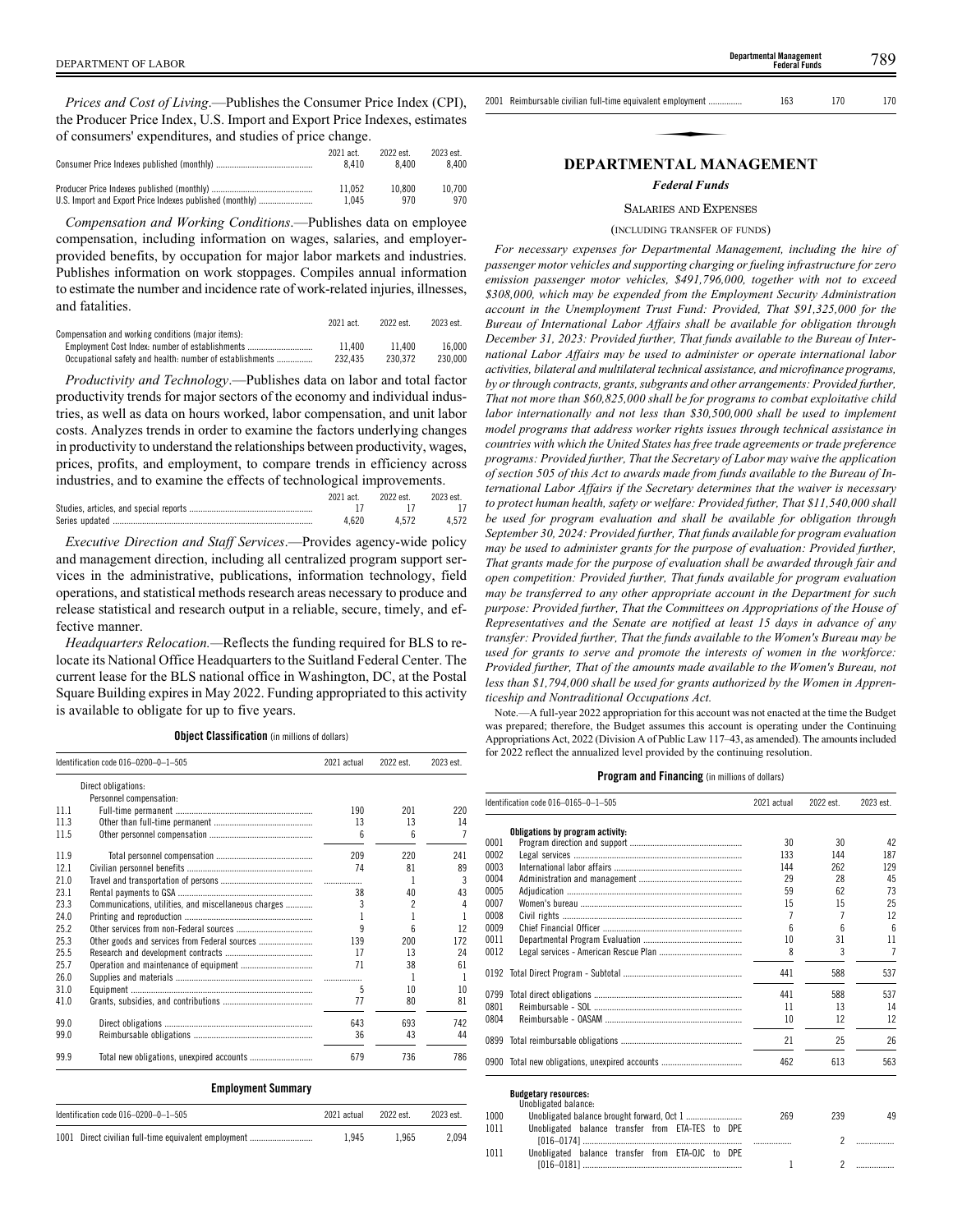# SALARIES AND EXPENSES—Continued **Program and Financing**—Continued

|              | Identification code 016-0165-0-1-505                                                                                  | 2021 actual    | 2022 est.   | 2023 est.   |
|--------------|-----------------------------------------------------------------------------------------------------------------------|----------------|-------------|-------------|
| 1011         | Unobligated balance transfer from SUIESO to DPE                                                                       | .              | 5           | .           |
|              | Budget authority:                                                                                                     | 270            | 248         | 49          |
| 1100         | Appropriations, discretionary:                                                                                        | 349            | 349         | 492         |
| 1106<br>1120 | Appropriations transferred to IT WCF [016-4601]                                                                       | .<br>          | .<br>.      | 3<br>$-3$   |
| 1121         | Appropriations transferred from OSHA to OASAM                                                                         | 1              | .           |             |
| 1160         |                                                                                                                       | 350            | 349         | 492         |
| 1173         | Advance appropriations, discretionary:<br>Advance appropriations transferred from ETA-TES                             |                |             |             |
|              | Appropriations, mandatory:                                                                                            | 1              | 5           | .           |
| 1200         |                                                                                                                       | 28             | .           | .           |
| 1700         | Spending authority from offsetting collections, discretionary:                                                        | 52             | 60          | 65          |
| 1701         | Change in uncollected payments, Federal sources                                                                       | 2              | .           | .           |
| 1750<br>1900 | Spending auth from offsetting collections, disc (total)                                                               | 54<br>433      | 60<br>414   | 65<br>557   |
| 1930         |                                                                                                                       | 703            | 662         | 606         |
|              | Memorandum (non-add) entries:                                                                                         |                |             |             |
| 1940<br>1941 |                                                                                                                       | $-2$<br>239    | <br>49      | .<br>43     |
|              |                                                                                                                       |                |             |             |
|              | <b>Change in obligated balance:</b><br>Unpaid obligations:                                                            |                |             |             |
| 3000         |                                                                                                                       | 238            | 263         | 421         |
| 3010         |                                                                                                                       | 462            | 613         | 563         |
| 3011<br>3020 | Obligations ("upward adjustments"), expired accounts                                                                  | 3              | .<br>$-455$ |             |
| 3041         | Recoveries of prior year unpaid obligations, expired                                                                  | $-435$<br>$-5$ | .           | $-553$<br>. |
| 3050         |                                                                                                                       | 263            | 421         | 431         |
| 3060         | Uncollected payments:<br>Uncollected pymts, Fed sources, brought forward, Oct 1                                       | $-16$          | $-14$       | $-14$       |
| 3070         | Change in uncollected pymts, Fed sources, unexpired                                                                   | $-2$           | .           | .           |
| 3071         | Change in uncollected pymts, Fed sources, expired                                                                     | 4              | .           |             |
| 3090         | Memorandum (non-add) entries:                                                                                         | $-14$          | -14         | $-14$       |
| 3100         |                                                                                                                       | 222            | 249         | 407         |
| 3200         |                                                                                                                       | 249            | 407         | 417         |
|              | Budget authority and outlays, net:                                                                                    |                |             |             |
| 4000         | Discretionary:                                                                                                        | 405            | 414         | 557         |
|              | Outlays, gross:                                                                                                       |                |             |             |
| 4010         |                                                                                                                       | 296            | 294         | 395         |
| 4011         |                                                                                                                       | 130            | 148         | 156         |
| 4020         | Offsets against gross budget authority and outlays:                                                                   | 426            | 442         | 551         |
|              | Offsetting collections (collected) from:                                                                              |                |             |             |
| 4030         |                                                                                                                       | $-56$          | -60         | -65         |
| 4040         | Offsets against gross budget authority and outlays (total)<br>Additional offsets against gross budget authority only: | $-56$          | $-60$       | $-65$       |
| 4050         | Change in uncollected pymts, Fed sources, unexpired                                                                   | $-2$           |             | .           |
| 4052         | Offsetting collections credited to expired accounts                                                                   | 4              |             | .           |
| 4060         | Additional offsets against budget authority only (total)                                                              | 2              | .           | .           |
| 4070<br>4080 |                                                                                                                       | 351<br>370     | 354<br>382  | 492<br>486  |
|              | Mandatory:                                                                                                            |                |             |             |
| 4090         | Outlays, gross:                                                                                                       | 28             | .           |             |
| 4100         | Outlays from new mandatory authority                                                                                  | 9              |             | .           |
| 4101         |                                                                                                                       |                | 13          | 2           |
| 4110         |                                                                                                                       | 9              | 13          | 2           |
| 4180         |                                                                                                                       | 379            | 354<br>395  | 492         |
| 4190         |                                                                                                                       | 379            |             | 488         |

*Program Direction and Support.—*The Program Direction and Support (PDS) activity provides leadership and direction for the various DOL agencies. As part of its responsibilities, the PDS activity oversees a program of analysis and general research on issues affecting America's workforce,

and also evaluates the effectiveness of Departmental programs. The PDS activity includes funding for the following organizations: Office of the Secretary; Office of the Deputy Secretary; Office of the Assistant Secretary for Policy; Office of Congressional and Intergovernmental Affairs; Office of Public Affairs; Office of Public Liaison; and the Centers for Faith and Opportunity Initiatives.

*Legal Services*.—The Office of the Solicitor (SOL) provides the Secretary of Labor and departmental program officials with the legal services required to accomplish the Department's mission. SOL litigates worker protection enforcement and other cases in Federal and other tribunals, including bankruptcy courts and various administrative forums throughout the nation. SOL has direct civil litigation authority in most programs, but there are occasions where SOL works hand-in-hand with DOJ; and SOL plays a significant role in the development of many criminal investigations referred to DOJ. SOL's legal services are significant to the Department's rulemaking efforts, both in the development and then the defense of rules. SOL provides legal advice to the Department's agencies, including orders, written interpretations, opinions and legislation, as well as legal services to Departmental management with respect to issues like appropriations, procurement, data privacy, FOIA, ethics, and employment law. SOL also supports the Department's enforcement efforts by providing legal advice on individual investigations of labor violations.

*International Labor Affairs*.—The Bureau of International Labor Affairs (ILAB) safeguards dignity at work, both at home and abroad, by strengthening global labor standards; enforcing labor commitments among trading partners; promoting racial and gender equity; and combating international child labor, forced labor, and human trafficking. ILAB combines monitoring and enforcement of labor provisions in U.S. trade agreements and preference programs, bilateral and multilateral engagement, research, and technical cooperation to carry out the international responsibilities of the Department of Labor.

*Administration and Management*.—Exercises leadership in all departmental administrative and management programs and services and ensures efficient and effective operation of Departmental programs; provides policy guidance on matters of personnel management, information resource management and procurement; and provides for consistent and constructive internal labor-management relations throughout the Department.

*Adjudication*.—Renders timely decisions on appeals of claims filed before four different components, which include the Office of Administrative Law Judges, the Administrative Review Board, the Benefits Review Board, and the Employees' Compensation Appeals Board. The Office of Administrative Law Judges also serves as the tribunal of first instance.

*Women's Bureau*.—Serves as the only Federal agency mandated by Congress to work exclusively on issues that affect women in the workplace and to represent the needs of wage-earning women in the public policy process. The Women's Bureau deploys its research, statistics, advocacy and grantmaking capacity to advising the Secretary, the Administration, and sister DOL agencies on policy and regulatory issues facing working women.

*Civil Rights*.—Ensures compliance with certain Federal civil rights statutes and Executive Orders, and their implementing regulations, including Titles VI and VII of the Civil Rights Act of 1964, Sections 504 and 508 of the Rehabilitation Act of 1973, Title II of the Americans with Disabilities Act of 1990, , and Section 188 of the Workforce Innovation and Opportunity Act. These laws apply to and protect Department of Labor (DOL) employees, DOL applicants for employment, and individuals who engage the Nation's workforce programs or otherwise interact with DOL-supported programs and activities.

*Chief Financial Officer*.—Created as a result of the CFO Act of 1990, provides financial management leadership and direction to all DOL program agencies on financial matters arising from legislative and regulatory mandates such as the CFO Act, GMRA, FFMIA, FMFIA, Clinger-Cohen, The Reports Consolidation Act, IPIA, Treasury Financial Manual guidance and OMB Circulars.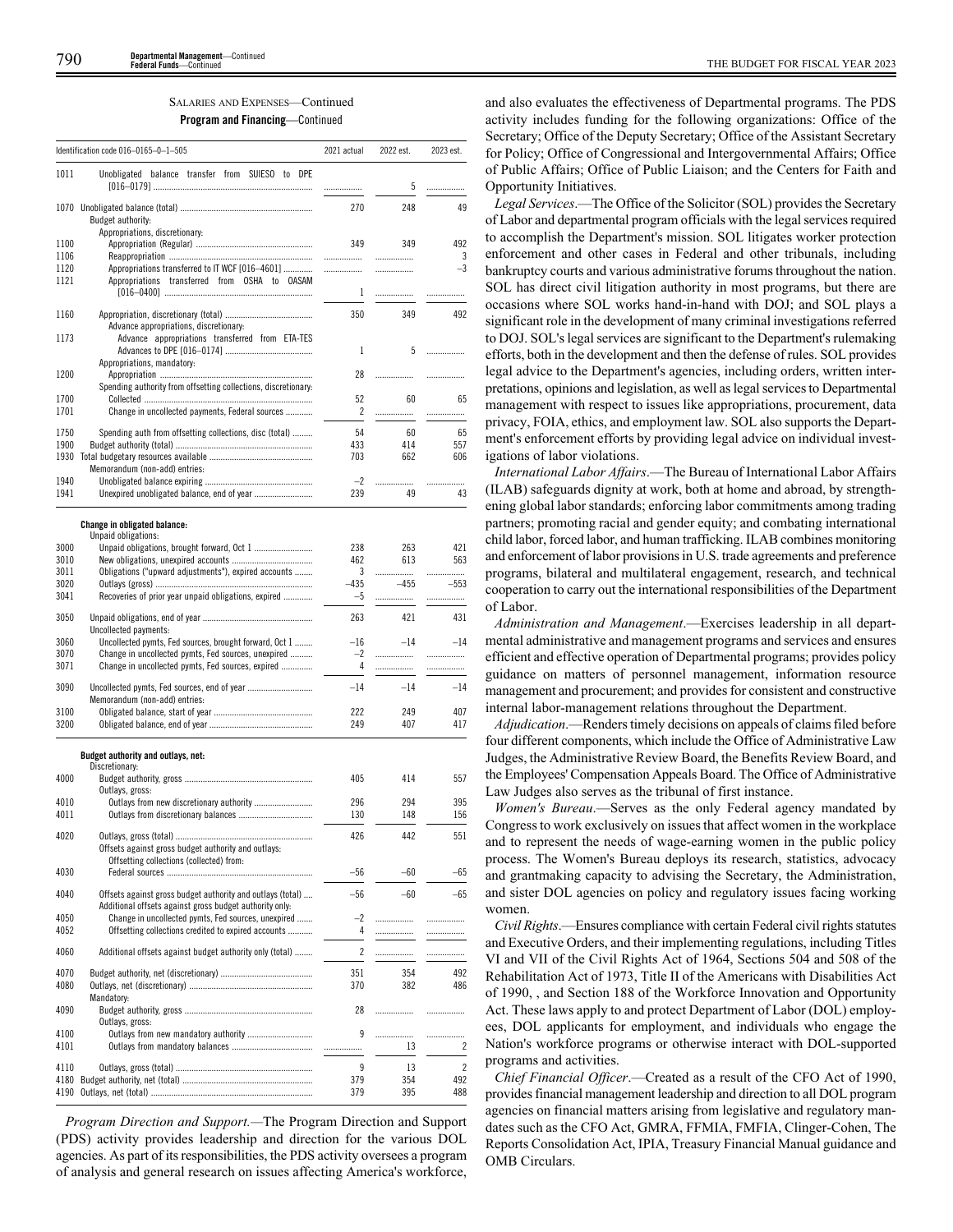*Program Evaluation*.—The Office of the Chief Evaluation Officer is charged with coordinating and overseeing rigorous evaluations of the Department of Labor's programs, ensuring high standards in evaluations undertaken and funded by the Department, and in leading implementation of the Department's evidence-building agenda. Through its development and dissemination of rigorous scientific knowledge, the office builds evaluation capacity and expertise to ensure that evaluation and research findings are available and accessible for policy and program decision-makers in a timely and user-friendly way.

# **Object Classification** (in millions of dollars)

|      | Identification code 016-0165-0-1-505                 | 2021 actual    | 2022 est. | 2023 est. |
|------|------------------------------------------------------|----------------|-----------|-----------|
|      | Direct obligations:                                  |                |           |           |
|      | Personnel compensation:                              |                |           |           |
| 11.1 |                                                      | 161            | 176       | 223       |
| 11.3 |                                                      | 3              | 1         | 2         |
| 11.5 |                                                      | 4              | 3         | 4         |
| 11.9 |                                                      | 168            | 180       | 229       |
| 12.1 |                                                      | 56             | 60        | 73        |
| 13.0 |                                                      | 1              | .         |           |
| 21.0 |                                                      |                | 1         | 2         |
| 22.0 |                                                      |                | 1         | 1         |
| 23.1 |                                                      | 19             | 20        | 20        |
| 23.3 | Communications, utilities, and miscellaneous charges | 1              | 1         | 1         |
| 25.1 |                                                      | 13             | 31        | 20        |
| 25.2 |                                                      | 8              | 7         | 15        |
| 25.3 | Other goods and services from Federal sources        | 60             | 55        | 71        |
| 25.4 |                                                      | .              | .         |           |
| 25.7 |                                                      | 1              | 2         | 9         |
| 26.0 |                                                      | $\overline{2}$ | 1         | 2         |
| 31.0 |                                                      | 1              | .         | .         |
| 41.0 |                                                      | 111            | 229       | 93        |
| 99.0 |                                                      | 441            | 588       | 537       |
| 99.0 |                                                      | 21             | 25        | 26        |
| 99.9 |                                                      | 462            | 613       | 563       |

#### **Employment Summary**

| Identification code 016-0165-0-1-505                       | 2021 actual | 2022 est. | 2023 est. |
|------------------------------------------------------------|-------------|-----------|-----------|
| 1001 Direct civilian full-time equivalent employment       | 1.251       | 1.272     | 1.554     |
| 2001 Reimbursable civilian full-time equivalent employment | 55          | 36        | 36        |

#### SALARIES AND EXPENSES

# (Legislative proposal, subject to PAYGO)

The FY 2023 Budget proposes to provide the Department with \$275,000,000 over 10 years, in mandatory funding to EBSA and SOL, to increase capacity for the agency to perform audits related to mental health and substance abuse (including investigating reimbursement rates as Non-Quantitative Treatment Limitations) and take action against non-compliant actors. These enhanced oversight and compliance efforts would increase the number of large group market health plans and issuers that are comply-<br>ting with the mental health parity requirements under the Mental Health<br>Parity and Addiction Equity Act. ing with the mental health parity requirements under the Mental Health Parity and Addiction Equity Act.

# OFFICE OF DISABILITY EMPLOYMENT POLICY

#### SALARIES AND EXPENSES

*For necessary expenses for the Office of Disability Employment Policy to provide leadership, develop policy and initiatives, and award grants furthering the objective of eliminating barriers to the training and employment of people with disabilities, \$58,566,000, of which not less than \$9,000,000 shall be for research and demonstration projects related to testing effective ways to promote greater labor force participation of people with disabilities: Provided, That the Secretary may transfer amounts made available under this heading for research and demonstration projects to the "State Unemployment Insurance and Employment Service Operations" account for such purposes.*

Note.—A full-year 2022 appropriation for this account was not enacted at the time the Budget was prepared; therefore, the Budget assumes this account is operating under the Continuing Appropriations Act, 2022 (Division A of Public Law 117–43, as amended). The amounts included for 2022 reflect the annualized level provided by the continuing resolution.

#### **Program and Financing** (in millions of dollars)

|              | Identification code 016-0166-0-1-505                                                            | 2021 actual | 2022 est. | 2023 est. |
|--------------|-------------------------------------------------------------------------------------------------|-------------|-----------|-----------|
| 0001<br>0810 | Obligations by program activity:                                                                | 39<br>54    | 39<br>.   | 59        |
|              | 0900 Total new obligations, unexpired accounts                                                  | 93          | 39        | 59        |
|              | <b>Budgetary resources:</b>                                                                     |             |           |           |
|              | Budget authority:                                                                               |             |           |           |
|              | Appropriations, discretionary:                                                                  |             |           |           |
| 1100         |                                                                                                 | 39          | 39        | 59        |
|              | Spending authority from offsetting collections, discretionary:                                  |             |           |           |
| 1700         |                                                                                                 | 54          | .         | .         |
| 1900         |                                                                                                 | 93          | 39        | 59        |
|              |                                                                                                 | 93          | 39        | 59        |
|              | Change in obligated balance:<br>Unpaid obligations:                                             |             |           |           |
| 3000         |                                                                                                 | 45          | 97        | 58        |
| 3010         |                                                                                                 | 93          | 39        | 59        |
| 3020         |                                                                                                 | $-39$       | $-78$     | $-48$     |
| 3041         | Recoveries of prior year unpaid obligations, expired                                            | $-2$        | .         | .         |
| 3050         |                                                                                                 | 97          | 58        | 69        |
|              | Memorandum (non-add) entries:                                                                   |             |           |           |
| 3100         |                                                                                                 | 45          | 97        | 58        |
| 3200         |                                                                                                 | 97          | 58        | 69        |
|              | Budget authority and outlays, net:                                                              |             |           |           |
|              | Discretionary:                                                                                  | 93          |           |           |
| 4000         | Outlays, gross:                                                                                 |             | 39        | 59        |
| 4010         |                                                                                                 | 15          | 13        | 19        |
| 4011         |                                                                                                 | 24          | 65        | 29        |
|              |                                                                                                 |             |           |           |
| 4020         |                                                                                                 | 39          | 78        | 48        |
|              | Offsets against gross budget authority and outlays:<br>Offsetting collections (collected) from: |             |           |           |
| 4030         |                                                                                                 | $-54$       | .         | .         |
| 4040         | Offsets against gross budget authority and outlays (total)                                      | $-54$       |           |           |
| 4180         |                                                                                                 | 39          | 39        | 59        |
| 4190         |                                                                                                 | $-15$       | 78        | 48        |
|              |                                                                                                 |             |           |           |

*Office of Disability Employment Policy*.—This agency provides national leadership in developing policy to eliminate barriers to employment faced by people with disabilities. ODEP works within the Department of Labor and in collaboration with other Federal, state and local agencies, privatesector employers, and employer associations to develop and disseminate evidence-based policy strategies and effective practices. ODEP also assists agencies and employers in adopting evidence-based policies and practices. The goal of these efforts is to increase employment opportunities for and the workforce participation rate of people with disabilities.

# **Object Classification** (in millions of dollars)

|      | Identification code 016-0166-0-1-505 | 2021 actual | 2022 est. | 2023 est. |
|------|--------------------------------------|-------------|-----------|-----------|
|      | Direct obligations:                  |             |           |           |
| 11.1 |                                      |             |           | 8         |
| 121  |                                      |             |           |           |
| 23.1 |                                      |             |           |           |
| 25.1 |                                      | 15          | 13        | 19        |
| 25.3 |                                      |             |           | 3         |
| 25.4 |                                      |             |           |           |
| 41.0 |                                      |             | 12        | 23        |
| 99.0 |                                      | 39          | 39        | 59        |
| 99.0 |                                      | 54          |           |           |
| 99.9 |                                      | 93          | 39        | 59        |

# **Employment Summary**

| Identification code 016-0166-0-1-505                 | 2021 actual | 2022 est. | 2023 est. |
|------------------------------------------------------|-------------|-----------|-----------|
| 1001 Direct civilian full-time equivalent employment | 52          | 56        | 58        |
|                                                      |             |           |           |
|                                                      |             |           |           |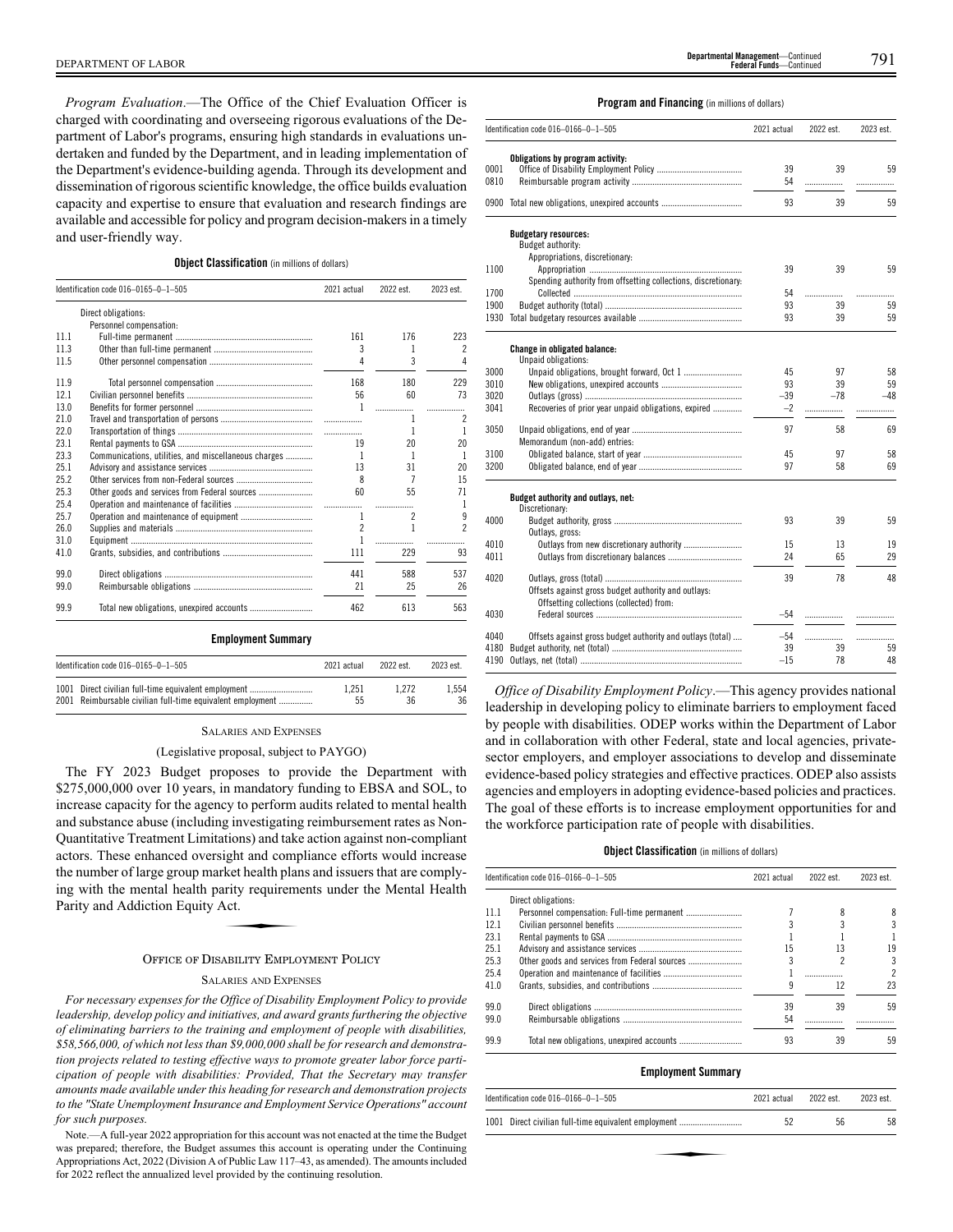#### OFFICE OF INSPECTOR GENERAL

*For salaries and expenses of the Office of Inspector General in carrying out the provisions of the Inspector General Act of 1978, \$102,024,000, together with not to exceed \$5,841,000 which may be expended from the Employment Security Administration account in the Unemployment Trust Fund.*

Note.—A full-year 2022 appropriation for this account was not enacted at the time the Budget was prepared; therefore, the Budget assumes this account is operating under the Continuing Appropriations Act, 2022 (Division A of Public Law 117–43, as amended). The amounts included for 2022 reflect the annualized level provided by the continuing resolution.

**Program and Financing** (in millions of dollars)

|      | Identification code 016-0106-0-1-505                           | 2021 actual | 2022 est. | 2023 est. |
|------|----------------------------------------------------------------|-------------|-----------|-----------|
|      | Obligations by program activity:                               |             |           |           |
| 0001 |                                                                | 91          | 91        | 108       |
| 0002 |                                                                | 1           | 12        | 1         |
| 0003 |                                                                | 10          | .         | .         |
| 0900 |                                                                | 102         | 103       | 109       |
|      | <b>Budgetary resources:</b>                                    |             |           |           |
|      | Unobligated balance:                                           |             |           |           |
| 1000 | Unobligated balance brought forward, Oct 1                     | 25          | 26        | 14        |
|      | Budget authority:                                              |             |           |           |
|      | Appropriations, discretionary:                                 |             |           |           |
| 1100 |                                                                | 85          | 85        | 102       |
|      | Appropriations, mandatory:                                     |             |           |           |
| 1200 |                                                                | 13          |           | .         |
|      | Spending authority from offsetting collections, discretionary. |             |           |           |
| 1700 |                                                                | 6           | 6         | 6         |
| 1900 |                                                                | 104         | 91        | 108       |
| 1930 |                                                                | 129         | 117       | 122       |
|      | Memorandum (non-add) entries:                                  |             |           |           |
| 1940 |                                                                | $-1$        |           |           |
|      |                                                                |             |           | .         |
| 1941 |                                                                | 26          | 14        | 13        |
|      | Change in obligated balance:                                   |             |           |           |
|      | Unpaid obligations:                                            |             |           |           |
| 3000 | Unpaid obligations, brought forward, Oct 1                     | 14          | 21        | 32        |
| 3010 |                                                                | 102         | 103       | 109       |
| 3011 | Obligations ("upward adjustments"), expired accounts           | 1           | .         | .         |
| 3020 |                                                                | $-94$       | $-92$     | $-107$    |
| 3041 | Recoveries of prior year unpaid obligations, expired           | $-2$        | .         | .         |
|      |                                                                |             |           |           |
| 3050 |                                                                | 21          | 32        | 34        |
|      | Memorandum (non-add) entries:                                  |             |           |           |
| 3100 |                                                                | 14          | 21        | 32        |
| 3200 |                                                                | 21          | 32        | 34        |
|      | Budget authority and outlays, net:                             |             |           |           |
|      | Discretionary:                                                 |             |           |           |
| 4000 |                                                                | 91          | 91        | 108       |
|      | Outlays, gross:                                                |             |           |           |
| 4010 |                                                                | 77          | 77        | 92        |
| 4011 |                                                                | 17          | 14        | 14        |
|      |                                                                |             |           |           |
| 4020 |                                                                | 94          | 91        | 106       |
|      | Offsets against gross budget authority and outlays:            |             |           |           |
|      | Offsetting collections (collected) from:                       |             |           |           |
| 4030 |                                                                | $-6$        | -6        | -6        |
|      | Mandatory:                                                     |             |           |           |
| 4090 |                                                                | 13          |           |           |
|      |                                                                |             | .         |           |
|      | Outlays, gross:                                                |             |           |           |
| 4101 |                                                                |             | 1         | 1         |
| 4180 |                                                                | 98          | 85        | 102       |
| 4190 |                                                                | 88          | 86        | 101       |

The Office of Inspector General (OIG) conducts audits, investigations, and evaluations that improve the effectiveness, efficiency, and economy of departmental programs and operations. It addresses DOL program fraud and labor racketeering in the American workplace, provides technical assistance to DOL program agencies, and advice to the Secretary and the Congress on how to attain the highest possible program performance. The Office of Audit performs audits of the Department's financial statements, programs, activities, and systems to determine whether information is reliable, controls are effective, and resources are safeguarded. It also ensures funds are expended in a manner consistent with laws and regulations, and with achieving the desired program results. The Office of Investigations-Labor Racketeering and Fraud conducts investigations to detect and deter

fraud, waste, and abuse in departmental programs. It also identifies and reduces labor racketeering and corruption in employee benefit plans, labor management relations, and internal union affairs.

|      |                                                       | 2021 actual<br>33<br>161 | 2022est.<br>36<br>310 | 2023est.<br>36<br>310    |
|------|-------------------------------------------------------|--------------------------|-----------------------|--------------------------|
|      | <b>Object Classification</b> (in millions of dollars) |                          |                       |                          |
|      | Identification code 016-0106-0-1-505                  | 2021 actual              | 2022 est.             | 2023 est.                |
|      | Direct obligations:                                   |                          |                       |                          |
|      | Personnel compensation:                               |                          |                       |                          |
| 11.1 |                                                       | 46                       | 47                    | 49                       |
| 11.5 |                                                       |                          |                       | $\overline{\mathcal{C}}$ |
| 11.9 |                                                       | 48                       | 48                    | 51                       |
| 12.1 |                                                       | 19                       | 22                    | 24                       |
| 21.0 |                                                       | 3                        |                       | 1                        |
| 23.1 |                                                       |                          | 5                     | 5                        |
| 25.1 |                                                       | 11                       | 9                     | 10                       |
| 25.2 |                                                       | 2                        |                       | 5                        |
| 25.3 |                                                       | 10                       | 10                    | 10                       |
| 31.0 |                                                       | 4                        | 3                     | 3                        |
| 99.9 |                                                       | 102                      | 103                   | 109                      |

#### **Employment Summary**

| Identification code 016-0106-0-1-505                 | 2021 actual | 2022 est. | 2023 est. |
|------------------------------------------------------|-------------|-----------|-----------|
| 1001 Direct civilian full-time equivalent employment | 314         | 363       | 376       |
|                                                      |             |           |           |
|                                                      |             |           |           |

#### VETERANS' EMPLOYMENT AND TRAINING

*Not to exceed \$268,468,000 may be derived from the Employment Security Administration account in the Unemployment Trust Fund to carry out the provisions of chapters 41, 42, and 43 of title 38, United States Code, of which—*

*(1) \$180,000,000 is for Jobs for Veterans State grants under 38 U.S.C. 4102A(b)(5) to support disabled veterans' outreach program specialists under section 4103A of such title and local veterans' employment representatives under section 4104(b) of such title, and for the expenses described in section 4102A(b)(5)(C), which shall be available for expenditure by the States through September 30, 2025, and not to exceed 3 percent for the necessary Federal expenditures for data systems and contract support to allow for the tracking of participant and performance information: Provided, That, in addition, such funds may be used to support such specialists and representatives in the provision of services to transitioning members of the Armed Forces who have participated in the Transition Assistance Program and have been identified as in need of intensive services, to members of the Armed Forces who are wounded, ill, or injured and receiving treatment in military treatment facilities or warrior transition units, to the spouses or other family caregivers of such wounded, ill, or injured members, and to Gold Star spouses;*

*(2) \$31,379,000 is for carrying out the Transition Assistance Program under 38 U.S.C. 4113 and 10 U.S.C. 1144;*

*(3) \$53,675,000 is for Federal administration of chapters 41, 42, and 43 of title 38, and sections 2021, 2021A and 2023 of title 38, United States Code: Provided, That, up to \$500,000 may be used to carry out the Hire VETS Act (division O of Public Law 115–31); and*

*(4) \$3,414,000 is for the National Veterans' Employment and Training Services Institute under 38 U.S.C. 4109:*

*Provided, That the Secretary may reallocate among the appropriations provided under paragraphs (1) through (4) above an amount not to exceed 3 percent of the appropriation from which such reallocation is made.*

*In addition, from the General Fund of the Treasury, \$62,500,000 is for carrying out programs to assist homeless veterans and veterans at risk of homelessness who are transitioning from certain institutions under sections 2021, 2021A, and 2023 of title 38, United States Code: Provided, That notwithstanding subsections (c)(3) and (d) of section 2023, the Secretary may award grants through September 30, 2023, to provide services under such section: Provided further, That services provided under sections 2021 or under 2021A may include, in addition to services to homeless veterans described in section 2002(a)(1), services to veterans who were homeless at some point within the 60 days prior to program entry or veterans who are at risk of homelessness within the next 60 days, and that services provided under section 2023 may include, in addition to services to the individuals described in subsection*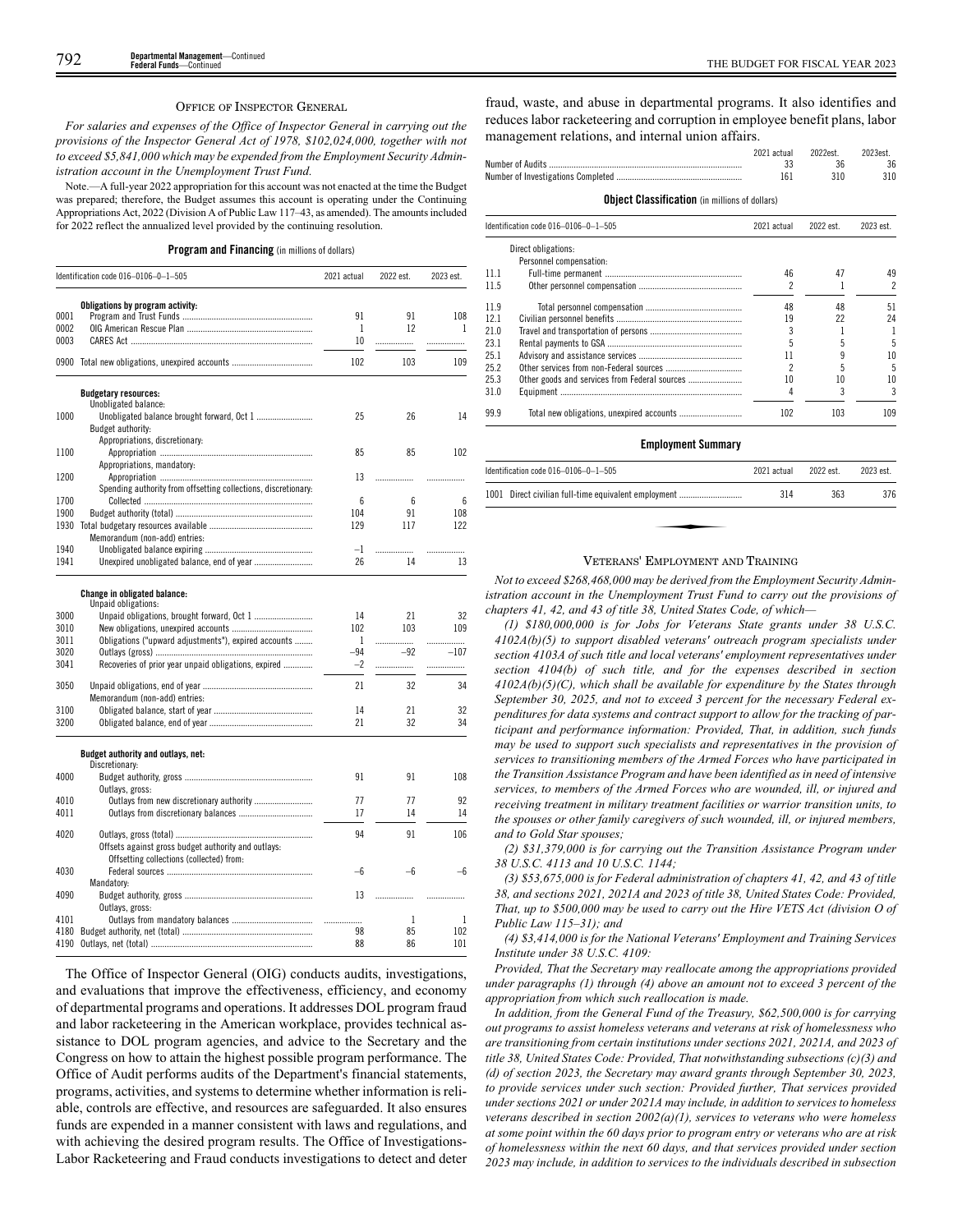*(e) of such section, services to veterans recently released from incarceration who are at risk of homelessness: Provided further, That notwithstanding paragraph (3) under this heading, funds appropriated in this paragraph may be used for data systems and contract support to allow for the tracking of participant and performance information: Provided further, That notwithstanding sections 2021(e)(2) and 2021A(f)(2) of title 38, United States Code, such funds shall be available for expenditure pursuant to 31 U.S.C. 1553.*

*In addition, fees may be assessed and deposited in the HIRE Vets Medallion Award Fund pursuant to section 5(b) of the HIRE Vets Act, and such amounts shall be available to the Secretary to carry out the HIRE Vets Medallion Award Program, as authorized by such Act, and shall remain available until expended: Provided, That such sums shall be in addition to any other funds available for such purposes, including funds available under paragraph (3) of this heading: Provided further, That section 2(d) of division O of the Consolidated Appropriations Act, 2017 (Public Law 115–31; 38 U.S.C. 4100 note) shall not apply.*

Note.—A full-year 2022 appropriation for this account was not enacted at the time the Budget was prepared; therefore, the Budget assumes this account is operating under the Continuing Appropriations Act, 2022 (Division A of Public Law 117–43, as amended). The amounts included for 2022 reflect the annualized level provided by the continuing resolution.

**Program and Financing** (in millions of dollars)

|      | Identification code 016-0164-0-1-702                           | 2021 actual | 2022 est. | 2023 est. |
|------|----------------------------------------------------------------|-------------|-----------|-----------|
|      | Obligations by program activity:                               |             |           |           |
| 0003 |                                                                | 177         | 180       | 180       |
| 0004 |                                                                | 31          | 31        | 31        |
| 0005 |                                                                | 47          | 44        | 54        |
| 0006 |                                                                | 3           | 3         | 3         |
| 0007 |                                                                | 58          | 58        | 63        |
|      | 0900 Total new obligations, unexpired accounts                 | 316         | 316       | 331       |
|      | <b>Budgetary resources:</b>                                    |             |           |           |
|      | Budget authority:                                              |             |           |           |
|      | Appropriations, discretionary:                                 |             |           |           |
| 1100 |                                                                | 58          | 58        | 63        |
|      | Spending authority from offsetting collections, discretionary. |             |           |           |
| 1700 |                                                                | 258         | 258       | 268       |
| 1900 |                                                                | 316         | 316       | 331       |
| 1930 |                                                                | 316         | 316       | 331       |
|      | <b>Change in obligated balance:</b>                            |             |           |           |
|      | Unpaid obligations:                                            |             |           |           |
| 3000 |                                                                | 167         | 189       | 124       |
| 3010 |                                                                | 316         | 316       | 331       |
| 3011 | Obligations ("upward adjustments"), expired accounts           | 1           | .         | .         |
| 3020 |                                                                | $-281$      | $-381$    | $-326$    |
| 3041 | Recoveries of prior year unpaid obligations, expired           | $-14$       | .         | .         |
| 3050 |                                                                | 189         | 124       | 129       |
|      | Memorandum (non-add) entries:                                  |             |           |           |
| 3100 |                                                                | 167         | 189       | 124       |
| 3200 |                                                                | 189         | 124       | 129       |
|      | Budget authority and outlays, net:                             |             |           |           |
|      | Discretionary:                                                 |             |           |           |
| 4000 |                                                                | 316         | 316       | 331       |
|      | Outlays, gross:                                                |             |           |           |
| 4010 | Outlays from new discretionary authority                       | 151         | 215       | 224       |
| 4011 |                                                                | 130         | 166       | 102       |
| 4020 |                                                                | 281         | 381       | 326       |
|      | Offsets against gross budget authority and outlays:            |             |           |           |
|      | Offsetting collections (collected) from:                       |             |           |           |
| 4030 |                                                                | $-258$      | $-258$    | $-268$    |
| 4040 | Offsets against gross budget authority and outlays (total)     | $-258$      | $-258$    | $-268$    |
| 4180 |                                                                | 58          | 58        | 63        |
| 4190 |                                                                | 23          | 123       | 58        |

*Jobs for Veterans State grants*.—The Jobs for Veterans Act (JVA) of 2002 provides the foundation for this budget activity. The JVA requires the Veterans' Employment and Training Service (VETS) to act on behalf of the Secretary in the promulgation of policies and regulations that ensure maximum employment and training opportunities for veterans and priority of service for veterans (38 U.S.C. 4215) within the state workforce delivery system for employment and training programs funded in whole or in part by the U.S. Department of Labor. Under the JVA, grants are allocated to the states according to the statutory formula to support Disabled Veterans'

Outreach Program (DVOP) specialists and Local Veterans' Employment Representative (LVERs) staff.

DVOP specialists (38 U.S.C. 4103A) provide intensive services to meet the employment needs of eligible veterans. DVOP specialists place maximum emphasis on assisting veterans with significant barriers to employment. LVER staff (38 U.S.C. 4104) conduct outreach to employers, employer associations, and business groups to promote the advantages of hiring veterans. LVERs also facilitate employment, training, and placement services provided to veterans under the applicable state employment service delivery system, including American Job Centers by educating all workforce partner staff on current employment initiatives and programs for veterans. In addition, each LVER provides reports to the manager of the state employment service delivery system and to the state Director for Veterans Employment and Training (38 U.S.C. 4103) regarding the state's compliance with Federal law and regulations with respect to special services and priorities for eligible veterans.

*Transition Assistance Program (TAP)*.—(10 U.S.C. 1144, 38 U.S.C. 4113) This program provides employment workshops for separating service members and their spouses to prepare these individuals for entry into the civilian workforce and job market. Its primary goal is to facilitate the transition from military to civilian employment. VETS coordinates with Federal agencies including the Departments of Defense, Veterans Affairs, Education and Homeland Security, and also the Small Business Administration and the Office of Personnel Management to provide transition services to military service members separating from active duty. The 2019 National Defense Authorization Act instructed responsible agencies to improve TAP and directed DOL to deliver a mandatory one-day employment planning workshop for all transitioning service members, as well as optional days of instruction on general employment preparation and Vocational Training for transitioning service members interested in apprenticeship opportunities and technical careers. VETS also serves veterans and veteran spouses through the Off Base Transition Training pilot at selected states, to furthur serve and support underserved populations in locations away from active duty installations.

*National Veterans' Training Institute (NVTI)*.—NVTI develops and supplies competency-based training to Federal and state providers of services to veterans (38 U.S.C. 4109). NVTI is administered through a contract and supported by dedicated funds. NVTI ensures that these service providers receive a comprehensive foundation and ongoing staff development so they can effectively assist job-seeking veterans.

*Homeless Veterans' Reintegration Program (HVRP)*.—HVRP (38 U.S.C. 2021, 2021A and 2023) provides grants to states or other public entities, as well as to non-profits, including faith-based organizations. Grantees operate employment programs to assist homeless veterans reintegrate into meaningful employment and stimulate the development of effective service delivery systems that will address the complex problems facing homeless veterans. VETS partners with the U.S. Departments of Veterans Affairs and Housing and Urban Development to promote multi-agency-funded programs that integrate the different services needed by homeless veterans.

*Federal management*.—VETS' Federal management budget activity supports the Federal administration of 38 U.S.C. 41, 42, and 43. This allows VETS to carry out programs and develop policies to provide employment and training opportunities designed to meet the needs of veterans (38 U.S.C. 4102–4115). This activity provides for the salary and benefits, travel, and training for all VETS' current staff in the national office, six regional offices, and offices in each state, the District of Columbia, and Puerto Rico. In addition, this activity provides for outreach and engagement with Federal, state, and local governments; private sector employers and trade associations; institutions of higher learning; non-profit organizations; and Veteran Service Organizations to help service members, returning veterans, and families reintegrate into the workforce.

It also enables VETS to discharge its responsibilities to administer, interpret, and enforce the Uniformed Services Employment and Reemployment Rights Act of 1994 (USERRA), 38 U.S.C. 4301–4335, by providing tech-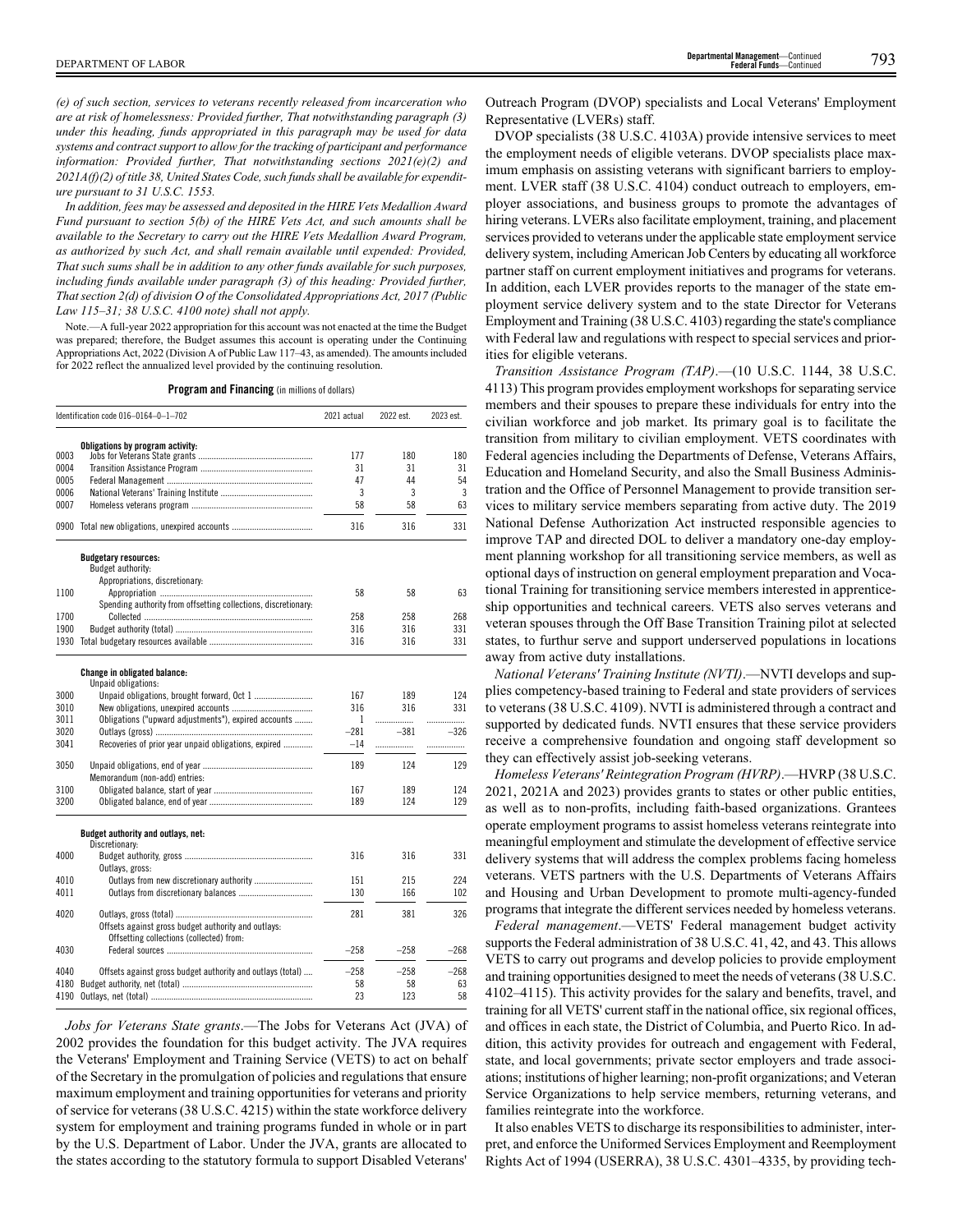# VETERANS' EMPLOYMENT AND TRAINING—Continued

nical assistance and investigating complaints received from veterans and service members who believe their employment and reemployment rights were violated. This budget activity enables VETS to investigate complaints received from veterans who claim a violation of their veterans' preference rights in Federal hiring pursuant to the Veterans' Employment Opportunities Act of 1998 (VEOA), 5 U.S.C. 3330a. VETS' Federal Contractor Program (VETS-4212) is also supported under this activity, pursuant to 38 U.S.C. 4212. These responsibilities involve the administration of a system whereby Federal contractors submit reports setting forth their affirmative action efforts to hire and retain eligible veterans.

Resources under the Federal management activity are also used to evaluate the job training and employment assistance services provided to veterans under the Jobs for Veterans State Grants (38 U.S.C. 4102A(b)(5)), and the Homeless Veterans Reintegration (38 U.S.C. 2021). VETS personnel provide technical assistance to grantees to ensure they meet negotiated and mandated performance goals and other grant provisions.

Federal management supports the oversight and development of policies for TAP (10 U.S.C. 1144 and 38 U.S.C. 4113). Through outreach and education efforts, such as job fairs, VETS staff raise the awareness of employers about the benefits of hiring veterans. The activities of the Advisory Committee for Veterans Employment, Training, and Employer Outreach (38 U.S.C. 4110) also are supported through this budget activity. In addition, through fee collection, the federal management activity fund administrative processes associated with the Honoring Investments in Recruiting and Employing American Military Veterans Act of 2017 (HIRE VETS Act or the Act).

# **Object Classification** (in millions of dollars)

|      | Identification code 016-0164-0-1-702                 | 2021 actual | 2022 est. | 2023 est. |
|------|------------------------------------------------------|-------------|-----------|-----------|
|      | Direct obligations:                                  |             |           |           |
|      | Personnel compensation:                              |             |           |           |
| 11.1 |                                                      | 24          | 25        | 31        |
| 11.5 |                                                      | 1           |           |           |
| 11.9 |                                                      | 25          | 25        | 31        |
| 12.1 |                                                      | 8           | 9         | 11        |
| 21.0 |                                                      | .           |           | 1         |
| 23.1 |                                                      | 1           |           |           |
| 25.2 |                                                      | 41          | 39        | 38        |
| 25.3 | Other goods and services from Federal sources        | 12          | 9         | 12        |
| 25.7 |                                                      | 3           | .         | .         |
| 41.0 |                                                      | 225         | 232       | 237       |
| 99.0 |                                                      | 315         | 316       | 331       |
| 99.0 |                                                      |             | .         |           |
| 99.9 |                                                      | 316         | 316       | 331       |
|      | <b>Employment Summary</b>                            |             |           |           |
|      | Identification code 016-0164-0-1-702                 | 2021 actual | 2022 est. | 2023 est. |
|      | 1001 Direct civilian full-time equivalent employment | 225         | 233       | 261       |

# IT MODERNIZATION

*For necessary expenses for Department of Labor centralized infrastructure technology investment activities related to support systems and modernization, \$47,969,000, which shall be available through September 30, 2024.*

Note.—A full-year 2022 appropriation for this account was not enacted at the time the Budget was prepared; therefore, the Budget assumes this account is operating under the Continuing Appropriations Act, 2022 (Division A of Public Law 117–43, as amended). The amounts included for 2022 reflect the annualized level provided by the continuing resolution.

# **Program and Financing** (in millions of dollars)

| Identification code $016-0162-0-1-505$           | 2021 actual | 2022 est | 2023 est. |
|--------------------------------------------------|-------------|----------|-----------|
| Obligations by program activity:<br>0001<br>0002 |             | 2Δ       | 16<br>32  |

| 48<br>. |
|---------|
| 48      |
|         |
|         |
|         |
|         |
|         |
| 48      |
|         |
| 48      |
|         |
|         |
|         |
|         |
| 23      |
| 48      |
| $-35$   |
| 36      |
|         |
| 23      |
| 36      |
|         |
|         |
|         |
| 48      |
|         |
| 19      |
| 16      |
| 35      |
| 48      |
| 35      |
|         |

*Departmental Support Systems*.—This activity represents a permanent, centralized IT investment fund for the Department of Labor managed by the Chief Information Officer. The fund supports enterprise-wide IT security enhancements that facilitate a centrally managed IT environment with increased risk mitigation parameters to protect the integrity of DOL data and network availability. These efforts are achieved through several new and ongoing projects mandated by executive and congressional directives.

*IT Infrastructure Modernization*.—This Chief Information Officer-managed activity funds the unified IT infrastructure, which is centrally managed and provides all agencies with general purpose business productivity tools, is a shared environment for common data sources, and the underlying IT services to support it.

# **Object Classification** (in millions of dollars)

|      | Identification code 016-0162-0-1-505 | 2021 actual | 2022 est | 2023 est. |
|------|--------------------------------------|-------------|----------|-----------|
|      | Direct obligations:                  |             |          |           |
| 11.1 |                                      |             |          |           |
| 12.1 |                                      |             |          |           |
| 25.1 |                                      |             |          | 6         |
| 25.3 |                                      |             |          |           |
| 25.7 |                                      | 20          | 22       | 33        |
| 31.0 |                                      | ĥ           |          | 5         |
| 99.9 |                                      |             | 29       | 48        |

#### **Employment Summary**

| Identification code 016-0162-0-1-505 | 2021 actual | 2022 est. | 2023 est. |
|--------------------------------------|-------------|-----------|-----------|
|                                      |             |           | 15        |
|                                      |             |           |           |
|                                      |             |           |           |
| <b>WORKING CAPITAL FUND</b>          |             |           |           |

#### **Program and Financing** (in millions of dollars)

|      | Identification code 016-4601-0-4-505                                                     | 2021 actual | 2022 est. | 2023 est. |
|------|------------------------------------------------------------------------------------------|-------------|-----------|-----------|
| 0801 | Obligations by program activity:<br>Financial and administrative services (includes Core | 161         | 223       | 178       |
| 0802 |                                                                                          | 20          |           | 23        |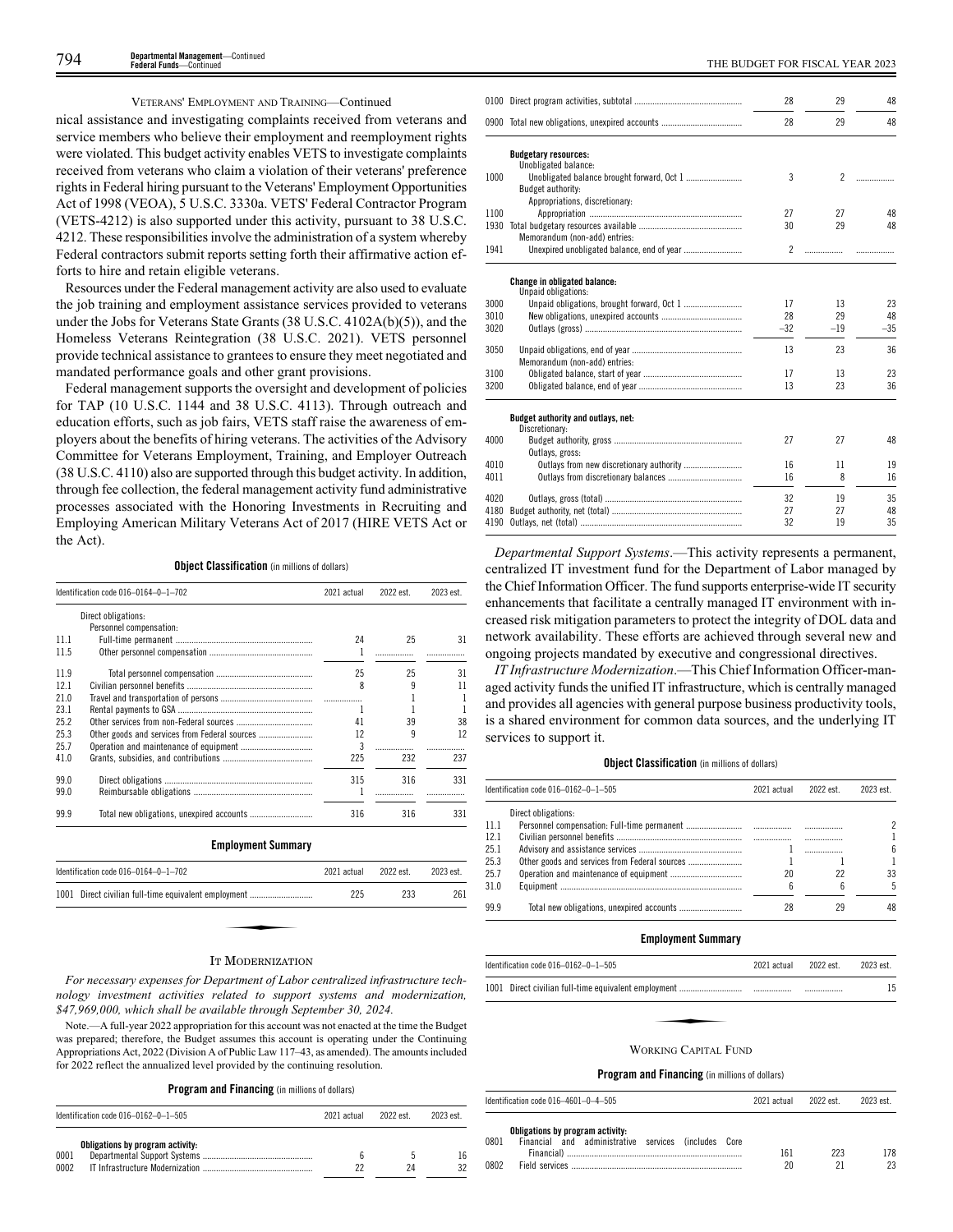| 0804         |                                                                                                                       | 58         | 61         | 73         |
|--------------|-----------------------------------------------------------------------------------------------------------------------|------------|------------|------------|
| 0805         |                                                                                                                       | 26         | 26         | 26         |
| 0806         |                                                                                                                       | .          | 2          | 2          |
| 0808         |                                                                                                                       | 271        | 386        | 408        |
|              | 0900 Total new obligations, unexpired accounts                                                                        | 536        | 719        | 710        |
|              | <b>Budgetary resources:</b>                                                                                           |            |            |            |
| 1000         | Unobligated balance:                                                                                                  | 55         | 98         | 25         |
| 1011         | Unobligated balance transfer from other acct [047-0616]                                                               |            | 10         |            |
| 1012         | Unobligated balance transfers between expired and unexpired                                                           |            |            |            |
| 1021         |                                                                                                                       | 2<br>13    | .<br>10    | .<br>10    |
| 1033         |                                                                                                                       | 1          | .          | .          |
|              |                                                                                                                       | 71         |            |            |
| 1070         | Budget authority:                                                                                                     |            | 118        | 35         |
|              | Appropriations, discretionary:                                                                                        |            |            |            |
| 1121<br>1121 | Appropriations transferred from other acct [016-0174]<br>Appropriations transferred from other acct [016-0181]        | <br>       | .          | 24<br>9    |
| 1121         | Appropriations transferred from other acct [016-0165]                                                                 |            | .          | 3          |
|              |                                                                                                                       |            |            |            |
| 1160         | Spending authority from offsetting collections, discretionary:                                                        | .          |            | 36         |
| 1700         |                                                                                                                       | 571        | 626        | 644        |
| 1701         | Change in uncollected payments, Federal sources                                                                       | $-8$       | .          | .          |
| 1750         | Spending auth from offsetting collections, disc (total)                                                               | 563        | 626        | 644        |
| 1900         |                                                                                                                       | 563        | 626        | 680        |
| 1930         |                                                                                                                       | 634        | 744        | 715        |
| 1941         | Memorandum (non-add) entries:                                                                                         | 98         | 25         | 5          |
|              |                                                                                                                       |            |            |            |
|              | <b>Change in obligated balance:</b><br>Unpaid obligations:                                                            |            |            |            |
| 3000         |                                                                                                                       | 123        | 144        | 289        |
| 3010         |                                                                                                                       | 536        | 719        | 710        |
| 3020         |                                                                                                                       | $-502$     | $-564$     | $-670$     |
| 3040         | Recoveries of prior year unpaid obligations, unexpired                                                                | $-13$      | $-10$      | $-10$      |
| 3050         | Uncollected payments:                                                                                                 | 144        | 289        | 319        |
| 3060         | Uncollected pymts, Fed sources, brought forward, Oct 1                                                                | -8         | .          | .          |
| 3070         | Change in uncollected pymts, Fed sources, unexpired                                                                   | 8          | .          | .          |
|              | Memorandum (non-add) entries:                                                                                         |            |            |            |
| 3100         |                                                                                                                       | 115        | 144        | 289        |
| 3200         |                                                                                                                       | 144        | 289        | 319        |
|              | Budget authority and outlays, net:                                                                                    |            |            |            |
|              | Discretionary:                                                                                                        |            |            |            |
| 4000         |                                                                                                                       | 563        | 626        | 680        |
|              | Outlays, gross:                                                                                                       |            |            |            |
| 4010<br>4011 |                                                                                                                       | .<br>502   | 507<br>57  | 554<br>116 |
|              |                                                                                                                       |            |            |            |
| 4020         |                                                                                                                       | 502        | 564        | 670        |
|              | Offsets against gross budget authority and outlays:<br>Offsetting collections (collected) from:                       |            |            |            |
| 4030         |                                                                                                                       | $-571$     | $-626$     | $-644$     |
| 4033         |                                                                                                                       | $-1$       | .          | .          |
|              |                                                                                                                       |            |            |            |
| 4040         | Offsets against gross budget authority and outlays (total)<br>Additional offsets against gross budget authority only: | $-572$     | $-626$     | -644       |
| 4050         | Change in uncollected pymts, Fed sources, unexpired                                                                   | 8          |            | .          |
| 4053         | Recoveries of prior year paid obligations, unexpired                                                                  | 1          | .          | .          |
| 4060         | Additional offsets against budget authority only (total)                                                              | 9          |            |            |
|              |                                                                                                                       |            |            |            |
| 4070<br>4080 |                                                                                                                       | .<br>$-70$ | .<br>$-62$ | 36<br>26   |
| 4180         |                                                                                                                       | .          | .          | 36         |
| 4190         |                                                                                                                       | $-70$      | $-62$      | 26         |

*Financial and Administrative Services*.—Provides a program of centralized services at both the national and regional levels supporting financial systems on a Department-wide basis, financial services primarily for DOL national office staff, cost determination activities, maintenance of departmental host computer systems, procurement and contract services, safety and health services, maintenance and operation of the Frances Perkins Building and general administrative support in the following areas: space, property and supplies, printing and reproduction, and energy management. In addition, support is provided for the operation and maintenance of the New Core Financial Management System.

*Information Technology Operations*. The Information Technology (IT) Operations budget funds the operations and maintenance of the Department's centralized data center and network infrastructure; agency computer systems; cloud computing environment; and additional IT services including email, remote access, file storage, and security operations. The IT Operations budget activity funds all staffing for DOL-wide IT services while the Agency Applications budget activity funds staff who work directly on agency-specific applications.

*Telecommunications*.—Provides resources for the Enterprise Infrastructure Solutions telecommunications model.

*Agency Applications*.— The Agency Applications budget activity provides resources for programmatic IT spending. This includes operations and maintenance spending for over 100 mission support applications, as well as development, modernization, and enhancement investments.

*Field Services*.—Provides a range of administrative and technical services to all agencies of the Department located in its regional and field offices, including space management, financial services, security and emergency management.

*Human Resources Services*.—Provides leadership, guidance, and technical expertise in all areas related to the management of the Department's human resources, including recruitment, development, and retention of staff, and leadership in labor-management cooperation. This activity's focus is on a strategic planning process that will result in sustained leadership and assistance to DOL agencies in recruiting, developing and retaining a high quality, diverse workforce that effectively meets the changing mission requirements and program priorities of the Department.

*Non-DOL Reimbursements*.—Provides for services rendered to any entity or person for use of Departmental facilities and services, including associated utilities and security services and support for regional consolidated administrative support unit activities. The income received from non-DOL agencies and organizations funds in full the costs of all services provided. This income is credited to and merged with other income received by the Working Capital Fund.

*Financing*.—The Working Capital Fund is funded by the agencies and organizations for which centralized services are performed at rates that return in full all expenses of operation, including reserves for accrued annual leave.

# **Object Classification** (in millions of dollars)

|      | Identification code 016-4601-0-4-505                 | 2021 actual | 2022 est. | 2023 est.                |
|------|------------------------------------------------------|-------------|-----------|--------------------------|
|      | Reimbursable obligations:                            |             |           |                          |
|      | Personnel compensation:                              |             |           |                          |
| 11.1 |                                                      | 128         | 130       | 143                      |
| 11.5 |                                                      | 4           | 5         | 5                        |
| 11.9 |                                                      | 132         | 135       | 148                      |
| 12.1 |                                                      | 49          | 50        | 54                       |
| 21.0 |                                                      |             |           | $\overline{\phantom{a}}$ |
| 23.1 |                                                      | 11          | 11        | 11                       |
| 23.3 | Communications, utilities, and miscellaneous charges | 34          | 29        | 29                       |
| 25.1 |                                                      | 65          | 130       | 94                       |
| 25.2 |                                                      | 28          | 48        | 48                       |
| 25.3 |                                                      | 18          | 22        | 23                       |
| 25.4 |                                                      | 8           | ĥ         | 6                        |
| 25.7 |                                                      | 162         | 268       | 277                      |
| 26.0 |                                                      |             |           | 3                        |
| 31.0 |                                                      | 27          | 15        | 15                       |
| 99.9 |                                                      | 536         | 719       | 710                      |

#### **Employment Summary**

| Identification code 016-4601-0-4-505                       | 2021 actual | 2022 est. | 2023 est. |
|------------------------------------------------------------|-------------|-----------|-----------|
| 2001 Reimbursable civilian full-time equivalent employment | 1.062       | 1.131     | 1.192     |
|                                                            |             |           |           |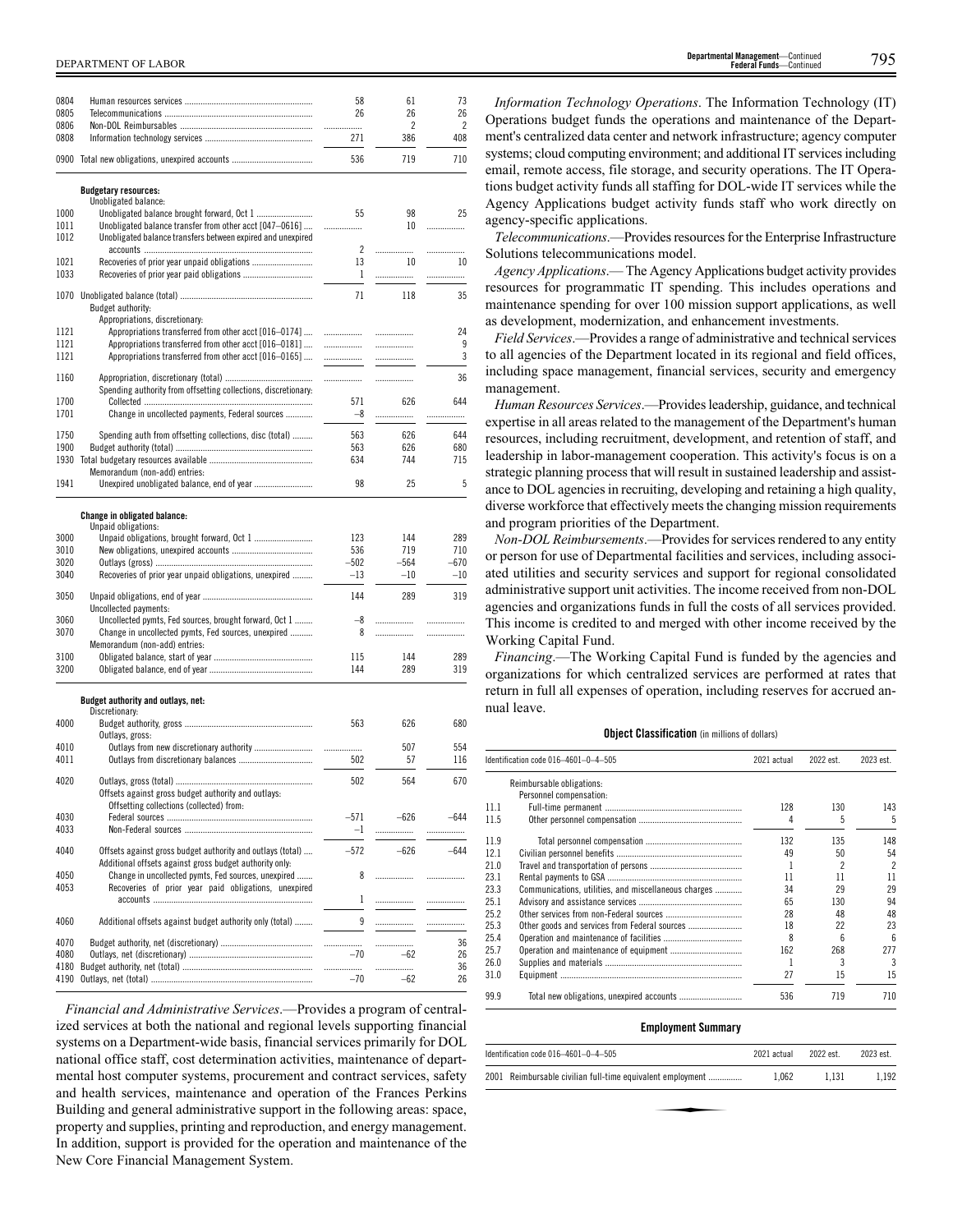# **GENERAL FUND RECEIPT ACCOUNTS**

(in millions of dollars)

|            |                                                                                                                  | 2021 actual | 2022 est. | 2023 est. |
|------------|------------------------------------------------------------------------------------------------------------------|-------------|-----------|-----------|
|            | Offsetting receipts from the public:                                                                             |             |           |           |
| 016-143500 | General Fund Proprietary Interest Receipts, not Otherwise                                                        |             |           |           |
| 016-322000 | All Other General Fund Proprietary Receipts Including                                                            | 9           | 17        | 18        |
| 016-322000 | All Other General Fund Proprietary Receipts Including<br>Budget Clearing Accounts: Legislative proposal, subject |             |           |           |
|            |                                                                                                                  |             |           |           |
|            |                                                                                                                  | 10          | 18        | 15        |
|            | Intragovernmental payments:                                                                                      |             |           |           |
|            | 016-388500 Undistributed<br>Intragovernmental Payments<br>and                                                    |             |           |           |
|            |                                                                                                                  |             |           |           |
|            |                                                                                                                  | 2           |           |           |

# **GENERAL PROVISIONS**

*SEC. 101. None of the funds appropriated by this Act for the Job Corps shall be used to pay the salary and bonuses of an individual, either as direct costs or any proration as an indirect cost, at a rate in excess of Executive Level II.*

#### (TRANSFER OF FUNDS)

*SEC. 102. Not to exceed 1 percent of any discretionary funds (pursuant to the Balanced Budget and Emergency Deficit Control Act of 1985) which are appropriated for the current fiscal year for the Department of Labor in this Act may be transferred between a program, project, or activity, but no such program, project, or activity shall be increased by more than 3 percent by any such transfer: Provided, That the transfer authority granted by this section shall not be used to create any new program or to fund any project or activity for which no funds are provided in this Act: Provided further, That the Committees on Appropriations of the House of Representatives and the Senate are notified at least 15 days in advance of any transfer.*

*SEC. 103. In accordance with Executive Order 13126, none of the funds appropriated or otherwise made available pursuant to this Act shall be obligated or expended for the procurement of goods mined, produced, manufactured, or harvested or services rendered, in whole or in part, by forced or indentured child labor in industries and host countries already identified by the United States Department of Labor prior to enactment of this Act.*

*SEC. 104. Except as otherwise provided in this section, none of the funds made available to the Department of Labor for grants under section 414(c) of the American Competitiveness and Workforce Improvement Act of 1998 (29 U.S.C. 2916a) may be used for any purpose other than competitive grants for training individuals who are older than 16 years of age and are not currently enrolled in school within a local educational agency in the occupations and industries for which employers are using H-1B visas to hire foreign workers, and the related activities necessary to support such training.*

*SEC. 105. None of the funds made available by this Act under the heading "Employment and Training Administration" shall be used by a recipient or subrecipient of such funds to pay the salary and bonuses of an individual, either as direct costs or indirect costs, at a rate in excess of Executive Level II. This limitation shall not apply to vendors providing goods and services as defined in Office of Management and Budget Circular A-133. Where States are recipients of such funds, States may establish a lower limit for salaries and bonuses of those receiving salaries and bonuses from subrecipients of such funds, taking into account factors including the relative cost-of-living in the State, the compensation levels for comparable State or local government employees, and the size of the organizations that administer Federal programs involved including Employment and Training Administration programs.*

# (TRANSFER OF FUNDS)

*SEC. 106. (a) Notwithstanding section 102, the Secretary may transfer funds made available to the Employment and Training Administration by this Act, either directly or through a set-aside, for technical assistance services to grantees to "Program Administration" when it is determined that those services will be more efficiently performed by Federal employees: Provided, That this section shall not apply to section 171 of the WIOA.*

*(b) Notwithstanding section 102, the Secretary may transfer not more than 0.5 percent of each discretionary appropriation made available to the Employment and Training Administration by this Act to "Program Administration" in order to carry out program integrity activities that lead to a reduction in improper payments or prevent the unauthorized use of funds in any of the programs or activities that are funded under any such discretionary appropriations: Provided, That notwith-*

*standing section 102 and the preceding proviso, the Secretary may transfer not more than 0.5 percent of funds made available in paragraphs (1) and (2) of the "Office of Job Corps" account to paragraph (3) of such account to carry out program integrity activities that lead to a reduction in improper payments or prevent the unauthorized use of funds in the Job Corps program: Provided further, That funds transferred under this subsection shall be available to the Secretary to carry out program integrity activities directly or through grants, cooperative agreements, contracts and other arrangements with States and other appropriate entities: Provided further, That funds transferred under the authority provided by this subsection shall be available for obligation through September 30, 2024.*

#### (TRANSFER OF FUNDS)

*SEC. 107. (a) The Secretary may reserve not more than 0.75 percent from each appropriation made available in this Act identified in subsection (b) in order to carry out evaluations of any of the programs or activities that are funded under such accounts. Any funds reserved under this section shall be transferred to "Departmental Management" for use by the Office of the Chief Evaluation Officer within the Department of Labor, and shall be available for obligation through September 30, 2024: Provided, That such funds shall only be available if the Chief Evaluation Officer of the Department of Labor submits a plan to the Committees on Appropriations of the House of Representatives and the Senate describing the evaluations to be carried out 15 days in advance of any transfer.*

*(b) The accounts referred to in subsection (a) are: "Training and Employment Services", "Job Corps", "Community Service Employment for Older Americans", "State Unemployment Insurance and Employment Service Operations", "Employee Benefits Security Administration", "Office of Workers' Compensation Programs", "Wage and Hour Division", "Office of Federal Contract Compliance Programs", "Office of Labor Management Standards", "Occupational Safety and Health Administration", "Mine Safety and Health Administration", "Office of Disability Employment Policy", funding made available to the "Bureau of International Labor Affairs" and "Women's Bureau" within the "Departmental Management, Salaries and Expenses" account, and "Veterans' Employment and Training". SEC. 108. (a)* FLEXIBILITY WITH RESPECT TO THE CROSSING OF H-2B NONIMMIGRANTS WORKING IN THE SEAFOOD INDUSTRY*.—*

*(1)* IN GENERAL*.—Subject to paragraph (2), if a petition for H-2B nonimmigrants filed by an employer in the seafood industry is granted, the employer may bring the nonimmigrants described in the petition into the United States at any time during the 120-day period beginning on the start date for which the employer is seeking the services of the nonimmigrants without filing another petition.*

*(2)* REQUIREMENTS FOR CROSSINGS AFTER 90TH DAY*.—An employer in the seafood industry may not bring H-2B nonimmigrants into the United States after the date that is 90 days after the start date for which the employer is seeking the services of the nonimmigrants unless the employer—*

*(A) completes a new assessment of the local labor market by—*

*(i) listing job orders in local newspapers on 2 separate Sundays; and*

*(ii) posting the job opportunity on the appropriate Department of Labor Electronic Job Registry and at the employer's place of employment; and*

*(B) offers the job to an equally or better qualified United States worker who—*

# *(i) applies for the job; and*

*(ii) will be available at the time and place of need.*

*(3)* EXEMPTION FROM RULES WITH RESPECT TO STAGGERING*.—The Secretary of Labor shall not consider an employer in the seafood industry who brings H-2B nonimmigrants into the United States during the 120-day period specified in paragraph (1) to be staggering the date of need in violation of section 655.20(d) of title 20, Code of Federal Regulations, or any other applicable provision of law.*

*(b)* H-2B NONIMMIGRANTS DEFINED*.—In this section, the term "H-2B nonimmigrants" means aliens admitted to the United States pursuant to section 101(a)(15)(H)(ii)(B) of the Immigration and Nationality Act (8 U.S.C. 1101(a)(15)(H)(ii)(B)).*

*SEC. 109. Notwithstanding any other provision of law, the Secretary may furnish through grants, cooperative agreements, contracts, and other arrangements, up to \$2,000,000 of excess personal property, at a value determined by the Secretary, to apprenticeship programs for the purpose of training apprentices in those programs.*

*SEC. 110. (a) The Act entitled "An Act to create a Department of Labor", approved March 4, 1913 (37 Stat. 736, chapter 141) shall be applied as if the following text is part of such Act:*

*"(a)* IN GENERAL*.—The Secretary of Labor is authorized to employ law enforcement officers or special agents to—*

*"(1) provide protection for the Secretary of Labor during the workday of the Secretary and during any activity that is preliminary or postliminary to the performance of official duties by the Secretary;*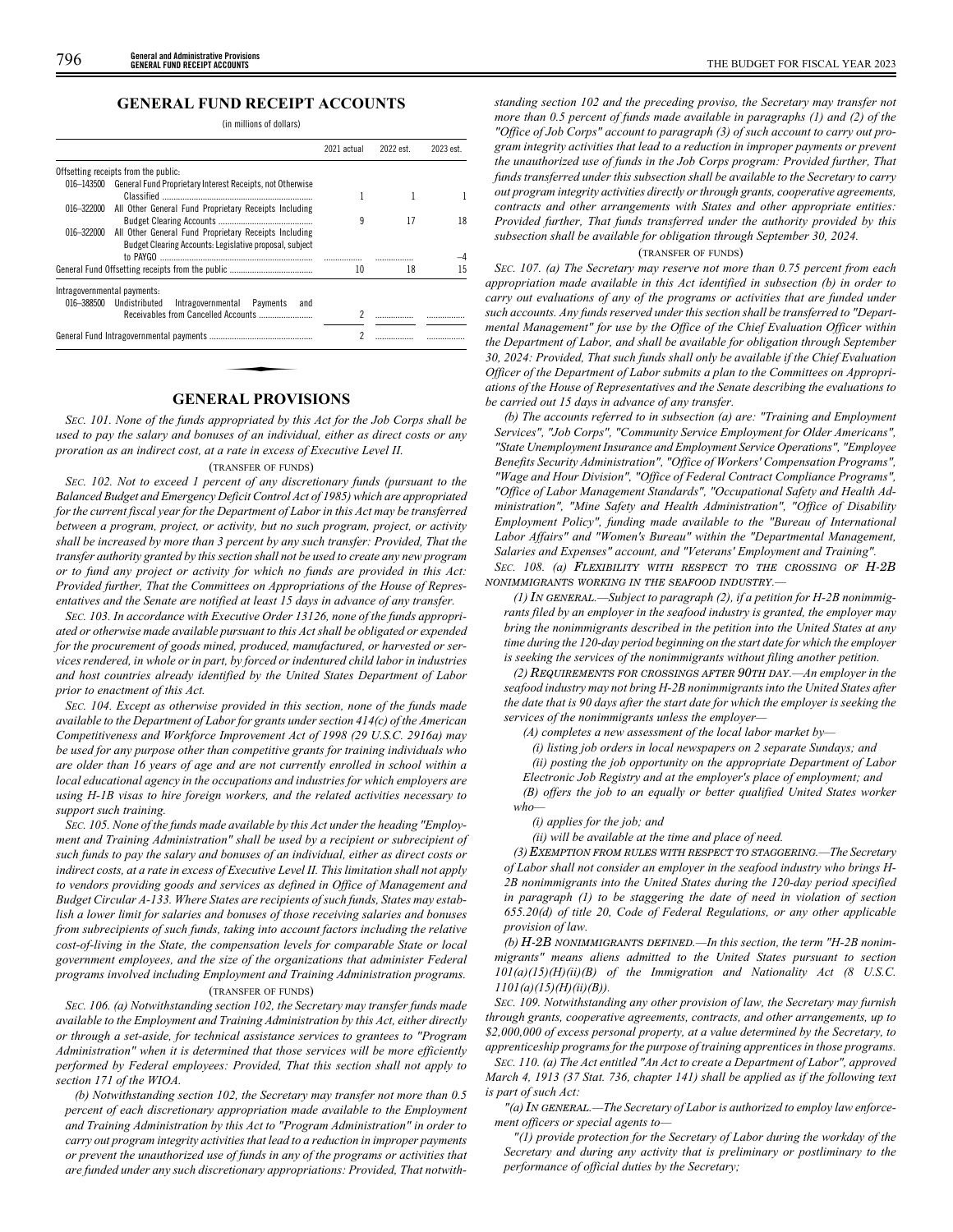*"(2) provide protection, incidental to the protection provided to the Secretary, to a member of the immediate family of the Secretary who is participating in an activity or event relating to the official duties of the Secretary;*

*"(3) provide continuous protection to the Secretary (including during periods not described in paragraph (1)) and to the members of the immediate family of the Secretary if there is a significant and articulable threat of physical harm, in accordance with guidelines established by the Secretary; and*

*"(4) provide protection to the Deputy Secretary of Labor in the performance of official duties at a public event outside of the United States if there is a significant and articulable threat of physical harm and protective services are not provided as part of an official U.S. visit.*

*"(b)* AUTHORITIES*.—The Secretary of Labor may authorize a law enforcement officer or special agent employed under subsection (a), for the purpose of performing the duties authorized under subsection (a), to—*

*"(1) carry firearms;*

*"(2) make arrests without a warrant for any offense against the United States committed in the presence of such officer or special agent;*

*"(3) perform protective intelligence work, including identifying and mitigating potential threats and conducting advance work to review security matters relating to sites and events;*

*"(4) coordinate with local law enforcement agencies; and*

*"(5) initiate criminal and other investigations into potential threats to the security of the Secretary, in coordination with the Inspector General of the Department of Labor.*

*"(c)* COMPLIANCE WITH GUIDELINES*.—A law enforcement officer or special agent employed under subsection (a) shall exercise any authority provided under this section in accordance with any—*

*"(1) guidelines issued by the Attorney General; and*

*"(2) guidelines prescribed by the Secretary of Labor.".*

*(b) This section shall be effective on the date of enactment of this Act.*

*SEC. 111. The Secretary is authorized to dispose of or divest, by any means the Secretary determines appropriate, including an agreement or partnership to construct a new Job Corps center, all or a portion of the real property on which the Treasure Island Job Corps Center is situated. Any sale or other disposition will not be subject to any requirement of any Federal law or regulation relating to the disposition of Federal real property, including but not limited to subchapter III of chapter 5 of title 40 of the United States Code and subchapter V of chapter 119 of title 42 of the United States Code. The net proceeds of such a sale shall be transferred to the Secretary, which shall be available until expended to carry out the Job Corps Program on Treasure Island.*

*SEC. 112. None of the funds made available by this Act may be used to—*

*(1) alter or terminate the Interagency Agreement between the United States Department of Labor and the United States Department of Agriculture; or*

*(2) close any of the Civilian Conservation Centers, except if such closure is necessary to prevent the endangerment of the health and safety of the students, the capacity of the program is retained, and the requirements of section 159(j) of the WIOA are met.*

*SEC. 113. The Office of Workers' Compensation Programs' treatment suites and any program information prepared by the Office of Workers' Compensation Programs for treatment suites shall be exempt from disclosure under section 552(b)(3) of title 5, United States Code.*

*SEC. 114. Notwithstanding the Federal Assets Sale and Transfer Act of 2016 (Public Law 114–287), the proceeds from the sale of any Job Corps facility under such Act shall be transferred to the Secretary pursuant to section 158(g) of the WIOA.*

*SEC. 115. Notwithstanding any other provision of law, not to exceed \$36,000,000 of the unobligated balances available to the Secretary of Labor in fiscal year 2023 may be transferred to the Department's Working Capital Fund for the acquisition of capital equipment, the improvement and implementation of Department financial management, information technology, infrastructure technology investment activities related to support systems and modernization, and other support systems necessary for the delivery of financial, administrative, and information technology services of primary benefit to the agencies and programs of the Department of Labor: Provided, That any funds so transferred shall remain available for obligation for five fiscal years after the fiscal year of such transfer: Provided further, That no funds may be transferred pursuant to this section unless the Chief Information Officer of the Department of Labor submits a plan, approved by the Office of Management Budget, to the Committees on Appropriations of the House of Representatives and the Senate describing the amounts to be transferred by account; the planned use of funds, including descriptions of projects; project status, including any scheduled delays and cost overruns; financial expenditures; planned activities; and expected benefits:*

*Provided further, That the transfer authority provided in this section shall be in addition to any other transfer authority provided by law.*

*SEC. 116. Funds made available to the Employment and Training Administration by this Act, either directly or through a set-aside, to provide technical assistance services to grantees may also be used by the Employment and Training Administration to assist in the establishment and operation of workforce development technical assistance centers, through grants, contracts, or cooperative agreements, to provide technical assistance relating to any of the activities administered by the Employment and Training Administration.* and operation of<br>, contracts, or co<br>y of the activitie.<br>**ENFPAL P** 

# **TITLE V—GENERAL PROVISIONS**

# (TRANSFER OF FUNDS)

*SEC. 501. The Secretaries of Labor, Health and Human Services, and Education are authorized to transfer unexpended balances of prior appropriations to accounts corresponding to current appropriations provided in this Act. Such transferred balances shall be used for the same purpose, and for the same periods of time, for which they were originally appropriated.*

*SEC. 502. No part of any appropriation contained in this Act shall remain available for obligation beyond the current fiscal year unless expressly so provided herein.*

*SEC. 503. (a) No part of any appropriation contained in this Act or transferred pursuant to section 4002 of Public Law 111–148 shall be used, other than for normal and recognized executive-legislative relationships, for publicity or propaganda purposes, for the preparation, distribution, or use of any kit, pamphlet, booklet, publication, electronic communication, radio, television, or video presentation designed to support or defeat the enactment of legislation before the Congress or any State or local legislature or legislative body, except in presentation to the Congress or any State or local legislature itself, or designed to support or defeat any proposed or pending regulation, administrative action, or order issued by the executive branch of any State or local government, except in presentation to the executive branch of any State or local government itself.*

*(b) No part of any appropriation contained in this Act or transferred pursuant to section 4002 of Public Law 111–148 shall be used to pay the salary or expenses of any grant or contract recipient, or agent acting for such recipient, related to any activity designed to influence the enactment of legislation, appropriations, regulation, administrative action, or Executive order proposed or pending before the Congress or any State government, State legislature or local legislature or legislative body, other than for normal and recognized executive-legislative and State-local relationships for presentation to any State or local legislature or legislative body itself, or participation by an agency or officer of a State, local or tribal government in policymaking and administrative processes within the executive branch of that government.*

*(c) The prohibitions in subsections (a) and (b) shall include any activity to advocate or promote any proposed, pending or future Federal, State or local tax increase, or any proposed, pending, or future requirement or restriction on any legal consumer product, including its sale or marketing, including but not limited to the advocacy or promotion of gun control.*

*SEC. 504. The Secretaries of Labor and Education are authorized to make available not to exceed \$28,000 and \$20,000, respectively, from funds available for salaries and expenses under titles I and III, respectively, for official reception and representation expenses; the Director of the Federal Mediation and Conciliation Service is authorized to make available for official reception and representation expenses not to exceed \$5,000 from the funds available for "Federal Mediation and Conciliation Service, Salaries and Expenses"; and the Chairman of the National Mediation Board is authorized to make available for official reception and representation expenses not to exceed \$5,000 from funds available for "National Mediation Board, Salaries and Expenses".*

*SEC. 505. When issuing statements, press releases, requests for proposals, bid solicitations and other documents describing projects or programs funded in whole or in part with Federal money, all grantees receiving Federal funds included in this Act, including but not limited to State and local governments and recipients of Federal research grants, shall clearly state—*

*(1) the percentage of the total costs of the program or project which will be financed with Federal money;*

*(2) the dollar amount of Federal funds for the project or program; and*

*(3) percentage and dollar amount of the total costs of the project or program that will be financed by non-governmental sources.*

*SEC. 506. (a) None of the funds made available in this Act may be made available to a Federal agency or program, or to a State or local government, if such agency, program, or government subjects any institutional or individual health care entity*